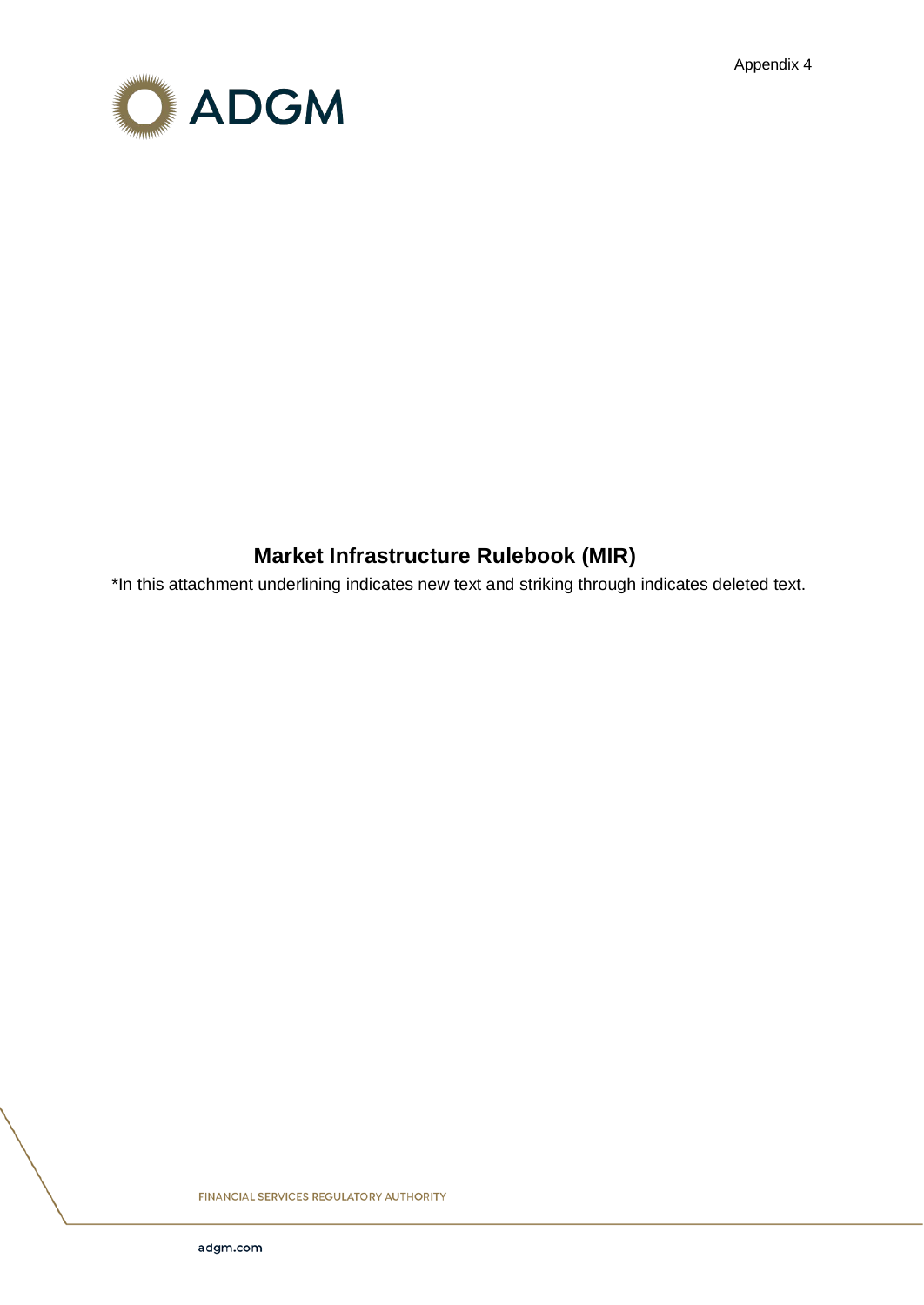# **1 INTRODUCTION**

- 1.1.1 The Rules and guidance in this Rulebook apply to Recognised Bodies and Remote Bodies that carry on, or intend to carry on, business in or from the Abu Dhabi Global Market, and to Applicants for recognition as a Recognised Body.
- 1.1.2 [Deleted]Where this rulebook states that the Regulator may have regard to any factor in assessing or determining whether a Recognition Requirement is satisfied, it means that the Regulator will take that factor into account so far as it is relevant.
- 1.1.3 In determining whether a Recognised Body satisfies the Recognition Requirements, the Regulator will have regard to any relevant factor, including, but not limited to, the factors specifically discussed in this  $rR$ ulebook. Chapters  $1 - 6$ only apply to Recognised Bodies.
- 1.1.4 Table 1.1.4 below sets out further applicable requirements that may be applicable to Recognised Bodies that are contained in GEN and COBS other FSRA Rulebooks.

| No.             | <b>Rule title</b>                                                  | <b>Rule Reference</b>      | <b>AII ADGM</b><br><b>Recognised</b> |
|-----------------|--------------------------------------------------------------------|----------------------------|--------------------------------------|
|                 |                                                                    |                            | <b>Bodies</b>                        |
| $\mathbf{1}$    | Interpreting the Rulebook                                          | GEN Rule 4.2               | V                                    |
| 42              | Emergency                                                          | GEN Rule 4.3.4             |                                      |
| 23              | Disclosure of regulatory status                                    | GEN Rule 4.4.1 &<br>4.4.2  | $\sqrt{}$                            |
| 34              | Location of offices                                                | <b>GEN Rule 4.5.4</b>      | $\sqrt{}$                            |
| 45              | <b>Close links</b>                                                 | <b>GEN Rule 4.6.4</b>      | $\sqrt{}$                            |
| 56              | Communications with the Regulator in<br>English                    | GEN Rule 4.98              | $\sqrt{ }$                           |
| $\underline{7}$ | financial<br>Financial<br>statements<br>and<br>reporting standards | GEN Rule 6.2               | $\sqrt{ }$                           |
| 8               | Accounting records<br>and<br>Regulatory<br>Returns                 | GEN Rule 6.3               | $\sqrt{ }$                           |
| 9               | Appointment and termination of Auditors                            | GEN Rule 6.4               | $\sqrt{ }$                           |
| 10              | <b>Co-operation with Auditors</b>                                  | GEN Rule 6.5               | $\sqrt{ }$                           |
| 11              | <b>Audit Reports</b>                                               | GEN Rule 6.6               | $\sqrt{ }$                           |
| 612             | Information gathering and the Regulator's<br>access to information | GEN Rule 8.1               | $\sqrt{ }$                           |
| 713             | <b>Waivers or Modifications</b>                                    | GEN Rule 8.2               | $\sqrt{}$                            |
| 814             | Controllers                                                        | GEN Rule 8.8.4 -<br>8.8.14 | $\sqrt{}$                            |
| 15              | <b>Regulatory Impact</b>                                           | <b>GEN Rule 8.10.6</b>     | $\sqrt{}$                            |
| 16              | <b>Fraud and errors</b>                                            | <b>GEN Rule 8.10.7</b>     | $\sqrt{ }$                           |
| 917             | <b>Notifications Other Regulators</b>                              | <b>GEN Rule 8.10.8</b>     | $\sqrt{}$                            |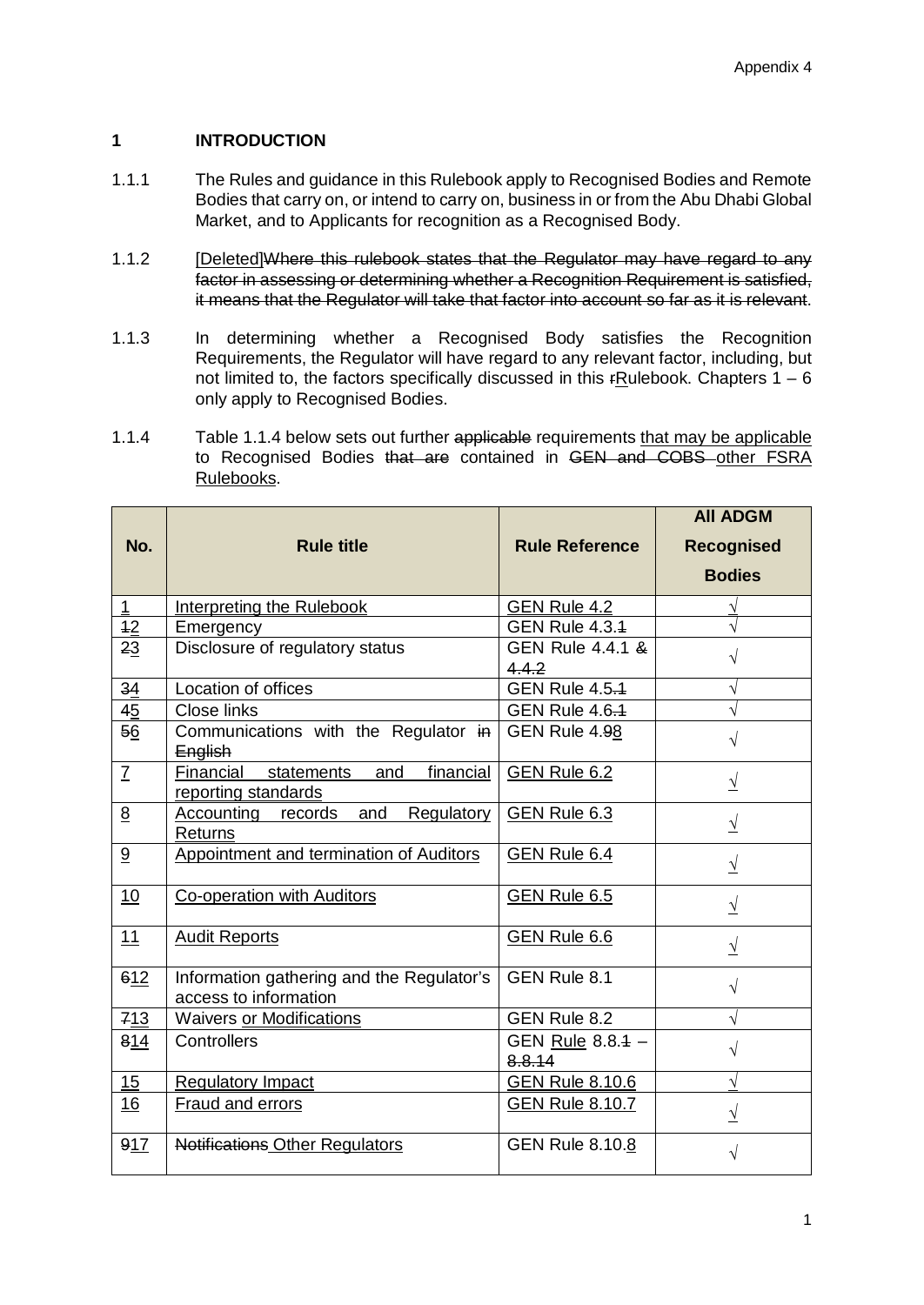| 1018        | Accuracy of information              | <b>GEN Rule 8.10.11</b> |                        |
|-------------|--------------------------------------|-------------------------|------------------------|
| 4419        | Skilled persons                      | GEN Rule 8.12.2 -       |                        |
|             |                                      | 8.12.5                  |                        |
| <b>1220</b> | Imposing restrictions on Recognised  | GEN Rule 8.13           |                        |
|             | Body's and Recognised Body's dealing |                         |                        |
|             | with property                        |                         |                        |
| 1321        | Pooling and distribution             | <b>COBS Rule</b>        | * Recognised           |
|             |                                      | 14.4.3(h)               | <b>Clearing Houses</b> |
|             |                                      |                         | only                   |

- 1.1.5 Separately, eChapter 7 of this Rulebook applies only to Remote Bodies who are granted a Recognition Order, or seek entities seeking a Recognition Order as a Remote Body.
- 1.1.6 Chapter 8 of this Rulebook applies to Remote Members who are admitted, or intend to be admitted, as Members of a Recognised Body.
- 1.1.7 For the purposes of chapter 2 of this Rulebook, any reference to the "rules" of a Recognised Body, is a reference to its:
	- (a) Business Rules, in the case of a Recognised Investment Exchange;
	- (b) Clearing Rules, in the case of a Recognised Clearing House; and
	- (c) Default Rules, as applicable.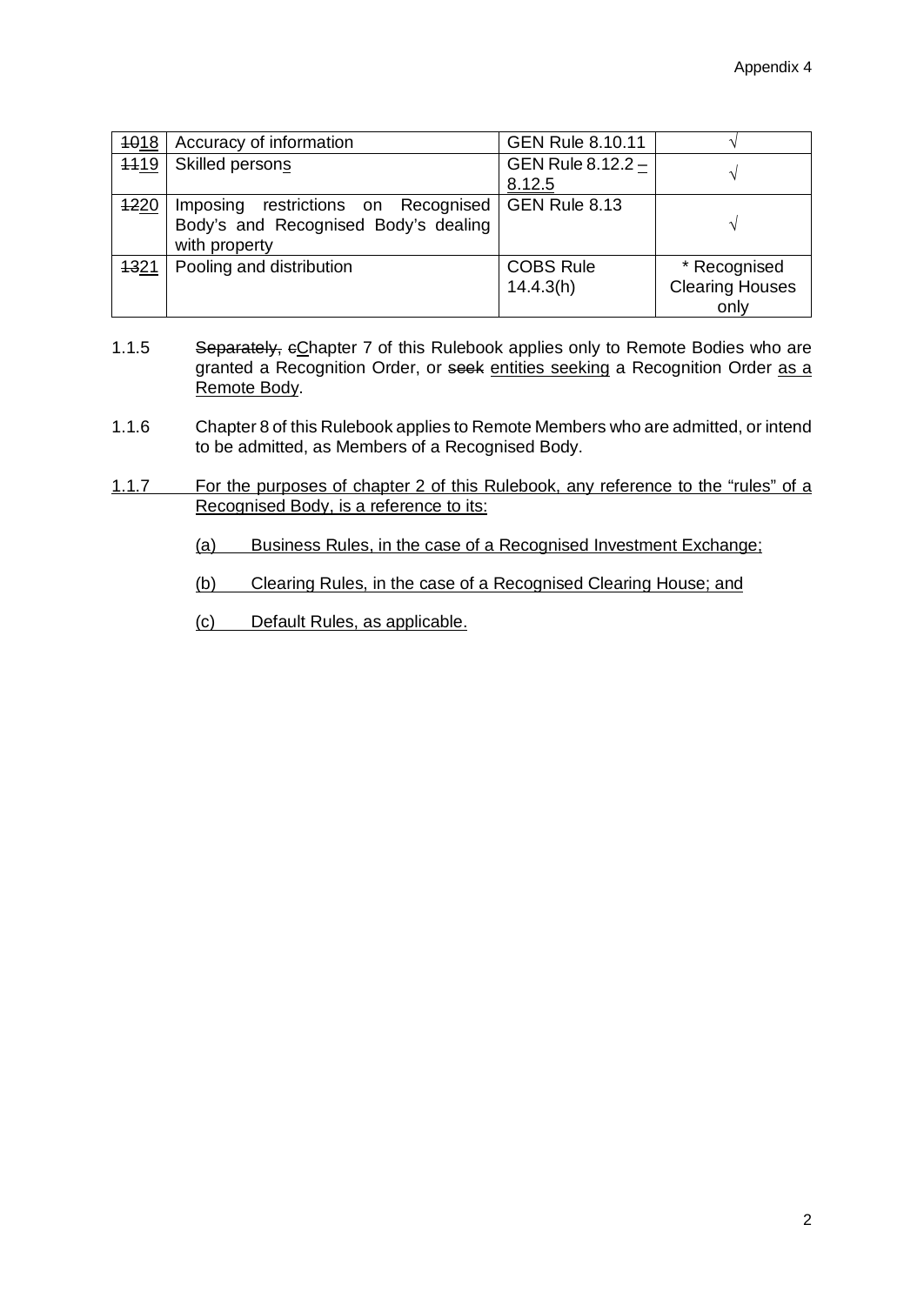# **2 RULES APPLICABLE TO ALL RECOGNISED BODIES**

# **2.1 Introduction**

- 2.1.1 This chapter contains the Recognition Requirements for Recognised Bodies.
- 2.1.2 A Recognised Body must at all times comply with the requirements of this chapter to the satisfaction of the Regulator. The same standards apply on initial recognition and throughout the period Recognised Body status is held. The term Recognised Body in this Rule and the guidance should be taken to refer also to an Applicant when appropriate.
- 2.1.3 In considering whether a A Recognised Body satisfies Recognition Requirements applying must provide all relevant information to it, the Regulator may take into account all relevant circumstances including the constitution of the Person concerned and its Regulatory Provisions. concerning:
- 2.1.4 In considering whether a Recognised Body satisfies the Recognition Requirements, the Regulator will have regard to:
	- (a) the constitution, Regulatory Provisions and practices of the Recognised Body;
	- (b) the nature (including complexity, diversity and risk) and scale of the Recognised Body's business;
	- (c) the size and nature of the market which is supported by the Recognised Body's facilities;
	- (d) the nature and status of the types of investor who use the Recognised Body's facilities or have an interest in the market supported by the Recognised Body's facilities;
	- (e) competition in the markets for services provided, or proposed to be provided, by the Recognised Body in its capacity as such; and
	- (f) the nature and scale of the risks to the Regulator's objectives associated with the matters described in (a) to (e).

# **2.2 Suitability**

2.2.1 The A Recognised Body must be a fit and proper Person to perform the Regulatory Functions of a Recognised Body.

# **Guidance**

In When determining whether a Recognised Body it is a fit and proper Person, the Regulator may a Recognised Body should have regard to any all relevant factors including, but not limited to:

(a) the commitment shown by the Recognised Body's Governing Body to satisfying the Recognition Requirements and to complying with any other applicable obligations;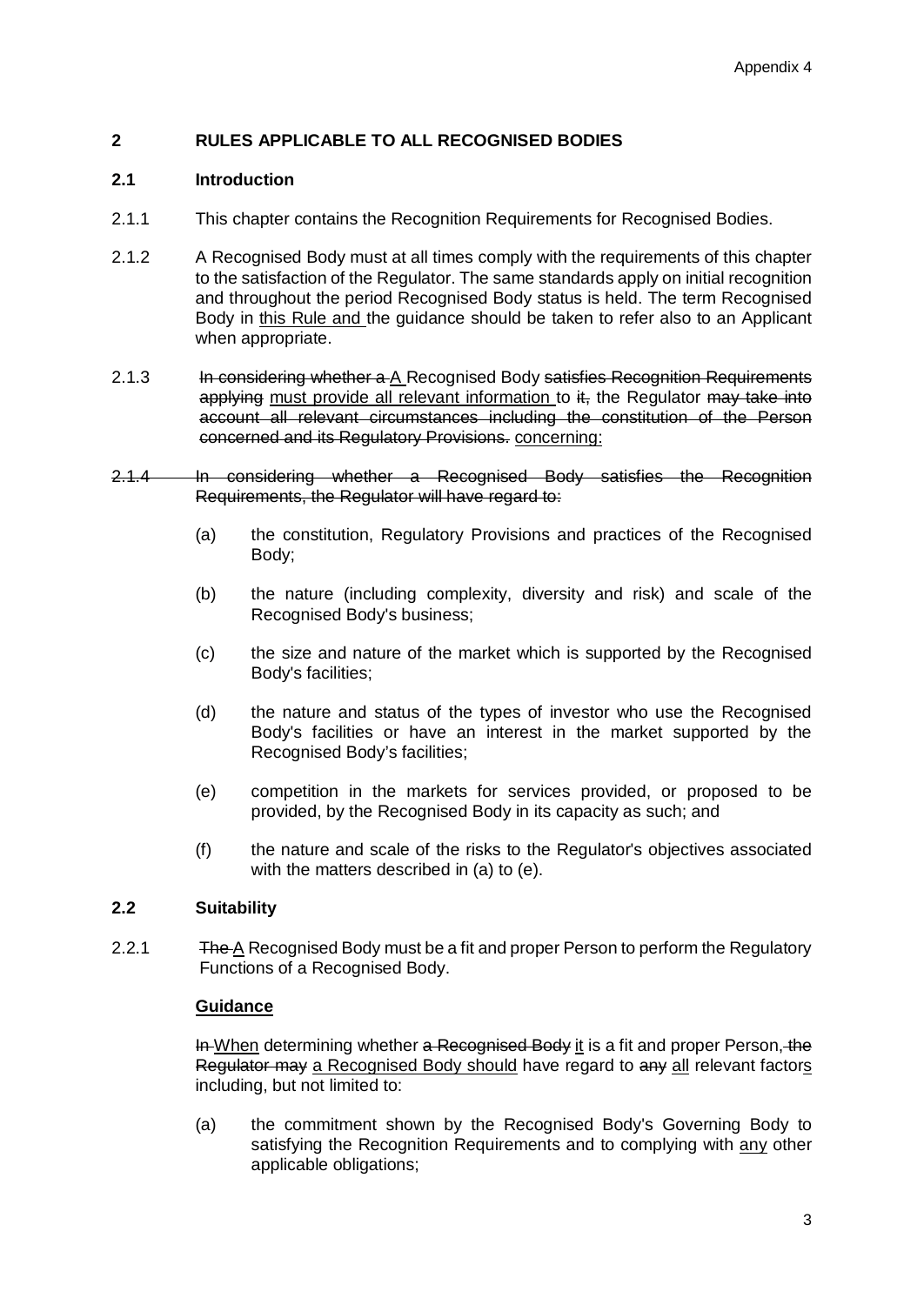- (b) its arrangements, policies and resources for fulfilling its obligations in relation to its activities as a Recognised Body, including in relation to the control of conflicts of interest;
- (c) the extent to which its constitution and organisation provide for effective governance and effective oversight by the Governing Body of its relevant Regulatory Functions;
- (d) breaches of any relevant law, regulation or code of practice by the Recognised Body or its Key Individuals;
- (e) its arrangements for ensuring that it employs individuals who are honest and demonstrate high standards of integrity;
- (f) the access which that the persons responsible for the performance of supervisory functions has have to the Governing Body;
- (g) the independence of the persons responsible for the performance of supervisory functions from its commercial and marketing arms;
- (h) its connections with any undertaking under its control or in its Group, and any Person with a position of influence over, or who effectively runs the business of, the Recognised Body, having regard to:
	- $(i)$ the reputation and standing of that other Person, including his-its standing with any relevant Abu Dhabi Global Market or the Regulator or any Non-Abu Dhabi Global Market Financial Services Regulator;
	- $(ii)$ breaches of any law or regulation by that other Person;
	- $(iii)$ the roles of any of the Recognised Body's Key Individuals who have a position within organisations under the control or influence of that other Person, including their responsibilities in that organisation and the extent and type of their access to its Senior Management or Governing Body;
	- $(iv)$ the extent to which the Recognised Body operates as a distinct entity notwithstanding its connection with that other Person; and
	- $(v)$ the extent to which the Recognised Body's Governing Body is responsible for its day-to-day management and operations,

but noting that nothing in this paragraph should be taken to imply any restriction on the ability of a Recognised Body to outsource any function to any Person in a manner consistent with the rules on outsourcing set out in Rule 2.14.4.

2.2.2 [Deleted]Persons, including members of the Board and Key Individuals, who are in a position to exercise significant influence, directly or indirectly, over the management of the Recognised Body, and who effectively direct the business and operations of the Recognised Body must comply with the requirements for Approved Persons and Recognised Persons as set out in Part 5 of FSMR.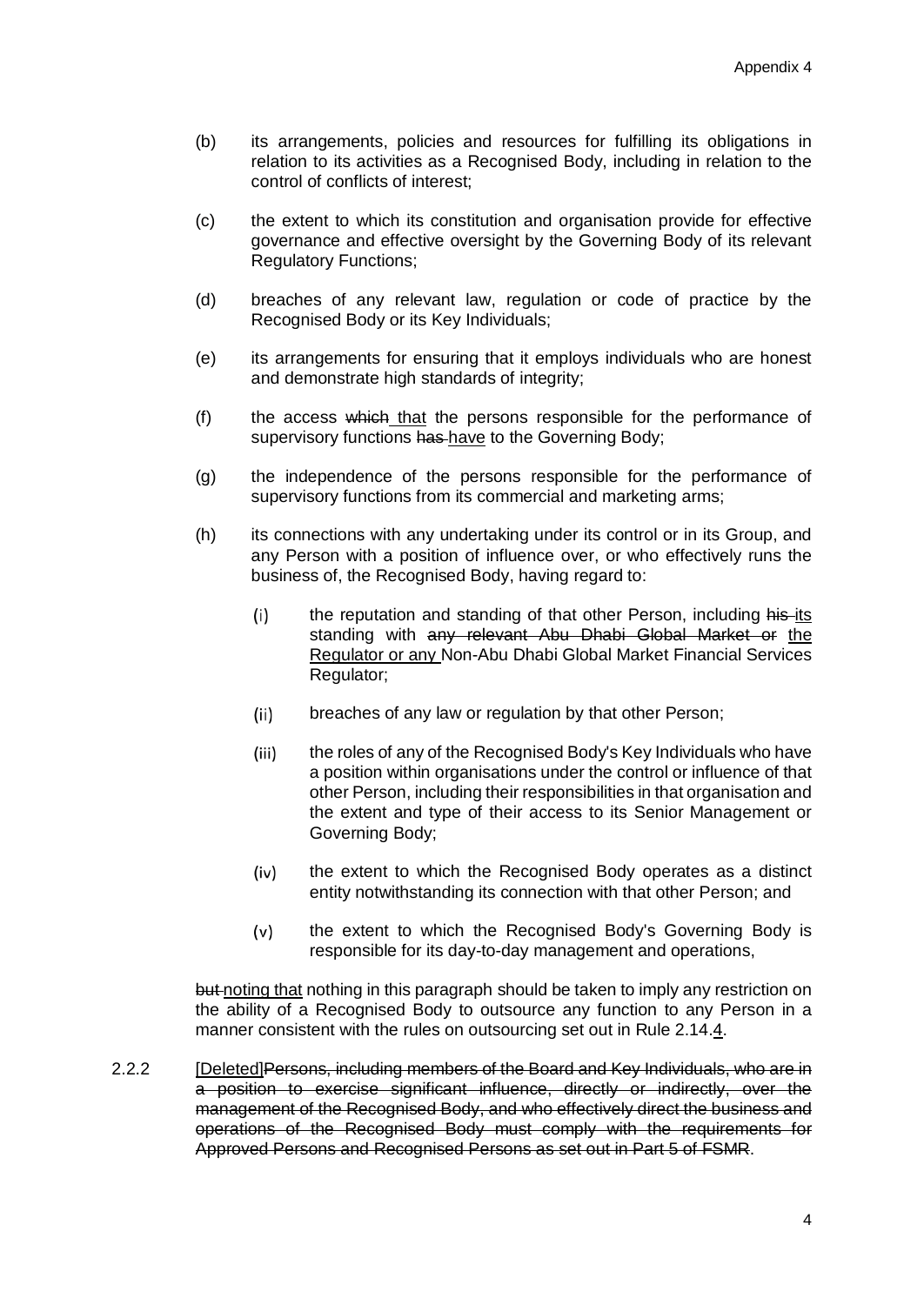# **Guidance**

For the purposes of this Rule, the Regulator deems the following Persons Approved Persons: Members of the Governing Body, Senior Executive Officer, Finance Officer, Head of Supervision and Head of Operations. The Regulator deems the following Persons Recognised Persons: Compliance Officer, Risk Officer, Money Laundering Reporting Officer and Internal Audit.

# **2.3 Governance and Key Individuals**

#### **Governance**

2.3.1 A Recognised Body's Governing Body must comply with the requirements set out in GEN chapter Rules 3.3.41 and 3.3.42.

#### **Key Individuals**

- 2.3.2 A Recognised Body must, for the purposes of the proper discharge of its Regulatory Functions, appoint the following Key Individuals, ensuring that they are held by one or more individuals at all times:
	- (a) Members of the Governing Body;
	- (b) Senior Executive Officer;
	- (c) Finance Officer;
	- (d) Chief Operating Officer;
	- (e) Chief Technology Officer;
	- (f) Chief Information Security Officer;
	- (g) Head of Market Supervision;
	- (h) Chief Compliance Officer
	- (i) Money Laundering Reporting Officer; and
	- (j) Chief Risk Officer.
- 2.3.3 The Recognised Body must appropriately consider, and make a reasonable determination, as to what other functions within its business are deemed Regulatory Functions, requiring the appointment of a Key Individual to head such function. The Regulator may also make its own determination as to whether any other function in the Recognised Body should be deemed a Regulatory Function, requiring the appointment of a Key Individual to head such function.
- 2.3.4 Performance of Key Individual Functions are subject to approval by the Regulator.

# **Determination of application to act as a Key Individual**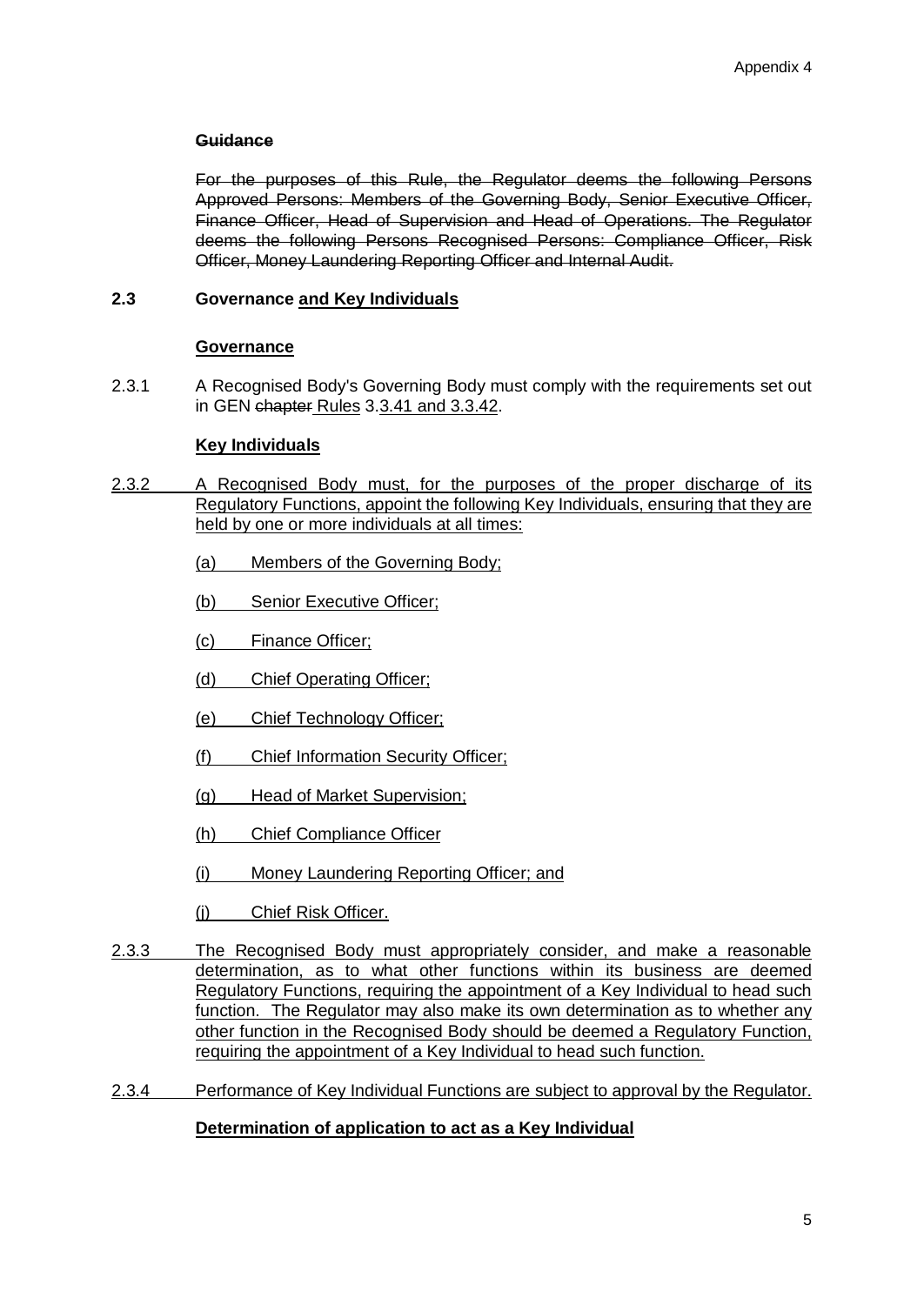2.3.5 The Regulator may approve an application for appointment as a Key Individual only if it is satisfied that the person in respect of whom the application is made is a fit and proper person to act as a Key Individual for the Regulatory Function to which the application relates.

> In order to be considered fit and proper, a Key Individual must adhere to the six Principles for Approved Persons and Recognised Persons set out in GEN 2.4 in respect of every Regulatory Function.

> For the purposes of this Rule and Rule 2.3.8, all references in GEN 2.4 to "Approved Persons" and "Controlled Functions" shall be read as references to "Key Individuals" and "Regulatory Functions" respectively.

- 2.3.6 The Regulator may approve the Application:
	- (a) subject to any conditions that it considers appropriate; and
	- (b) for a limited period only;

if it appears to the Regulator that it is desirable to do so in order to further one or more of its objectives.

2.3.7 A Recognised Body that makes an application for approval of a Key Individual may withdraw the application by giving written notice to the Regulator at any time before the Regulator determines it.

# **Withdrawal of Key Individual approval**

2.3.8 The Regulator may withdraw an approval given in respect of a Key Individual if it considers that the person is not a fit and proper person to act as a Key Individual.

# **Variation of approval at request of Recognised Body**

2.3.9 Where an application for approval of a Key Individual is granted subject to one or both of the conditions under Rule 2.3.6, the Recognised Body concerned may apply to the Regulator to vary the approval. The Regulator may then:

(a) vary a condition;

- (b) remove a condition; or
- (c) impose a new condition.
- 2.3.10 The Regulator may refuse an application under this section if it appears to the Regulator that it is desirable to do so in order to further one or more of its objectives.

# **Variation of approval on initiative of Regulator**

- 2.3.11 The Regulator may vary an approval given in relation to a Key Individual if the Regulator considers that it is desirable to do so in order to further one or more of its objectives.
- 2.3.12 The Regulator may vary a Key Individual approval by: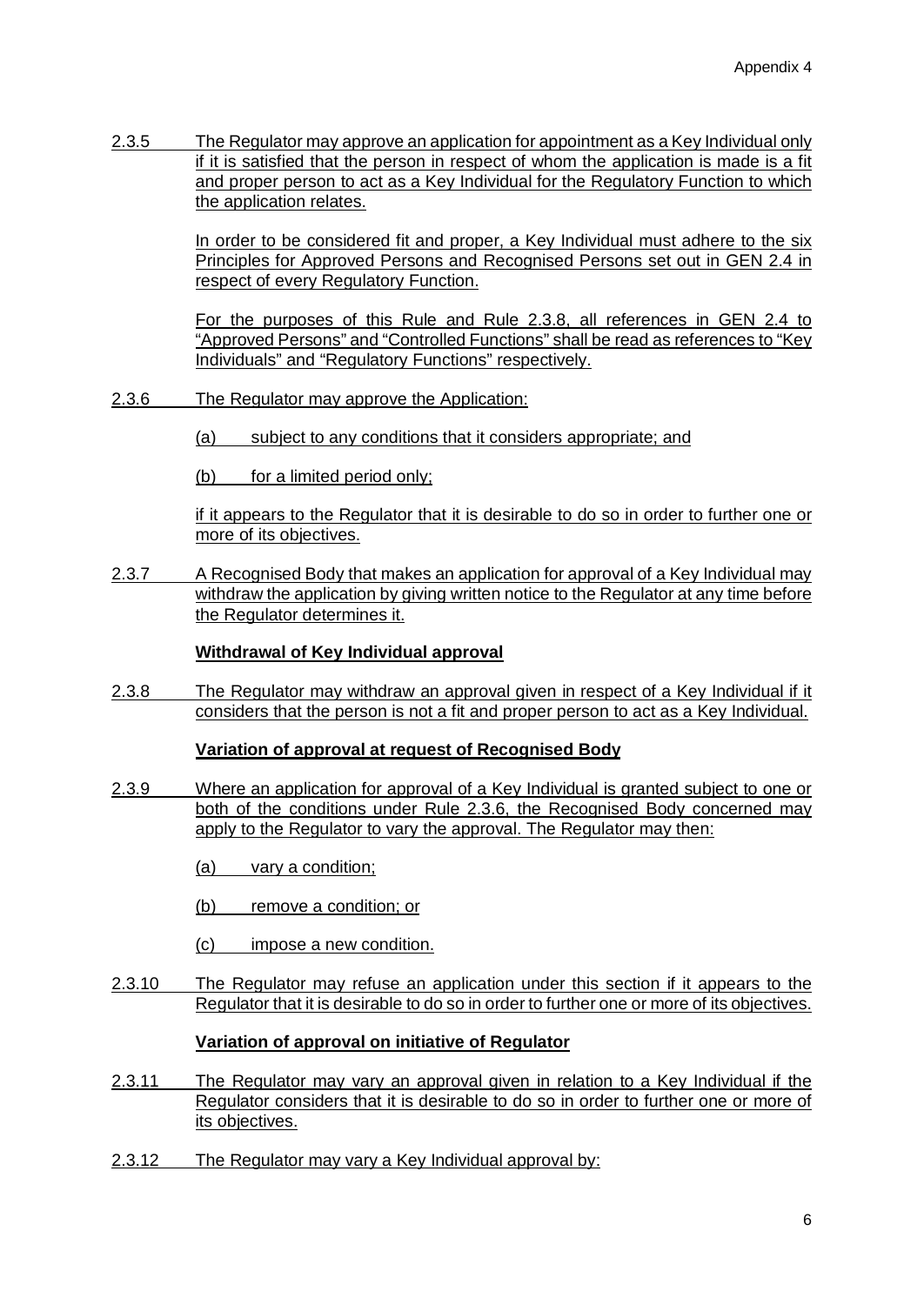- (a) imposing a condition;
- (b) varying a condition;
- (c) removing a condition; or
- (d) limiting the period for which the approval is to have effect.
- 2.3.13 A condition may, in particular, be imposed so as to require any person to take, or refrain from taking, specified action.

# **Change of Key Individual**

2.3.14 In circumstances where an individual who has been approved as a Key Individual pursuant to Rule 2.3.5 will no longer act as a Key Individual, whether by resignation, withdrawal or variation, the Recognised Body must notify the Regulator in writing within ten Business Days of such resignation, withdrawal or variation, and ensure it continues to satisfy Rule 2.3.2.

# **2.4 Financial resources**

- 2.4.1 A Recognised Body must have financial resources sufficient for the proper performance of its Regulatory Functions as a Recognised Body. In considering whether this requirement is satisfied, the Regulator must take into account all the circumstances, including the Recognised Body's connection with any Person, and any activity carried on by the Recognised Body, whether or not it is a Regulated Activity conducted by it in its capacity as an Exempt Person.
- 2.4.2 [Deleted].

# **Guidance**

In When determining whether a Recognised Body it has financial resources sufficient for the proper performance of its Regulatory Functions, the Regulator may have regard to a Recognised Body must take into account all relevant factors, including but not limited to:

- (a) its connection with any Person;
- (b) any activity carried on by it, whether or not it is a Regulated Activity conducted by it in its capacity as an Exempt Person;
- $(a)(c)$  the operational and other risks to which it is exposed, including the extent to which, after allowing for the Recognised Body is exposed; financial resources necessary to cover counterparty and market risks, its financial resources are sufficient and sufficiently liquid to:
	- (i) enable the Recognised Body to continue to properly carry on the Regulated Functions that it expects to carry on; and
	- (ii) ensure that it would be able to complete an orderly closure or transfer of its Regulated Functions without being prevented from doing so by insolvency or lack of available funds;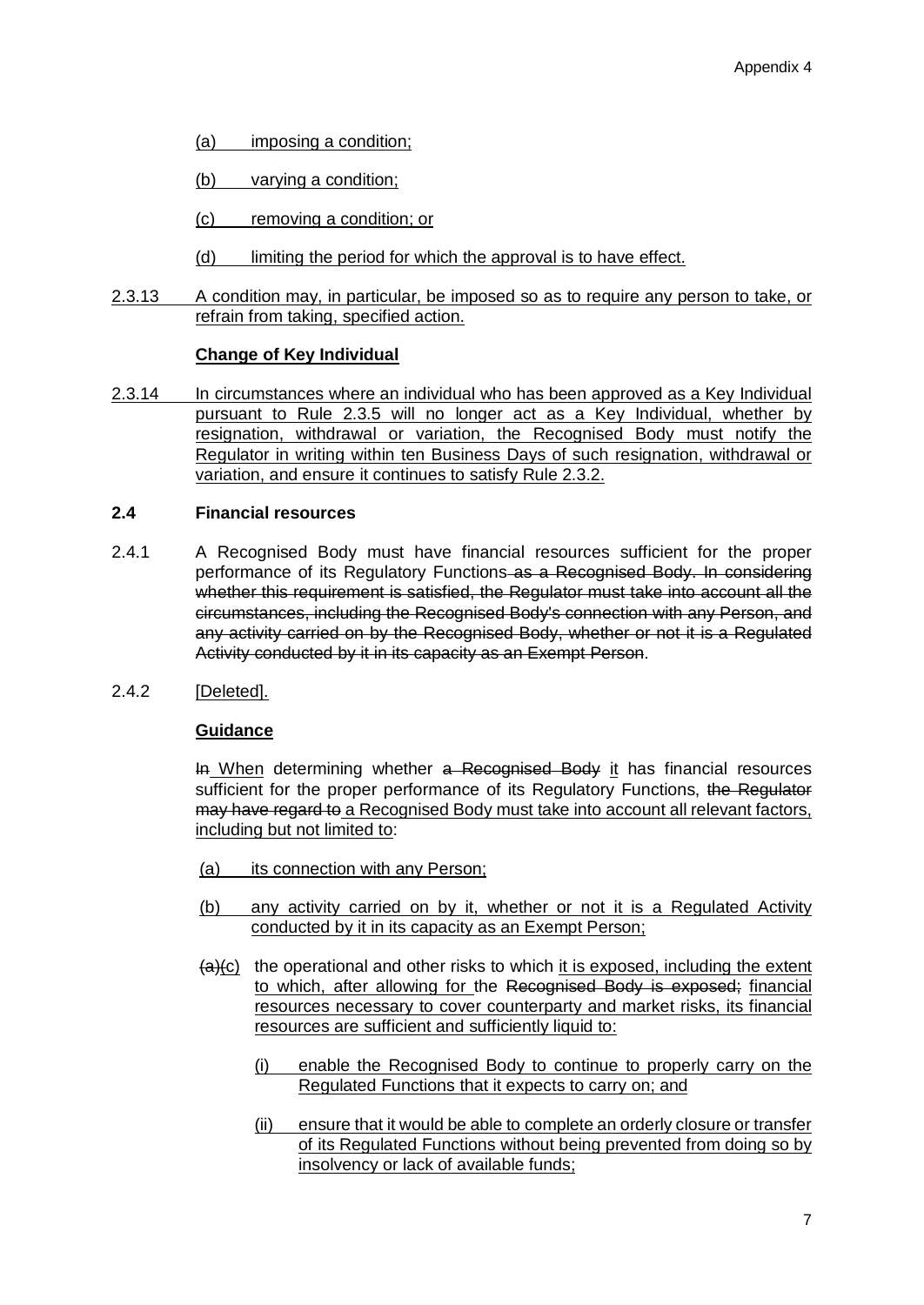- (b)(d) if the Recognised Body it guarantees the performance of transactions in Financial Instruments, the counterparty and market risks to which it is exposed in that capacity, including the nature and scale of its exposure and, where relevant, the counterparties to which it is exposed;
- (c)(e) the amount and composition of the Recognised Body's its capital and liquid financial assets;
	- (d)(i) the amount and composition of the Recognised Body's its other financial resources (such as insurance policies and guarantees, where appropriate); and
	- $\frac{(-1)^{i}}{i}$  the financial benefits, liabilities, risks and exposures arising from the Recognised Body's connection with any Person, including but not limited to, its connection with: any Person, including but not limited to, its connection with:
		- $(H)(A)$  any undertaking in the same Group as the Recognised Body;
		- $(H<sub>i</sub>)(B)$  any other Person with a significant shareholding or stake in the Recognised Body;
		- $(iii)(C)$  any other Person with whom the Recognised Body it has made a significant investment, whether in the form of equity, debt, or by means of any guarantee or other form of commitment; and
		- $(iv)(D)$  any Person with whom the Recognised Body it has a significant contractual relationship;
- (f) the likely availability of liquid financial resources to the Recognised Body it during periods of major market turbulence or other periods of major stress for the Abu Dhabi Global Market Financial System; and
- (g) in relation to a Recognised Investment Exchange, the nature and extent of the transactions concluded on the Recognised Investment Exchange.

# **Capital requirements**

- 2.4.3 A Recognised Investment Exchange must, at all times, hold capital in accordance with Rule 3.2.
- 2.4.4 A Recognised Clearing House must, at all times, hold eCapital in accordance with Rule 4.2.
- 2.4.5 "Capital" means Tier 1 <del>C</del>capital, as defined in PRU 3.9.
- 2.4.6 The Regulator may require a Recognised Body to hold an additional cCapital buffer, which may be used only in times of market stress or financial difficulty.

# **Accounting information and standards**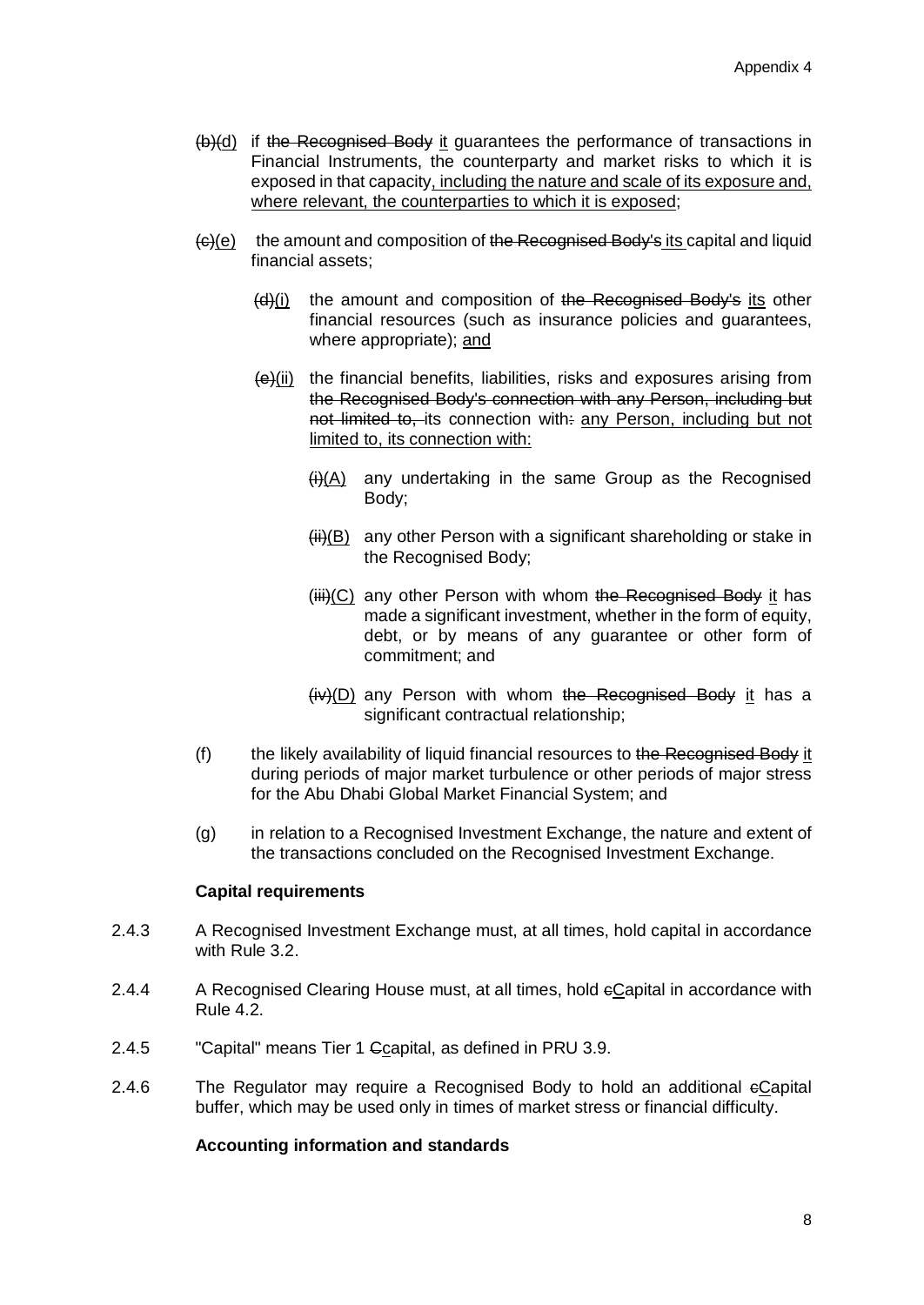2.4.7 The Regulator will rely on a Recognised Body's published financial statements provided that those financial statements, are prepared in accordance with the International Financial Reporting Standards A Recognised Body must prepare and maintain its financial statements in accordance with chapter 6 of GEN..

## **Guidance**

GEN 6.2.2 requires all Recognised Bodies and Authorised Persons to prepare and maintain all financial statements in accordance with the International Financial Reporting Standards*.*

#### **Counterparty, market, operational and other risks**

- 2.4.8 **[Deleted] In assessing whether, pursuant to Rule 2.4.2(b), a Recognised Body has** sufficient financial resources in relation to counterparty and market risks, the Regulator may have regard to the:
	- (a) amount and liquidity of its financial assets and the likely liquid financial resources available to the Recognised Body during periods of major market turbulence or other periods of major stress for the ADGM Financial System; and
	- (b) nature and scale of the Recognised Body's exposures to counterparty and market risks and, where relevant, the counterparties to which it is exposed*.*
- 2.4.9 **[Deleted]For the purposes of Rule 2.4.2(a), in assessing whether a Recognised** Body has sufficient financial resources in relation to operational and other risks, the Regulator may have regard to the extent to which, after allowing for the financial resources necessary to cover counterparty and market risks, the Recognised Body's financial resources are sufficient and sufficiently liquid to:
	- (a) enable the Recognised Body to continue to properly carry on the Regulated Functions that it expects to carry on; and
	- (b) ensure that it would be able to complete an orderly closure or transfer of its Regulated Functions without being prevented from doing so by insolvency or lack of available funds.

# **2.5 Systems, controls and conflicts**

- 2.5.1 The A Recognised Body must ensure that the systems and controls used in the performance of its Regulatory Functions are adequate, and appropriate for the scale and nature of its business. This applies in In particular, this applies to systems and controls concerning:
	- (a) the transmission of information;
	- (b) the assessment, mitigation and management of risks to the performance of the Recognised Body's Regulatory Functions, including conflicts of interest;
	- (c) the effecting and monitoring of transactions on the Recognised Body;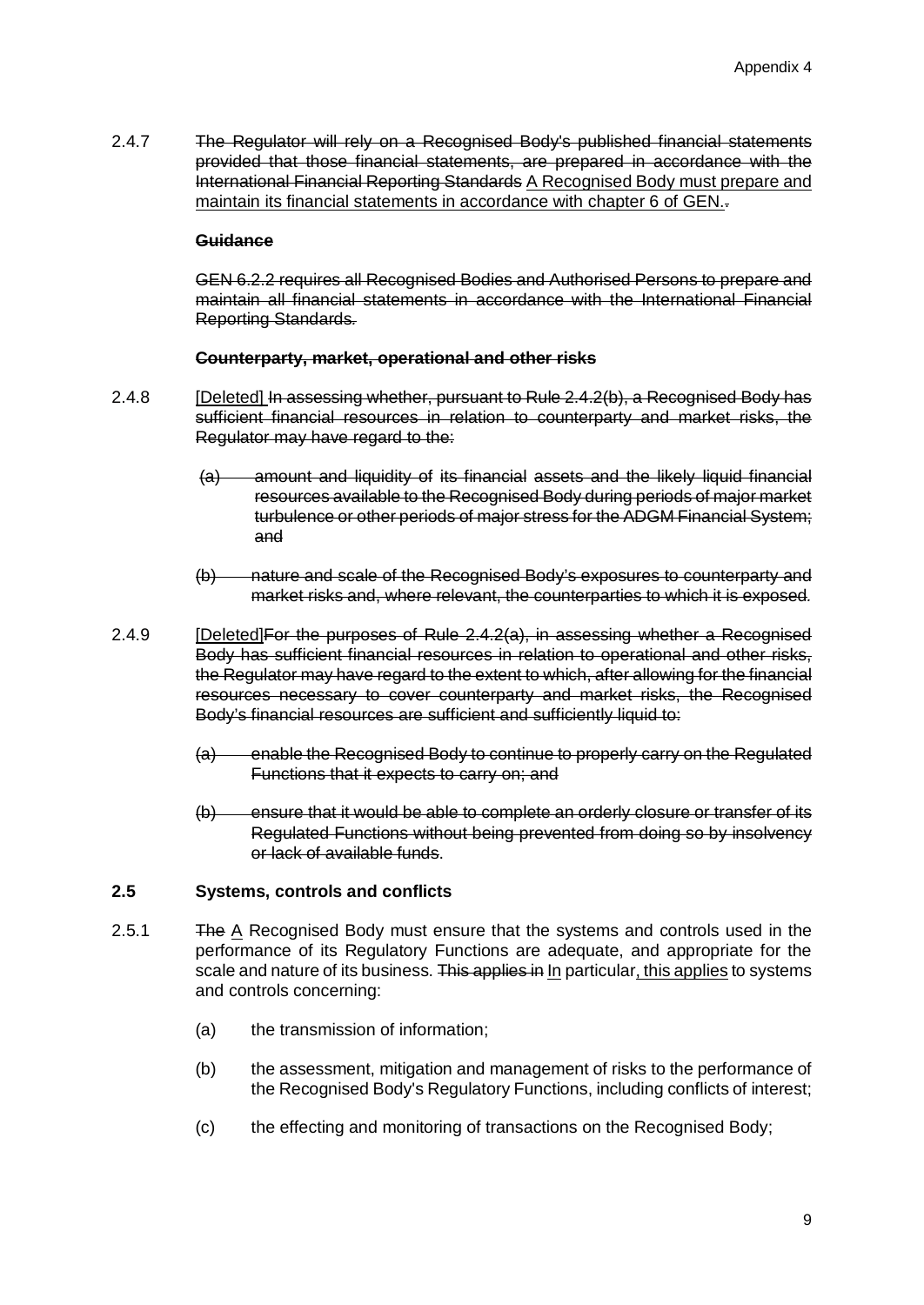- (d) the technical operation of the Recognised Body, including contingency arrangements for disruption to its facilities;
- (e) the operation of its functions relating to the safeguards and protections to investors;
- (f) (where relevant) the safeguarding and administration of assets belonging to users of the Recognised Body's facilities; and
- (g) outsourcing.

# 2.5.2 **Guidance**

# **General**

- 1. In When assessing whether the its systems and controls used by a Recognised Body in the performance of its Regulatory Functions are adequate and appropriate for the scale and nature of its business, the Regulator may a Recognised Body should have regard to the Recognised Body's its:
	- (a) arrangements for managing, controlling and carrying out its Regulatory Functions, including: the:
		- distribution of duties and responsibilities among its Key Individuals  $(i)$ and the departments of the Recognised Body responsible for performing its Regulatory Functions;
		- the staffing and resources of the departments of the Recognised  $(ii)$ Body responsible for performing its Regulatory Functions;
		- $(iii)$ the arrangements made to enable Key Individuals to supervise the departments for which they are responsible;
		- $(iv)$ the arrangements for appointing and supervising the performance of Key Individuals (and their departments); and
		- $(v)$ the arrangements by which the Governing Body is able to keep the allocation of responsibilities between, and the appointment, supervision and remuneration of, Key Individuals under review;
	- (b) arrangements for the identification and management of conflicts of interest;
	- (c) arrangements for internal and external audit; and
	- (d) information technology systems.

#### **General safeguards for investors**

2.5.3 A Recognised Body must have rules, procedures and appropriate surveillance to ensure that its facilities are such as to afford proper protection to investors. The Regulator may have regard to the extent to which the Recognised Body's rules, procedures and arrangements for monitoring and overseeing the use of its facilities: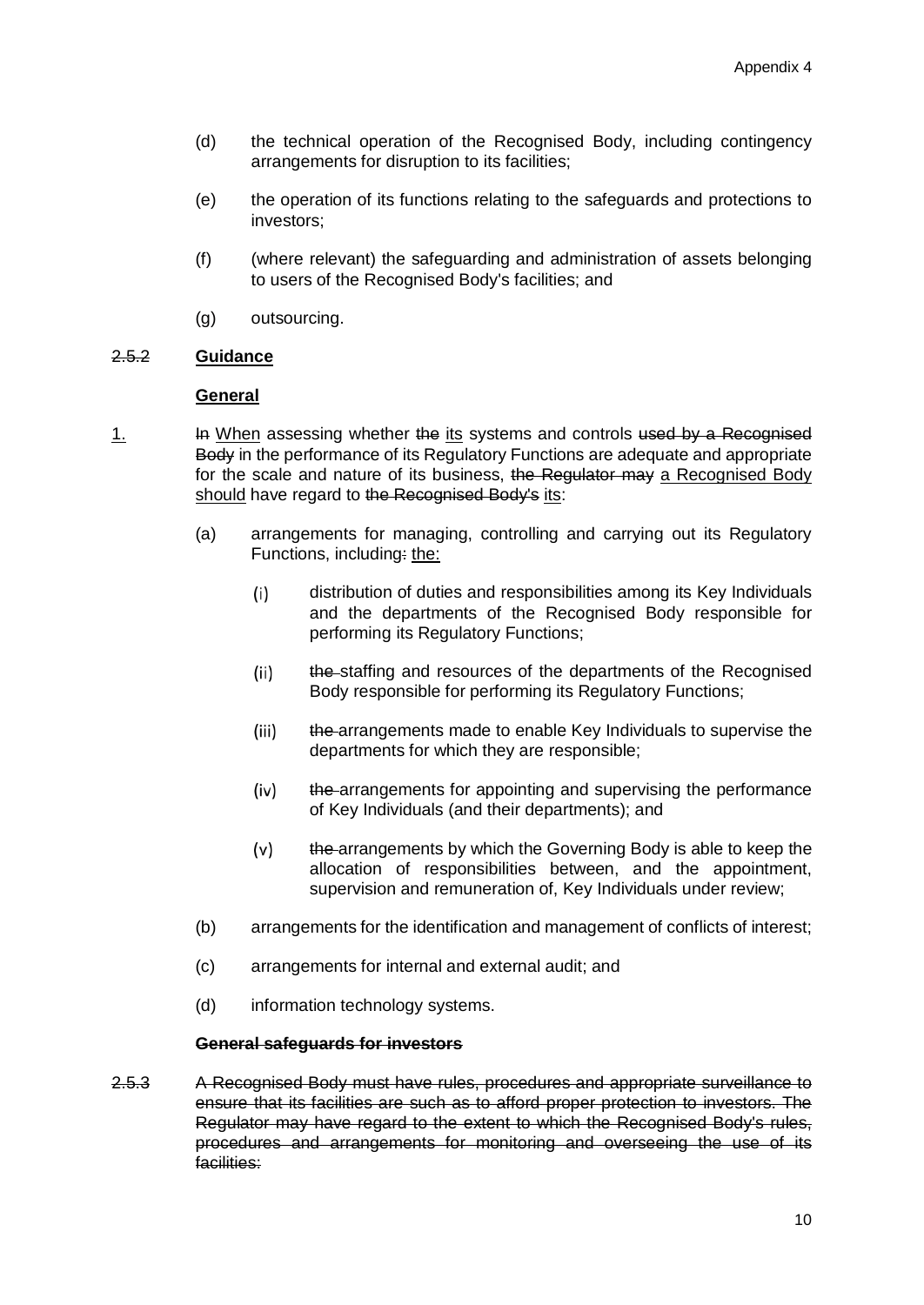- (a) include appropriate measures to prevent the use of its facilities for abusive or improper purposes;
- (b) provide appropriate safeguards for investors against fraud or misconduct, recklessness, negligence or incompetence by users of its facilities;
- (c) provide appropriate information to enable users of its facilities to monitor their use of the facilities;
- (d) include appropriate arrangements to enable users of its facilities to raise queries about any use of those facilities which they are reported to have made;
- (e) include appropriate arrangements to enable users of its facilities to comply with any relevant regulatory or legal requirements; and
- (f) include appropriate arrangements to reduce the risk that those facilities will be used in ways which are incompatible with relevant regulatory or legal requirements,

and in this paragraph "appropriate" should be taken to mean appropriate having regard to the nature and scale of the Recognised Body's facilities, the types of Persons who will use the facilities and the use which they will make of those facilities.

#### **Promotion and maintenance of standards**

- 2.5.4 A Recognised Body must be able and willing to promote and maintain high standards of integrity and fair dealing in the carrying on of business on or through its facilities. The Regulator may have regard to the extent to which the Recognised Body seeks to promote and encourage, through its rules, practices and procedures, conduct in Regulated Activities which is consistent with the Rules of Market Conduct and with any other Rules, codes or principles relating to behaviour in Regulated Activities which users of the Abu Dhabi Global Market Financial System would normally expect to apply to the Regulated Activity and the conduct in question.
- 2.5.5 A Recognised Body must be able and willing to cooperate, by the sharing of information or otherwise, with the Regulator, with any other authority, body or Person having responsibility in the Abu Dhabi Global Market for the supervision or regulation of any Regulated Activity or other financial service, or with a Non-Abu Dhabi Global Market Financial Services Regulator. The Regulator may have regard to the extent to which the constitution and rules of the Recognised Body and its agreements with its Members enable it to obtain information from Members and to disclose otherwise confidential information to the Regulator and other appropriate bodies, including:
	- (a) the extent to which the Recognised Body is willing to provide information about it and its activities to assist the Regulator in the exercise of its functions;
	- (b) the extent to which the Recognised Body is open with the Regulator or other appropriate bodies in regulatory matters;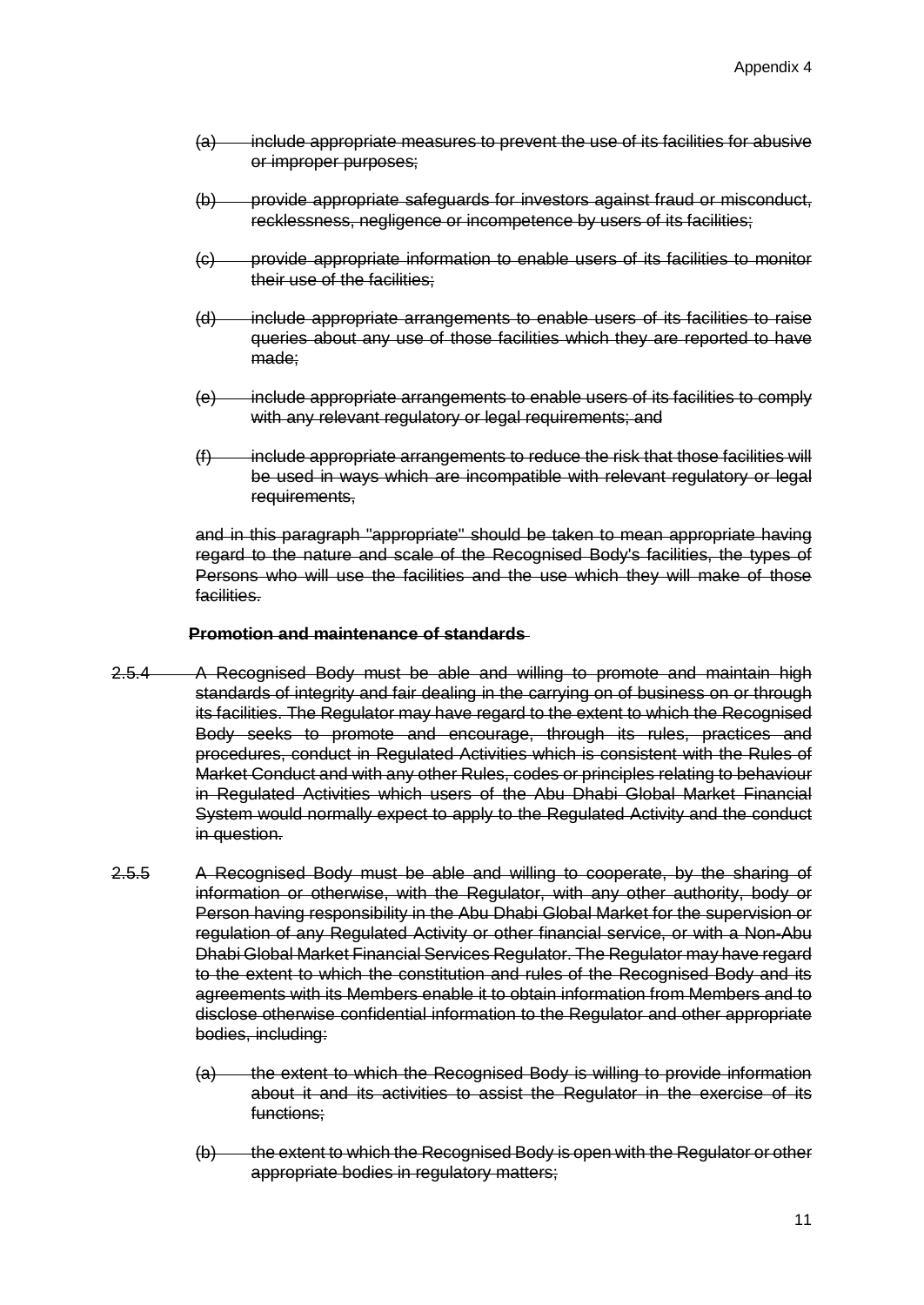- (c) how diligently the Recognised Body investigates or pursues enquiries from the Regulator or other appropriate bodies; and
- (d) whether the Recognised Body participates in appropriate international fora.
- 2.5.6 For the purpose of this section, "information" includes information held about large positions held by Members of a Recognised Body.

#### **Conflicts of interest**

- 2.5.7 Deleted.
- 2.5.8 Deleted.

#### **Guidance**

- 2. When assessing its systems and controls in relation to conflicts of interest, a Recognised Body should have regard to the following.
	- (a) A conflict of interest arises in a situation where a Person with responsibility to act in the interests of one Person may be influenced in his action by an interest or association of his own, whether Personal or business or employment related. Conflicts of interest can arise both for the Employees of Recognised Bodies and for the members (or other Persons) who may be involved in the decision-making process, for example where they belong to committees or to the Governing Body. Conflicts of interest may also arise for the Recognised Body itself as a result of its connection with another Person.
	- (b) The Regulator recognises that a Recognised Body has legitimate interests of its own and that its general business policy may properly be influenced by other Persons (such as its owners). Such a connection does not necessarily imply the existence of a conflict of interest nor is it necessary to exclude individuals closely connected with other Persons (for example, those responsible for the stewardship of the owner's interests) from all decision-making processes in a Recognised Body. However, there may be decisions, primarily regulatory decisions, from which it may be appropriate to exclude an individual in certain circumstances where an interest, position or connection of his conflicts with the interest of the Recognised Body.
- 2.5.9 (c) The Regulator may have regard to the arrangements a A Recognised Body makes should make arrangements to structure itself and to allocate responsibility for decisions so that it can continue to take proper regulatory decisions notwithstanding any conflicts of interest, including the:
	- $(a)(i)$  the systems and controls intended to ensure that confidential information is only used for proper purposes;
	- $(b)(ii)$  the size and composition of the Governing Body and relevant committees;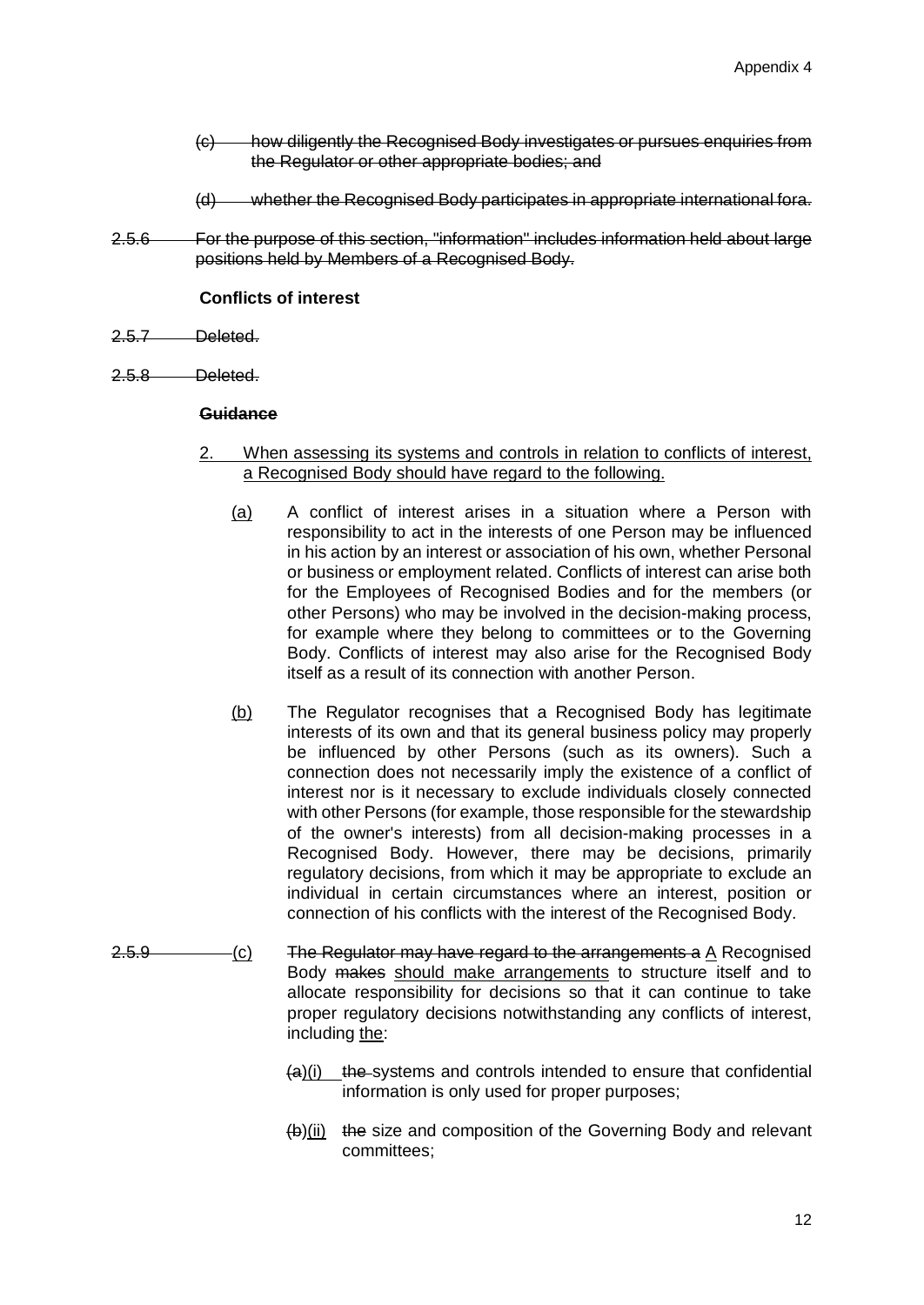- (c)(iii) the roles and responsibilities of Key Individuals, especially where they also have responsibilities in other organisations;
- (d)(iv) the arrangements for transferring decisions or responsibilities to alternates in individual cases; and
- $(e)(v)$  the arrangements made to ensure that individuals who may have a permanent conflict of interest in certain circumstances are excluded from the process of taking decisions (or receiving information) about matters in which that conflict of interest would be relevant.
- **2.5.10** 3. The Regulator may also have regard to the A Recognised Body should take into consideration contracts of employment, staff rules, letters of appointment for members of the Governing Body, members of relevant committees and other Key Individuals and other quidance given to individuals on handling conflicts of interest-, covering: Guidance to individuals may need to cover:
	- (a) the need for prompt disclosure of a conflict of interest to enable others, who are not affected by the conflict, to assist in deciding how it should be managed;
	- (b) the circumstances in which a general disclosure of conflicts a conflict of interest, in advance of any particular instance in which a that conflict of interest arises, may be sufficient;
	- (c) the circumstances in which a general advance disclosure may not be adequate;
	- (d) the circumstances in which it would be appropriate for a conflicted individual to withdraw from involvement in the matter concerned, without disclosing the interest; and
	- (e) the circumstances in which safeguards, in addition to disclosure, would be required, such as the withdrawal of the individual from the decision-making process, or from access to relevant information.
- **2.5.11** 4. The Regulator may also A Recognised Body should have regard to the arrangements made:
	- (a) for enforcing rules or other provisions applicable to staff and other Persons involved in regulatory decisions; and
	- (b) to keep records of disclosures of conflicts of interest and the steps taken to handle them.
- **2.5.12** 5. A Recognised Body must should ensure that appropriate arrangements are made to:
	- (a) identify conflicts between the interests of the Recognised Body, its shareholders, owners and operators and the interests of the Persons who make use of its facilities or the interests of the facilities operated by it; and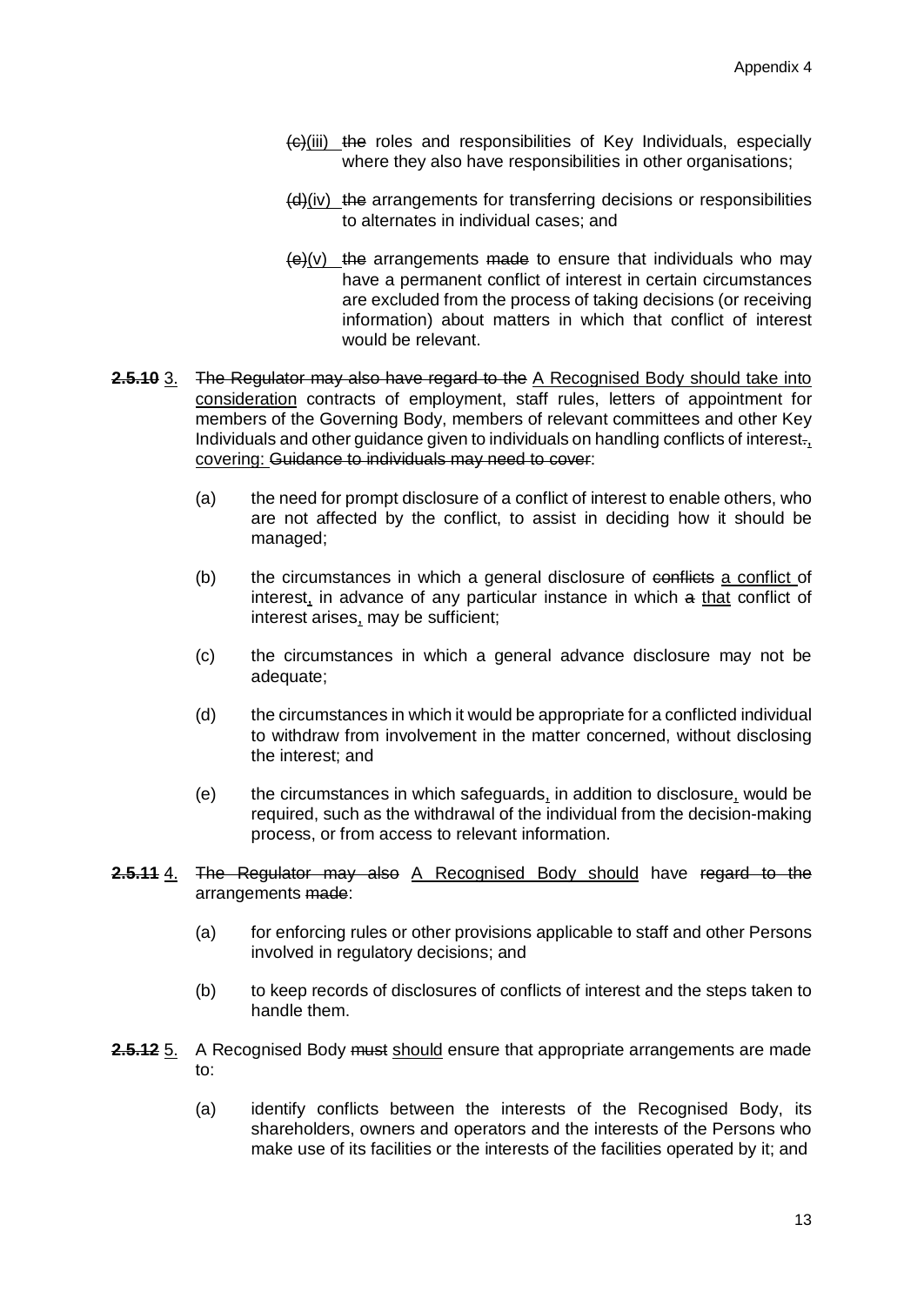- (b) manage or disclose such conflicts so as to avoid adverse consequences for the sound functioning and operation of the facilities operated by the Recognised Body and for the Persons who make use of its facilities.
- **2.5.13** 6. A Recognised Body must should establish and maintain adequate policies and procedures to ensure that its Employees do not undertake personal account transactions in Financial Instruments in a manner that creates or has the potential to create conflicts of interest.
- **2.5.14** 7. A Recognised Body must should establish a code of conduct that sets out the expected standards of behaviour for its Employees, including clear procedures for addressing conflicts of interest. Such a code must be:
	- (a) binding on Employees; and
	- (b) to the extent appropriate and practicable, made publicly available.

#### **Information transmission**

- **2.5.15** 8. In When assessing a Recognised Body's its systems and controls for the in relation to transmission of information, the Regulator may also have regard to the extent to which these systems and controls a Recognised Body should ensure that information is transmitted promptly and accurately:
	- (a) within the Recognised Body itself;
	- (b) to its Members; and
	- (c) (where appropriate) to other market participants or other relevant Persons.

#### **Risk management**

- **2.5.16** 9. In When assessing a Recognised Body's its systems and controls for assessing and managing risk, the Regulator may also have regard to the extent to which these systems and controls enable the a Recognised Body should ensure that it is able to:
	- (a) identify, measure and control all the general, operational, legal and market risks wherever they arise in its activities;
	- (b) allocate responsibility for risk management to Persons with appropriate knowledge and expertise; and
	- (c) provide sufficient, reliable information to Key Individuals and, where relevant, the Governing Body of the Recognised Body.

#### **Internal and external audit**

- **2.5.17** 10. In When assessing the adequacy of a Recognised Body's whether it has appropriate internal and external audit arrangements, the Regulator may have regard to in place, a Recognised Body should consider the:
	- (a) the size, composition and terms of reference of any audit committee of the Recognised Body's Governing Body;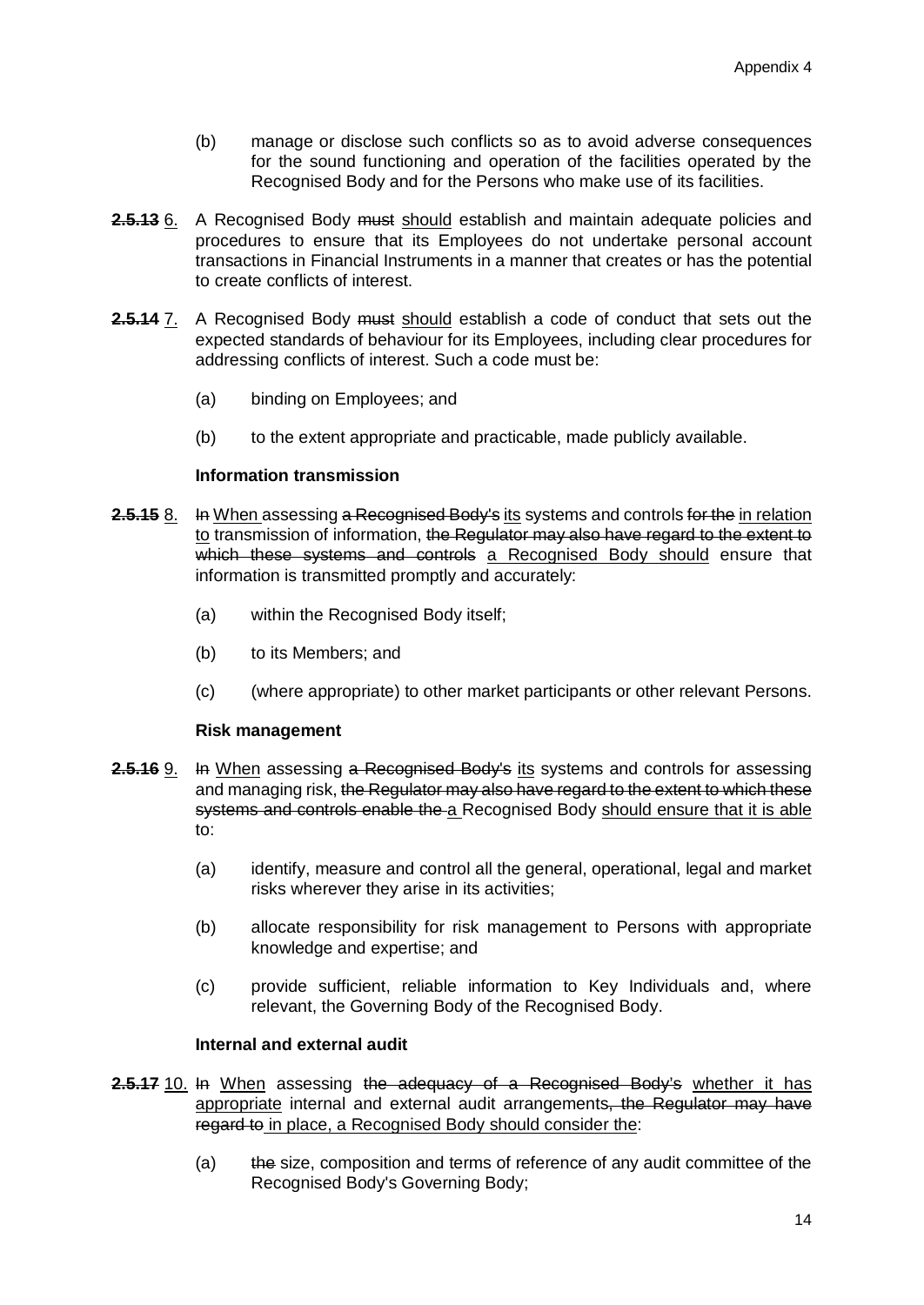- (b) the frequency and scope of external audit;
- (c) the provision and scope of internal audit;
- (d) the staffing and resources of the Recognised Body's internal audit department;
- (e) the internal audit department's access to the Recognised Body's records and other relevant information; and
- (f) the position, responsibilities and reporting lines of the internal audit department and its relationship with other departments of the Recognised Body.

#### **Information technology systems**

- **2.5.18** 11. In When assessing the adequacy of the its information technology used by systems, a Recognised Body to perform or support its Regulatory Functions, the Regulator may have regard to should:
	- (a) consider the organisation, management and resources of the its information technology department within the Recognised Body;
	- (b) the consider its arrangements for controlling and documenting the design, development, implementation and use of information technology systems; and
	- (c) consider the performance, capacity and reliability of information technology systems.;
- **2.5.19** (d) The Regulator may also have regard to the have arrangements for maintaining, recording and enforcing technical and operational standards and specifications for information technology systems, including:
	- $(a)$ (i) the procedures for the evaluation, selection and testing of information technology systems;
	- $(b)(ii)$  the procedures for problem management and system change;
	- (c)(iii) the arrangements to monitor and report system performance, availability and integrity;
	- $(d)$ (iv) the arrangements (including spare capacity and access to back-up facilities) made to ensure information technology systems are resilient and not prone to failure;
	- $\left\langle \Theta \right\rangle$ (v) the arrangements made to ensure business continuity in the event that an information technology system does fail;
	- $(H)(vi)$  the arrangements made to protect information technology systems from damage, tampering, misuse or unauthorised access; and
	- $\left\langle \varphi \right\rangle$ (vii) the arrangements made to ensure the integrity of data forming part of, or being processed through, information technology systems-; and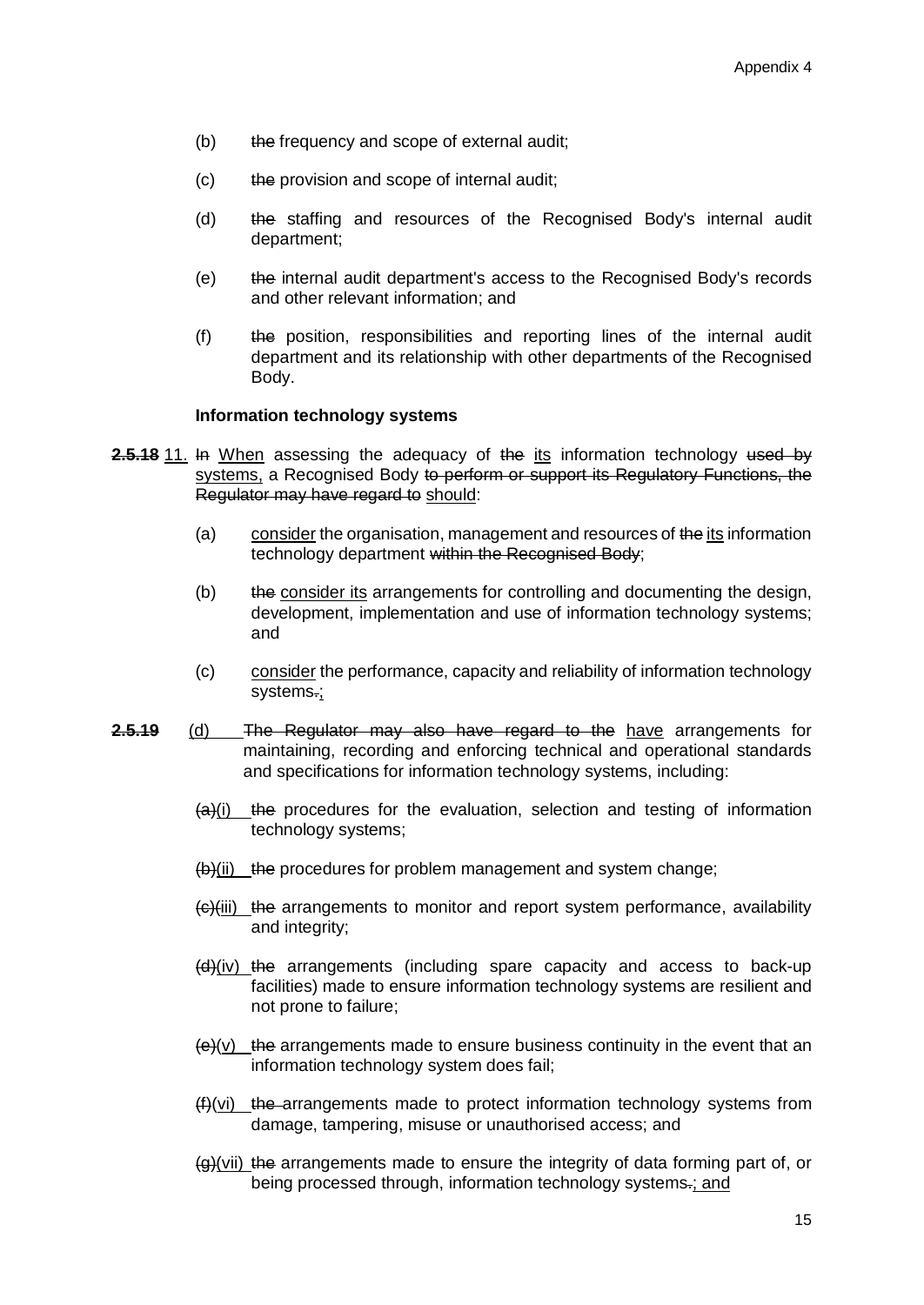**2.5.20** (viii) The Regulator may have regard to the arrangements made to keep clear and complete audit trails of all uses of information technology systems and to reconcile (where appropriate) the audit trails with equivalent information held by system users and other interested parties.

## **Effecting and monitoring of transactions and operation of settlement arrangements**

- **2.5.21** 12. In When assessing a Recognised Body's its systems and controls for the effecting and monitoring of transactions, and for the operation of settlement arrangements, the Regulator may a Recognised Body should have regard to the totality of the arrangements and processes through which the Recognised Body's its transactions are effected, cleared and settled, including:
	- (a) a Recognised Body's its arrangements under which orders are received and matched, its arrangements for trade and transaction reporting, and (if relevant) its arrangements with another Person under which any rights or liabilities arising from transactions are discharged including arrangements for transmission to a settlement system or Recognised Clearing House;
	- (b) (if relevant), a Recognised Body's its arrangements under which instructions relating to a transaction to be cleared by another person by means of a Clearing Service are entered into its systems by the relevant person providing the Clearing Service and transmitted to the Recognised Body; and
	- (c) the its arrangements made by the Recognised Body for monitoring and reviewing the operation of these systems and controls.

# **Safeguarding and administration of assets**

- **2.5.22** 13. In When assessing a Recognised Body's its systems and controls for the safeguarding and administration of assets belonging to users of its facilities, the Regulator may a Recognised Body should have regard to the totality of the arrangements and processes by which the Recognised Body it:
	- (a) records the assets held and the identity of the owners of (and other persons with relevant rights over) those assets;
	- (b) records any instructions given in relation to those assets;
	- (c) records the carrying out of those instructions;
	- (d) records any movement in those assets (or any corporate actions or other events in relation to those assets); and
	- (e) reconciles its records of assets held with the records of any custodian or sub-custodian (or Person Acting as a Central Securities Depository) used to hold these assets, and with the records of beneficial or legal ownership of those assets.

#### **General safeguards for investors**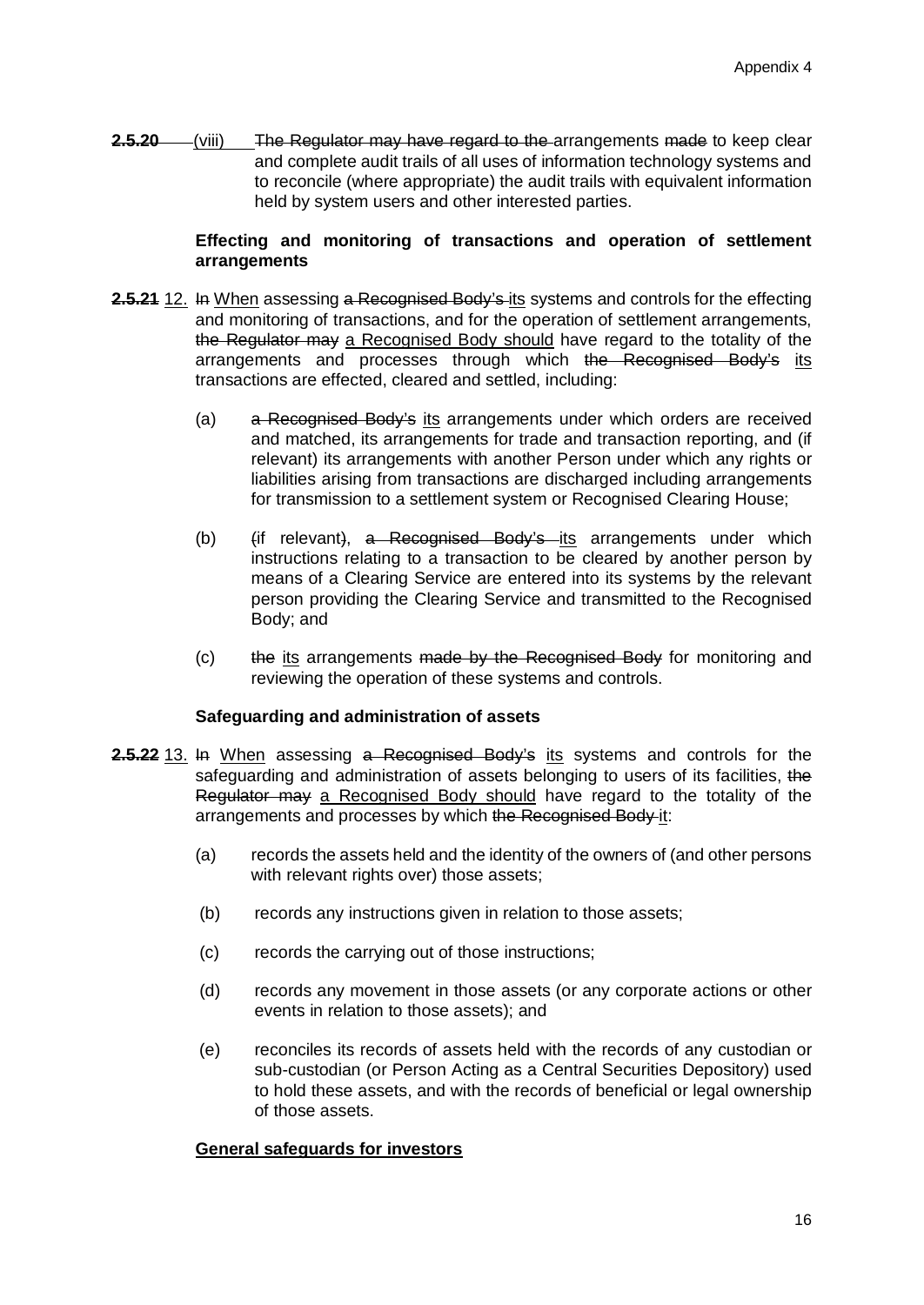2.5.2 A Recognised Body must have rules, procedures and appropriate surveillance practices in place to ensure that its facilities are such as to afford proper protection to investors.

# **Guidance**

When assessing whether it has appropriate rules, procedures and surveillance practices in place, a Recognised Body should consider the extent to which its rules, procedures and arrangements for monitoring and overseeing the use of its facilities:

- (a) include appropriate measures to prevent the use of its facilities for abusive or improper purposes;
- (b) provide appropriate safeguards for investors against fraud or misconduct, recklessness, negligence or incompetence by users of its facilities;
- (c) provide appropriate information to enable users of its facilities to monitor their use of the facilities;
- (d) include appropriate arrangements to enable users of its facilities to raise queries about any use of those facilities which they are reported to have made;
- (e) include appropriate arrangements to enable users of its facilities to comply with any relevant regulatory or legal requirements; and
- (f) include appropriate arrangements to reduce the risk that those facilities will be used in ways which are incompatible with relevant regulatory or legal requirements,

and in this paragraph "appropriate" should be taken to mean appropriate having regard to the nature and scale of the Recognised Body's facilities, the types of Persons who will use the facilities and the use which they will make of those facilities.

# **Promotion and maintenance of standards**

- 2.5.3 A Recognised Body's rules, practices and procedures must promote and maintain high standards of integrity and fair dealing in the carrying on of business on or through its facilities. These rules, practices and procedures are to be consistent with the Code of Market Conduct and with any other Rules, codes or principles relating to behaviour in Regulated Activities within the Abu Dhabi Global Market Financial System.
- 2.5.4 A Recognised Body must be able and willing to cooperate, by the sharing of information or otherwise, with the Regulator, with any other authority, body or Person having responsibility in the Abu Dhabi Global Market for the supervision or regulation of any Regulated Activity or other financial service, or with a Non-Abu Dhabi Global Market Regulator. Its constitution, rules and its agreements with its Members must enable it to obtain information from Members and to disclose otherwise confidential information to the Regulator and other appropriate bodies, including: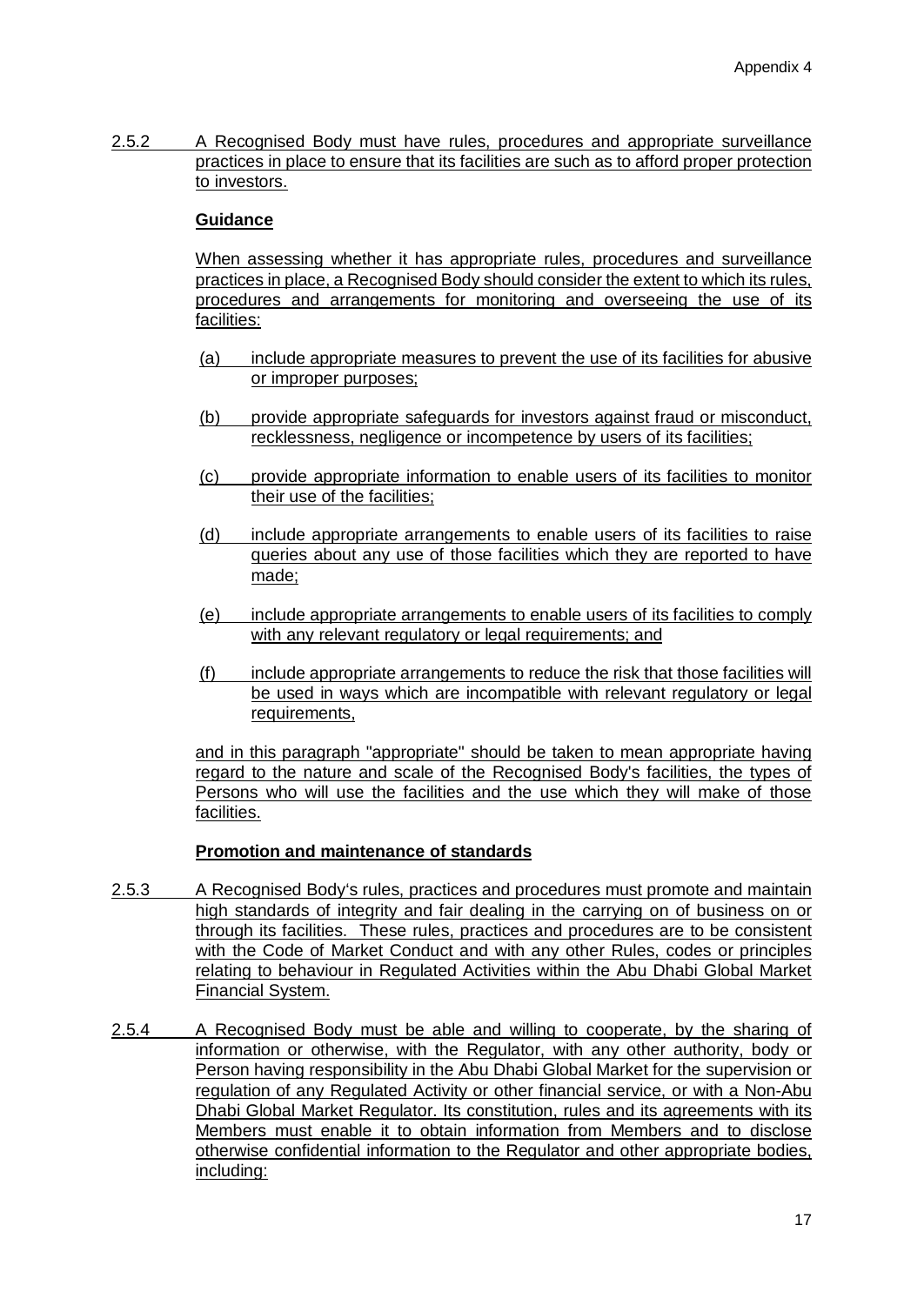- (a) the extent to which the Recognised Body is willing to provide information about it and its activities to assist the Regulator in the exercise of its functions;
- (b) the extent to which the Recognised Body is open with the Regulator or other appropriate bodies in regulatory matters;
- (c) how diligently the Recognised Body investigates or pursues enquiries from the Regulator or other appropriate bodies; and
- (d) whether the Recognised Body participates in appropriate international fora.

#### **Guidance**

For the purpose of this section, "information" includes information held about large positions held by Members of a Recognised Body.

#### **Performance of Regulatory Functions**

- 2.5.523 A Recognised Body must take all reasonable steps to ensure that the performance of its Regulatory Functions is not adversely affected by its commercial interests.
- 2.5.624 For the purposes of Rule 2.5.523, a Recognised Body must have adequate systems and controls, including policies and procedures, to ensure that the pursuit of its commercial interests (including its profitability) does not adversely impact on the performance of its Regulatory Functions.

## **Guidance**

A Recognised Body should have systems for identifying, and drawing to the attention of its Senior Management and Governing Body, situations where its commercial interests conflict, or may potentially conflict, with the proper performance of its Regulatory Functions. This would enable the Recognised Body to take appropriate steps to ensure that such conflicts do not adversely affect the proper performance by the Recognised Body of its Regulatory Functions. In particular, the Recognised Body should ensure that adequate human, financial and other resources (both in terms of quantity and quality) are provided for risk management, regulatory supervision, compliance and other similar functions.

#### **2.6 Operational systems and controls**

- 2.6.1 A Recognised Body must establish a robust operational risk management framework with appropriate systems and controls to identify, monitor and manage operational risks that key participants, other Recognised Bodies, service providers (including outsourcees) group and external service providers and utility providers might pose to it.
- 2.6.2 A Recognised Body must have a business continuity plan, which is subjected to periodic review and scenario testing, that addresses events posing a significant risk of disrupting operations, including events that could cause a widespread or major disruption. The plan should: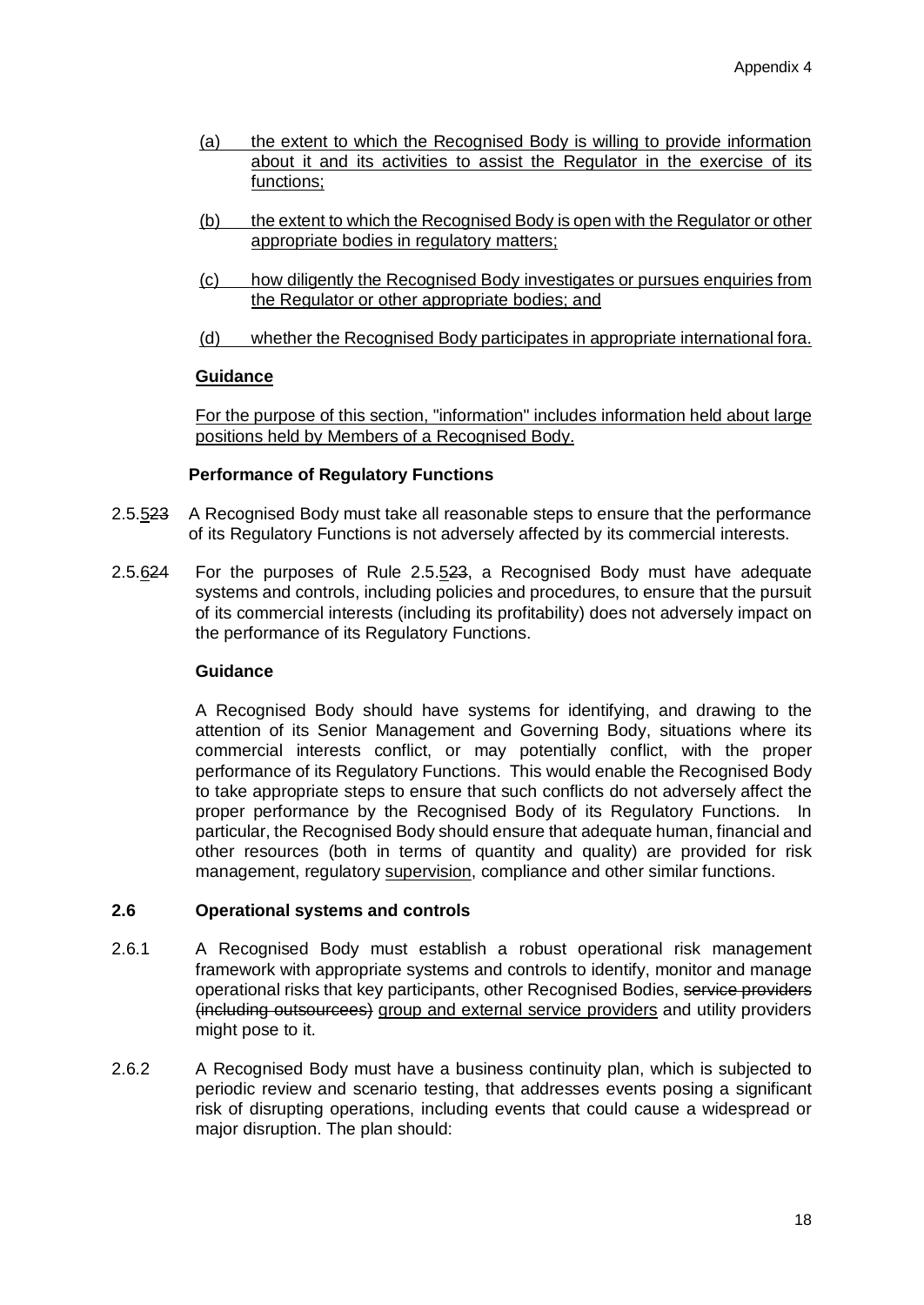- (a) outline objectives, policies, procedures and responsibilities to deal with internal and external business disruptions and measures to ensure timely resumption of service levels;
- (b) include policies and procedures for event and crisis management;
- (c) incorporate the use of a secondary site;
- (d) contain appropriate emergency rules for force majeure events;
- (e) be designed to ensure that critical information technology systems can resume operations within two hours following disruptive events;
- (f) outline business continuity procedures in respect of its Members and other users of its facilities following disruptive or force majeure events; and
- (g) in the case of a Recognised Clearing House, be designed to enable the Recognised Clearing House to complete settlement by the end of the day of disruption, even in case of extreme circumstances.
- 2.6.3 A Recognised Body should must have an incident management procedure in place to record, report, analyse and resolve all operational incidents.
- 2.6.4 A Recognised Body should must have clearly defined operational reliability objectives and policies to achieve these objectives, as well as a scalable operational capacity adequate to handle increasing stress volumes, service-level objectives and historical data.
- 2.6.5 A Recognised Body should must have a comprehensive physical and information security policy, standards, practices and controls to identify, assess and manage security threats and vulnerabilities and to protect data from loss and leakage, unauthorised access and other processing risks.

# **2.7 Transaction recording**

- 2.7.1 The Recognised Body must ensure that satisfactory arrangements are made for recording transactions effected on or cleared (or to be cleared) by the Recognised Body by means of its facilities.
- 2.7.2 [Deleted].

# **Guidance**

In When determining whether a Recognised Body it has satisfactory arrangements for recording the transactions effected on, or cleared, (or to be cleared,) by means of, its facilities, the Regulator may a Recognised Body should have regard to:

- (a) whether the Recognised Body has its arrangements for creating, maintaining and safeguarding an audit trail of transactions for at least 7 years; and
- (b) the type of information recorded and the extent to which the record includes details for each transaction of: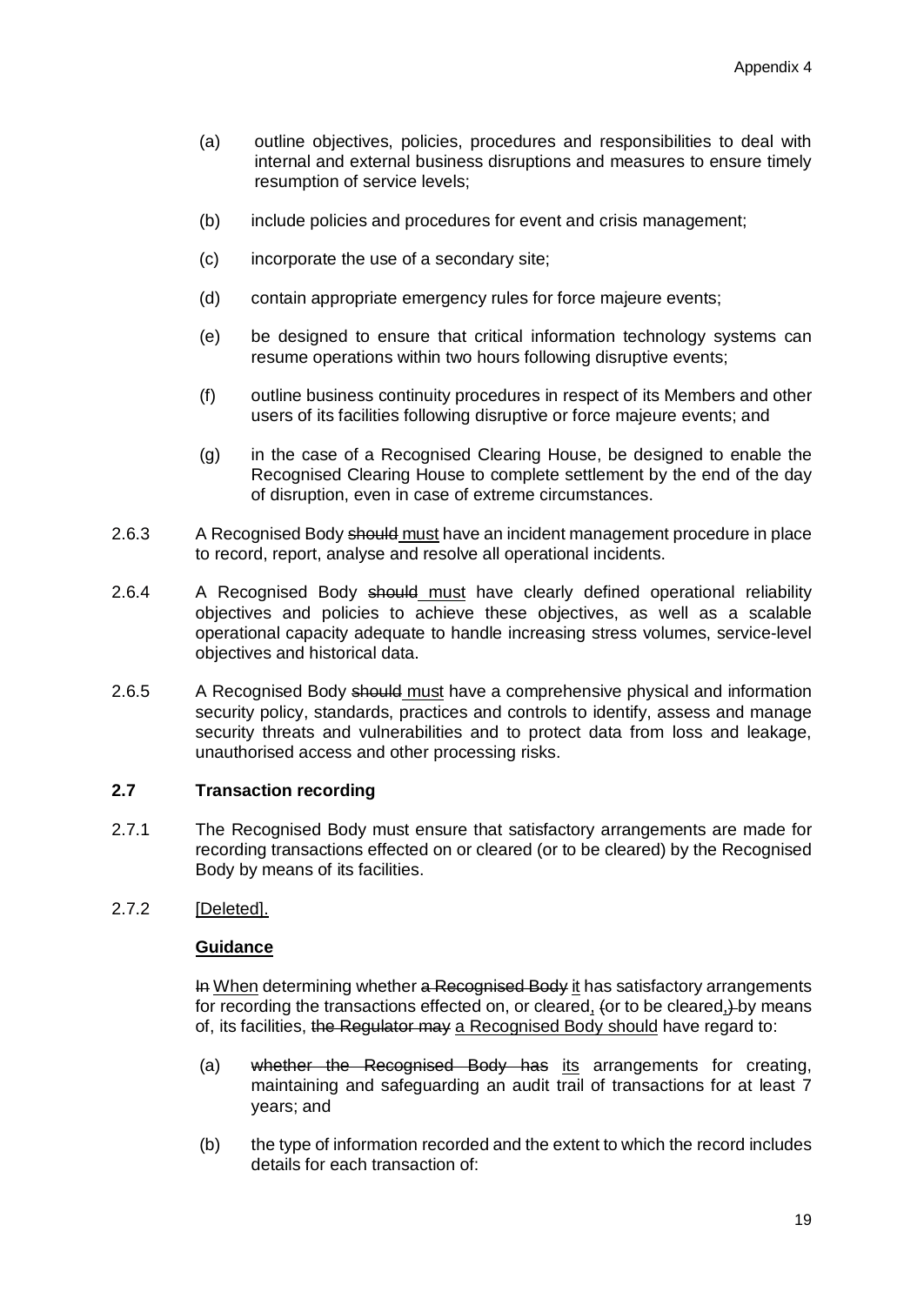- the name of the Financial Instrument (and, if relevant, the  $(i)$ underlying asset) and the price, quantity and date of the transaction;
- the identities and, where appropriate, the roles of the counterparties  $(ii)$ to the transaction;
- if the Recognised Body's its rules make provision for transactions  $(iii)$ to be effected, cleared or to be cleared in more than one type of facility, or under more than one part of its rules, the type of facility in which, or the part of its rules under which, the transaction was effected, cleared or to be cleared; and
- $(iv)$ the date and manner of settlement of the transaction.
- 2.7.3 Where transactions are effected on a Recognised Investment Exchange and cleared through a Recognised Clearing House, the Recognised Bodies concerned may agree which information is to be recorded by each Recognised Body and need not duplicate each other's records.

#### **2.8 Membership criteria and access**

…

#### 2.8.5 [Deleted].

# **Guidance**

In When assessing whether access to a Recognised Body's its facilities is subject to criteria designed to protect the orderly functioning of the market, or of those facilities, and the interests of investors, the Regulator may have regard to a Recognised Body should consider whether:

- (a) the Recognised Body it limits access as a Member to such Persons:
	- over whom it can with reasonable certainty enforce its rules  $(i)$ contractually;
	- $(ii)$ who have sufficient technical competence to use its facilities;
	- $(iii)$ whom it is appropriate to admit to membership having regard to the size and sophistication of users of its facilities and the nature of the business effected by means of, or cleared through, its facilities; and
	- $(iv)$ (if appropriate) who have adequate financial resources in relation to their exposure to the Recognised Body;
- (b) indirect access to the Recognised Body's its facilities is subject to suitable criteria, remains the responsibility of a Member of the Recognised Body and is subject to its rules;
- (c) where access is granted to Remote Members, there are adequate safeguards against Market Abuse and Financial Crime; and
- (d) the Recognised Body's its rules: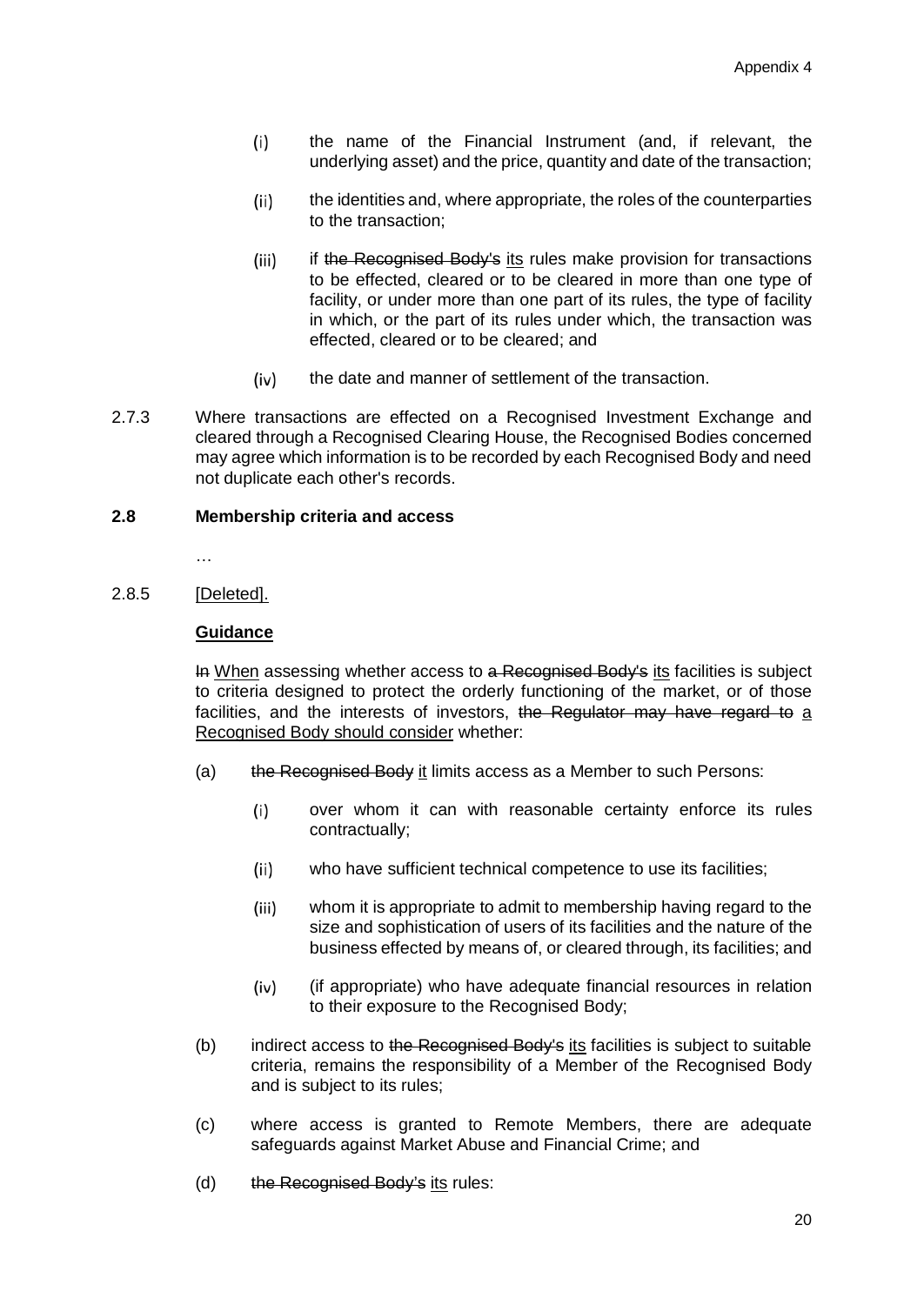- $(i)$ set out the design and operation of the Recognised Body's relevant systems;
- set out the risk for Members and other participants when accessing  $(ii)$ and participating on the Recognised Body's facilities;
- contain provisions for the resolution of Members' and other  $(iii)$ participants' disputes and an appeal process for the decisions of the Recognised Body;
- $(iv)$ contain disciplinary proceedings, including any sanctions that may be imposed by the Recognised Body against its Members and other participants; and
- $(v)$ any other matters necessary for the proper functioning of the Recognised Body and the facilities operated by it.

# 2.8.6 ….

#### 2.8.11 **Guidance**

The Regulator may have regard to tThe arrangements made to permit Direct Electronic Access to the Recognised Body's facilities and to prevent and resolve problems likely to arise from the use of electronic systems to provide indirect access to its facilities by Persons other than its Members, including should include:

- (a) the rules and guidance governing Members' procedures, controls and security arrangements for inputting instructions into the system;
- (b) the rules and guidance governing the facilities Members provide to Clients to input instructions into the system and the restrictions placed on the use of those systems;
- (c) the rules and practices to detect, identify, and halt or remove instructions breaching any relevant restrictions;
- (d) the quality and completeness of the audit trail of any transaction processed through an electronic connection system; and
- (e) procedures to determine whether to suspend trading by those systems or access to them by or through individual Members.

#### **2.9 Financial cCrime and mMarket aAbuse**

- 2.9.1 A Recognised Body must:
	- (a) operate an effective market surveillance program and have in place appropriate measures to identify, monitor, deter and prevent conduct which may amount to market misconduct Market Abuse, Financial Crime and money laundering on and through the Recognised Body's facilities; and
	- $(b)$  immediately report, along with full details of that information in writing, to-: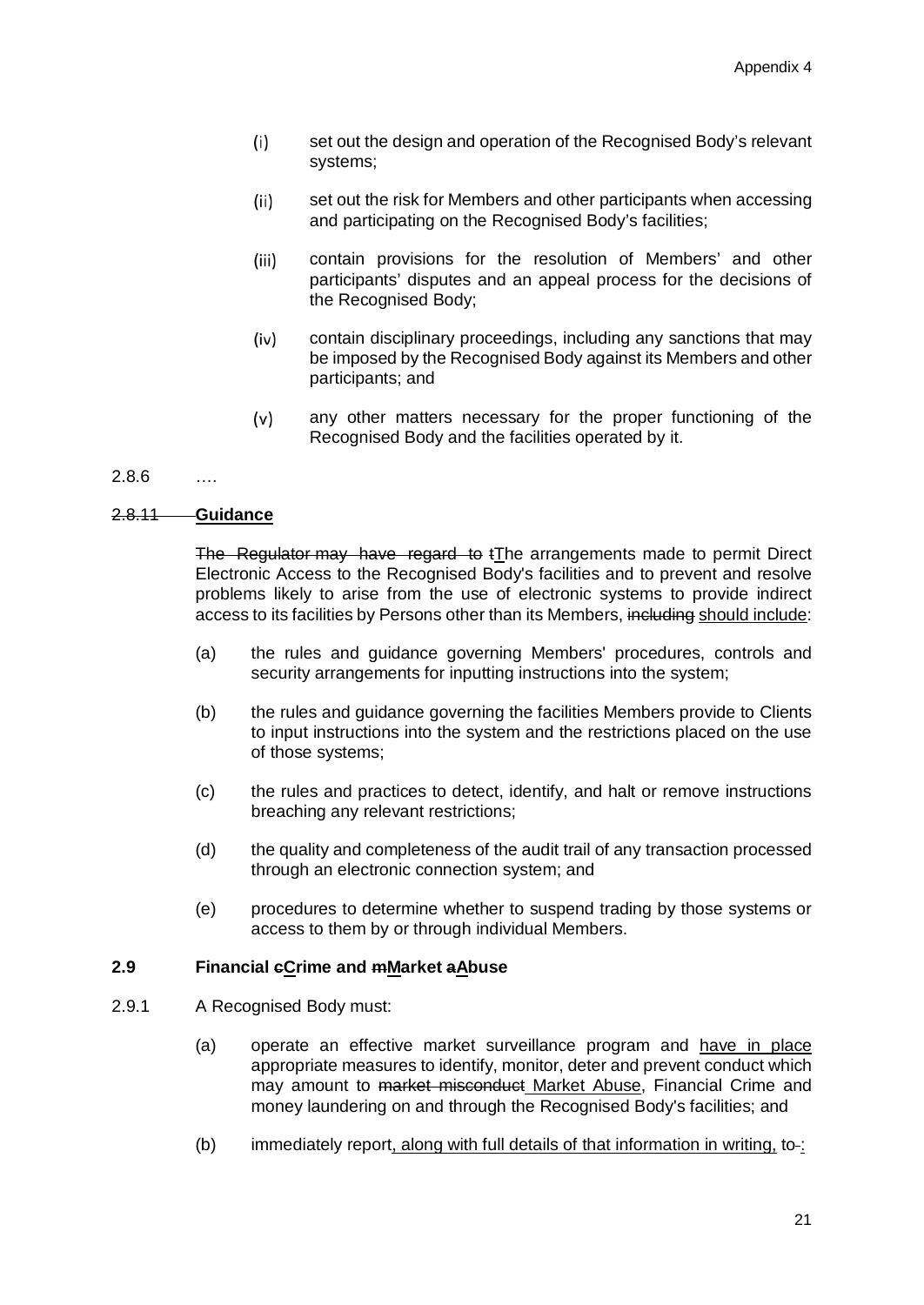- (i) the Regulator, any suspected market misconduct, or actual Market Abuse; and
- (ii) the Regulator and/or any other relevant authority, as required, Financial Crime or money laundering, along with full details of that information in writing.
- 2.9.2 A Recognised Body must have appropriate procedures and protections for enabling Employees to disclose any information to the Regulator or to other appropriate bodies involved in the prevention of market misconduct Market Abuse, money laundering or other Financial Crime or any other breaches of relevant legislation.

# 2.9.3 **Guidance**

In When determining whether a Recognised Body's its measures are appropriate to reduce the extent to which its facilities can be used for a purpose connected with Market Abuse or Financial Crime, to facilitate their detection and to monitor their incidence, the Regulator may a Recognised Body should have regard to:

- (a) whether the its rules of the Recognised Body enable it to disclose any information to the Regulator or other appropriate bodies involved in the detection, prevention or pursuit of Market Abuse or Financial Crime inside or outside the Abu Dhabi Global Market; and
- (b) whether the its arrangements, resources, systems, and procedures of the Recognised Body enable it to:
	- $(i)$ monitor the use made of its facilities so as to obtain information regarding possible patterns of normal, abnormal or improper use of those facilities;
	- $(ii)$ detect possible instances of Market Abuse or Financial Crime, for example, by detecting suspicious patterns in the use of its facilities;
	- $(iii)$ communicate information about Market Abuse or Financial Crime promptly and accurately to appropriate organisations; and
	- $(iv)$ cooperate with all relevant bodies in the prevention, investigation and pursuit of Market Abuse or Financial Crime.

## **2.10 Custody**

2.10.1 A Recognised Body must ensure that, where its facilities include making provision for the safeguarding and administration of assets belonging to users of those facilities, satisfactory arrangements are made for that purpose with an appropriate custodian or settlement facility.

#### 2.10.2 **Guidance**

In When determining whether a Recognised Body it has made satisfactory arrangements for the safeguarding and administration of assets belonging to the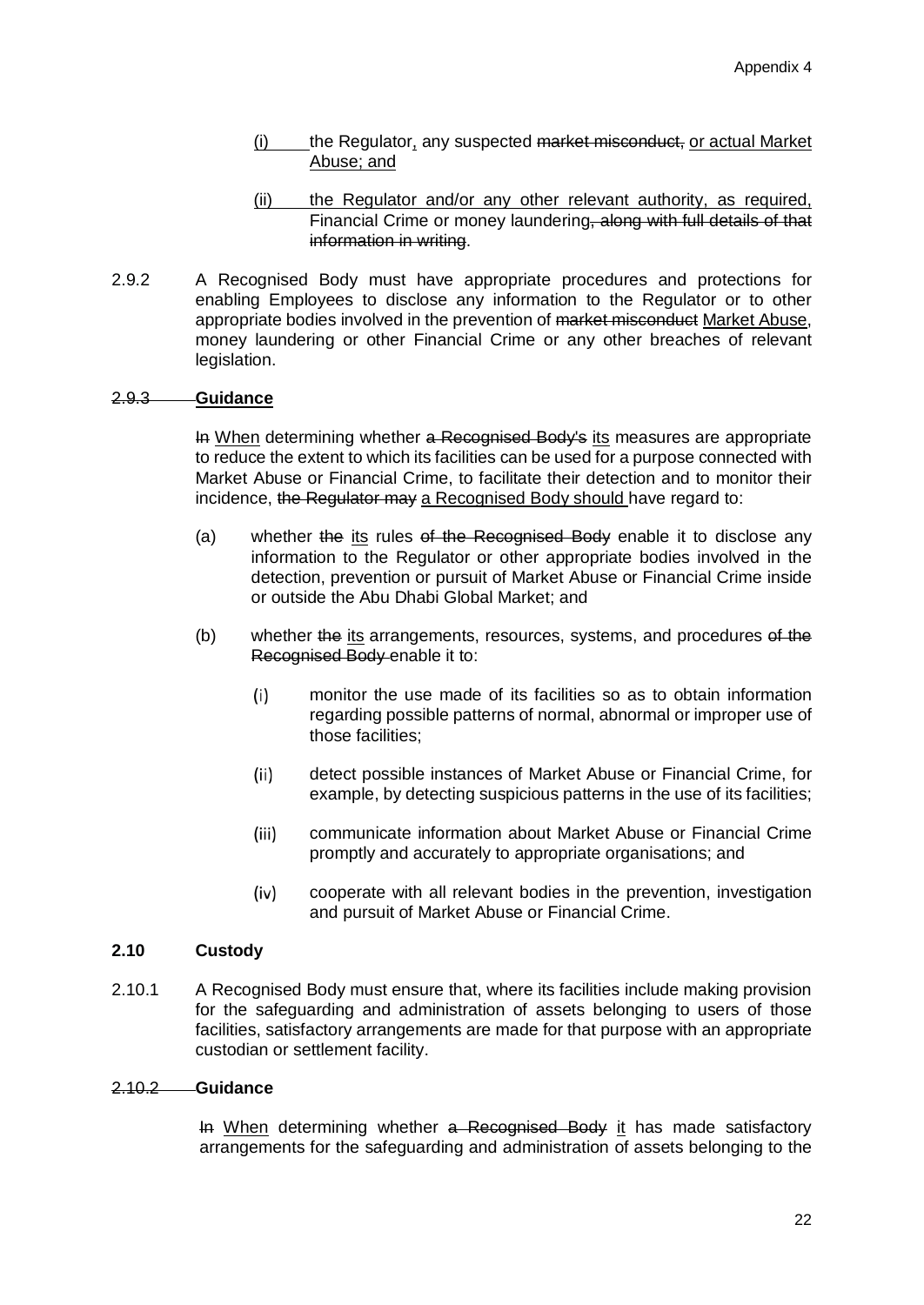users of its facilities, the Regulator may a Recognised Body should have regard to:

- (a) the level of protection which the arrangements provide against the risk of theft or other types or causes of loss;
- (b) whether the arrangements ensure that assets are only used or transferred in accordance with the instructions of the owner of those assets or in accordance with the terms of the agreement by which the Recognised Body undertook to safeguard and administer those assets;
- (c) whether the arrangements ensure that the assets are not transferred to the Recognised Body or to any other Person to settle the debts of the owner (or other Person with the appropriate rights over the assets) except in accordance with valid instructions from a Person entitled to give those instructions, or in accordance with the terms of the agreement by which the Recognised Body undertook to safeguard and administer those assets;
- (d) whether the arrangements include satisfactory procedures to ensure that any rights arising in relation to the assets held as a result of any actions by the issuers of those assets (or other relevant Persons) are held, transferred or acted upon in a timely and accurate manner in accordance with the instructions of the owner of those assets or in accordance with the terms of the agreement by which the Recognised Body undertook to safeguard and administer those assets;
- (e) whether there are adequate arrangements to ensure the proper segregation of assets belonging to the Recognised Body (or to undertakings in the same Group) from those belonging to the users of its facilities for the safeguarding and administration of assets;
- (f) whether the its arrangements include satisfactory procedures for the selection, oversight and review of custodians or sub-custodians used to hold the assets;
- (g) whether the agreements by which the Recognised Body undertakes to safeguard and administer assets belonging to users of its facilities include appropriate information regarding the terms and conditions of that service and the obligations of the Recognised Body to the user of the service and of the user of the service to the Recognised Body;
- (h) whether the records kept of those assets and the operation of the safeguarding services provide sufficient accurate and timely information to:
	- $(i)$ to identify the legal and beneficial owners of the assets and of any Persons who have charges over, or other interests in, the assets;
	- $(ii)$ to record separately any additions, reductions and transfers in each account of assets held for safeguarding or administration; and
	- to identify separately the assets owned by (or, where appropriate,  $(iii)$ on behalf of) different Persons, including, where appropriate, the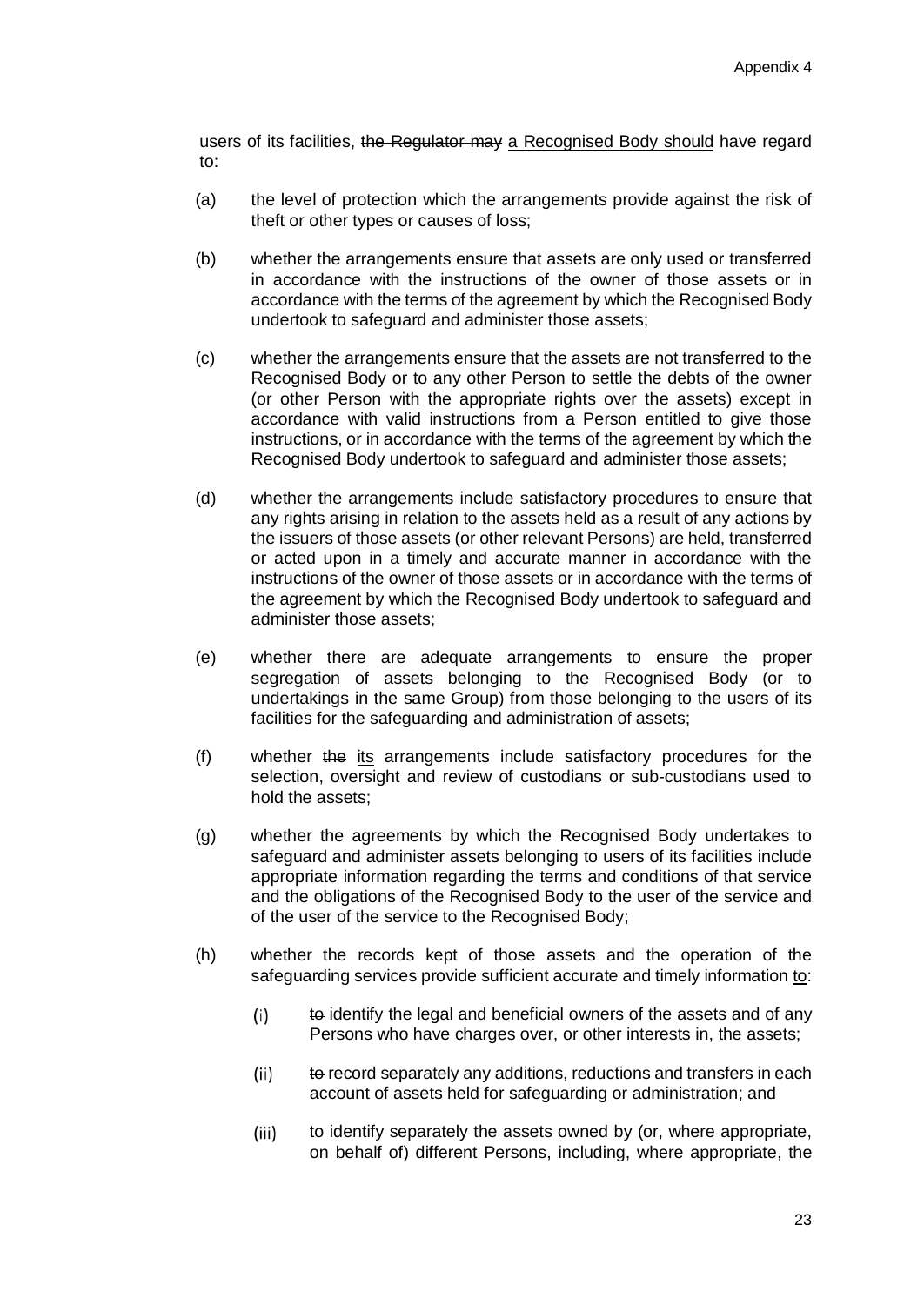assets owned by Members of the Recognised Body and their Clients;

- (i) the frequency of reconciliation of the assets held by (or on behalf of) the Recognised Body with the accounts held with the Recognised Body by the users of its safeguarding and administration services and the extent of the arrangements for resolving a shortfall identified in any reconciliation; and
- (j) the frequency with which statements of their holdings are provided to the users of the safeguarding and administration services, to the owners of the assets held and to other appropriate Persons in accordance with the terms of the agreement by which the Recognised Body undertook to safeguard and administer those assets.
- 2.10.23 This Rule 2.10.1 does not apply to collateral taken under title transfer arrangements.

# **2.11 Rules and consultation**

- 2.11.1 The A Recognised Body must ensure that appropriate procedures are adopted for it to make rules, for keeping its rules under review and for amending them. The procedures must include procedures the arrangements for consulting users of the Recognised Body's facilities in appropriate cases. :
	- (a) taking decisions about making and amending Business Rules, Clearing Rules and Default Rules, including the level at which decisions are taken and any provision for the delegation of decisions by the Governing Body;
	- (b) consulting users of the Recognised Body's facilities and having proper regard to any public comments received;
	- (c) considering the impact the proposed amendment has on the interests of its Members and other stakeholders; and
	- (d) notifying Members and other stakeholders of rule amendments.
- 2.11.2 Any amendment to a Recognised Body's Business Rules, Clearing Rules or Default Rules must, prior to the amendment being effective, be
	- (a) made available for public consultation; and
	- (b) approved by the Regulator.
- 2.11.2A Any amendment to a Recognised Body's guidance to its Business Rules, Clearing Rules or Default Rules must, prior to the amendment being effective, be notified to the Regulator.
- 2.11.3 The Regulator may dispense with the requirement in Rule 2.11.2(a) in cases of emergency, force majeure, typographical errors, minor administrative matters, or to comply with applicable laws.
- 2.11.4 [Deleted] A Recognised Body must have procedures for notifying users of these amendments.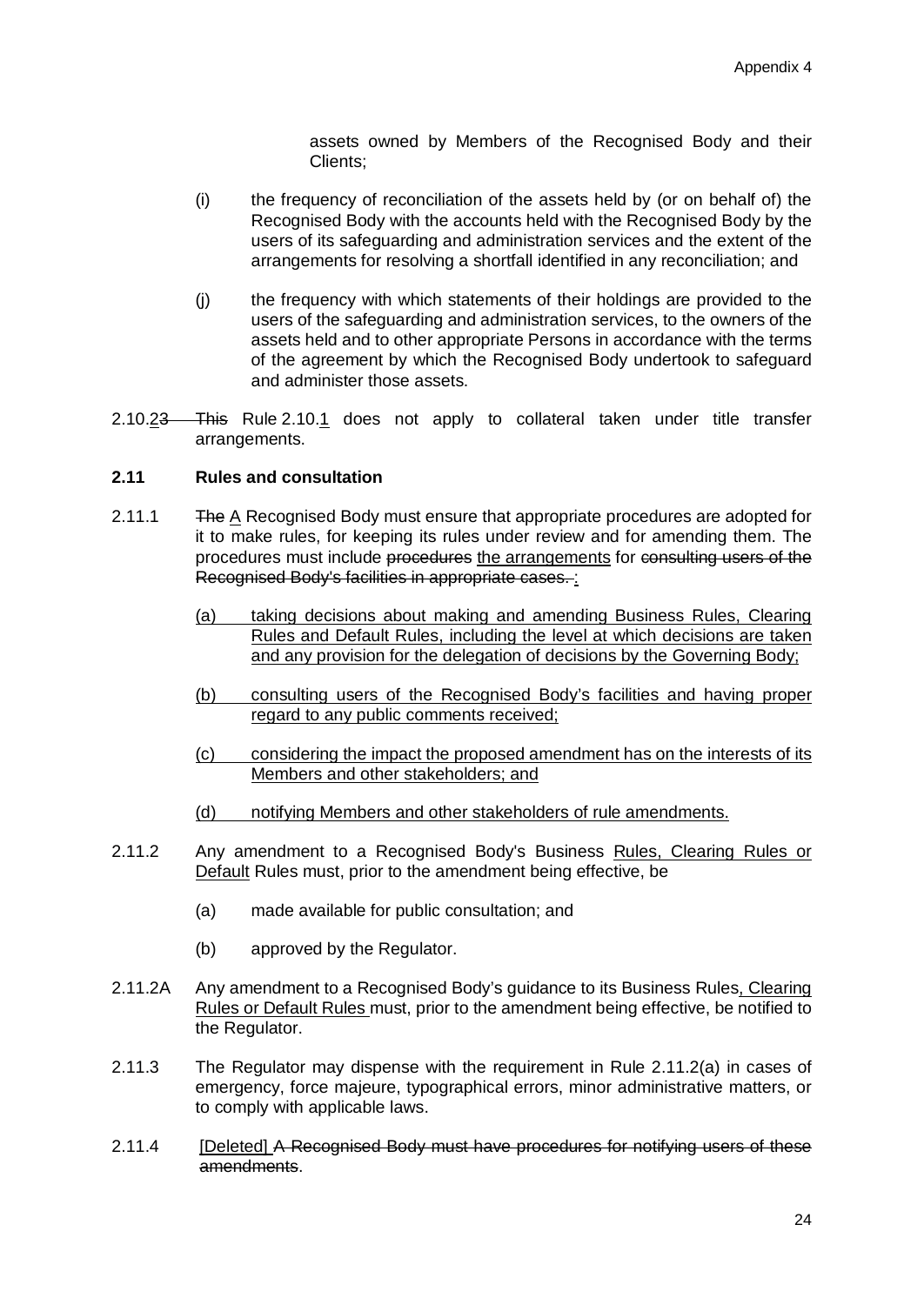# **Public consultation**

- 2.11.5 [Deleted] A Recognised Body must, before making any amendment to its Business Rules, undertake public consultation on the proposed amendment in accordance with the requirements in this Rule.
- 2.11.6 For the purposes of Rule 2.11.5,2(a), a Recognised Body must publish a consultation paper setting out:
	- (a) the text of both the proposed amendment and the Business Rules, Clearing Rules or Default Rules that are to be amended;
	- $(b)$  the reasons for proposing the amendment<sub>r</sub>; and
	- (c) a reasonable consultation period, which must not be less than fourteen ten Business Deays from the date of publication, within which Members and other stakeholders may provide comments. The Recognised Body must lodge with the Regulator the consultation paper no later than the time at which it is released for public comment consultation.
- 2.11.7 The Regulator may, where it considers on reasonable grounds that it is appropriate to do so, require the Recognised Body to extend its proposed period of public consultation specified in the consultation paper.
- 2.11.8 **[Deleted] A Recognised Body must** 
	- (a) facilitate, as appropriate, informal discussions on the proposed amendment with Members and other stakeholders including any appropriate representative bodies of such Persons;
	- (b) consider the impact the proposed amendment has on the interests of its Members and other stakeholders; and
	- (c) have proper regard to any public comments received.
- 2.11.9 Following public consultation, a Recognised Body must publish the final rules and consider whether, to the extent it would be considers appropriate to, discuss the comments received and any amendments made prior to publication with its Members and other stakeholders, and publish the final rules.

# **Review of rules**

# 2.11.10 **Guidance**

1. In When determining whether a Recognised Body's its procedures for consulting Members and other users of its facilities are appropriate, the Regulator may a Recognised Body should have regard to the range of Persons to be consulted by the Recognised Body it under those procedures. Consultation with a smaller range of Persons may be appropriate where limited, technical changes to a Recognised Body's rules are proposed. A Recognised Body's procedures may include provision to restrict consultation where it is essential to make a change to the rules without delay in order to ensure continued compliance with the Recognition Requirements or other legal obligations.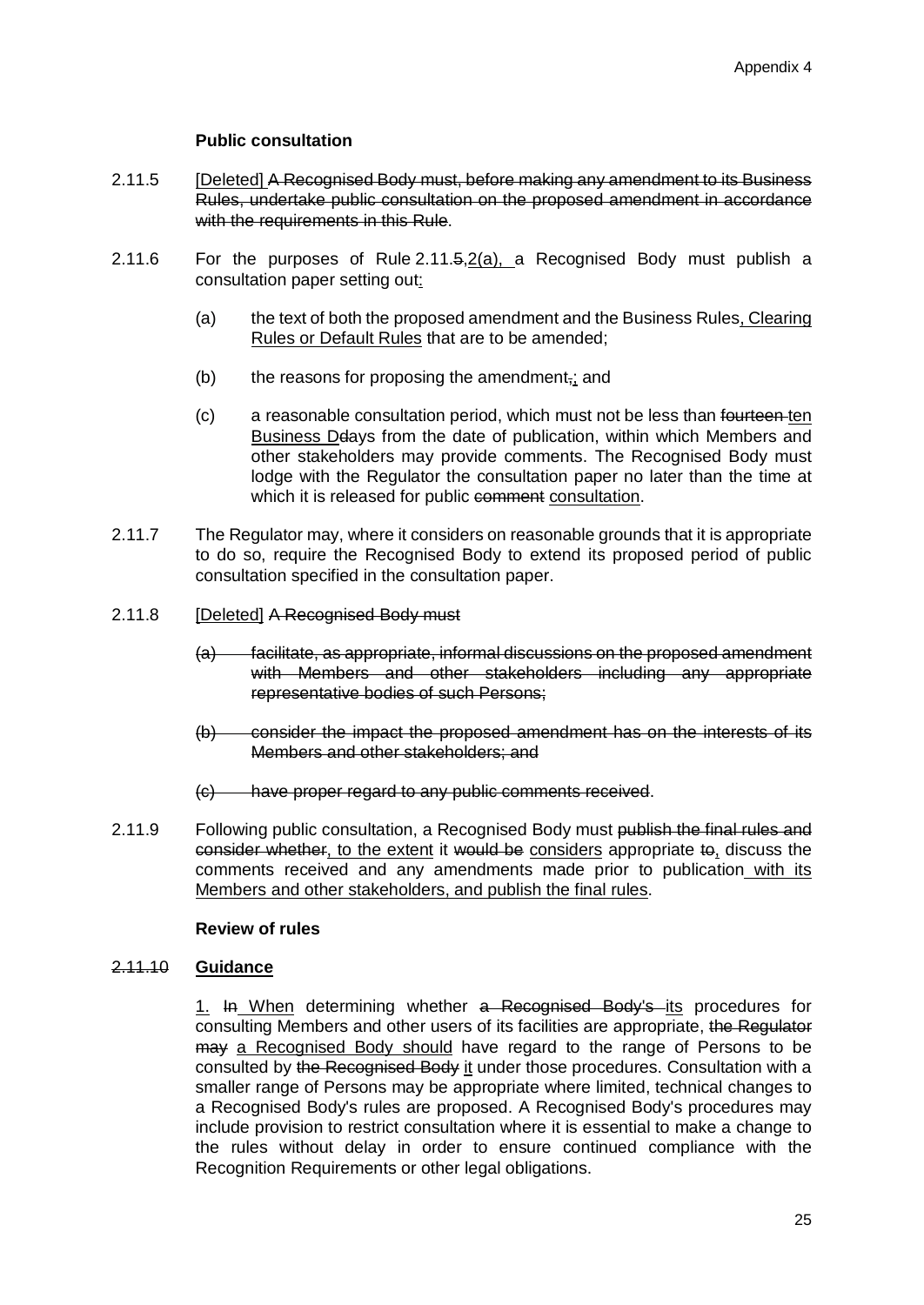- 2.11.11 In2. When determining whether a Recognised Body's its procedures for consulting Members and other users of its facilities are appropriate, the Regulator may a Recognised Body should have regard to the extent to which the procedures include:
	- (a) informal discussions at an early stage with users of its facilities or appropriate representative bodies;
	- (b) publication to users of its facilities of a formal consultation paper which includes clearly expressed reasons for the proposed changes and an appropriately detailed assessment of the likely costs and benefits;
	- (c) adequate time for users of its facilities to respond to the consultation paper and for the Recognised Body to take their responses properly into account;
	- (d) adequate arrangements for making responses to consultation available for inspection by users of its facilities, unless the respondent requests otherwise;
	- (e) adequate arrangements for ensuring that the Recognised Body has proper regard to the representations received; and
	- (f) publication, no later than the publication of the amended rules, of a reasoned account of the Recognised Body's decision to amend its rules.

# **2.12 Discipline**

- 2.12.1 The A Recognised Body must have effective arrangements for monitoring and enforcing compliance with its rules, (including, in the case of a Recognised Investment Exchange, effective arrangements for monitoring transactions in order to identify disorderly trading conditions or Market Abuse).
- 2.12.2 The arrangements for Rule 2.12.1 must include procedures for:
	- (a) investigating complaints made to the Recognised Body about the conduct of Persons in the course of using the Recognised Body's facilities; and
	- (b) fair, independent and impartial resolution of appeals against decisions of the Recognised Body.

# 2.12.3 **Guidance**

- 1. Where a Recognised Body's arrangements include provision for requiring the payment of financial penalties, they must include its arrangements for ensuring should also ensure that any amount so paid is applied only in one or more of the following ways:
	- (a) towards meeting expenses incurred by the Recognised Body in the course of the investigation of the breach in respect of which the penalty is paid, or in the course of any appeal against the decision of the Recognised Body in relation to that breach;
	- (b) for the benefit of users of the Recognised Body's facilities; or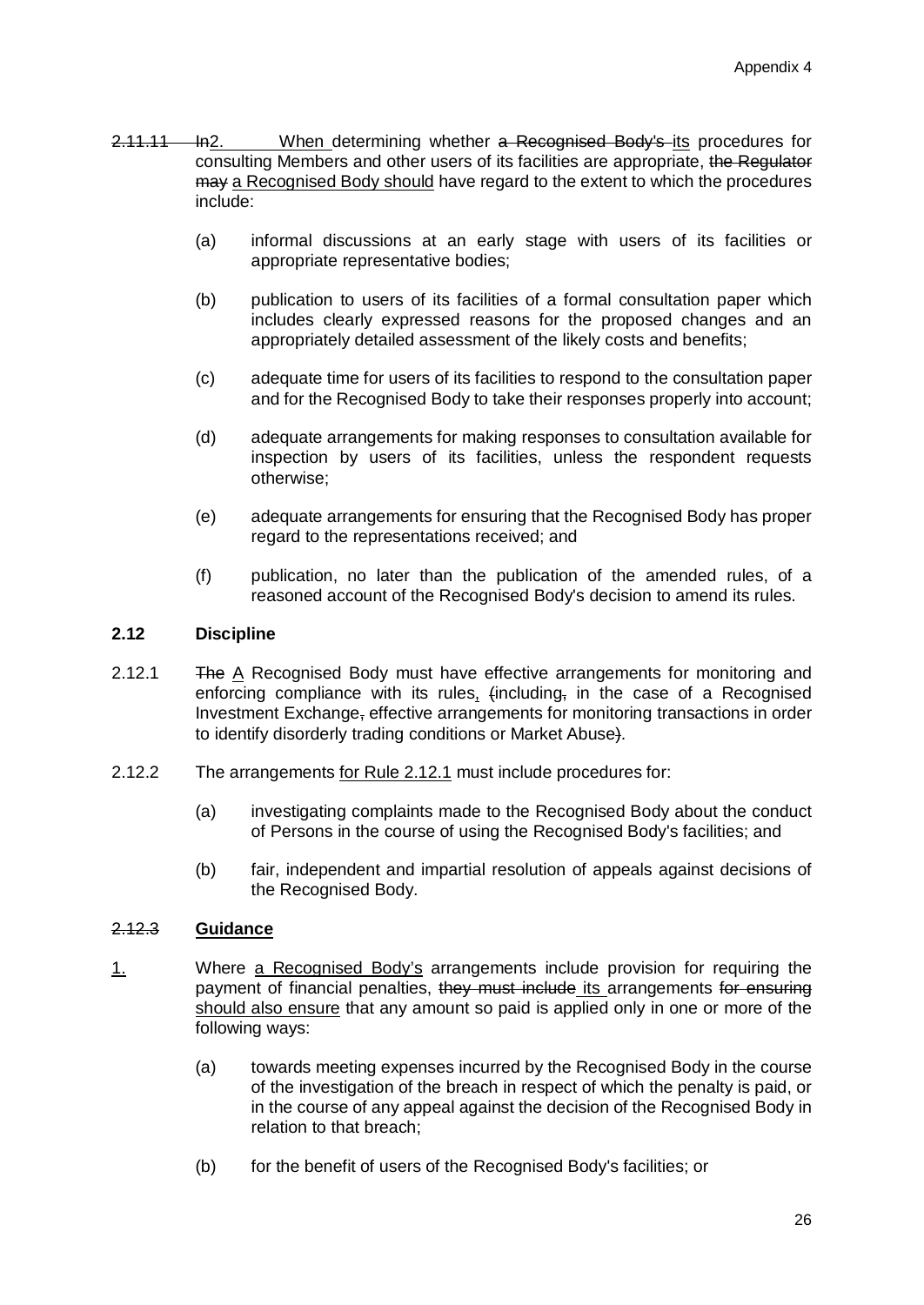- (c) for charitable purposes.
- 2.12.4 2. In When determining whether a Recognised Body it has effective arrangements for monitoring and enforcing compliance with its rules (including its settlement arrangements), the Regulator may a Recognised Body should have regard to:
	- (a) the Recognised Body's its ability to:
		- $(i)$ monitor and oversee the use of its facilities;
		- $(ii)$ assess its Members' compliance with its rules (and settlement arrangements, where appropriate);
		- $(iii)$ assess the significance of any non-compliance;
		- $(iv)$ take appropriate disciplinary action against Members in breach of its rules (and settlement arrangements, where appropriate);
		- $(v)$ suspend a Member's access to its facilities;
		- refer Members' or others' conduct to other appropriate authorities  $(vi)$ for possible action or further investigation;
		- (vii) retain authority over a Member for at least one year after he has ceased to be a Member;
		- (viii) where appropriate, enforce its rules (and settlement arrangements, where appropriate) against users (other than Members) of its facilities; and
		- take action against suppliers of services to Members (for example,  $(ix)$ warehouses) whose performance or conduct may be critical to ensuring compliance with its rules (and settlement arrangements, where appropriate);
	- (b) the position, management and resources of the departments responsible for monitoring and overseeing the use of the Recognised Body's its facilities and for enforcing compliance with its rules (and settlement arrangements, where appropriate); and
	- (c) the its arrangements made for the determination of disciplinary matters including the arrangements for disciplinary hearings and the arrangements made for appeals from the Recognised Body's decisions in those matters.
- 2.12.5 3. In When assessing whether the its procedures made by a Recognised Body to investigate complaints about the users of its facilities are satisfactory, the Regulator may a Recognised Body should have regard to:
	- (a) whether these its procedures include arrangements which enable the Recognised Body to:
		- $(i)$ acknowledge complaints promptly;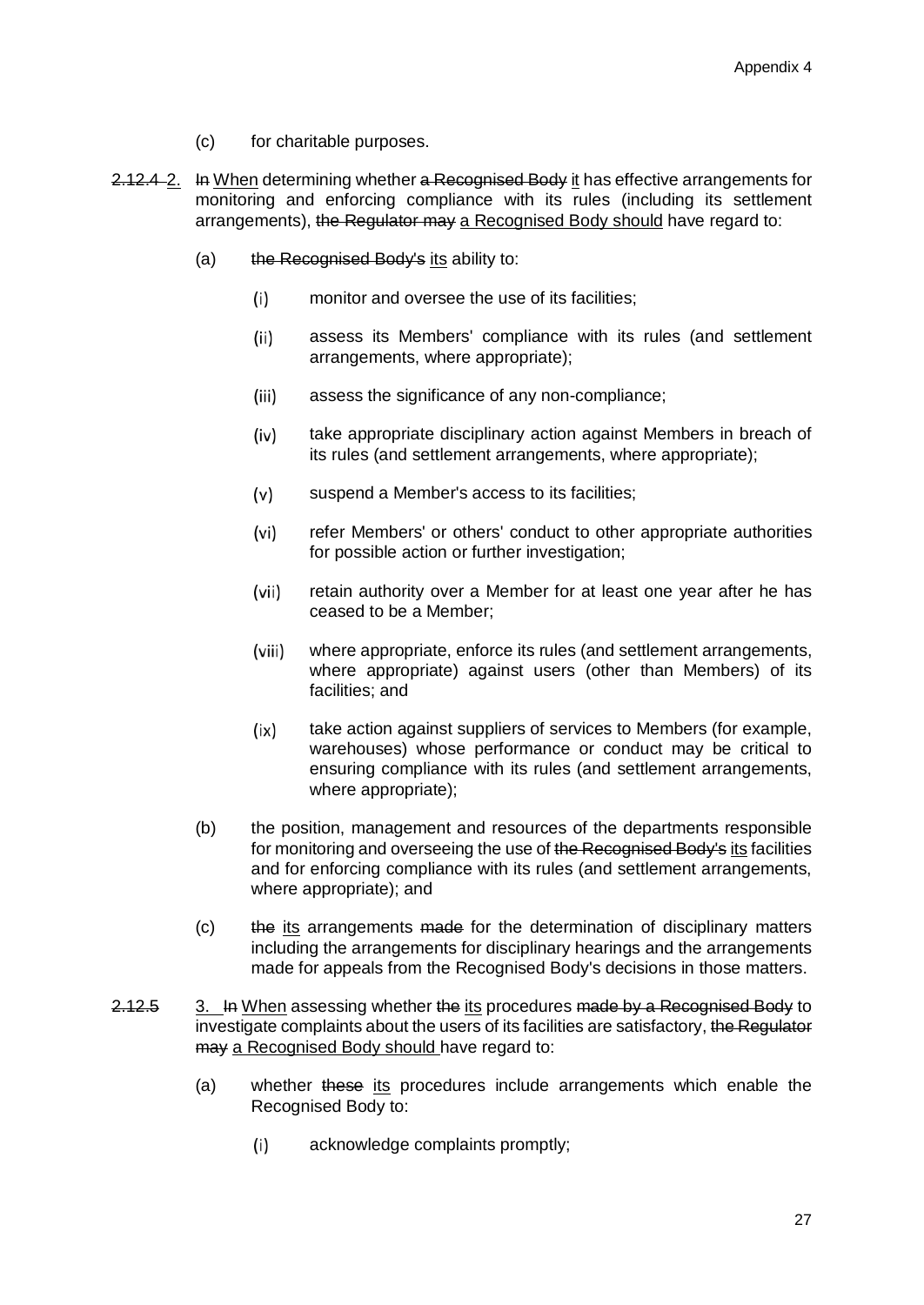- $(ii)$ consider and investigate these complaints objectively, promptly and thoroughly;
- provide a timely reply to the complainant; and  $(iii)$
- $(iv)$ keep adequate records of complaints and investigations;
- (b)  $\theta$  the its arrangements made to enable a Person who is the subject of a complaint to respond in an appropriate manner to that complaint; and
- (c) the documentation of these procedures and the its arrangements made to ensure that the existence of these procedures is brought to the attention of Persons who might wish to make a complaint.
- $2.12.6$  4. In When assessing whether the its arrangements include procedures for the fair, independent and impartial resolution of appeals against its decisions of a Recognised Body, the Regulator may should have regard to at least the following factors (at least):
	- (a) the its appeal procedures of the Recognised Body, including the composition and roles of any appeal committees or tribunals, and their relationship to the Governing Body;
	- (b) the its arrangements made to ensure prompt hearings of appeals from decisions made by the Recognised Body it;
	- (c) the format, organisation and rules of procedure of those hearings;
	- (d) the its arrangements made to select the Persons to preside over those hearings and to serve as members of any appeal tribunal;
	- (e) the provision for determining whether or not such hearings should be in public;
	- (f) the provision made to enable an appellant to be aware of the procedure at any appeal hearing and to have the opportunity to prepare and present his case at that hearing;
	- (g) the provision made for an appeal tribunal to give an explanation of its decision; and
	- (h) the provision for publicity for any appeals or for determining whether or not publicity should be given to the outcome of any appeal.
- 2.12.7 5. In When assessing whether a Recognised Body's its arrangements include appropriate provision for ensuring the application of any financial penalties in ways as described in the Recognition Requirements, the Regulator may a Recognised Body should have regard to:
	- (i) the Recognised Body's its policy regarding the application of financial penalties; and
	- $(i)$  the its arrangements made for applying that policy in individual cases,.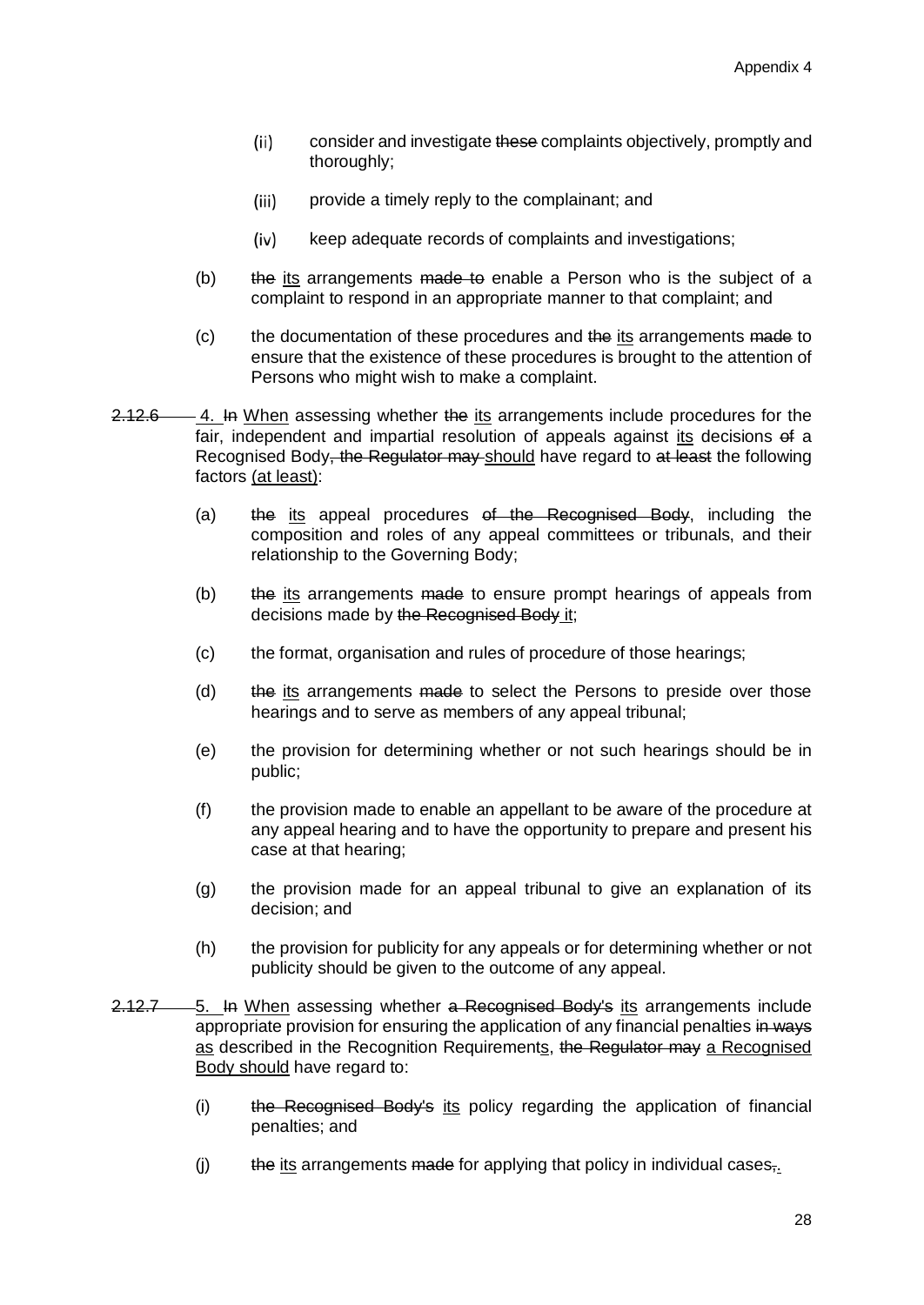but the Regulator does not consider that it is necessary for Recognised Bodies to follow any specific policy in order to meet this Recognition Requirement.

# **2.13 Complaints**

- 2.13.1 The A Recognised Body must have effective arrangements for the investigation and resolution of complaints arising in connection with the performance of, or failure to perform, any of its Regulatory Functions.
- 2.13.2 The arrangements must include arrangements for a complaint to be fairly and impartially investigated by a Person independent of the Recognised Body, and for him such person to report on the result of his investigation to the Recognised Body and to the complainant.
- 2.13.3 The arrangements must confer on the Person mentioned in Rule 2.13.2 the power to recommend, if he thinks appropriate, that the Recognised Body:
	- (a) makes a compensatory payment to the complainant;  $\overline{or}$
	- (b) remedies the matter complained of<sub> $\overline{z}$ </sub>; or
	- $(c)$  or takes both of those the steps set out in (a) and (b).

#### **Guidance**

- 1. Rule 2.13 is not intended to prevent a Recognised Body from making arrangements for the initial investigation of a complaint to be conducted by the Recognised Body.
- 2. When determining whether it has effective arrangements for the investigation and resolution of complaints arising in connection with the performance of, or failure to perform, any of its Regulatory Functions, a Recognised Body should have regard to the extent to which its resources and procedures enable it to:
	- (a) acknowledge complaints promptly;
	- (b) make an objective, prompt and thorough initial investigation of complaints;
	- (c) provide a timely reply to the complainant after that initial investigation:
	- (d) inform the complainant of his right to apply to the Recognised Body's complaints investigator; and
	- (e) keep adequate records of complaints and investigations.
- 3. When determining whether its arrangements for the investigation of complaints include appropriate arrangements for the complaint to be fairly and impartially investigated by an independent Person (a "complaints investigator"), a Recognised Body should have regard to: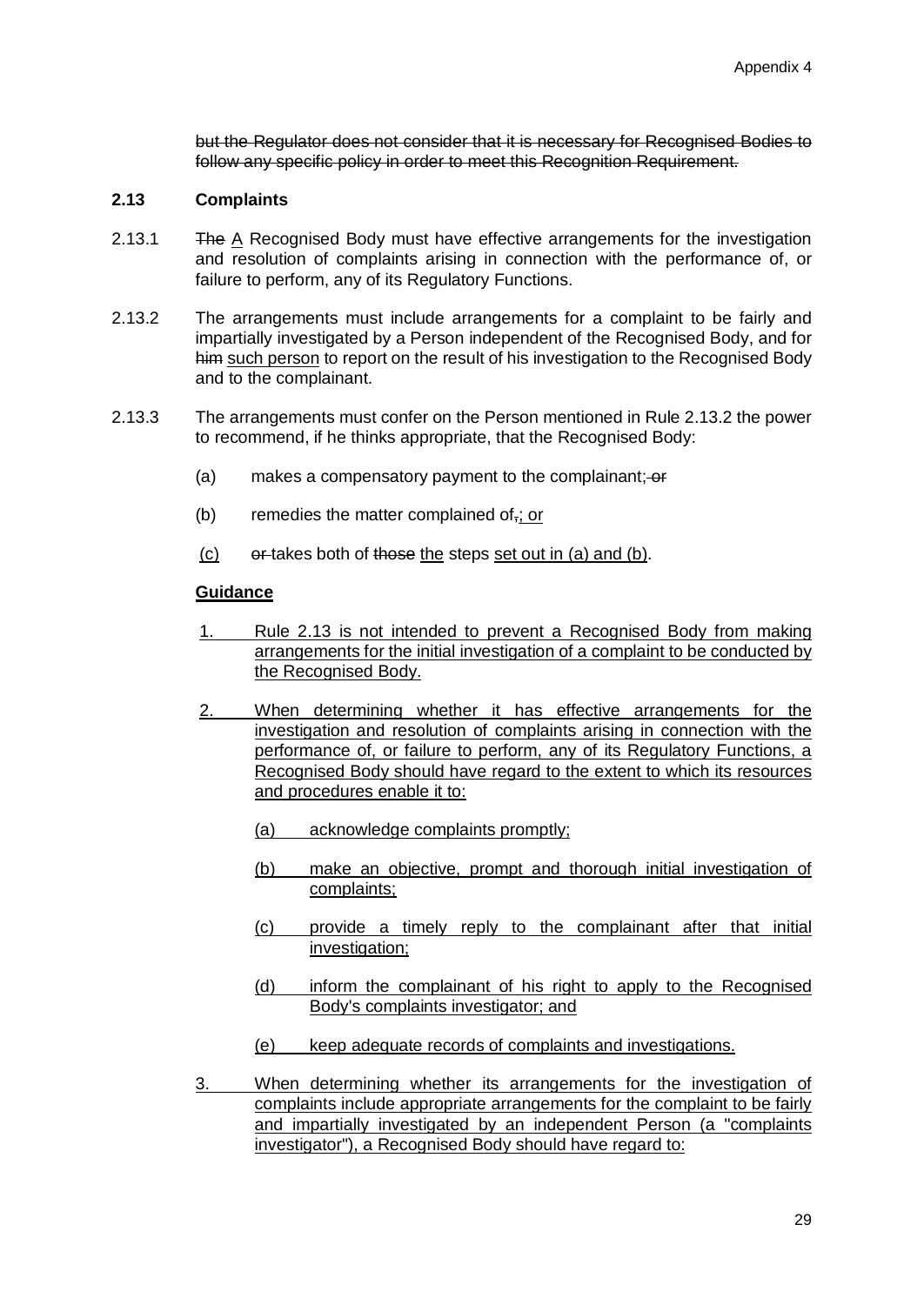- (a) its arrangements for appointing (and removing) a complaints investigator, including the terms and conditions of such an appointment and the provision for remuneration of a complaints investigator;
- (b) the complaints investigator's access to, and relationship with, the Recognised Body's Governing Body and Key Individuals;
- (c) its arrangements for giving complainants access to the complaints investigator;
- (d) the facilities made available to the complaints investigator to enable him to pursue his investigation and prepare his report and recommendations, including access to the Recognised Body's records, Key Individuals and other staff (including, where appropriate, suppliers, contractors or other Persons to whom any functions have been outsourced and their staff); and
- (e) arrangements for the Recognised Body to consider the complaints investigator's report and recommendations.
- 4. If a Recognised Body considers that another Recognised Body or an Authorised Person is entirely or partly responsible for the subject matter of a complaint, it may refer the complaint, or the relevant part of it, to the other Recognised Body or Authorised Person in accordance with the process set out in GEN 7.2.10.
- 2.13.4 Nothing in these Rules is to be taken as preventing the Recognised Body from making arrangements for the initial investigation of a complaint to be conducted by the Recognised Body.
- 2.13.5 In determining whether a Recognised Body has effective arrangements for the investigation and resolution of complaints arising in connection with the performance of, or failure to perform, any of its Regulatory Functions, the Regulator may have regard to the extent to which the Recognised Body's resources and procedures enable it to:
	- (c) acknowledge complaints promptly;
	- (d) make an objective, prompt and thorough initial investigation of complaints;
	- (e) provide a timely reply to the complainant after that initial investigation;
	- (f) inform the complainant of his right to apply to the Recognised Body's complaints investigator; and
	- (g) keep adequate records of complaints and investigations.
- 2.13.6 In determining whether a Recognised Body's arrangements for the investigation of complaints include appropriate arrangements for the complaint to be fairly and impartially investigated by an independent Person (a "complaints investigator"), the Regulator may have regard to: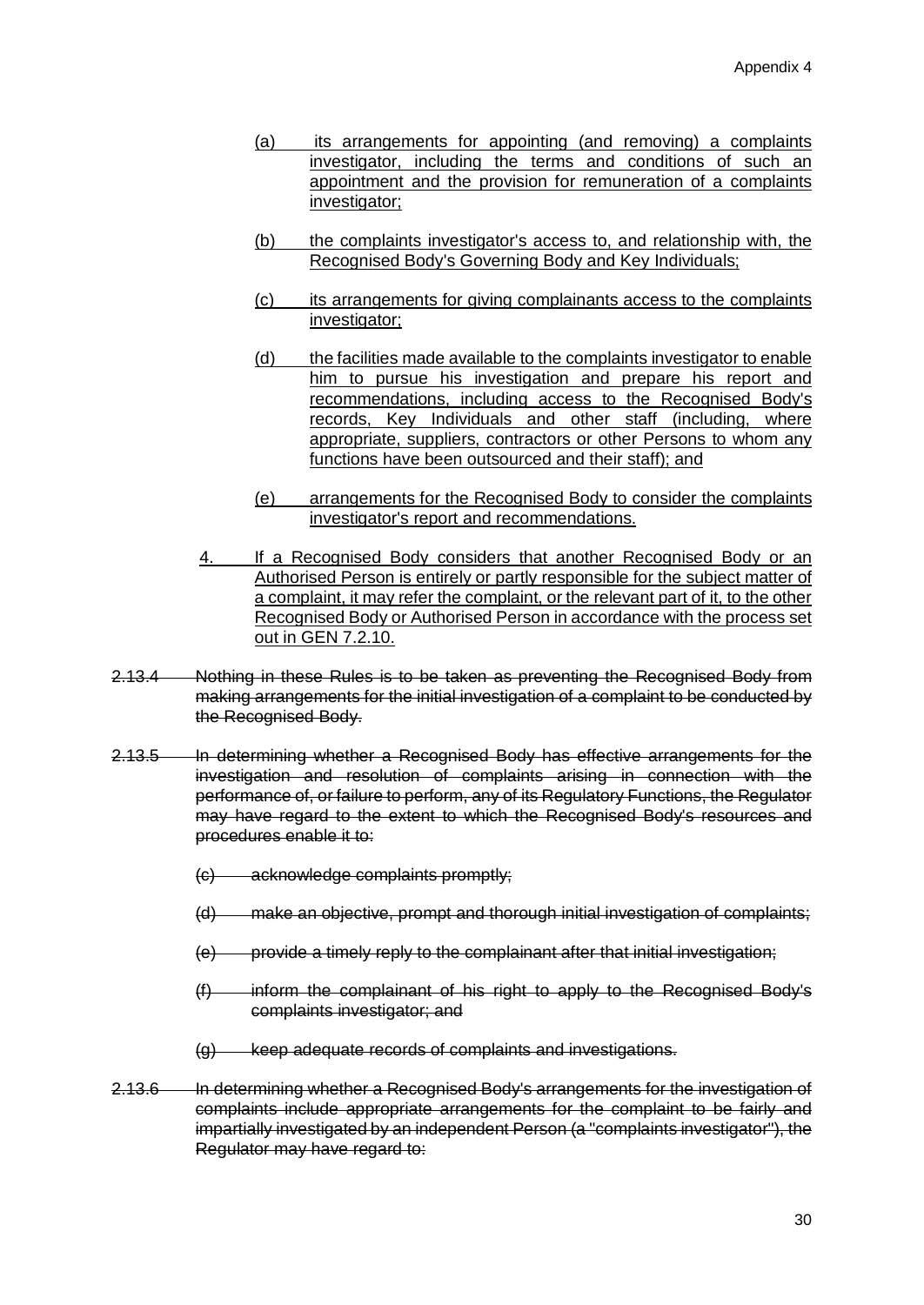- (a) the arrangements made for appointing (and removing) a complaints investigator, including the terms and conditions of such an appointment and the provision for remuneration of a complaints investigator;
- (b) the complaints investigator's access to, and relationship with, the Recognised Body's Governing Body and Key Individuals;
- (c) the arrangements made for giving complainants access to the complaints investigator:
- (d) the facilities made available to the complaints investigator to enable him to pursue his investigation and prepare his report and recommendations, including access to the Recognised Body's records, Key Individuals and other staff (including, where appropriate, suppliers, contractors or other Persons to whom any functions have been outsourced and their staff); and
- (e) the arrangements made for the Recognised Body to consider the complaints investigator's report and recommendations.
- 2.13.7 If a Recognised Body considers that another Recognised Body or an Authorised Person is entirely or partly responsible for the subject matter of a complaint, it may refer the complaint, or the relevant part of it, to the other Recognised Body or Authorised Person in accordance with the process set out in GEN 7.2.10.

# **2.14 Outsourcing**

- 2.14.1 A Recognised Body may satisfy a Recognition Requirements applying applicable to it by making arrangements for a particular functions to be performed on its behalf by any other Person.
- 2.14.2 Where a A Recognised Body makes such arrangements, the arrangements do not affect the responsibility on the Recognised Body to satisfy Recognition Requirements applying to it, but it is in addition a Recognition Requirement applying to the Recognised Body must ensure that the any Person who performs (or is to perform) the functions function(s) on behalf of the Recognised Body, is a fit and proper Person who is able and willing to perform them.
- 2.14.3 A Recognised Body must, before entering into any material outsourcing arrangements with a service provider, obtain the Regulator's prior approval to do so.
- 2.14.4 A Recognised Body that outsources any functions must comply with the outsourcing requirements in GEN 3.3.31 and 3.3.32.

# 2.14.5 **Guidance**

1. If a Person who performs a function on behalf of a Recognised Body is himself carrying on a Regulated Activity in the Abu Dhabi Global Market, he will, unless he is a Person to whom the General Prohibition does not apply, need to be either an Authorised Person or an Exempt Person. The Person to whom a function is delegated is not covered by the Recognised Body's exemption.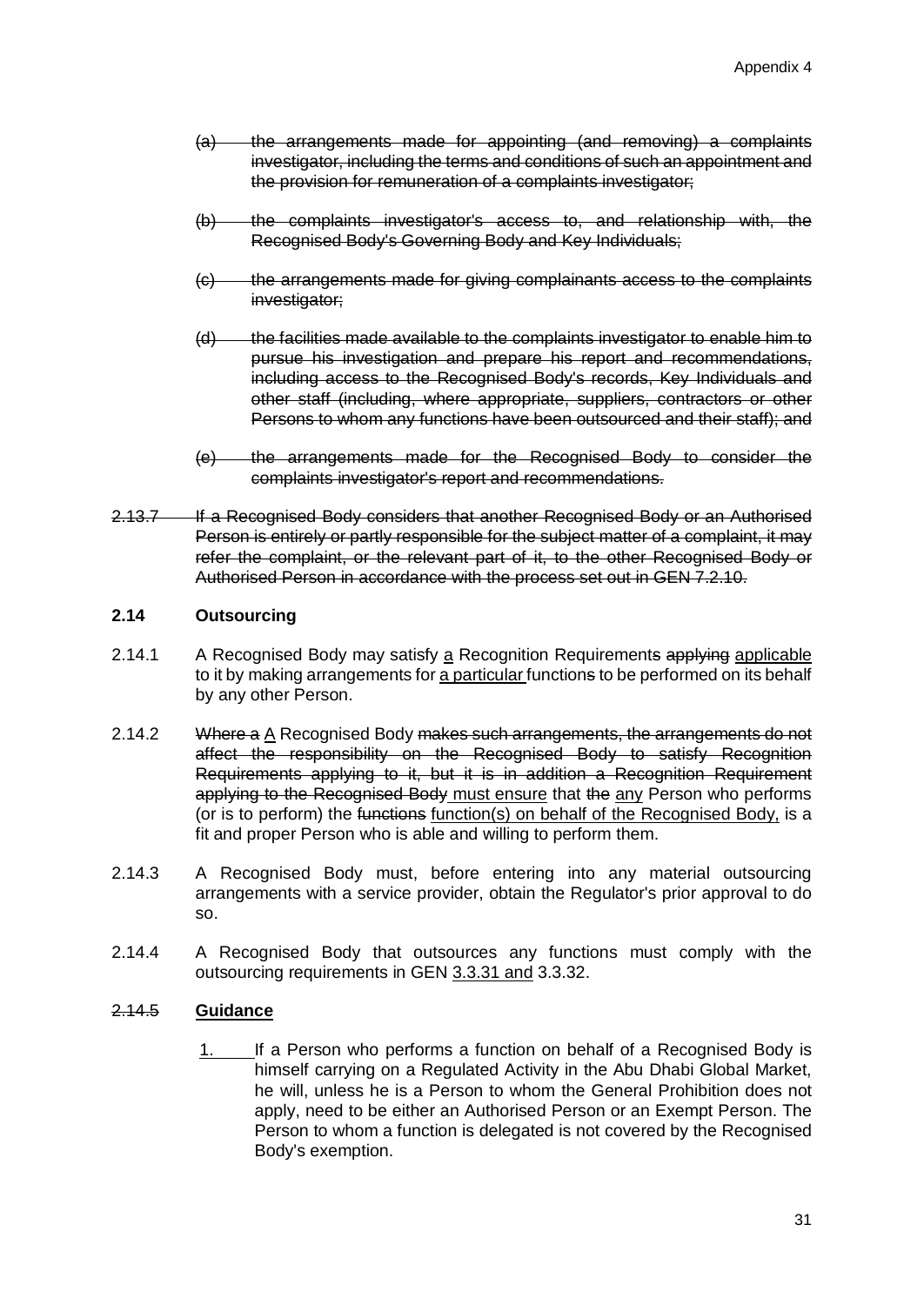2. Where a Recognised Body makes arrangements under Rule 2.14, these arrangements do not alter the responsibility of Recognised Body to meet and satisfy the Recognition Requirements.

….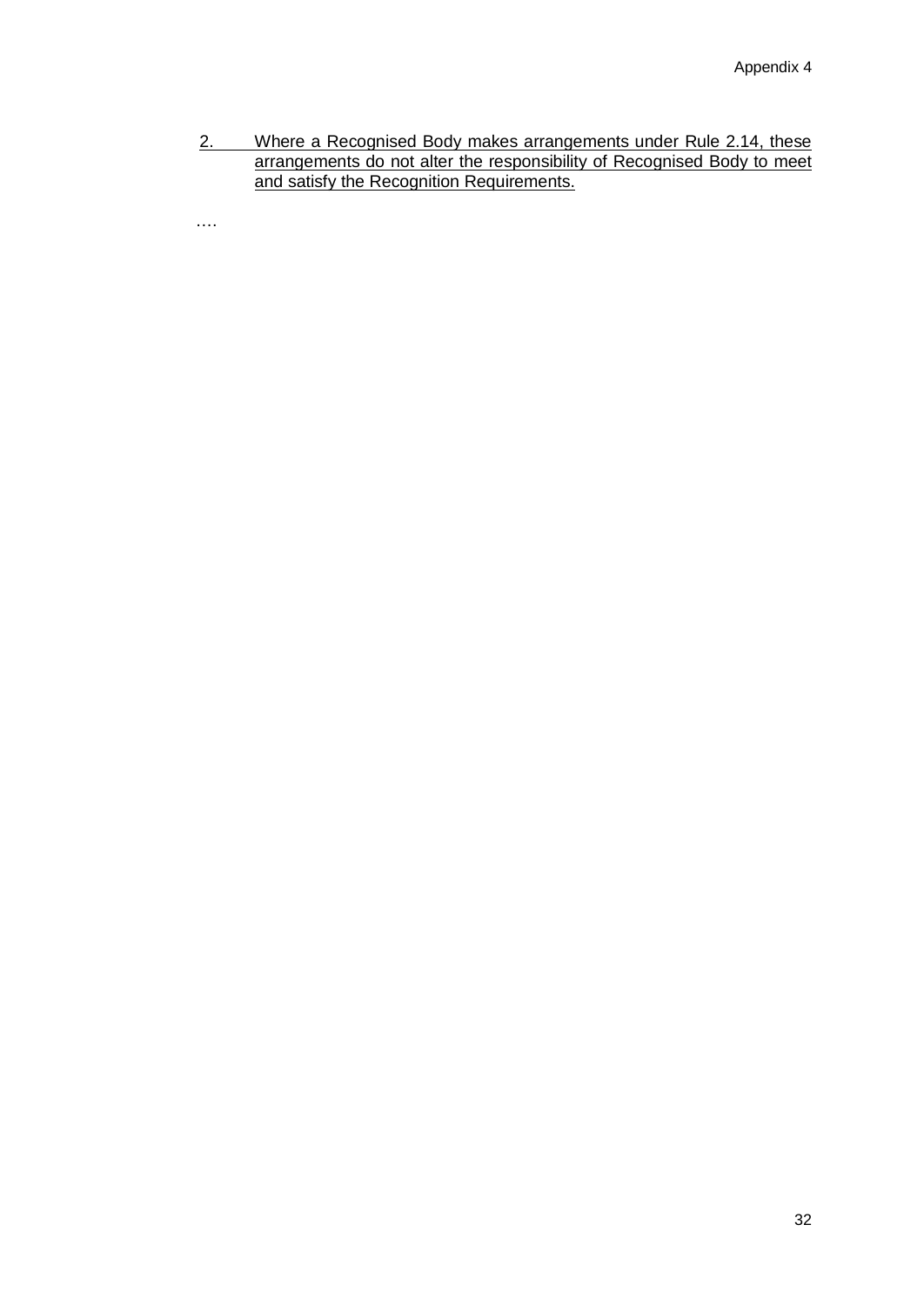# **3 RULES APPLICABLE TO RECOGNISED INVESTMENT EXCHANGES**

#### **3.1 Introduction**

3.1.1 This chapter contains additional Recognition Requirements applicable to Recognised Investment Exchanges.

#### **3.2 Capital requirements**

- 3.2.1 A Recognised Investment Exchange shall hold the following capital:
	- (a) an amount equal to 6 months' operational expenses; plus
	- (b) unless the Regulator directs otherwise, an additional buffer amount of up to a further 6 months' operational expenses.
- 3.2.2 For the purposes of this Rule 3.2.1, operational expenses shall be considered in accordance with:  $\left\{a\right\}$  - the International Financial Reporting Standards (IFRS);
	- (b) generally accepted accounting principles of a third country determined by the Regulator to be equivalent to IFRS; or
	- (c) accounting standards of a third country the use of which is permitted by the Regulator.

….

# **3.3 Fair and orderly trading**

#### **Guidance**

In this section, where a reference is made to a Derivative, it should be interpreted as a single Derivative or class of Derivative, as applicable.

3.3.1 A Recognised Investment Exchange must ensure that it has transparent and nondiscretionary rules Business Rules and procedures to provide for fair and orderly trading, and to establish objective criteria for the efficient execution of orders.

# **Guidance**

When determining, for the purposes of Rule 3.3.1, whether it has clear and transparent Business Rules concerning the admission of Financial Instruments to trading on any Multilateral Trading Facility operated by it, a Recognised Investment Exchange should have regard to:

- (a) whether there is a sufficient range of Persons already holding the Financial Instrument (or, where relevant, the underlying asset) or interested in dealing in it to bring about adequate forces of supply and demand;
- (b) the extent to which there are any limitations on the Persons who may hold or deal in the Financial Instrument, or the amounts of the Financial Instrument which may be held; and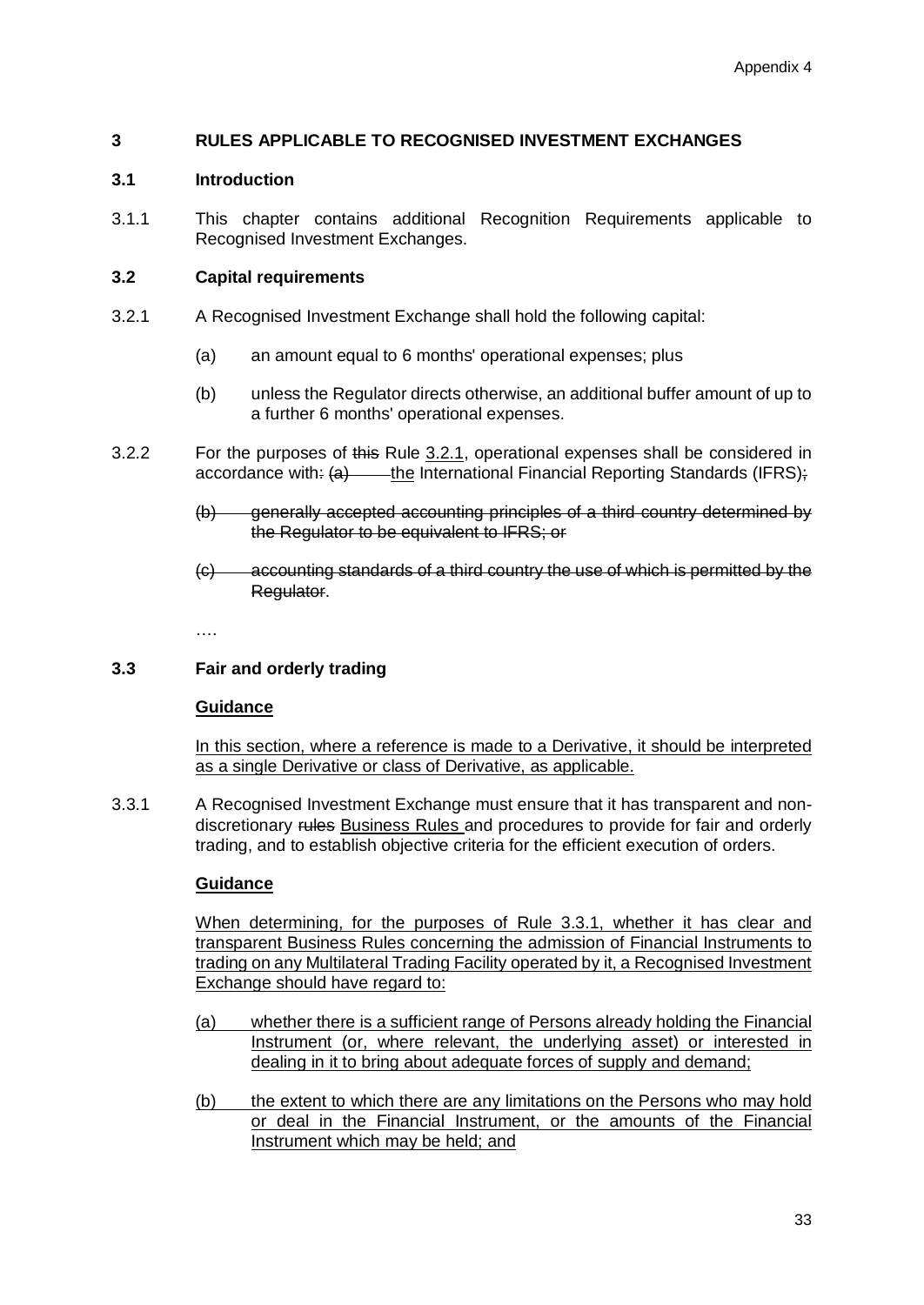- (c) whether it has adequate procedures for obtaining information relevant for determining whether or not to suspend or discontinue trading in that Financial Instrument.
- 3.3.2 In determining whether a Recognised Investment Exchange is ensuring In order to ensure that business conducted by means of its facilities is conducted in an orderly manner (and so as to afford proper protection to investors), the Regulator may have regard to the extent to which the a Recognised Investment Exchange's rules Exchange's Business Rules and procedures are to:
	- (a) are be consistent with the Rules of Market Conduct;
	- (b) prohibit abusive trading practices or the deliberate reporting or publication of false information about trades;
	- (c) prohibit or prevent:
		- trades in which a party is improperly indemnified against losses;  $(i)$
		- $(ii)$ trades intended to create a false appearance of trading activity ("wash trades");
		- $(iii)$ cross trades executed for improper purposes;
		- $(iv)$ improperly prearranged or pre-negotiated trades;
		- $(v)$ trades intended to assist or conceal any potentially identifiable trading abuse ("accommodation trades"); and
		- $(vi)$ trades which one party does not intend to close out or settle.
	- (d) include appropriate measures to prevent the use of its facilities for abusive or improper purposes;
	- (e) provide appropriate safeguards for investors against fraud or misconduct, recklessness, negligence or incompetence by users of its facilities;
	- (f) provide appropriate information to enable users of its facilities to monitor their use of the facilities;
	- (g) include appropriate arrangements to enable users of its facilities to raise queries about any use of those facilities which they are reported to have made;
	- (h) include appropriate arrangements to enable users of its facilities to comply with any relevant regulatory or legal requirements; and
	- (i) include appropriate arrangements to reduce the risk that those facilities will be used in ways which are incompatible with relevant regulatory or legal requirements,

and in this paragraph "appropriate" should be taken to mean appropriate having regard to the nature and scale of the Recognised Body's facilities, the types of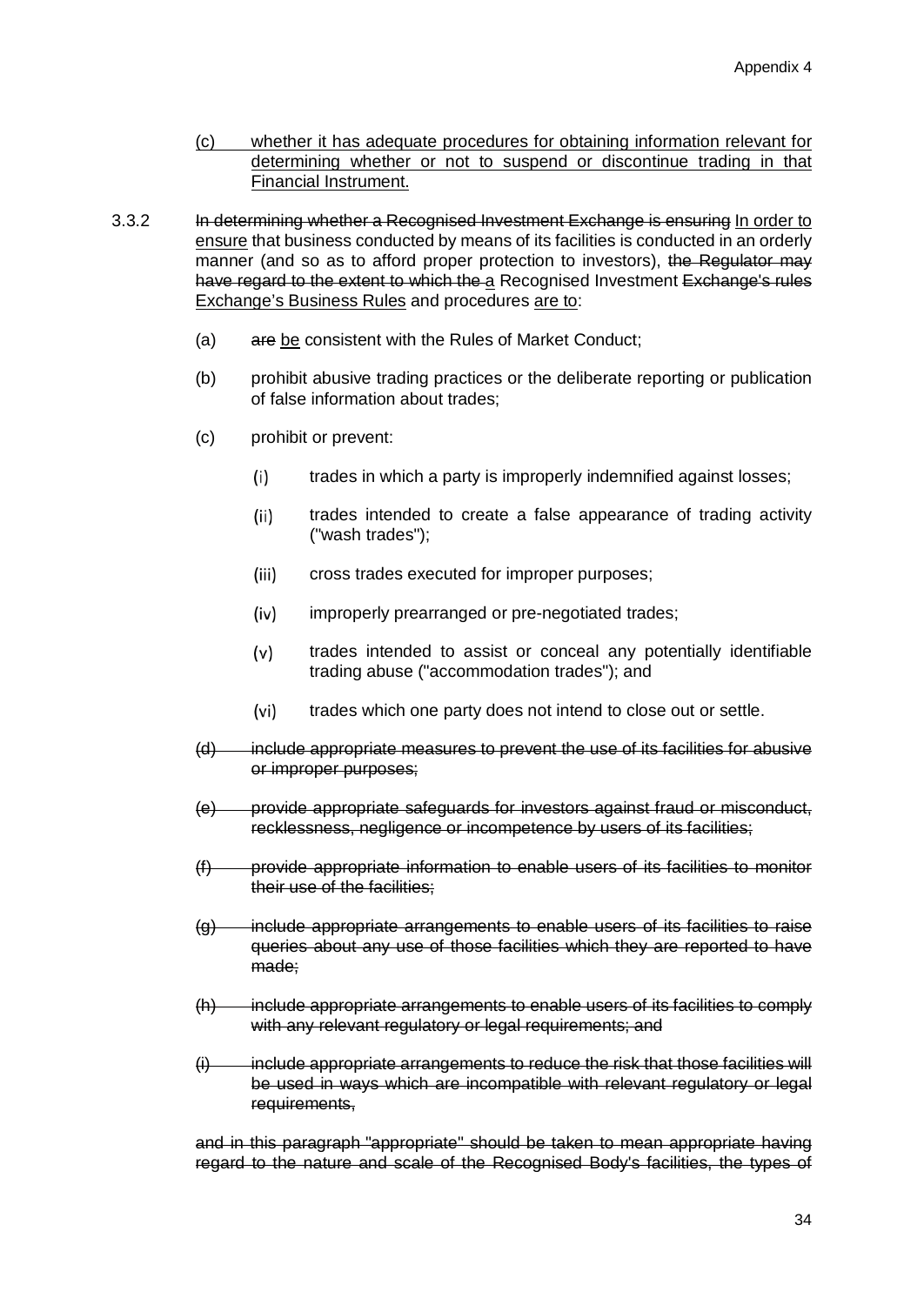Persons who will use the facilities and the use which they will make of those facilities.

- 3.3.3 In determining whether a A Recognised Investment Exchange is ensuring that business conducted by means of its facilities is conducted in an orderly manner (and so as to afford proper protection to investors), the Regulator may have regard to whether the Recognised Investment Exchange's arrangements and practices must:
	- (a) enable Members and Clients for whom they act to obtain the best price available at the time for their size and type of trade;
	- (b) include procedures which enable the Recognised Investment Exchange to influence trading conditions or suspend trading promptly when necessary to maintain an orderly market; and
	- (c) if they include arrangements to support or encourage liquidity:
		- $(i)$ are be transparent;
		- $(ii)$ are not likely to encourage any Person to enter into transactions other than for proper trading purposes (which may include hedging, investment, speculation, price determination, arbitrage and filling orders from any Client for whom he acts);
		- $(iii)$ are be consistent with a reliable, undistorted price-formation process; and
		- $(iv)$ alleviate dealing or other identified costs associated with trading on the Recognised Investment Exchange's markets and do not subsidise a market position of a user of its facilities.
- 3.3.4 The rules Business Rules of a Recognised Investment Exchange must provide that the Recognised Investment Exchange must not exercise its power to suspend or remove from trading on a market operated by it any Financial Instrument which no longer complies with its rules Business Rules, where such step would be likely to cause significant damage to the interests of investors or the orderly functioning of the Abu Dhabi Global Market Financial System.

# **Price and Position Limits in Respect of Derivatives**

3.3.5 A Recognised Investment Exchange must ensure that the risks to fair and orderly trading, arising from sharp price movements, are mitigated for Derivatives.

# **Price Limits**

3.3.6 A Recognised Investment Exchange may impose price limits in relation to a Derivative to mitigate the risks to fair and orderly trading arising from sharp movements in the price of the Derivative.

# **Position Limits**

3.3.7 A Recognised Investment Exchange must, in respect of a Derivative: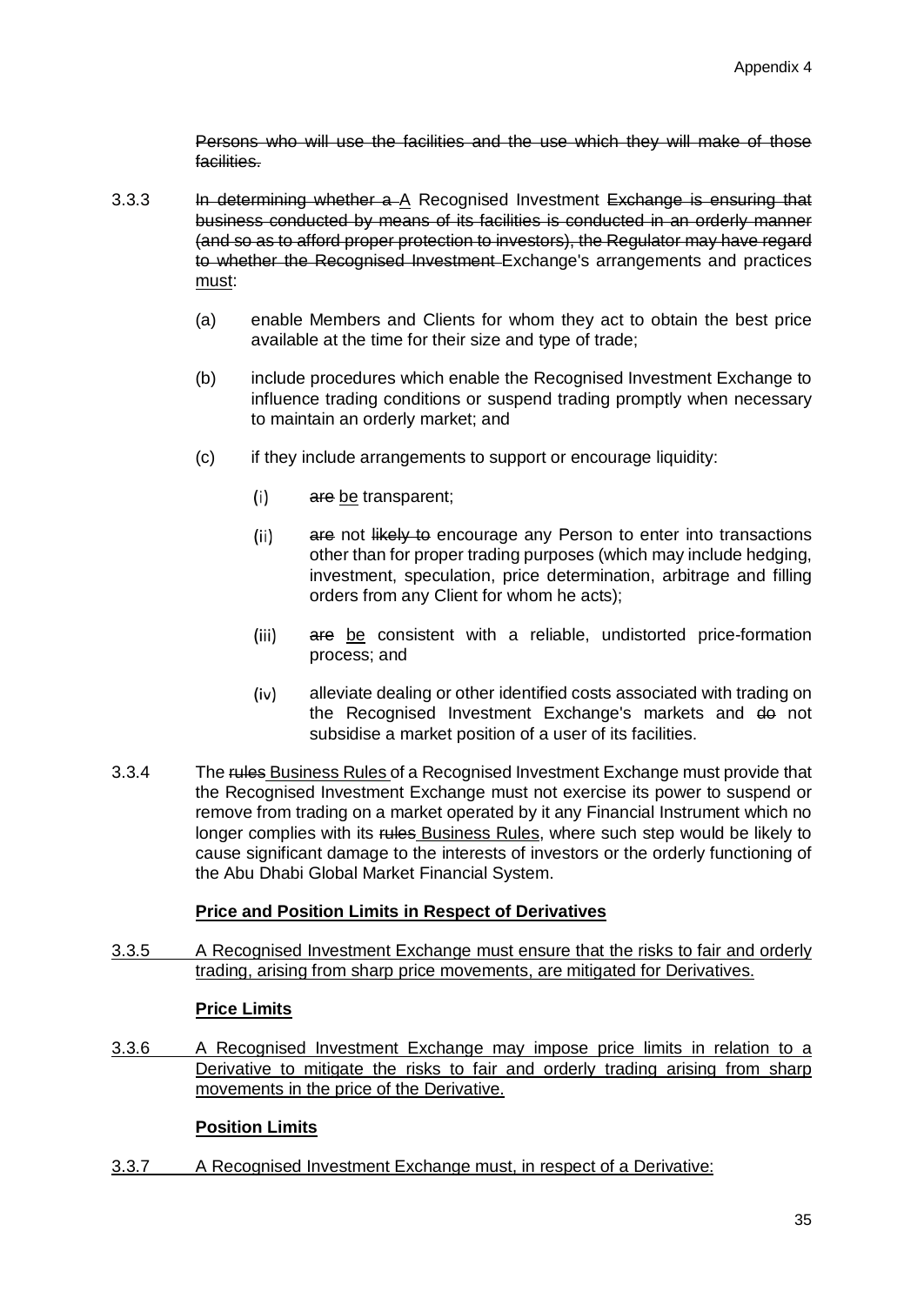- (a) implement position limits for the purposes of mitigating the risk of Market Abuse in the market on which:
	- (i) the Derivative is admitted to trading; and
	- (ii) the underlying asset(s) of the Derivative is traded;

## **Guidance**

A Recognised Investment Exchange should consider the impact on its Derivative market from changes in the underlying market, and set its position limits accordingly. Considerations of the physical market characteristics may also be relevant, including deliverable supply, delivery locations, substitutes, etc.

- (b) ensure that its position limits are not exceeded by any Member or other participant trading in the Derivative, including through the acquisition of additional positions;
- (c) require that its Members and other participants report their positions on a regular basis and upon the occurrence of certain relevant events;

### **Guidance**

A Recognised Investment Exchange, and its Members and other participants, may for this purpose, utilise suitable reporting systems and procedures used in other relevant jurisdictions.

- (d) include provisions in its Business Rules which impose appropriate obligations on Members and other participants, to ensure their compliance with its position limit obligations;
- (e) immediately notify the Regulator when a position limit threshold is exceeded, detailing:
	- (i) the reason why such a large position is being held;
	- (ii) how the holding of the position furthers the participant's or Member's trading strategy; and
	- (iii) whether the position is being used for hedging and details of the relevant contracts being hedged against (where applicable);
- (f) upon request by the Regulator, make available the information collected by the Recognised Investment Exchange for the purposes of monitoring and enforcing the position limit obligations of its Members and other participants; and
- (g) have in place appropriate internal governance arrangements to ensure its position limits are effective in mitigating relevant risks, including the risks relating to Market Abuse.
- **3.3.8** A Recognised Investment Exchange must demonstrate to the Regulator, at least annually and otherwise upon request, how its position limits are effective in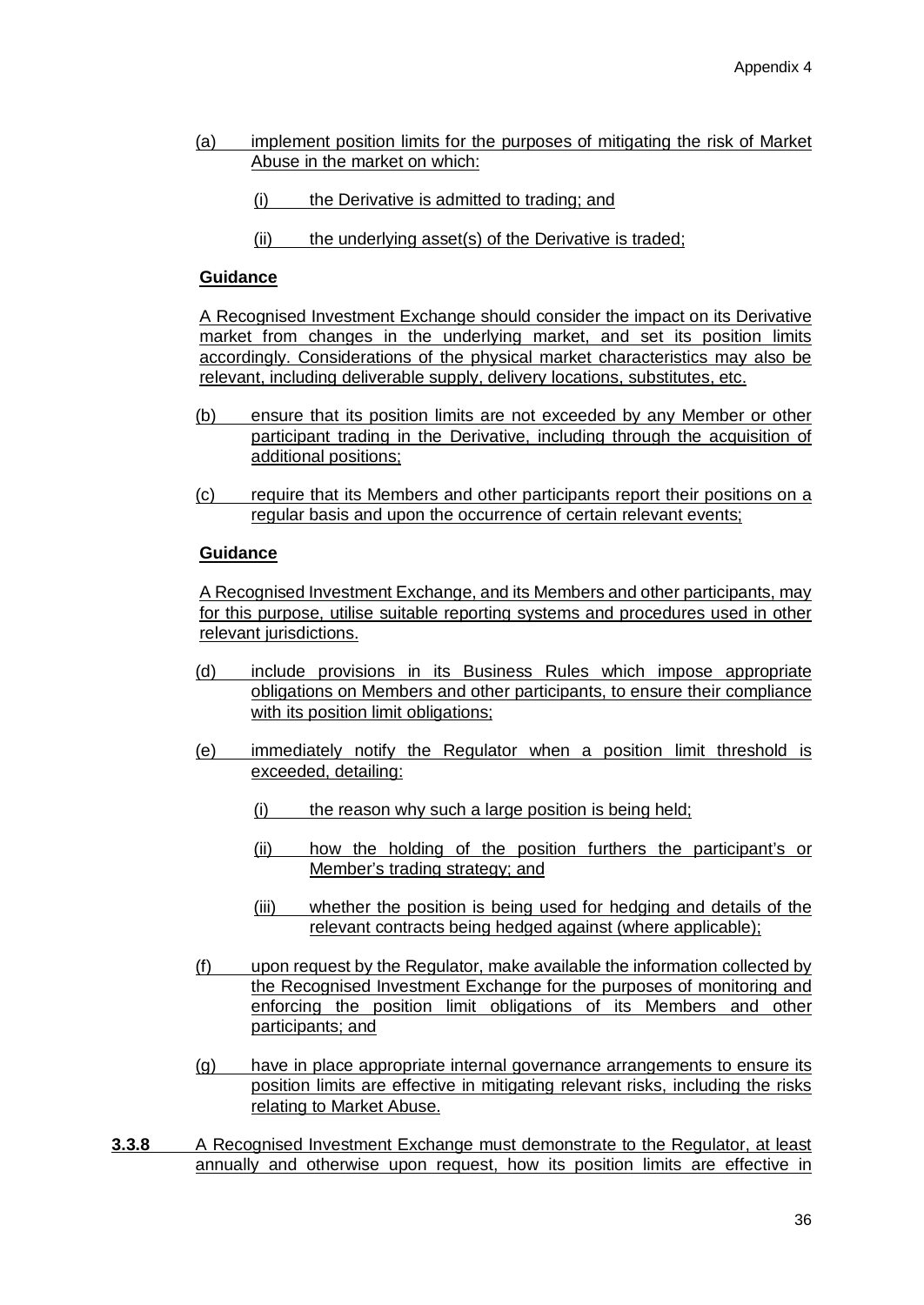mitigating Market Abuse including considerations of, amongst other factors, whether its position limits materially reduce the likelihood of:

- (a) the accumulation of an open interest in any Derivative by one or more participants to the Derivative;
- (b) one or more participants, or Members, trading in any Derivative, whether individually or collectively, being able to influence the price of the Derivative; and
- (c) one or more participants, or Members, trading in any Derivative, whether individually or collectively, influencing the price or value of one or more underlying assets of the Derivative.
- **3.3.9** When determining whether a position limit imposed in respect of a Derivative has been exceeded by a participant or Member trading in the Derivative, a Recognised Investment Exchange must take into account:
	- (a) any position held by any other Person directly, or indirectly, controlled by the participant or Member;
	- (b) any position held by any other Person acting, pursuant to an express or implied agreement or understanding, as if such position were held by the participant or Member; and
	- (c) any position held in respect of an Option on the Derivative contract, calculated on a Derivative equivalent basis.
- **3.3.10** A Recognised Investment Exchange must have the capabilities to determine whether a participant or Member has exceeded any position limit set in respect of any Derivative or class of Derivatives in accordance with Rule 3.3.9.
- **3.3.11** Where a Recognised Investment Exchange determines that a participant or Member has exceeded any position limit, the Recognised Investment Exchange must subject the participant or Member to one or more of the following conditions so as to correct the participant's or Member's position;
	- (a) a restriction on any further increase in the participant's or Member's positions;
	- (b) a requirement to liquidate the participant's or Member's positions to comply with the position limit, within such time as the Recognised Investment Exchange may determine;
	- (c) such higher margin requirements as the Recognised Investment Exchange may impose, in respect of the relevant positions; or
	- (d) such other trading conditions and restrictions as the Recognised Investment Exchange may consider necessary to ensure compliance with the relevant position limit.

### **Position Reports**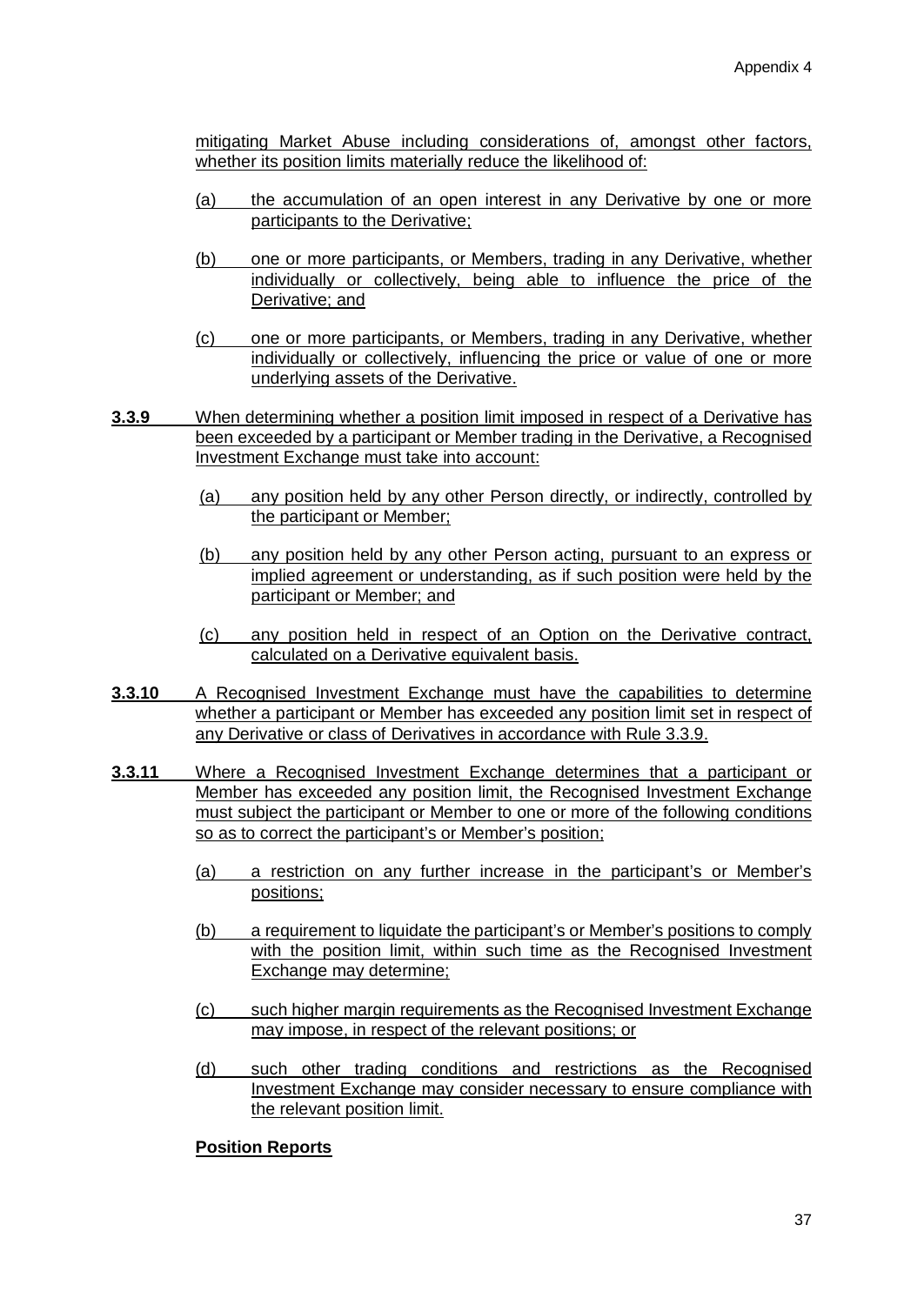- **3.3.12** A Recognised Investment Exchange must make public, and provide to the Regulator, a weekly report detailing the aggregate positions held by each category of participant for each Derivative that is admitted to trading on the Recognised Investment Exchange, specifying:
	- (a) the number of long and short positions by such categories;
	- (b) any changes in positions since the previous report;
	- (c) the percentage of the total open interest represented by each category of participant; and
	- (d) the number of persons holding a position in each category of participant.
- **3.3.13** Upon request by the Regulator, the Recognised Investment Exchange must provide the Regulator with a detailed overview of the positions held by all Members, other participants, and their clients, in relation to each Derivative admitted to trading on the Recognised Investment Exchange.
- **3.3.14** For the weekly report referred to under Rule 3.3.12, the Recognised Investment Exchange must:
	- (a) categorise persons in accordance with Rule 3.3.15; and
	- (b) differentiate between positions identified as:
		- (i) positions which in an objectively measurable way reduce risks directly relating to commercial activities; and
		- (ii) other positions.
- **3.3.15** A Recognised Investment Exchange must classify all persons holding positions in Derivatives according to the nature of their main business, taking into account any applicable authorisation or registration, including as:
	- (a) a financial intermediary including those Dealing in Investments as Agent, Dealing in Investments as Principal or Arranging Credit, or those treated as a financial intermediary under an equivalent term in a jurisdiction outside ADGM;
	- (b) an investment fund, including those Managing Assets or Managing a Collective Investment Fund, or those treated similarly in a jurisdiction outside ADGM;
	- (c) another Financial Institution, including insurance management; or
	- (d) a commercial undertaking.

#### **3.4 Rules Applicable to Recognised Investment Exchanges that are also MTF or OTF Operators, and rules on Trade Repositories, Accepted Spot Commodities and Specified Benchmarks**

3.4.1 A Recognised Investment Exchange may carry on the Regulated Activity of operating an MTF or OTF provided that its Recognition Order includes a stipulation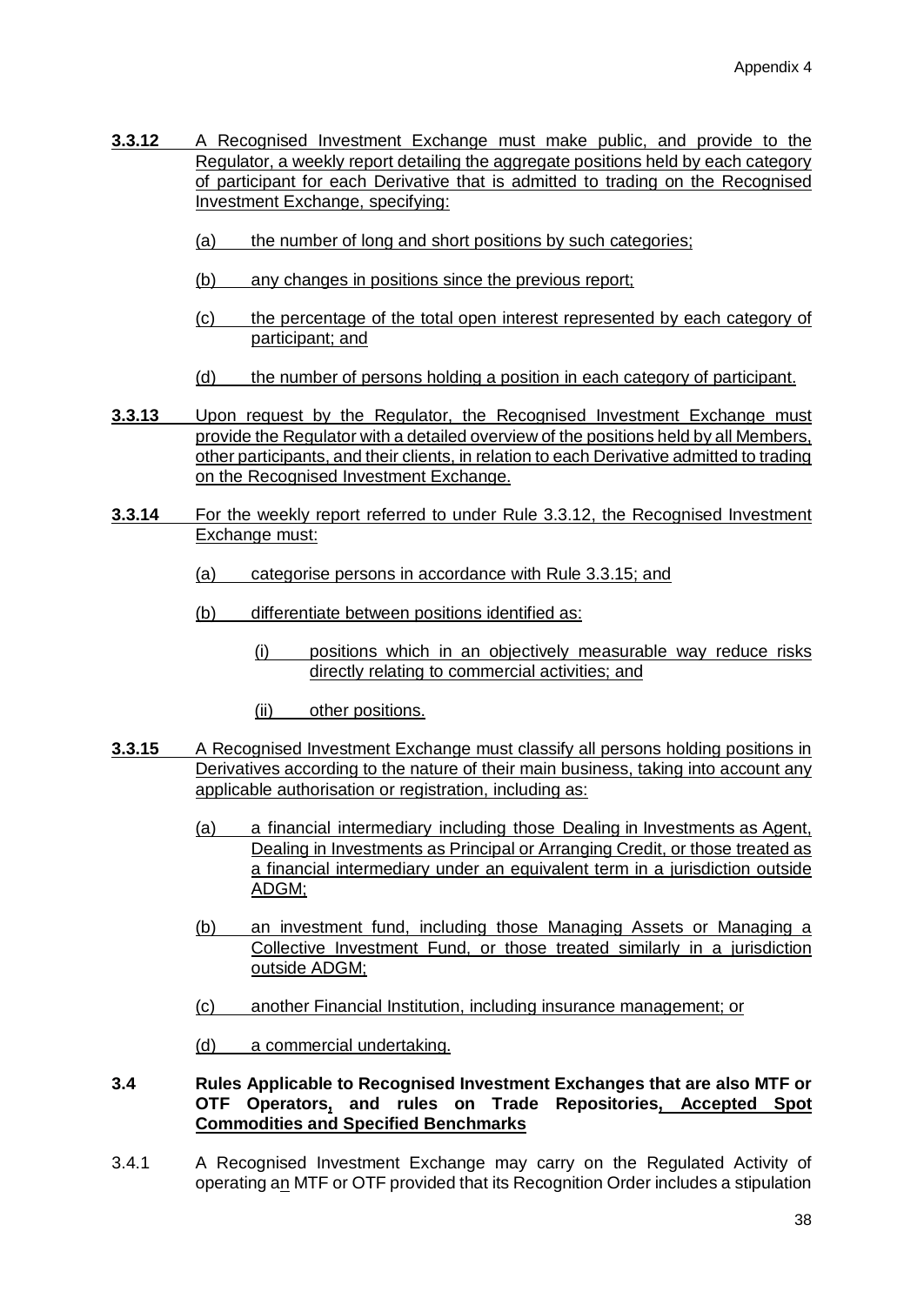permitting it to do so. If it does include such a stipulation, the specific rules on MTFs and OTFs in COBS will apply to that function, but that function only.

- 3.4.2 A Recognised Investment Exchange operating an MTF or an OTF, must also operate a market that complies with the Recognition Requirements.
- 3.4.3 A Recognised Body-Investment Exchange may also act as a Trade Repository if its Recognition Order includes a stipulation permitting it to do so. Acting as a Trade Repository will result in it being subject to the additional conduct requirements in Appendix 2 of GEN.
- 3.4.4 A Recognised Investment Exchange may also conduct activities in relation to Accepted Spot Commodities if its Recognition Order includes a stipulation permitting it to do so. If it does include such a stipulation, the additional rules on Spot Commodities in COBS chapter 22 will apply to that function, but that function only.
- 3.4.5. A Recognised Investment Exchange may also conduct the activities of Administering a Specified Benchmark or of Providing Information in relation to a Specified Benchmark if its Recognition Order includes a stipulation permitting it to do so. If it does include such a stipulation, the additional rules on Benchmarks in COBS chapter 22 will apply to that function, but that function only.

### **3.5 Pre-trade transparency obligations**

- 3.5.1 A Recognised Investment Exchanges shall, in relation to Financial Instruments traded on its systems, make public continuously throughout its normal trading hours, and submit to the Regulator, in accordance with the type of trading system they operate:
	- (a) the information specified in Rule 3.5.5; and
	- (b) current bid and offer prices and the depth of trading interests at those prices which are advertised through their systems.
- 3.5.2 [Deleted].
- 3.5.3 [Deleted].
- 3.5.4 [Deleted].
- …
- 3.5.6 [Deleted].

#### **Waivers based on market model and type of order or transaction**

- 3.5.7 Waivers from Rule 3.5.1 based on market model and transaction may be granted by the Regulator in respect of Shares, depository receipts, ETFs, Certificates and other similar Financial Instruments, for any of the following:
	- (a) …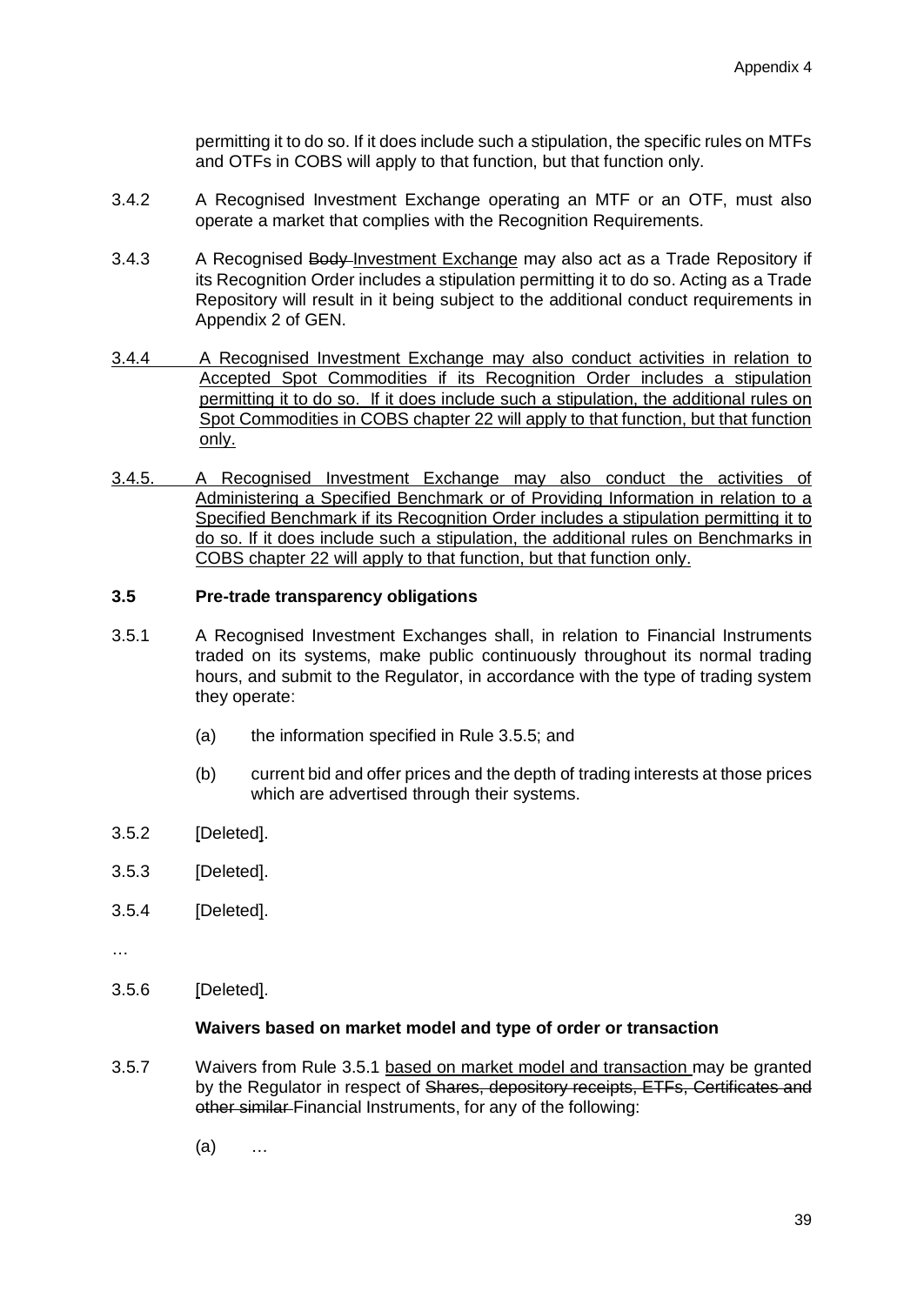# 3.5.8 [Deleted].

**…**

## 3.5.12 **Orders large in scale compared with normal market size**

| <b>Class in</b><br>terms of<br>average<br>daily<br>turnover<br>(ADT, in<br>USD)                             | <b>ADT</b><br>$< = \bigcup$<br>500,000 | <b>USD</b><br>500,000<br>$<$ ADT $<=$<br><b>USD</b><br>1,000,000 | <b>USD</b><br>1,000,000<br>$<$ ADT $<=$<br>USD<br>25,000,000 | <b>USD</b><br>25,000,000<br>$<$ ADT $<=$<br>USD<br>50,000,000 | ADT<br><b>USD</b><br>50,000,000 |
|-------------------------------------------------------------------------------------------------------------|----------------------------------------|------------------------------------------------------------------|--------------------------------------------------------------|---------------------------------------------------------------|---------------------------------|
| Minimum<br>size of<br>order<br>qualifying<br>as large in<br>scale<br>compared<br>with normal<br>market size | <b>USD</b><br>50,000                   | <b>USD</b><br>100,000                                            | <b>USD</b><br>250,000                                        | <b>USD</b><br>400,000                                         | <del>USD</del><br>500,000       |

### **3.6 Post-trade transparency obligation**

- 3.6.1 The A Recognised Investment Exchange must make arrangements for the price, volume and time of transactions executed in Financial Instruments to be made available to the public and the Regulator as close to real-time as technically possible assuming a reasonable level of efficiency and of expenditure on systems on the part of the Recognised Investment Exchange, provided that:
	- (a) information relating to a portfolio trade shall be made available with respect to each constituent transaction as close to real time as possible, having regard to the need to allocate prices to particular Financial Instruments; and
	- (b) post-trade information referring to transactions taking place on a Recognised Investment Exchange but outside its normal trading hours shall be made public before the opening of the next trading day of the Recognised Investment Exchange.
- 3.6.2 A Recognised Investment Exchanges shall, with regard to Transactions in respect of Financial Instruments admitted to trading on or concluded within their systems, make public the following details:
	- (a) the detailsthose specified in Rule 3.6.7;
	- ...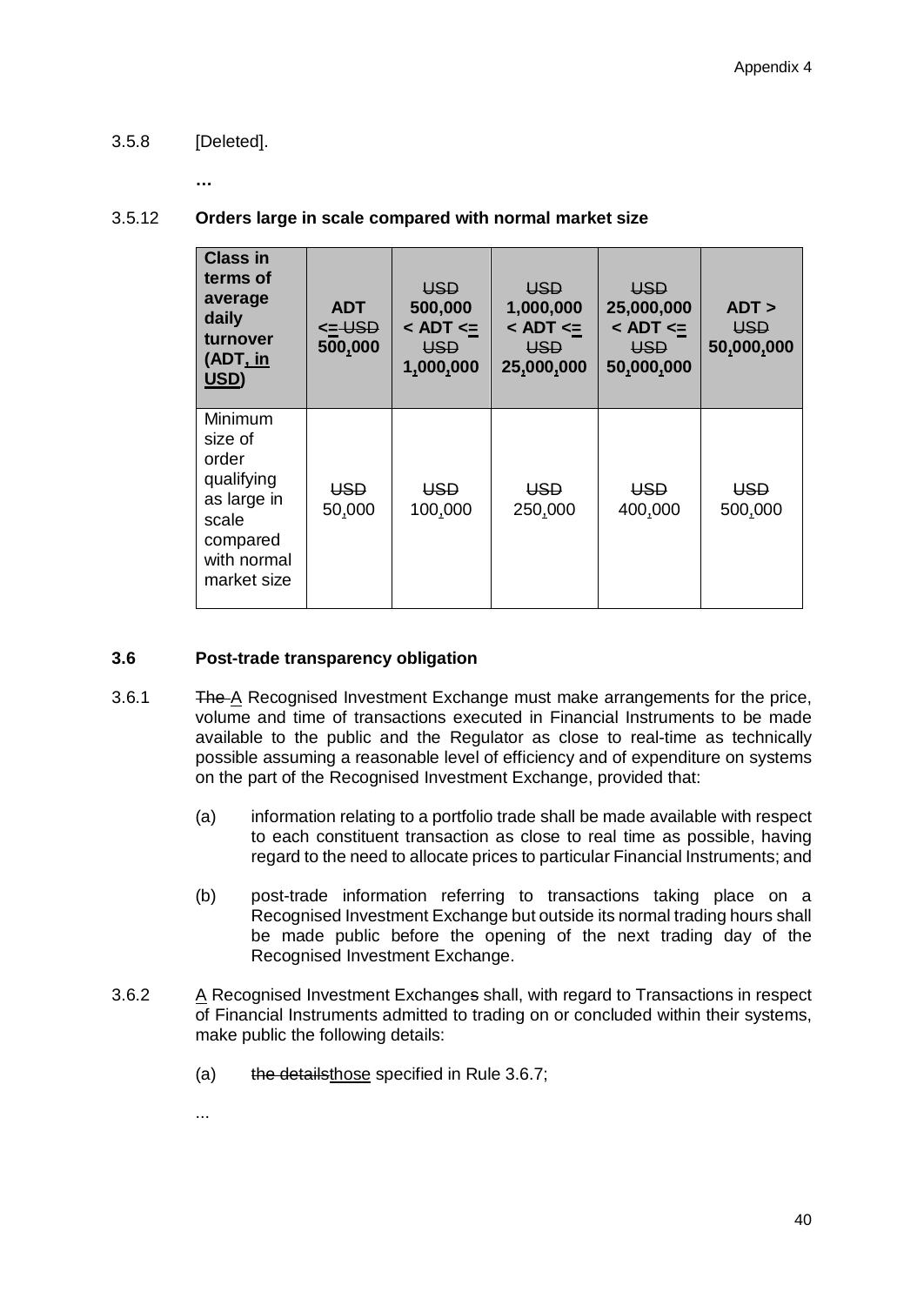3.6.4 A Recognised Investment Exchanges shall obtain the Regulator's prior approval of proposed arrangements for deferred trade-publication, and shall clearly disclose those arrangements to market participants and the public.

…

## 3.6.7 **Post-trade information:**

| <b>Detail</b> |                              | <b>Information</b>                                                                                                                                                                                                                                                                                                    |
|---------------|------------------------------|-----------------------------------------------------------------------------------------------------------------------------------------------------------------------------------------------------------------------------------------------------------------------------------------------------------------------|
| (a)           | <b>Trading Day</b>           | The trading day on which the transaction was<br>executed.                                                                                                                                                                                                                                                             |
| (b)           | <b>Trading Time</b>          | The time in UTC (Universal Time Coordinated) at<br>which the transaction was executed.                                                                                                                                                                                                                                |
| (c)           | Instrument<br>Identification | This shall consist of a unique code to be decided by<br>the Regulator identifying the Financial Instrument<br>which is the subject of the transaction; or, if the<br>Financial Instrument in question does not have a<br>unique identification code, the report must include the<br>name of the Financial Instrument. |
| (d)           | <b>Unit Price</b>            | The<br>price per Financial Instrument excluding<br>commission and (where relevant) accrued interest.                                                                                                                                                                                                                  |
| (e)           | Price<br><b>Notation</b>     | The currency in which the price is expressed.                                                                                                                                                                                                                                                                         |
| (f)           | Quantity                     | The number of units of the Financial Instruments.                                                                                                                                                                                                                                                                     |
| (g)           | Venue<br>identification      | Identification, if applicable, of the venue where the<br>transaction was executed.                                                                                                                                                                                                                                    |

**…**

## 3.6.10 **Deferred publication thresholds and delays**

The table below shows, for each permitted delay for publication and each class of Financial Instrument in terms of average daily turnover (ADT), the minimum qualifying size of transaction that will qualify for that delay in respect of a Financial Instrument of that type.

| <b>Permitted delay</b><br>for publication | <b>Class of Financial Instruments in terms of average</b><br>daily turnover (ADT, in USD) |                       |                         |                                         |
|-------------------------------------------|-------------------------------------------------------------------------------------------|-----------------------|-------------------------|-----------------------------------------|
|                                           | <b>ADT</b><br>$\leq$ USD<br>100,000                                                       | <b>USD</b><br>100,000 | <b>USD</b><br>1,000,000 | $ADT \leftrightarrow$<br>USD 50,000,000 |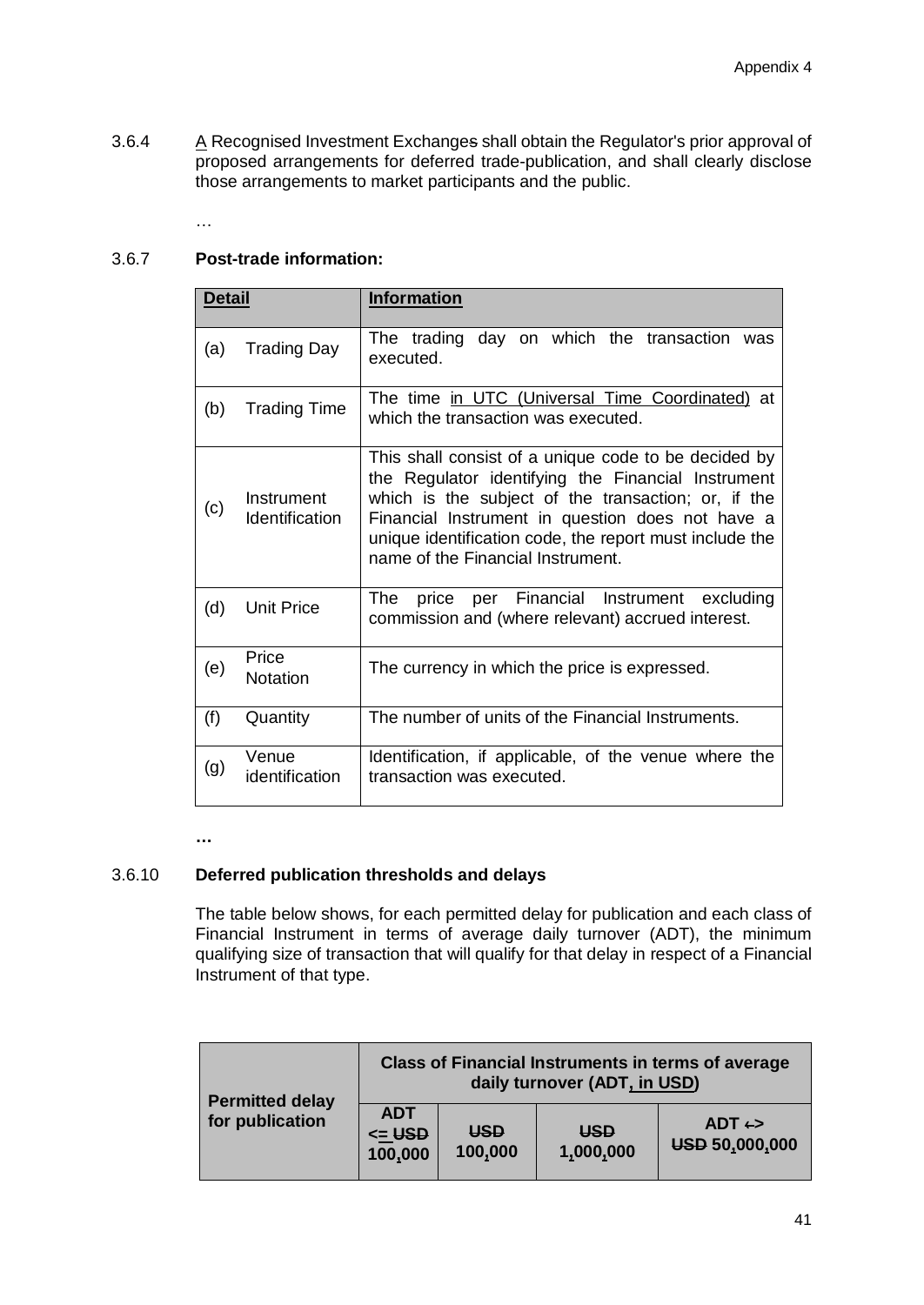|                                                                                                                                            |                      | $<$ ADT $<=$<br>1,000,000                                                      | $\leq$ ADT $\leq$<br>50,000,000                            |                                                     |
|--------------------------------------------------------------------------------------------------------------------------------------------|----------------------|--------------------------------------------------------------------------------|------------------------------------------------------------|-----------------------------------------------------|
|                                                                                                                                            | delay                |                                                                                | Minimum qualifying size of transaction for permitted       |                                                     |
| 60 minutes                                                                                                                                 | <b>USD</b><br>10,000 | Greater of<br>max<br>$(5%$ of<br>ADT <sub>L</sub> and<br><b>USD</b><br>25,000) | Lower of min<br>(10% of ADT,<br>and USD<br>3,500,000)      | Lower of min<br>(10% of ADT, and<br>USD 7,500,000)  |
| 180 minutes                                                                                                                                | <b>USD</b><br>25,000 | Greater of<br>max<br>$(15%$ of<br>ADT, and<br><b>USD</b><br>75,000)            | Lower of min<br>(15% of ADT,<br>and USD<br>5,000,000)      | Lower of min<br>(20% of ADT, and<br>USD 15,000,000) |
| Until end of<br>trading day (or<br>roll-over to 12pm<br>of next trading day<br>if trade undertaken<br>in final 12 hours of<br>trading day) | USD<br>45,000        | Greater of<br>max<br>(25% of<br>ADT, and<br><b>USD</b><br>100,000)             | Lower of min<br>(25% of ADT,<br>and USD<br>10,000,000)     | Lower of min<br>(30% of ADT, and<br>USD 30,000,000) |
| Until end of<br>trading day next<br>after trade                                                                                            | <b>USD</b><br>60,000 | Greater of<br>max<br>(50% of<br>ADT, and<br><b>USD</b><br>100,000)             | Greater of<br>max<br>(50% of ADT,<br>and USD<br>1,000,000) | 100% of ADT                                         |
| Until end of<br>second trading<br>day next after<br>trade                                                                                  | USD<br>80,000        | 100% of<br><b>ADT</b>                                                          | 100% of ADT                                                | 250% of ADT                                         |
| Until end of third<br>trading day next<br>after trade                                                                                      |                      | 250% of<br><b>ADT</b>                                                          | 250% of ADT                                                |                                                     |

# **3.7.5 Proper information**

…

### **Guidance**

- 1. **In When determining whether appropriate arrangements have been made to make** relevant information available to Persons engaged in dealing in Financial Instruments admitted to trading on the Recognised Investment Exchange, the Regulator may a Recognised Body should have regard to:
	- (a) the extent to which Members and Clients for whom they act are able to obtain information about those Financial Instruments, either through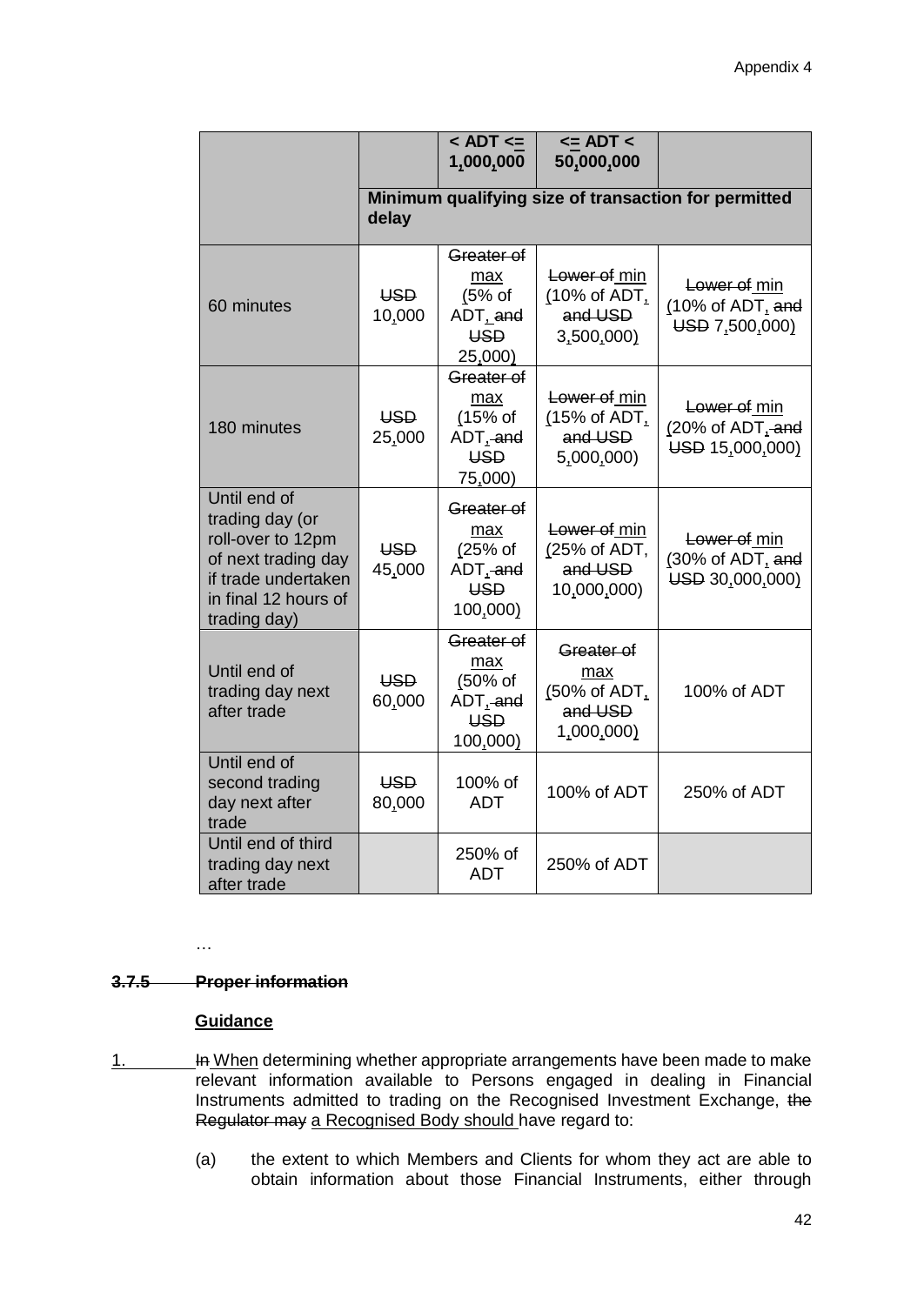accepted channels for dissemination of information or through other regularly and widely accessible communication media, to make a reasonably informed judgment about the value and the risks associated with those Financial Instruments in a timely fashion;

- (b) what restrictions, if any, there are on the dissemination of relevant information to the Recognised Investment Exchange's Members and Clients for whom they act; and
- (c) whether relevant information is or can be kept to restricted groups of Persons in such a way as to facilitate or encourage dealing in contravention of the Rules of Market Conduct.

### **3.7.6 Own means of dissemination**

2. A Recognised Investment Exchanges do does not need to maintain their own arrangements for disseminating news or information about Financial Instruments (or underlying assets) to their Members where they have made adequate arrangements for other Persons to do so on their behalf or there are other effective and reliable arrangements for this purpose.

#### **3.8 Settlement and Clearing Services**

- 3.8.1 The A Recognised Investment Exchange, when engaging a Clearing Service, must ensure that satisfactory arrangements are made for securing the timely discharge (whether by performance, compromise or otherwise), Clearing and settlement of the rights and liabilities of the parties to transactions effected on the Recognised Investment Exchange (being rights and liabilities in relation to those transactions).
- 3.8.2 The engagement of a Recognised Clearing House or Remote Clearing House will be deemed sufficient to satisfy Rule 3.8.1.
- 3.8.3 If a Recognised Investment Exchange engages a party that is not a Recognised Clearing House or a Non-Abu Dhabi Global Market Clearing House, the Recognised Investment Exchange must confirm to the Regulator, in writing, the satisfactory arrangements made under Rule 3.8.1.

#### **Guidance**

- 1. The satisfactory arrangements required by Rule 3.8.1 should reference the requirements set out in Rule 4.3.3.
- 2. For the settlement of digital Securities, the engagement of a digital settlement facility may be deemed sufficient for evidencing satisfactory settlement arrangements. For more information on, and the definitions/treatment of, digital settlement facilities and digital Securities, refer to the Guidance – Regulation of Digital Securities Activities in ADGM, as published by the Regulator.
- 3.8.4 The rules Business Rules of the Recognised Investment Exchange must permit a Member to use whatever settlement facility they choose for a transaction. This Rule only applies where: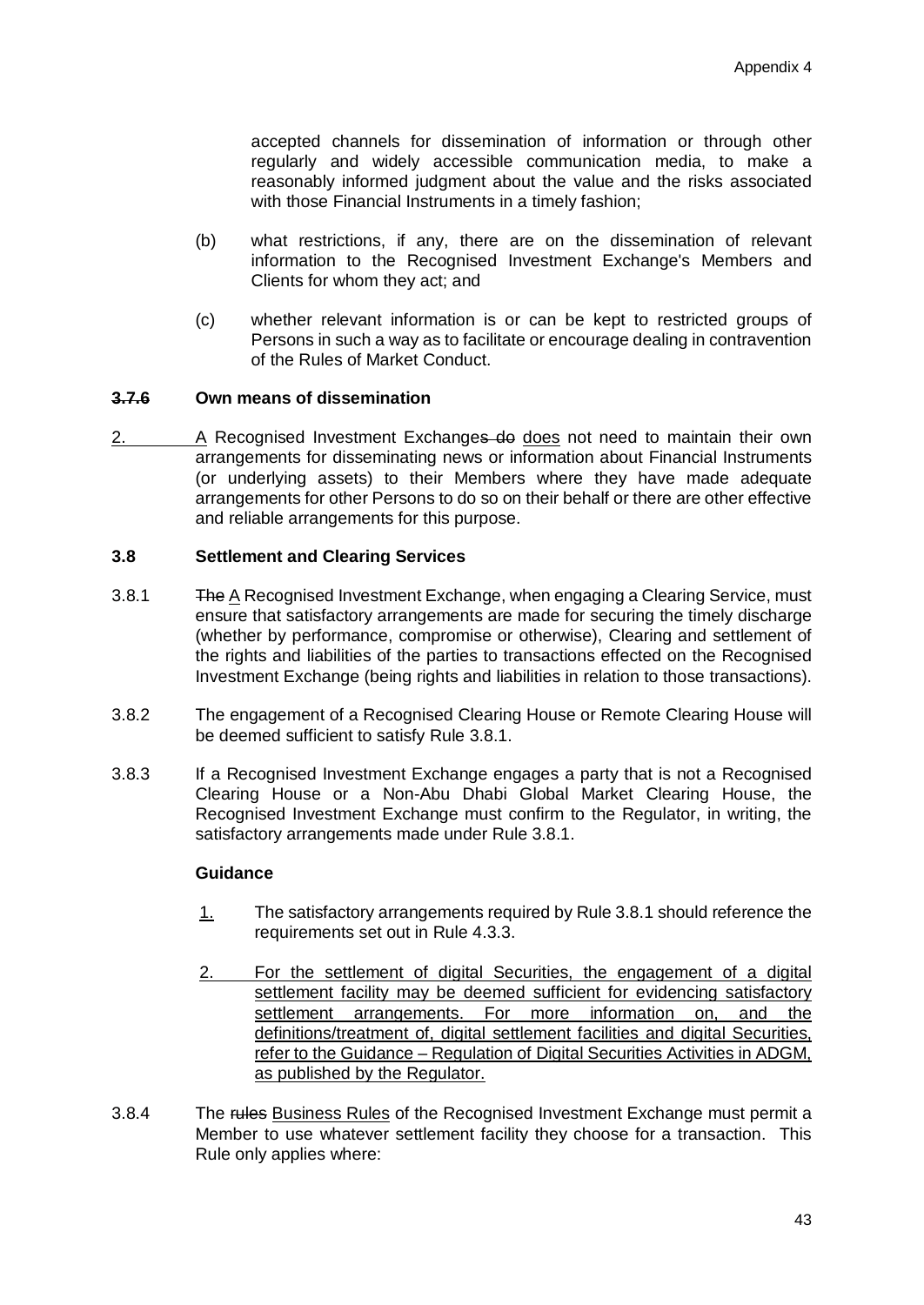- (a) such links and arrangements exist between the chosen settlement facility and any other settlement facility as are necessary to ensure the efficient and economic settlement of the transaction; and
- (b) the Recognised Investment Exchange is satisfied that the smooth and orderly functioning of the ADGM financial markets will be maintained.

#### **3.9 Admission of Financial Instruments to trading**

#### 3.9.1 **Admission to trading**

In order to admit Financial Instruments to trading, a Recognised Investment Exchange must satisfy the following requirements, save and except for Recognised Investment Exchanges which only admit to trading Derivatives, in which case only  $(a)$ ,  $(b)$ ,  $(c)$  and  $(i)$  apply:

- (a) The A Recognised Investment Exchange's Business Rules must be make clear and transparent rules concerning in relation to the admission of Financial Instruments to trading on any market operated by it.
- (b) The rules Business Rules must ensure that all Financial Instruments admitted to trading on any market operated by the Recognised Investment Exchange are capable of being traded in a fair, orderly and efficient manner.
- (c) The rules Business Rules must ensure that:
	- all Financial Instruments other than Derivatives admitted to trading  $(i)$ on a market operated by the Recognised Investment Exchange are freely negotiable; and
	- $(ii)$ all contracts for Derivatives admitted to trading on a regulated market operated by the Recognised Investment Exchange are designed so as to allow for their orderly pricing as well as for the existence of effective settlement conditions.
- (d) For the purposes of meeting the requirements in Rule 3.9.1(c)(ii), a Recognised Investment Exchange must include in its Business Rules contract design specifications relating to Derivative contracts traded on its market which, at a minimum, include:
	- (i) minimum price fluctuations (price ticks);
	- (ii) maximum price fluctuations (daily price limits), if any;
	- (iii) last trading day;
	- (iv) settlement or delivery procedures as applicable;
	- (v) trading months;
	- (vi) position limits, if any;
	- (vii) reportable levels; and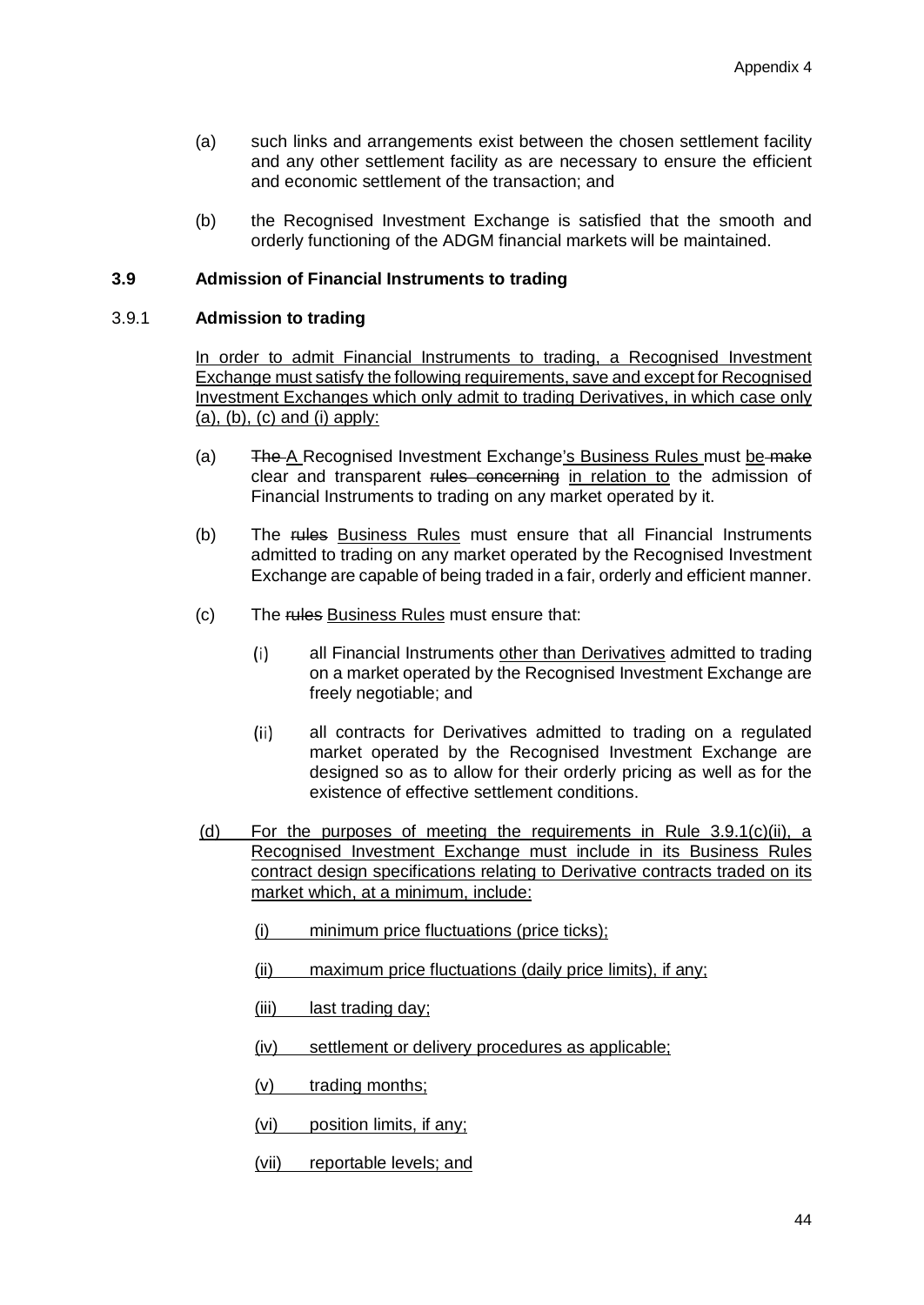(viii) trading hours.

- (de) The Recognised Investment Exchange must maintain effective arrangements to verify that Issuers of Financial Instruments admitted to trading on a market operated by it comply with its disclosure obligations.
- (ef) The Recognised Investment Exchange must maintain arrangements to assist users of a market operated by it to obtain access to information made public under its disclosure obligations.
- (fg) The Recognised Investment Exchange must maintain arrangements to regularly to review whether the Financial Instruments admitted to trading on a market operated by it comply with the admission requirements for those Financial Instruments.
- (gh) The rules Business Rules must provide that where a Recognised Investment Exchange, without obtaining the consent of the Issuer, admits to trading on a market operated by it a Financial Instrument which has been admitted to trading on another market, the Recognised Investment Exchange:
	- (i) must inform the Issuer of that Financial Instrument as soon as is reasonably practicable; and
	- (ii) may not require the Issuer of that Financial Instrument to demonstrate compliance with its disclosure obligations.
- (hi) The rules Business Rules must provide that where a Recognised Investment Exchange, without obtaining the consent of the Issuer, admits to trading on an MTF operated by it a Financial Instrument which has been admitted to trading on a market, it may not require the Issuer of that Financial Instrument to demonstrate compliance with its disclosure obligations.
- (j) A Recognised Investment Exchange must comply with the requirements of Rule 3.11 where it admits to trading on a market operated by it a Financial Instrument, the value of which is determined by reference to an underlying benchmark or index provided by a Price Reporting Agency.
- …

## 3.9.4 **Derivatives**

When admitting to trading a Financial Instrument that is a Derivative, a Recognised Investment Exchanges shall verify that the following conditions are satisfied:

(a) …

#### 3.9.5 **[Deleted]. Rules concerning the admission of Financial Instruments to trading on an MTF**

When determining, for the purposes of Rule 3.3.1, whether a Recognised Investment Exchange has clear and transparent rules concerning the admission of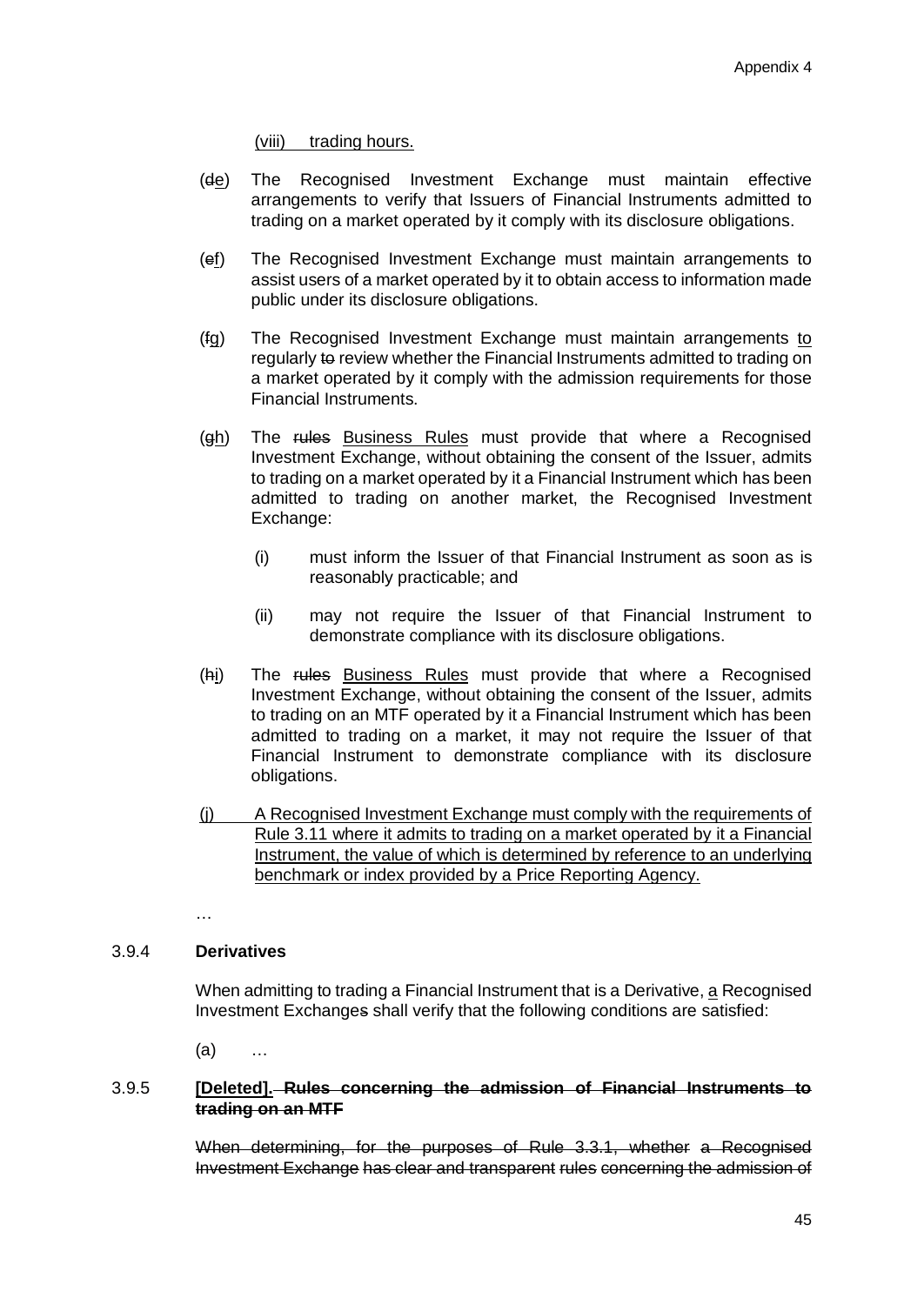Financial Instruments to trading on any Multilateral Trading Facility operated by it, the Regulator may have regard to:

- (a) whether there is a sufficient range of Persons already holding the Financial Instrument (or, where relevant, the underlying asset) or interested in dealing in it to bring about adequate forces of supply and demand;
- (b) the extent to which there are any limitations on the Persons who may hold or deal in the Financial Instrument, or the amounts of the Financial Instrument which may be held; and
- (c) whether the Recognised Investment Exchange has adequate procedures for obtaining information relevant for determining whether or not to suspend or discontinue trading in that Financial Instrument.

## **3.10 Default Rules**

…

3.10.3 The Recognised Investment Exchange must be able and willing to cooperate, by the sharing of information and otherwise, with the Regulator, any Relevant Office Holder and any other authority or body having responsibility for any matter arising out of, or connected with, the default of a Member of the Recognised Investment Exchange or any designated non-Member or the default of a Recognised Clearing House or another Recognised Investment Exchange.

## **3.11 Use of Price Reporting Agencies**

- 3.11.1 When admitting to trading a Financial Instrument that references an underlying benchmark or index provided by a Price Reporting Agency, a Recognised Investment Exchange must undertake appropriate due diligence to ensure that the Price Reporting Agency meets the requirements in Rule 3.11.2.
- 3.11.2 For the purposes of Rules 3.11.1 and 3.11.3, a Price Reporting Agency must:
	- (a) have fair and non-discriminatory procedures for establishing prices of a Financial Instrument, which are made public;
	- (b) demonstrate adequate and appropriate transparency over the methodology, calculation and inputs to allow users to understand how the benchmark or index is derived and its potential limitations;
	- (c) where appropriate, give priority to concluded transactions in making assessments and adopt measures to minimise selective reporting;
	- (d) be of good standing and repute as an independent and objective price reporting agency or index provider;
	- (e) have a sound corporate governance framework;
	- (f) have adequate arrangements to avoid its staff having any conflicts of interest where such conflicts are, or are likely to have, a material adverse impact on a price establishment process; and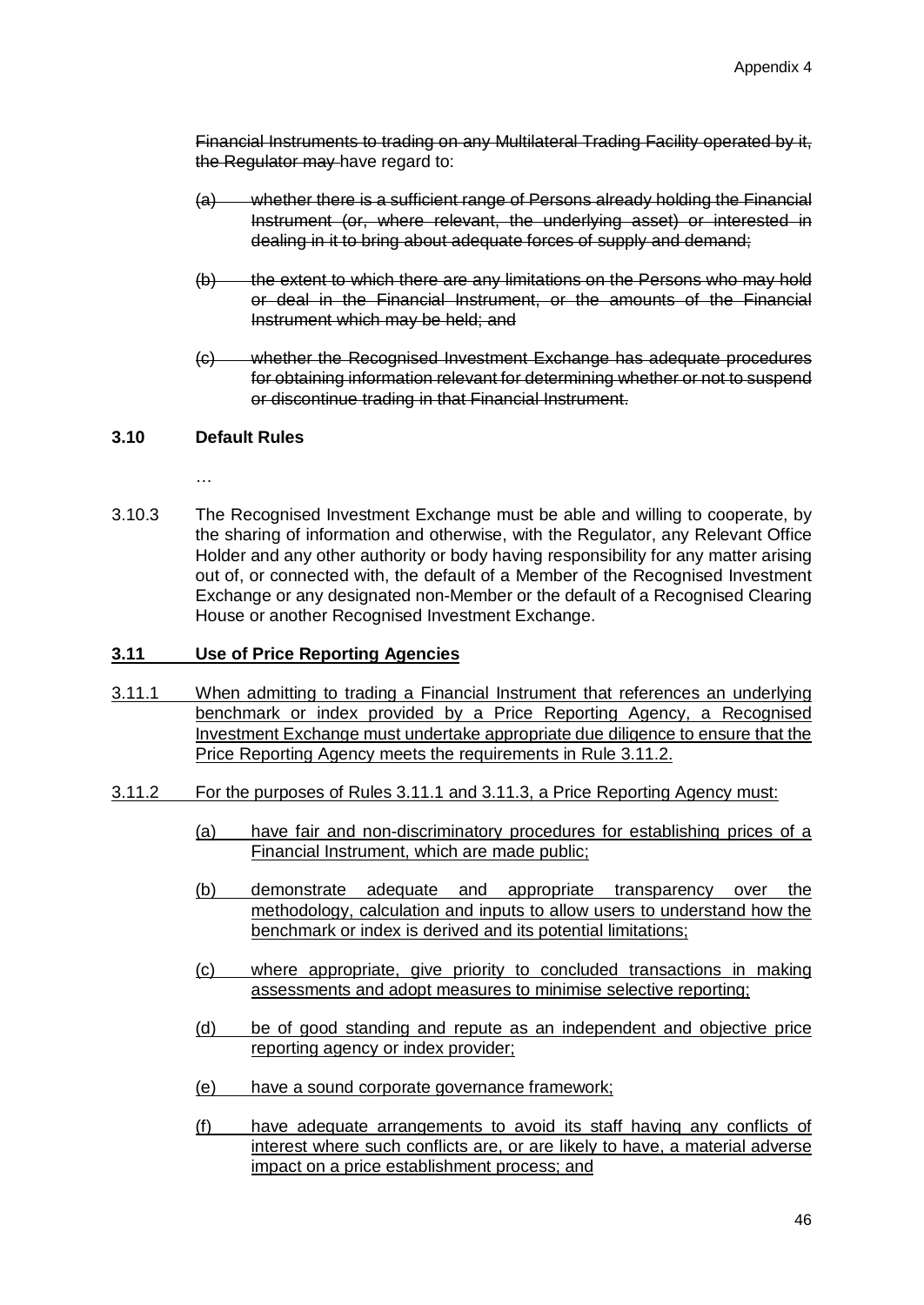- (g) adequate complaint resolution mechanisms to resolve any complaints about its assessment process and methodology.
- 3.11.3 A Recognised Investment Exchange must have arrangements in place to regularly review whether a Price Reporting Agency continues to meet the requirements of Rule 3.11.2.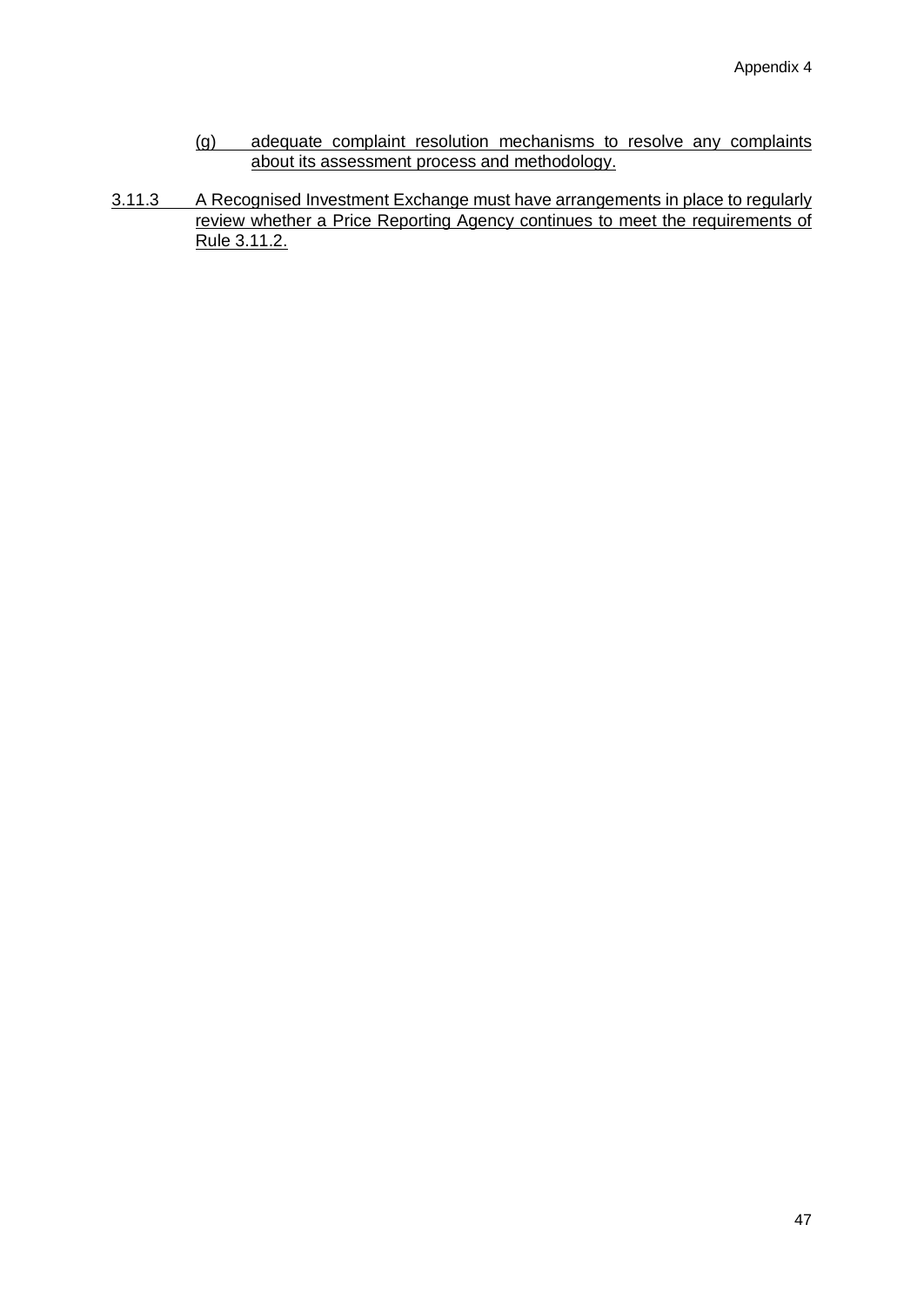## **4 RULES APPLICABLE TO RECOGNISED CLEARING HOUSES**

### **4.1 Introduction**

- 4.1.1 This chapter contains additional Recognition Requirements applicable to Recognised Clearing Houses.
- 4.1.2 The Rules in this Chapter chapter are intended to be consistent with the CPSS-IOSCO Principles for Financial Market Infrastructures. All Recognised Clearing Houses should comply with such principles.
- 4.1.3 Requirements applicable to a Recognised Clearing House that is providing Central Counterparty Services are set out in the following Rules:
	- (a) Rule 4.6 (Stress testing of capital);
	- (b) Rule 4.7.14 to 4.7.21 (Credit risk);
	- (c) Rule 4.10 (Collateral and margin); and
	- (d) Rule 4.12 (Segregation and portability).
- 4.1.4 A Recognised Clearing House may also act as a Trade Repository if its Recognition Order includes a stipulation permitting it to do so. Acting as a Trade Repository will result in it being subject to the additional conduct requirements in Appendix 2 of GEN.
- 4.1.5 A Recognised Clearing House may also conduct activities in relation to Accepted Virtual Assets if its Recognition Order includes a stipulation permitting it to do so. If it does include such a stipulation, the additional rules on Virtual Assets in COBS chapter 17 will apply to that function, but that function only.
- 4.1.6 A Recognised Clearing House may also conduct activities in relation to Accepted Spot Commodities if its Recognition Order includes a stipulation permitting it to do so. If it does include such a stipulation, the additional rules on Spot Commodities in COBS chapter 22 will apply to that function, but that function only.

### **4.2 Capital requirements**

- 4.2.1 A Recognised Clearing House shall hold capital more than or equal to the sum of capital calculated in respect of the following risks.:
	- (a) **wWinding down or restructuring activities**. Six months' gross operational expenses.
	- (b) **oOperational risks**. A Recognised Clearing House shall calculate its capital requirement for operational risks using either the Basic Indicator Approach or, with prior authorisation from the Regulator, the Standardised Approach or the Alternative Standardised Approach, both as provided specifically in Appendix 7.3 and generally in Appendix 7 of PRU.
	- (c) **cCredit, counterparty credit and market risks**. A Recognised Clearing House shall calculate its capital requirements as the sum of 10% of its risk-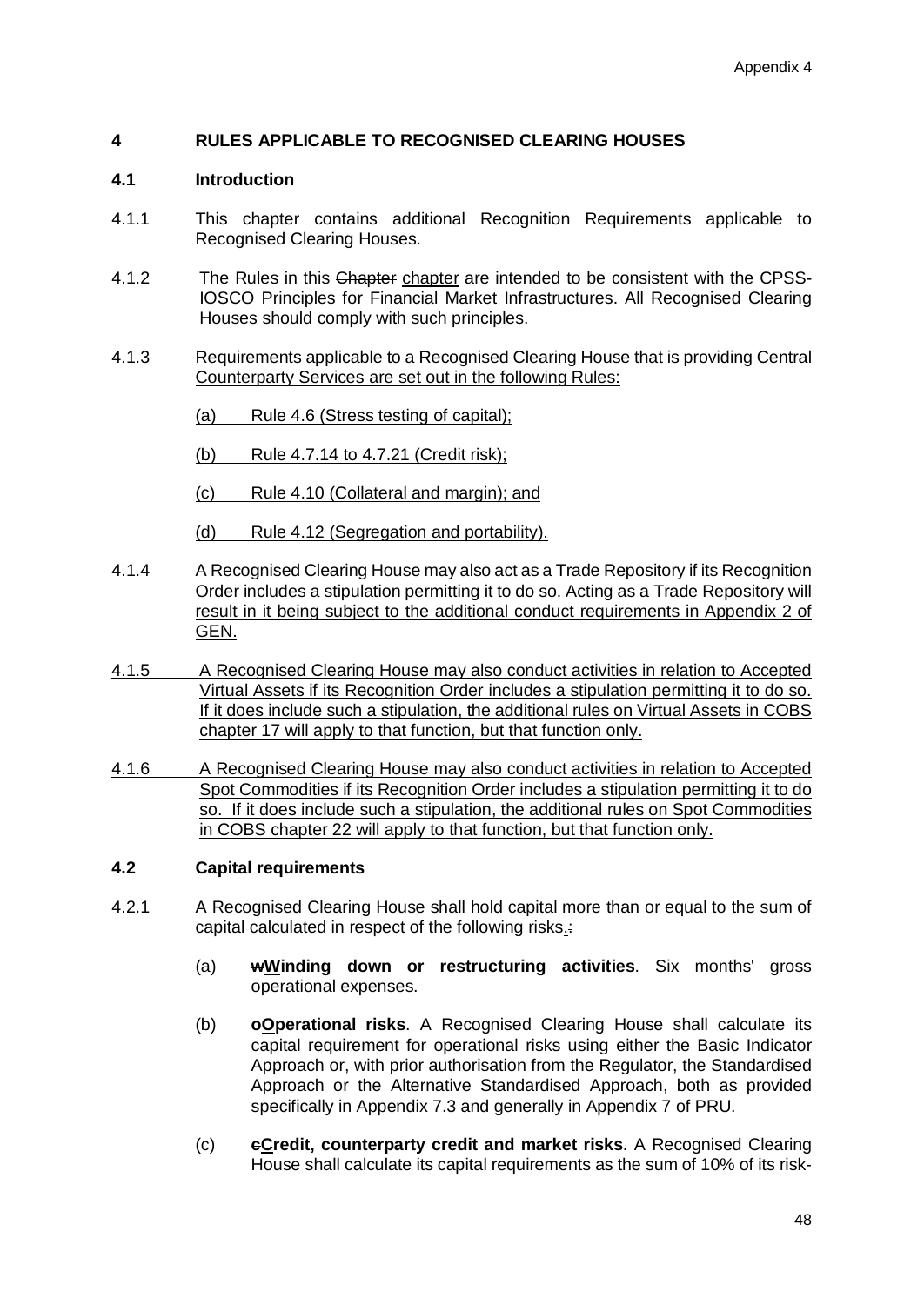weighted exposure amounts for credit and counterparty credit risk and its capital requirements for market risk calculated in accordance with Appendix 6 of PRU, subject to the following.:

- $(i)$ For the calculation of the risk-weighted exposure amounts for credit risk and counterparty credit risk, a Recognised Clearing House shall apply the Credit Risk Capital Requirement (CRCOM) method in section 4.8 of PRU.
- Where a Recognised Clearing House does not use its own  $(ii)$ resources, the Recognised Clearing House shall apply a risk weight of 250% to its exposure stemming from any contributions to the default fund of another Clearing house and a risk weight of 2% to any trade exposures with another Clearing house.
- (d) **bBusiness risk**. A Recognised Clearing House shall submit to the Regulator for approval its own estimate of the capital necessary to cover losses resulting from business risk based on reasonably foreseeable adverse scenarios relevant to its business model. The capital requirement for business risk shall be equal to the approved estimate and shall be subject to a minimum amount of 25% of its annual gross operational expenses.
- 4.2.2 For the purposes of Rule 4.2.1, Recognised Clearing Houses shall use the most recent audited information from their annual financial statement and operational expenses shall be considered in accordance with: International Financial Reporting Standards (IFRS).
	- (a) International Financial Reporting Standards (IFRS);
	- (b) in accordance with generally accepted accounting principles of a third country determined by the Regulator to be equivalent to IFRS; or
	- (c) accounting standards of a third country the use of which is permitted by the Regulator.

Recognised Clearing Houses shall use the most recent audited information from their annual financial statement.

…

### **4.3 Clearing and settlement**

….

#### **Guidance**

4.3.3 In When determining whether there are it has satisfactory arrangements in place for securing the timely discharge of the rights and liabilities of the parties to transactions, the Regulator may have regard to the a Recognised Clearing House's House should have regard to its: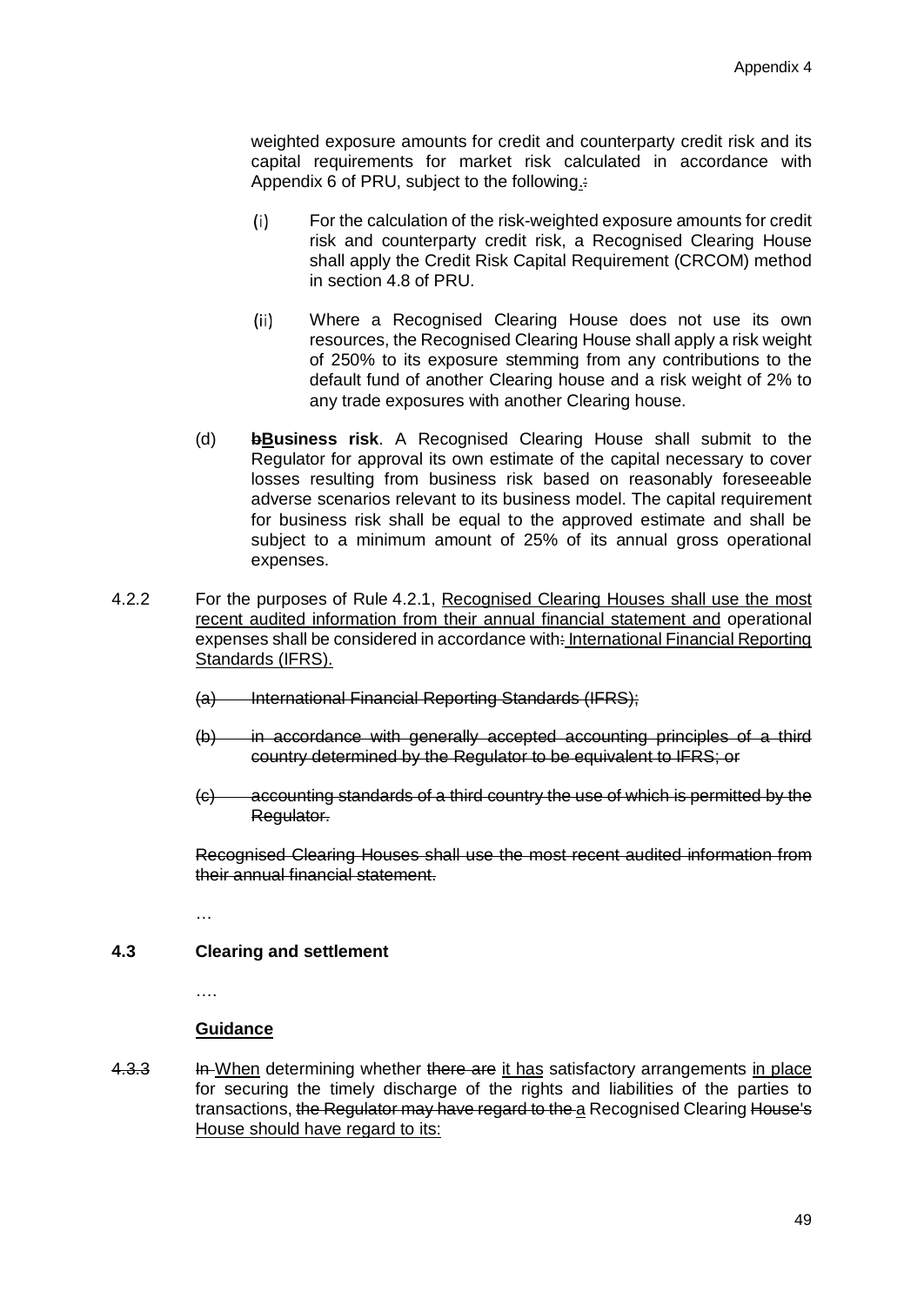- (a) rules Clearing Rules and practices relating to Clearing and settlement including its arrangements with another Person for the provision of Clearing and settlement services;
- (b) arrangements for matching trades and ensuring that the parties are in agreement about trade details;
- (c) where relevant, arrangements for making deliveries and payments, in all relevant jurisdictions:
- (d) procedures to detect and deal with the failure of a Member to settle in accordance with its rules Clearing Rules:
- (e) arrangements for taking action to settle a trade if a Member does not settle in accordance with its rules Clearing Rules;
- (f) arrangements for monitoring its Members' settlement performance; and
- (g) (where appropriate) Default Rules and default procedures.
- 4.3.43 A Recognised Clearing House will not be regarded as failing to comply with the Recognition Requirement merely because it is unable to arrange for a specific transaction to be settled.

### **4.4 Admission of Financial Instruments to Clearing – investment criteria**

4.4.1 A Recognised Clearing House must have clear and objective criteria ("Investment Criteria") included in its Business Clearing Rules according to which Financial Instruments can be cleared and settled on its facilities. The Investment Criteria must include the requirements in Rule 4.4.2(a) and (b) below as relevant.

…

### **4.5 Default Rules**

- 4.5.1 [Deleted].
- 4.5.2 [Deleted].
- 4.5.3 A Recognised Clearing House which provides central counterparty, clearing or settlement facilities must make transparent and non-discriminatory rules Clearing Rules based on objective criteria, governing access to those facilities. A Recognised Body may refuse access to these facilities on legitimate commercial grounds.
- 4.5.4 A Recognised Clearing House must have legally enforceable Default Rules which, in the event of a Member (including if a Member is another Recognised Clearing House or a Recognised Investment Exchange) being, or appearing to be, unable to meet his obligations in respect of one or more Market Contracts, enable action to be taken in respect of unsettled Market Contracts to which the Member is a party, where appropriate to the risks faced by it, including: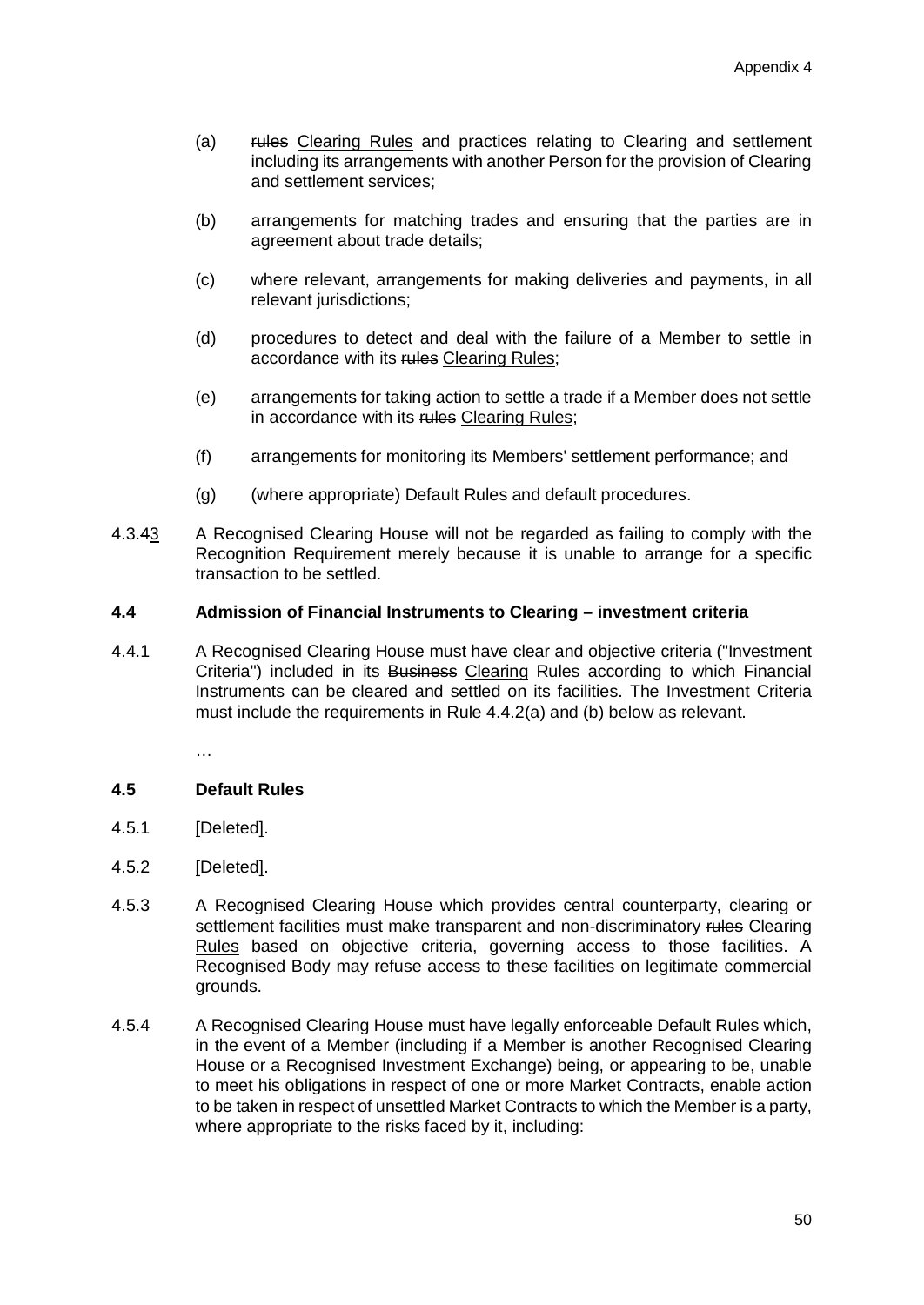- (a) effecting any transfers and close-outs of a defaulting Member's or participant's assets or proprietary or Client positions (as applicable) to the Recognised Clearing House, a non-defaulting Member or participant, and/or to a receiver, third party or bridge financial company;
- (b) the auction of any position or asset of the defaulting Member or participant in the market;
- (c) the application the proceeds of liquidation, and other funds and assets of the defaulting Member or participant; and/or
- (d) the use of a default contribution fund mechanism whereby defaulting and non-defaulting Members' or participant's' pre-funded contributions to the default contribution fund are applied to cover the obligation.
- 4.5.5 The Default Rules shall clearly define and specify:
	- (a) circumstances which constitute a default, addressing both financial and operational default, and how the different types of default may be treated by the Recognised Clearing House;
	- (b) the method for identifying a default, (including any automatic or discretionary default scenarios, and how the discretion is exercised in any discretionary default scenarios);
		- …
	- (i) how to address the allocation of any credit losses it may face as a result of any individual or combined default among its participants with respect to their obligations to the Recognised Clearing House and how stress events are dealt with; and

- 4.5.7 A Recognised Clearing House must have adequate compliance procedures in place to ensure that:
	- (a) its Business Clearing Rules and Default Rules are monitored and enforced;
	- (b) any complaints relating to its operations or regarding Members and other participants on its facilities are promptly investigated;
	- (c) where appropriate, disciplinary action resulting in financial and other types of penalties can be taken;
	- (d) appeal procedures are in place; and
	- (e) referrals can be made to the Regulator in appropriate circumstances.
- 4.5.8 The Default Rules may make the same or similar provision, in relation to Designated Non-Members that have been designated as such in accordance with the procedures mentioned in Rule 4.5.9, as in relation to Members of the Recognised Clearing House.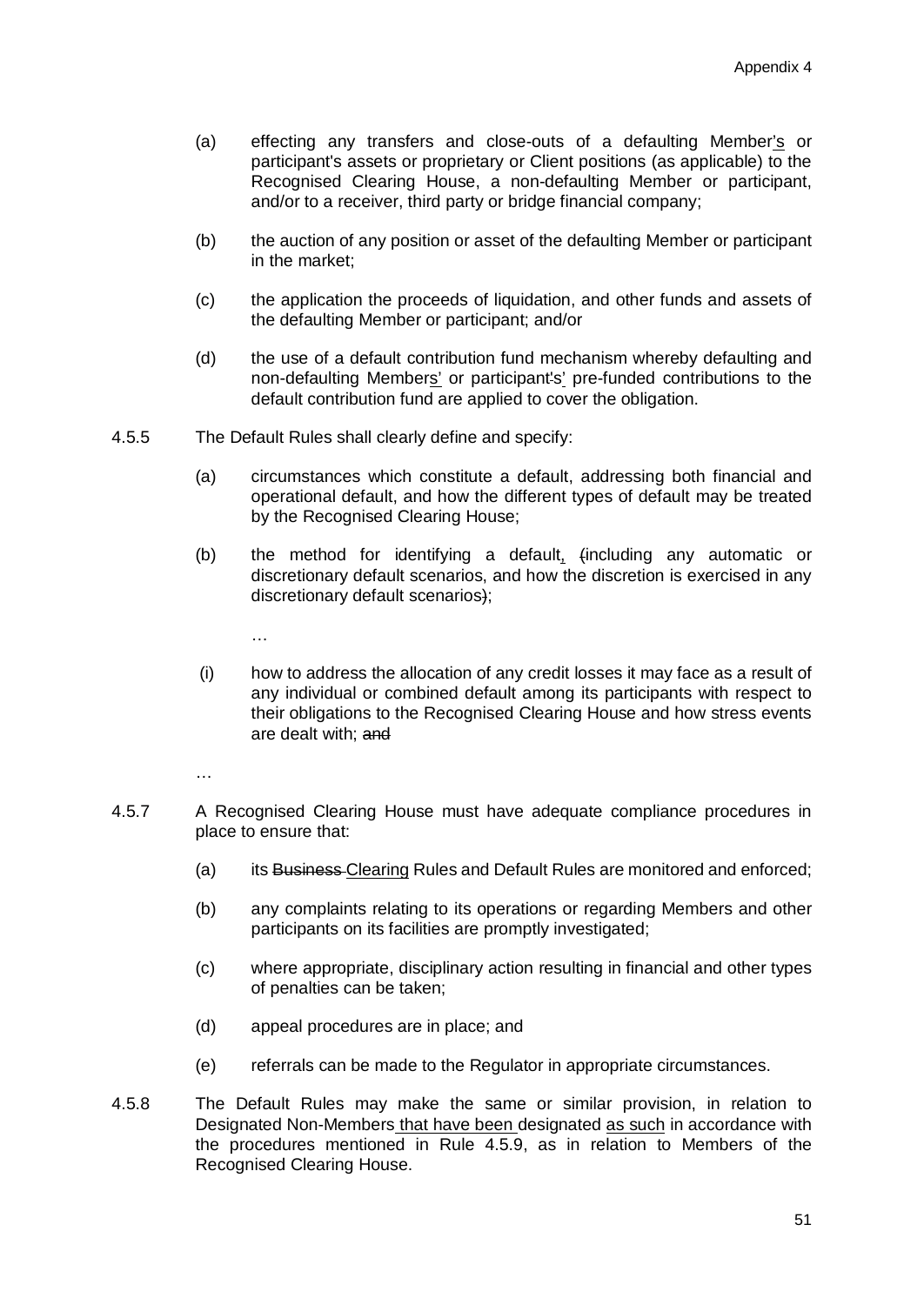- 4.5.10 The procedures in Rule 4.5.9 must be designed to secure ensure that:
	- (a) a Person is not, or does not remain, designated if failure by him to meet his obligations in respect of one or more Market Contracts would adversely affect the operation of the market; and
	- (b) a description of persons is not, or does not remain, designated if failure by a Person of that description to meet his obligations in respect of one or more Market Contracts would affect operation of the market.

…

#### **4.7 Risk management**

**…**

4.7.5 A Recognised Clearing House should, to the extent possible, provide incentives to Members and other market participants to manage and contain the risks they pose to the orderly and efficient operations of the Recognised Clearing House. Those may include financial penalties to for Members and other participants that fail to settle Investments in a timely manner or to repay intra-day credit by the end of the operating Business dDay.

…

### **Legal risk**

...

- 4.7.10 A Recognised Clearing House must have adequate rules Clearing Rules and procedures, including contractual arrangements, which are legally enforceable.
- 4.7.11 A Recognised Clearing House that operates in multiple jurisdictions must:
	- (a) identify and mitigate the risks arising from doing business in the relevant jurisdictions, including those arising from conflicting laws applicable in such jurisdictions; and
	- (b) ensure the arrangements referred to in Rule 4.7.10 provide a high degree of certainty that actions taken by the Recognised Clearing House under its rules Clearing Rules and procedures will not be reversed, stayed or rendered void.
- 4.7.12 [Deleted].

#### **Guidance**

- 1. A Recognised Clearing House may be conducting its activities in multiple jurisdictions in circumstances such as:
	- (a) where it operates through linked Recognised Clearing Houses in or outside of the Abu Dhabi Global Market, or clearing houses,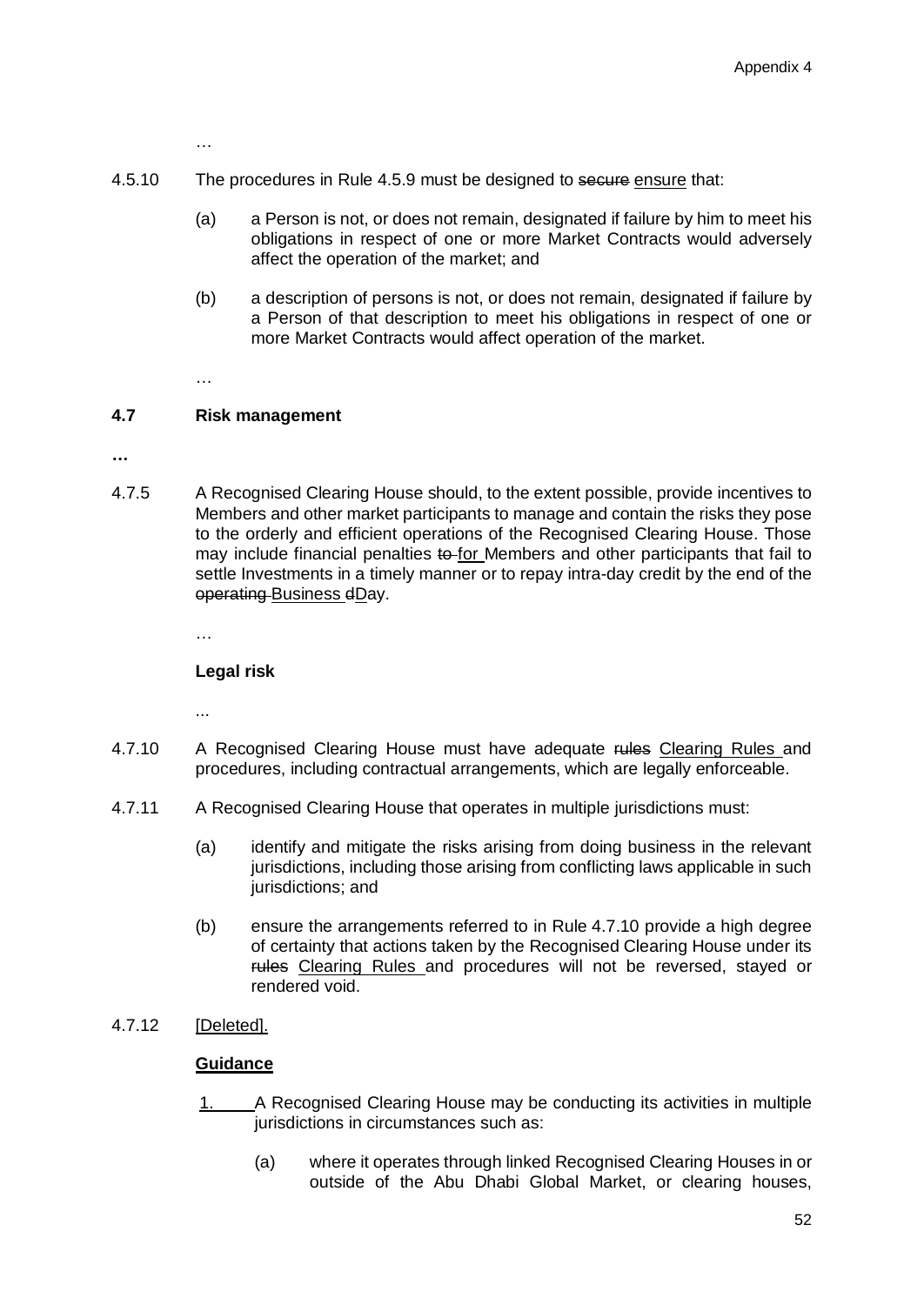securities settlement systems, being systems that enable Financial Instruments to be transferred and settled by book entry, or Central Securities Depositories central securities depositories outside of the Abu Dhabi Global Market;

- (b) where its Members and other participants are incorporated, located, or otherwise conducting business in jurisdictions outside the Abu Dhabi Global Market; or
- (c) where any collateral provided is located or held in a jurisdiction outside the Abu Dhabi Global Market.

### 4.7.13 [Deleted].

- 2. A Recognised Clearing House should be able to demonstrate to the Regulator that the legal basis on which it operates, including in multiple jurisdictions, is well founded. This would general include:
	- (a) well-defined rights and obligations of the Recognised Clearing House, its Members and other users, including its service providers such as custodians and settlement banks, or would provide a mechanism by which such rights and obligations can be ascertained. This would enable the Recognised Clearing House to identify and address risks that arise from its operations involving such parties;
	- (b) adequately addressing legal risks faced by a Recognised Clearing House, particularly where it operates in multiple jurisdictions including a situation where an unexpected application of a law or regulation may render a contract between itself and counterparty void or unenforceable, thereby leading to a loss; and
	- (c) obtaining independent legal opinions as appropriate to its activities in order to form clear views about the legally binding nature of its contractual arrangements in the relevant jurisdictions. Such legal opinions should, to the extent practicable, confirm the enforceability of the rules Clearing Rules and procedures of the Recognised Clearing House in the relevant jurisdictions and be made available to the Regulator upon request.

### **Credit risk**

…

- 4.7.18 A Recognised Clearing House must establish explicit rules Clearing Rules, Default Rules and procedures that address fully any credit losses it may face as a result of any individual or combined default among its Members and other participants with respect to any of their obligations to the Recognised Clearing House. Such rules Clearing Rules, Default Rules and procedures should:
	- (a) address how any potentially uncovered credit losses would be allocated, including the repayment of any funds the Recognised Clearing House may borrow from its liquidity providers; and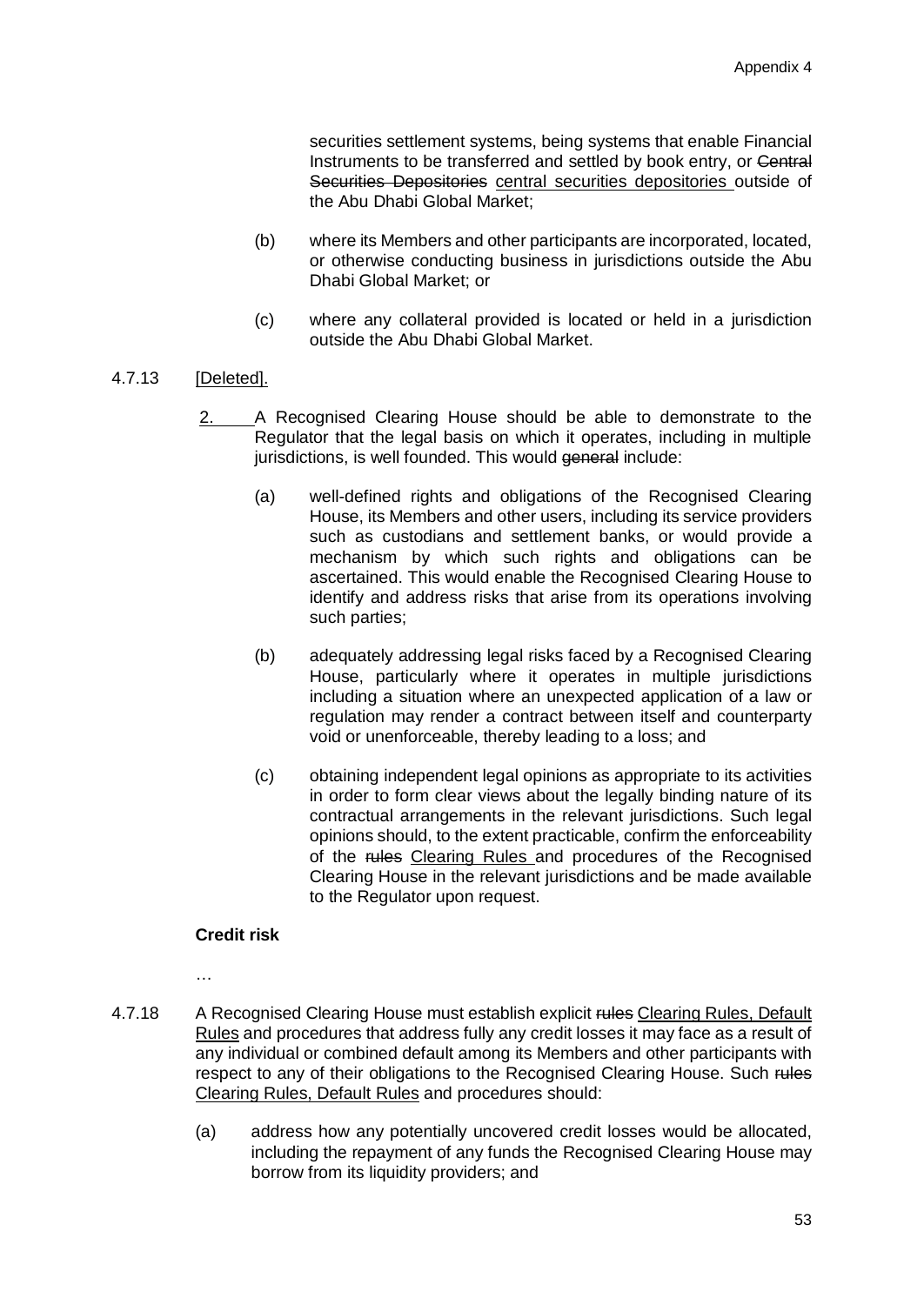- (b) indicate the Recognised Clearing House's process to replenish any financial resources that it may employ during a stress event, so that it can continue to operate in a safe and sound manner.
- …
- 4.7.23 A Recognised Clearing House must have a robust framework for managing its liquidity risks. Such a framework must enable it to manage liquidity risks arising from its Members and other participants on its facilities, and any other involved parties, such as settlement banks, custodian banks, liquidity providers ("Members and other involved parties"). For that purpose, the framework must, at a minimum, include:
	- (a) rules Clearing Rules, Default Rules and procedures that:

4.7.25 To the extent that the rules Clearing Rules addressing liquidity risk referred to in Rule 4.7.23 also address credit risks, the same rules Clearing Rules, after adjustment as appropriate, can be used for both purposes.

…

4.7.27 [Deleted].

## **Guidance**

- 1. In conducting its stress testing, a Recognised Clearing House should consider:
	- (a) a wide range of relevant scenarios including relevant peak historic price volatilities, shifts in other market factors such as price determinants and yield curves, multiple defaults over various time horizons, simultaneous pressures in funding and asset markets, and a spectrum of forward-looking stress scenarios in a variety of extreme but plausible market conditions;
	- (b) the design and operation of the Recognised Clearing House;
	- (c) all entities that may pose material liquidity risks to the Recognised Clearing House (such as settlement banks, custodian banks, liquidity providers, and other involved entities); and
		- (d) where appropriate, for price fluctuations during a multi-day period.

### 4.7.28 [Deleted].

- 2. For the purposes of meeting the minimum liquid resource requirement referred to in Rule 4.7.22, a Recognised Clearing House's qualifying liquid assets/resources may include:
	- (a) cash held in appropriate currencies at a central bank in its or other relevant jurisdiction, or at creditworthy commercial banks;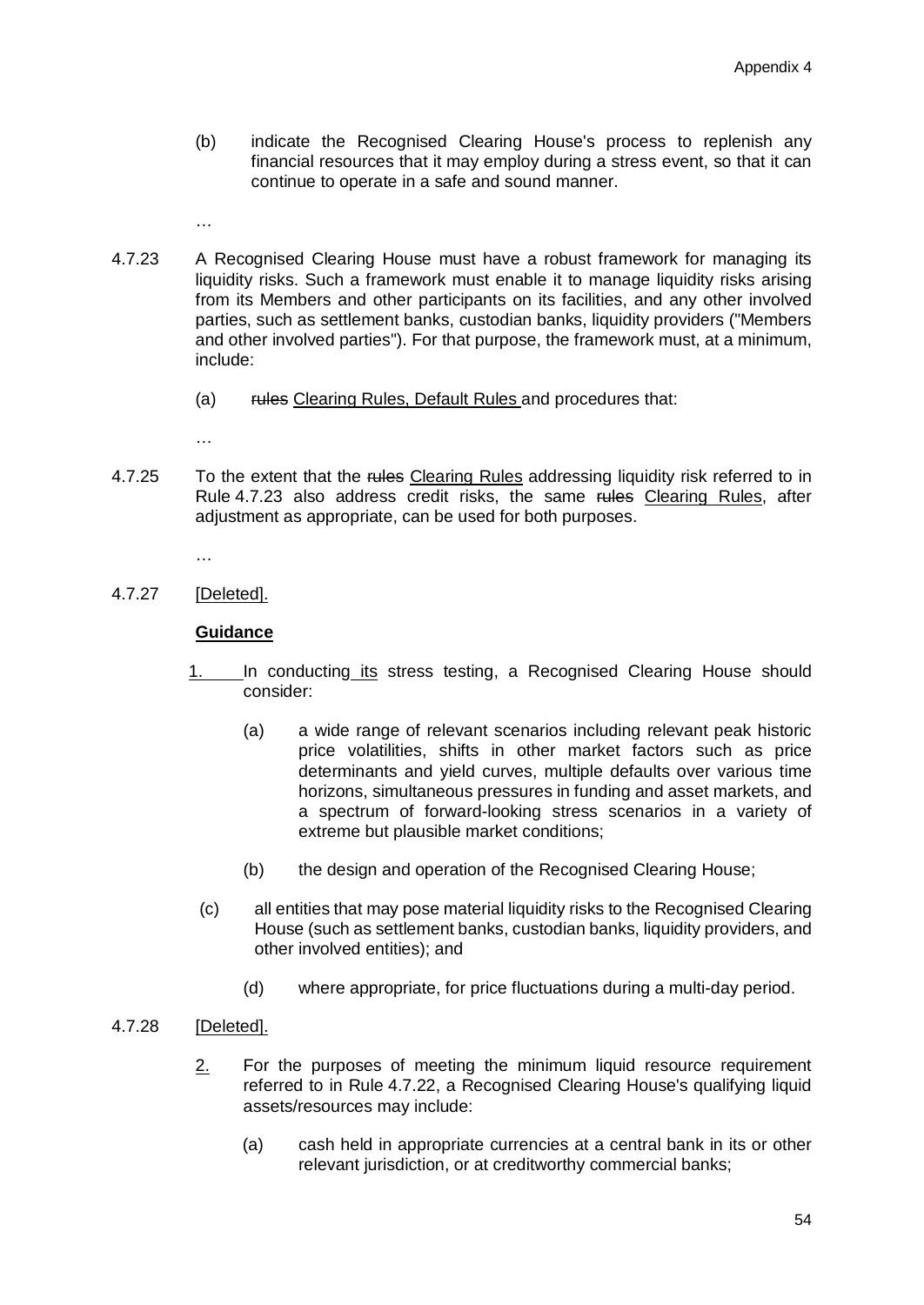- (b) committed lines of credit;
- (c) committed foreign exchange swaps;
- (d) committed repos; and
- (e) highly marketable collateral held in custody and Investments that are readily available and convertible into cash with prearranged and highly reliable funding arrangements, even in extreme but plausible market conditions.

4.7.30 [Deleted].

## **Guidance**

1. A Recognised Clearing House may supplement its qualifying liquid resources with other forms of liquid resources; and such liquid resources should be in the form of assets that are likely to be saleable, or acceptable as collateral, for lines of credit, swaps, or repos on an ad hoc basis following a default, even if this cannot be reliably prearranged or guaranteed in extreme market conditions.

## 4.7.31 [Deleted].

2. Where a Recognised Clearing House has access to a central bank lines of credit or accounts, payment services, or securities services, it should use those services as far as practicable, as such use is likely to enhance its ability to manage liquidity risk more effectively.

…

### **Custody and investment risk**

- 4.7.35 A Recognised Clearing House must have effective means to address risks relating to the custody of its:
	- (a) custody of its own assets (or banking of its cash), in accordance with Rule 4.7.36; and
	- (b) custody of its Members and other participants' assets in accordance with Rule 4.7.37.

…

### **4.9 Physical delivery**

…

### **Guidance**

**4.9.3** 1. Where a Recognised Clearing House matches participants that have delivery and receipt obligations, the Recognised Clearing House would not need to be involved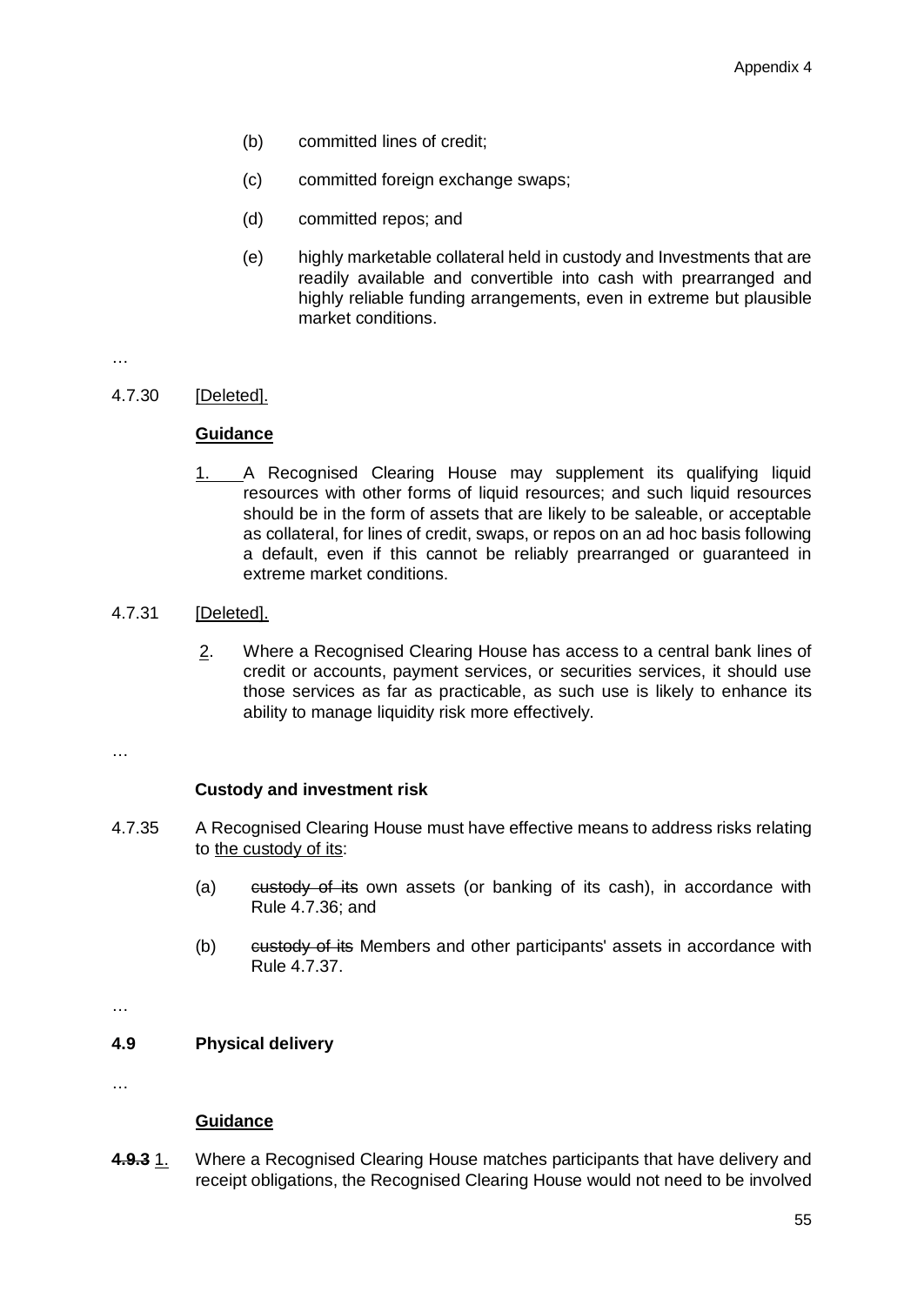with the physical storage and delivery process but it should monitor the participants' performance and to the extent practicable, ensure the participants have the necessary systems and resources to be able to fulfil their physical delivery obligations.:

- **4.9.4** 2. The legal obligations for delivery should be clearly expressed in the Business Clearing Rules, Default Rules, and any related agreements, including provisions to specify, for instance:
	- (a) whether the receiving participant should seek compensation from the Recognised Clearing House or the delivering participant in the event of a loss; and
	- (b) if the Recognised Clearing House holds margin on the matched participants, such margin will only be released until the Recognised Clearing House confirms that both participants have fulfilled their obligations.

### **4.10 Collateral and margin**

- 4.10.1 A Recognised Clearing House must call and receive collateral to manage its risks arising in the course of or for the purposes of its payment, Clearing, and settlement processes. It must, in the normal course of business, only accept collateral with low credit, liquidity, and market risks.
- 4.10.2 [Deleted].

### **Guidance**

In some instances, certain types of assets which are not considered to have low credit, liquidity and market risks may be acceptable for credit purposes if the Recognised Clearing House sets and enforces appropriately conservative haircuts and concentration limits and appropriate collateral risk management procedures are put in place by the Recognised Clearing House. A Recognised Clearing House may, in some circumstances, accept the deliverable of a contract as collateral against the contract for exchange.

- 4.10.3 …
- 4.10.5 The rules Clearing Rules of the Recognised Clearing House must set out:
	- (a) collateral and margin requirements and collateral management process, and specify when a Recognised Clearing House may reuse or invest its participants' collateral and the process for returning that collateral to participants; and
	- (b) in the event of a default, that margin provided by the defaulter for any Client account is not to be applied to meet a shortfall its own proprietary account.
- 4.10.6 A Recognised Clearing House must, for the purposes of managing its exposures and risk credit and the requirements in Rules 4.10.7 and 4.10.8: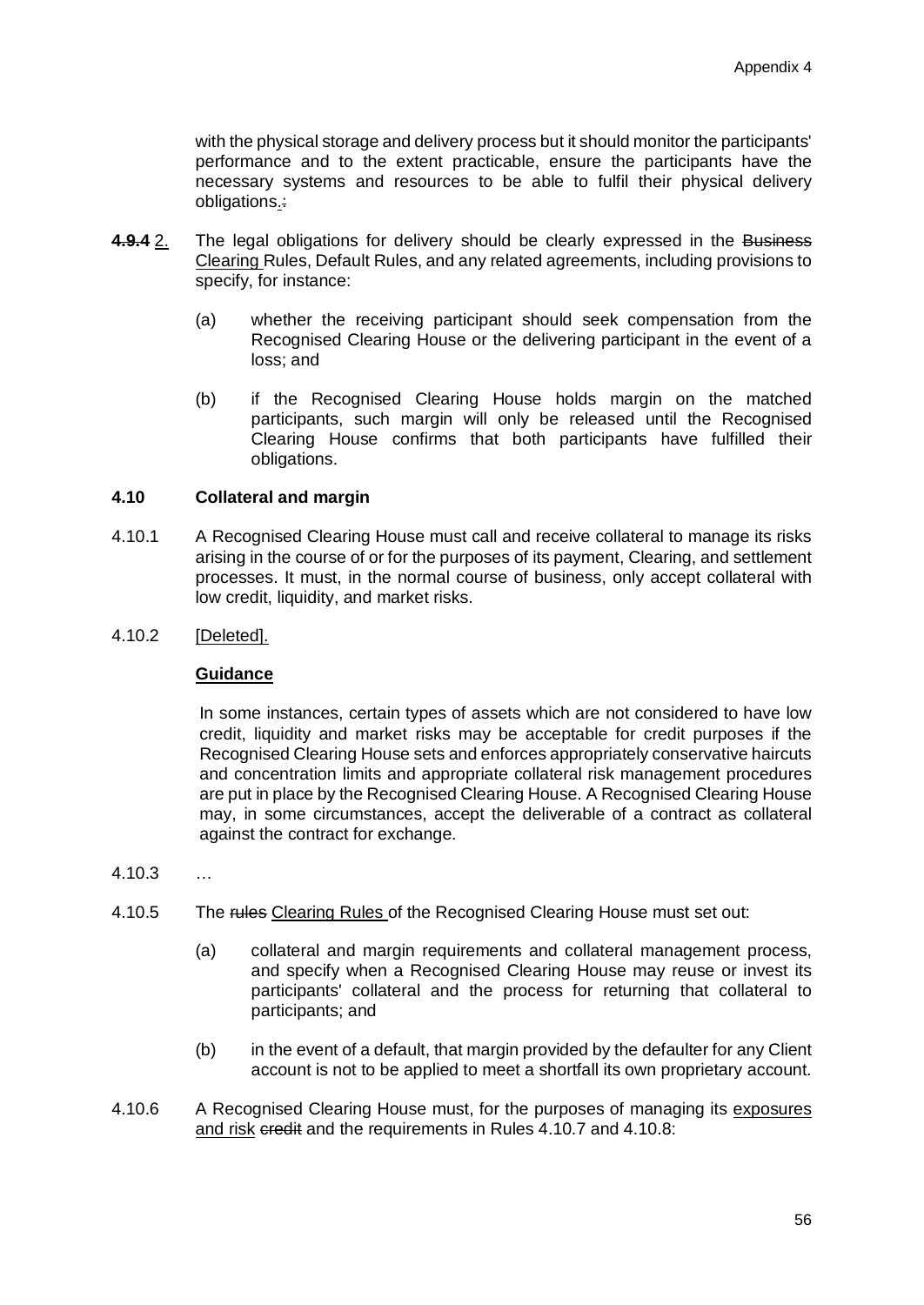- (a) mark participant positions to market and collect variation margin at least daily to limit the build-up of current exposures;
- (b) have necessary authority and operational capacity to make intra-day margin calls and payments, both scheduled and unscheduled, to participants; and
- (c) regularly review and validate its margin system to ensure that it operates effectively and as intended.

### **4.11 Settlement finality**

- 4.11.1 …
- 4.11.2 A Recognised Clearing House's arrangements for final settlement must:
	- (a) ensure that, if intra-day or real-time settlement is not feasible, final settlement (of any payment, transfer instruction, or other obligation that has been submitted to and accepted by a Recognised Clearing House in accordance with its acceptance criteria) occurs at least by the end of the value date of the relevant transaction; and
	- (b) clearly define the points:
		- $(i)$ the point at which the transfer instruction takes effect as having been entered into the system and when the final settlement occurs;
		- $(ii)$ the point after which unsettled payments, transfer instructions, or other obligations may not be revoked by the parties to the underlying contract; and
	- (c) prohibit the revocation by a Member, participant or other user of a transfer instruction from the point specified in accordance with sub-paragraph (b)(ii).

### 4.11.3 **Guidance**

For the purposes of this Rule:

- (a) "final settlement" is the irrevocable and unconditional transfer of an asset or Financial Instrument, or the discharge of obligations arising under the underlying contract by the parties to the contract; and
- (b) "value date" is the day on which the payment, transfer instruction, or other obligation arising under the underlying contract is due and, accordingly, the associated funds or Investments are available to the respective parties under the contract.

### **4.12 Segregation and portability**

4.12.1 A Recognised Clearing House must have systems and procedures to enable segregation and portability of positions of the Clients of its Members and other participants on its facilities, and any collateral provided to it with respect to those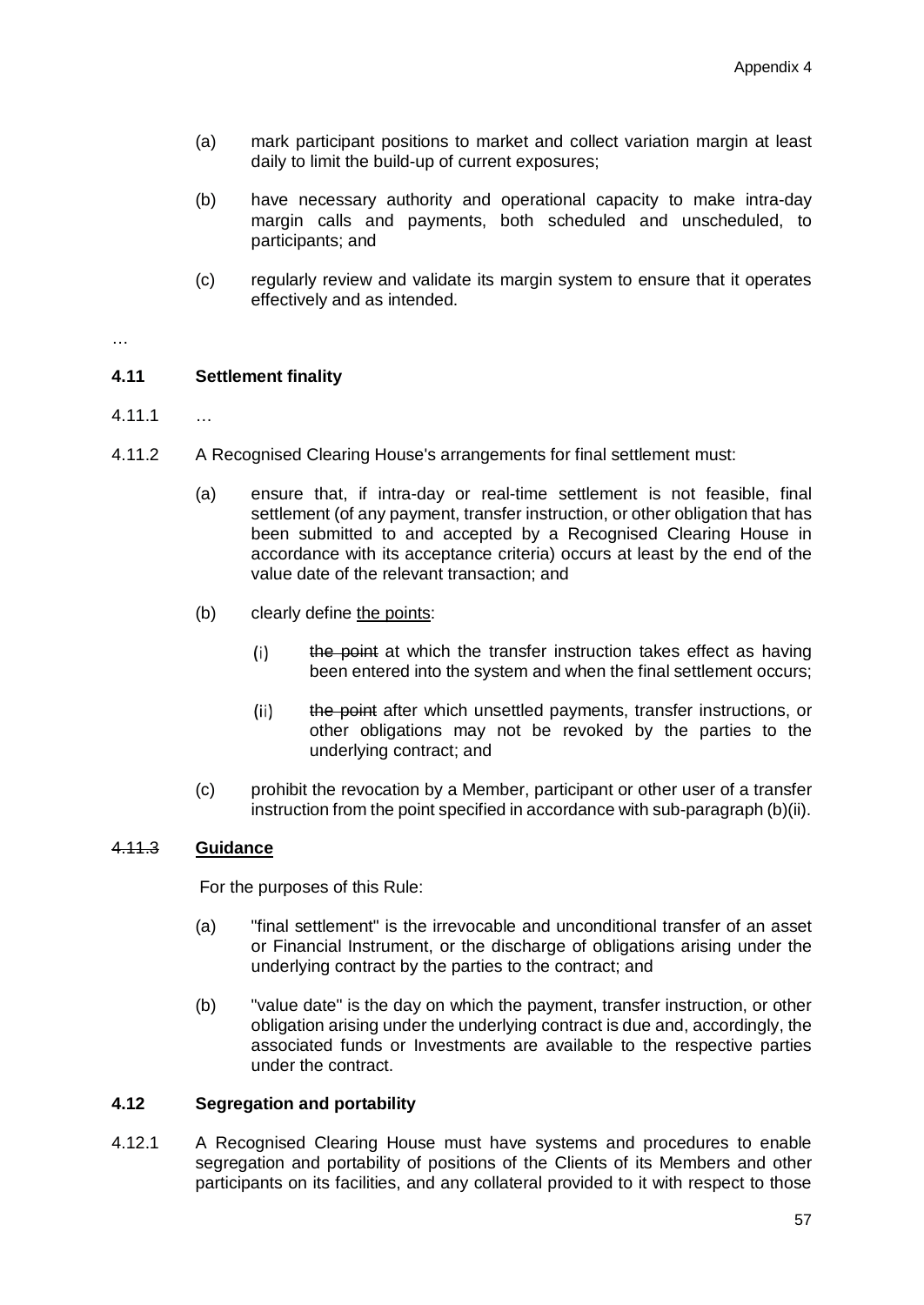positions. Such systems and procedures must enable the Recognised Clearing House to:

- (a) maintain the Client positions and any related collateral referred to in this Rule 4.12.1 in individual Client accounts or in Omnibus Client Accounts; and
- (b) structure its portability arrangements so that the positions and collateral of a defaulting Member's or other participant's Clients can be transferred to one or more other Members or participants.

…

- 4.12.4 In relation to 4.12.2(a) above, a Recognised Clearing House shall offer to must:
	- (a) keep separate records and accounts enabling its Members or participants to distinguish in accounts with the Recognised Clearing House its assets and positions from those held for the accounts of its Clients ('Omnibus Client Segregation'); or
	- (b) keep separate records and accounts enabling its Members or participants to distinguish in accounts with the Recognised Clearing House the assets and positions held for the account of a specific Client from those held for the account of other Clients ('Individual Client Segregation'). If requested, the Recognised Clearing House must offer Members or participants the possibility to open more accounts in their own name or for the account of their Clients.
- 4.12.5 A Recognised Clearing House must make available to its Members and other participants using its facilities, its rules Clearing Rules, policies and procedures relating to the segregation and portability of the positions and related collateral of the Clients of its Members and other participants using its facilities. This includes specifying the method for determining the value at which Client positions will be transferred.

…

4.12.8 In relation to a Remote Clearing House, this Chapter chapter does not prevent other customer segregation models being offered to Clearing Members outside the Abu Dhabi Global Market. In relation to clearing members of clearing houses incorporated outside the Abu Dhabi Global Market, this Chapter chapter does not require such clearing members to offer levels of segregation which are not made available by such clearing houses.

### **4.13 Rules relating to Central Securities Depositories**

4.13.1 If a Recognised Clearing House also carries out functions of a Central Securities Depository, it may do so pursuant to its exemption or alternative may seek an additional registration as an Authorised Person solely in respect of its activities as a Central Securities Depository, provided that its Recognition Order includes a stipulation permitting it to do so. If the Recognition Order does include such a stipulation, the rules Rules that are applicable to Central Securities Depositories in COBS pursuant to COBS 10.2 will apply to that function, but that function only, and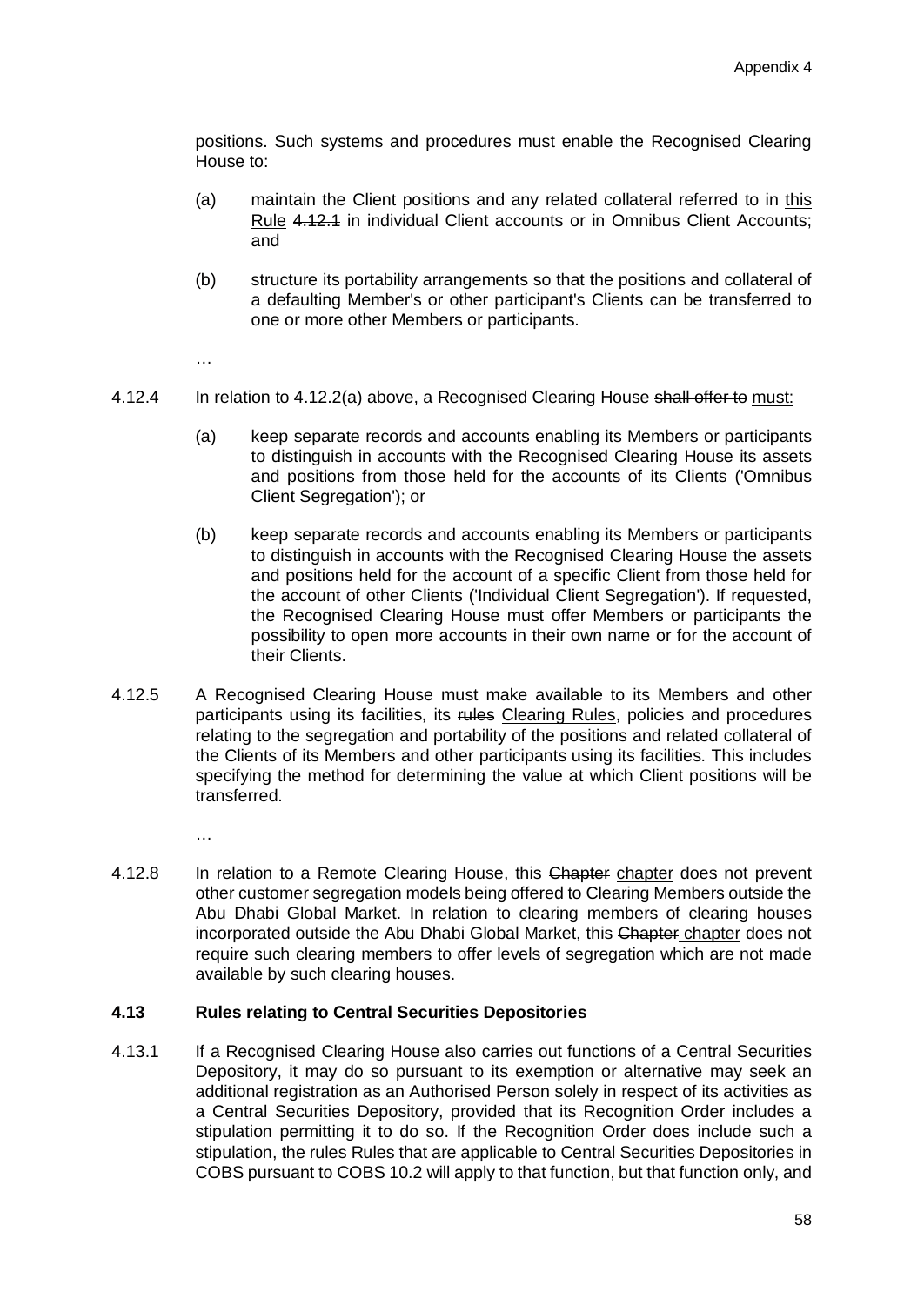no other provisions of the Rulebook except MIR and such provisions of COBS shall apply.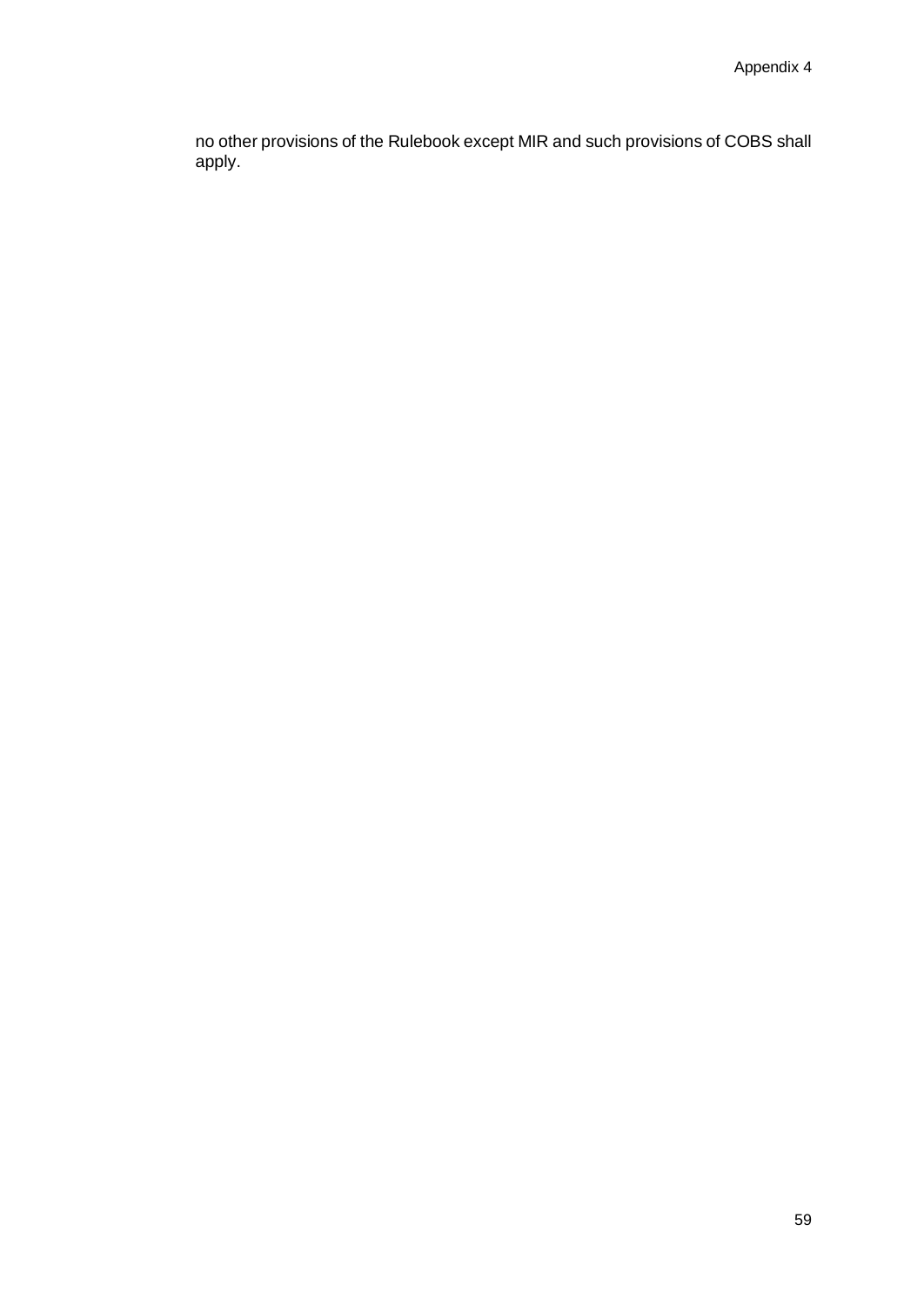## **5 NOTIFICATION RULES FOR RECOGNISED BODIES**

### **5.1 Application and purpose**

#### **Application**

- 5.1.1 The notification Rules in this chapter apply to Recognised Bodies.
- 5.1.1A For the purposes of this chapter, any reference to the rules of a Recognised Body, is made to its:
	- (a) Business Rules, in the case of a Recognised Investment Exchange;
	- (b) Clearing Rules, in the case of a Recognised Clearing House; and

(c) Default Rules, as applicable.

#### **Guidance**

Remote Body notification requirements are set out in Rule 7.5.2.

…

#### **Method of notification**

- 5.2.2 Unless otherwise stated in the notification rule, a written notification required from a Recognised Body under any notification rule must be given to, or addressed for the attention of, the Recognised Body's usual supervisory contact at the Regulator and delivered by:
	- (a) delivered by recorded courier to the address in Rule 5.2.3;
	- (b) delivered by electronic mail to an address for the Recognised Body's usual supervisory contact at the Regulator and obtaining an electronic confirmation of receipt; or
	- (c) delivered by hand to the Recognised Body's usual supervisory contact at the Regulator.
- 5.2.3 The address for a written notification to the Regulator is:

Financial Services Regulatory Authority Abu Dhabi Global Market Abu Dhabi Global Market Square Al Mariyah Island P.O. Box 111999 Abu Dhabi United Arab Emirates

### **Timely notification**

5.2.4 If a notification rule requires notification within a specified period: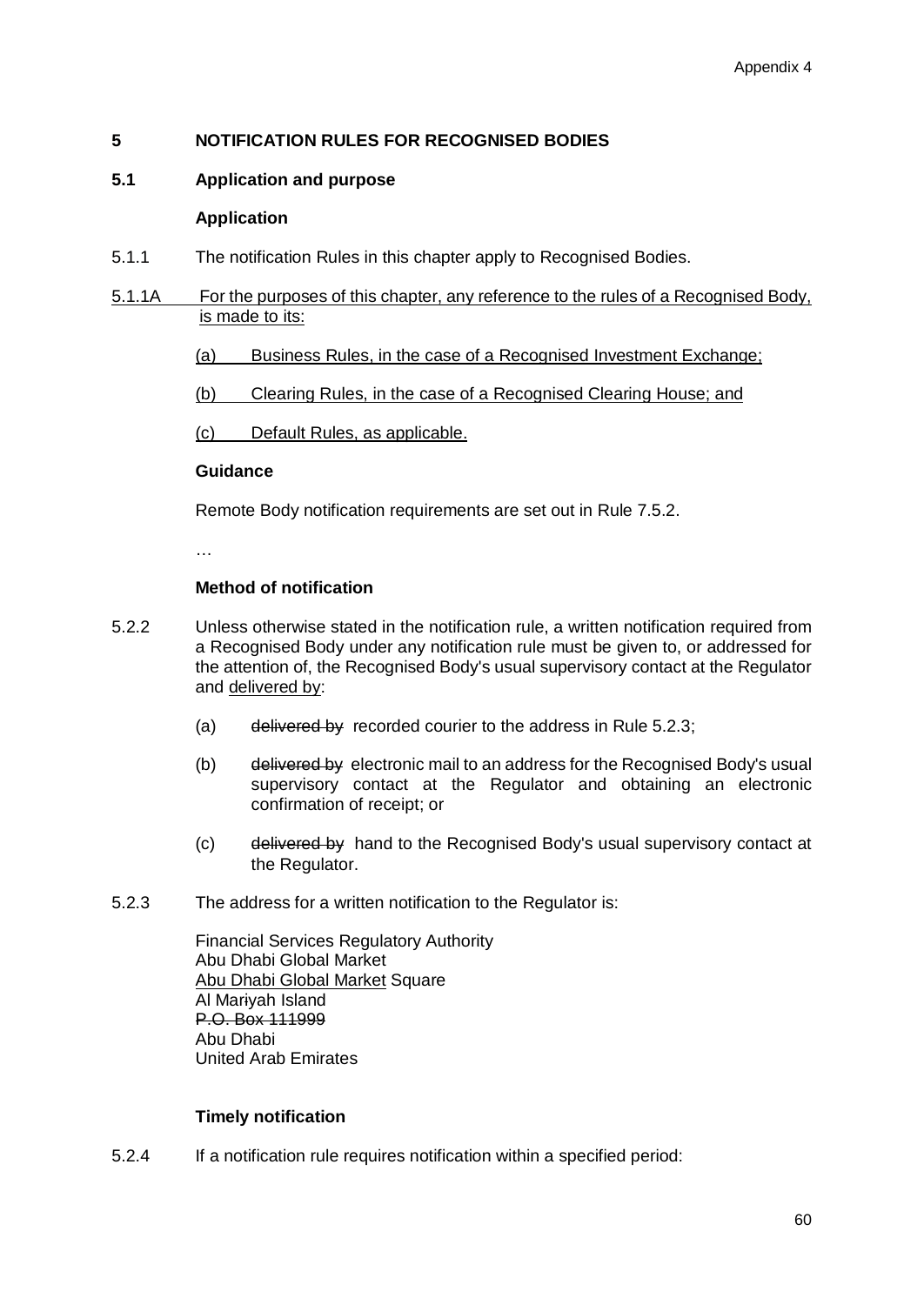- (a) the Recognised Body must give the notification so as toit will be received by the Regulator no later than the end of that period; and
- (b) if the end of that period falls on a day which is not a bBusiness dDay, the notification must be given so as to be received by the Regulator no later than the start of the first bBusiness dDay after the end of that period.

### **5.3 Waivers and modifications of notification rules**

5.3.1 The Regulator may, on the application or with the consent of a Recognised Body, direct that any notification rule is not to apply to the body or is to apply with such modifications as it may be specified in the waiver. Any Ssuch waiver or modification granted by the Regulator may be made subject to conditions.

### **5.4 Notification requirements**

5.4.1 A Recognised Body must, in the circumstances noted, notify the Regulator of the following information:

|                    | <b>Event</b>                                                                                            | <b>Timing</b>                                                                          | <b>Information</b><br><b>Requirement</b>                                                                                                                                                                                                                                                              |  |  |  |  |
|--------------------|---------------------------------------------------------------------------------------------------------|----------------------------------------------------------------------------------------|-------------------------------------------------------------------------------------------------------------------------------------------------------------------------------------------------------------------------------------------------------------------------------------------------------|--|--|--|--|
|                    | <b>Auditors</b>                                                                                         |                                                                                        |                                                                                                                                                                                                                                                                                                       |  |  |  |  |
| 11.                | The auditors of a Recognised<br>Body cease to act as such as<br>per GEN 6.4.                            | As soon as<br>practicable.                                                             | (a) Whether the<br>appointment of those<br>auditors expired or was<br>terminated;<br>(b) the date on which the<br>auditors ceased to act;<br>and<br>(c) if the Recognised<br>Body terminated, or<br>decided not to renew,<br>their appointment, its<br>reasons for taking that<br>action or decision. |  |  |  |  |
| 12.                | Appointment of new auditors.                                                                            | As soon as<br>practicable.                                                             | (a) The name and<br>business address of<br>those new auditors; and<br>(b) the date of their<br>appointment.                                                                                                                                                                                           |  |  |  |  |
| 13.                | Audit Reports as required per<br>GEN 6.6.1 including a<br><b>Regulatory Returns Auditor's</b><br>Report | Within four<br>months of the<br>financial year to<br>which the<br>document<br>relates. | A copy of the relevant<br>reports.                                                                                                                                                                                                                                                                    |  |  |  |  |
|                    | <b>Financial information</b>                                                                            |                                                                                        |                                                                                                                                                                                                                                                                                                       |  |  |  |  |
| 43.<br><u>14</u> . | Publication of a Recognised<br>Body's:<br>(a) annual report and accounts;                               | The latest of:<br>(a) four months<br>after the end of<br>the financial year            | A copy of the relevant<br>document.                                                                                                                                                                                                                                                                   |  |  |  |  |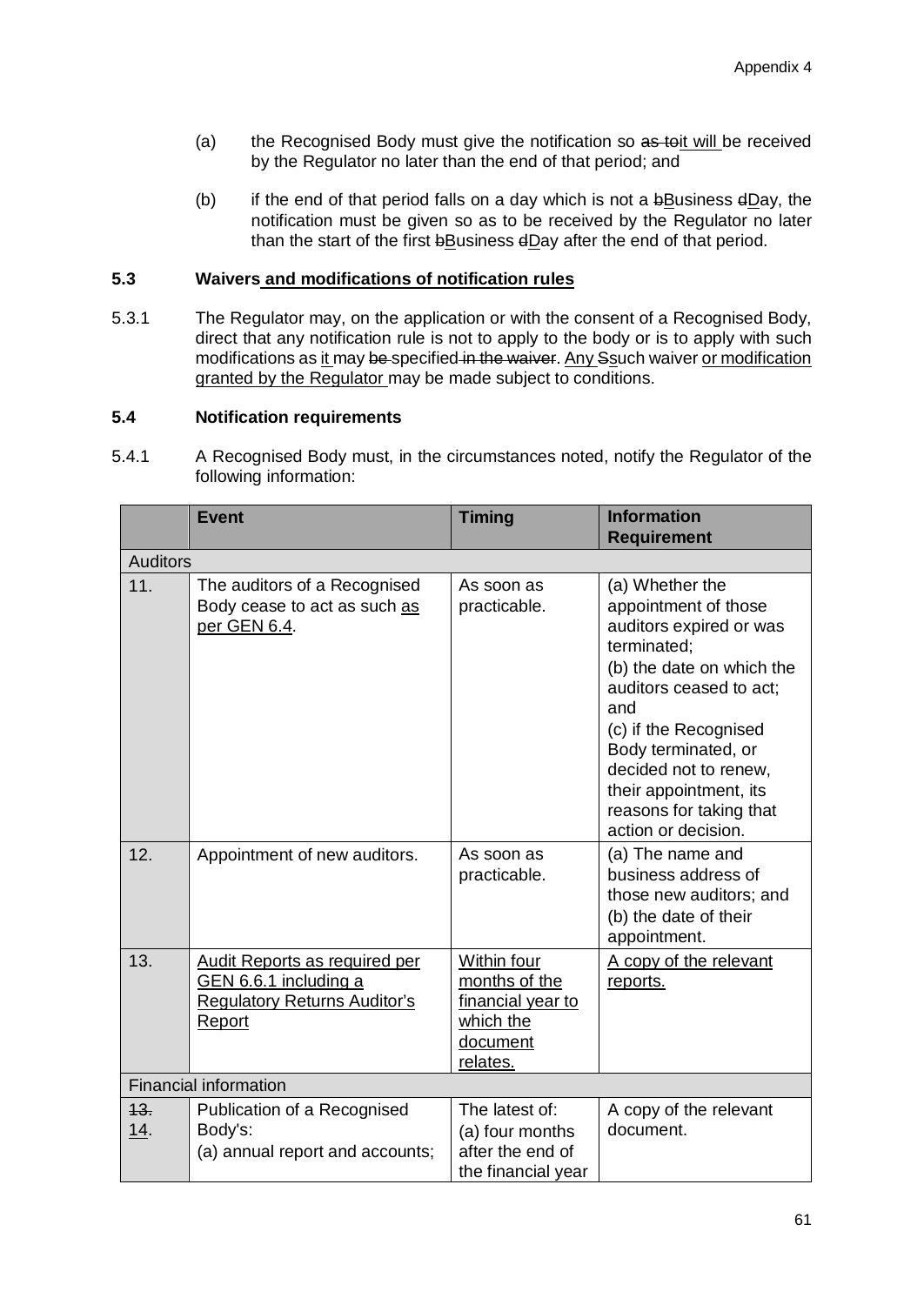|                    | <b>Event</b>                                                                                                                                                                                                                                                         | <b>Timing</b>                                                                                                                                                                                                                                                                                           | <b>Information</b><br><b>Requirement</b> |
|--------------------|----------------------------------------------------------------------------------------------------------------------------------------------------------------------------------------------------------------------------------------------------------------------|---------------------------------------------------------------------------------------------------------------------------------------------------------------------------------------------------------------------------------------------------------------------------------------------------------|------------------------------------------|
|                    | (b) consolidated annual report<br>and accounts of any Group in<br>which the Recognised Body is a<br>member.                                                                                                                                                          | to which the<br>document<br>relates;<br>(b) the time when<br>the document is<br>sent to the<br>Members or<br>shareholders of<br>the Recognised<br>Body; or<br>(c) the time when<br>the document is<br>sent to the<br>shareholders of<br>the Group to<br>which the<br>Recognised<br>Body is a<br>member. |                                          |
| 44.<br>15.         | An audit committee has<br>prepared a report in relation to<br>any period or any matter<br>relating to any Regulatory<br>Function of that Recognised<br>Body.                                                                                                         | As soon as<br>practicable.                                                                                                                                                                                                                                                                              | A copy of the relevant<br>report.        |
| 45.<br>16.         | A Recognised Body's:<br>(a) quarterly management<br>accounts; or<br>(b) monthly management<br>accounts.                                                                                                                                                              | Within one<br>month of the end<br>of the period to<br>which they<br>relate.                                                                                                                                                                                                                             | A copy of the relevant<br>accounts.      |
| 16.<br><u> 17.</u> | Preparation of:<br>(a) a statement of a Recognised<br>Body's anticipated income,<br>expenditure and cashflow for<br>each financial year; and<br>(b) an estimated balance sheet<br>showing its position as it is<br>anticipated at the end of each<br>financial year. | Before the<br>beginning of the<br>financial year to<br>which they<br>relate.                                                                                                                                                                                                                            | A copy of the relevant<br>document.      |
| 17.<br>18.         | Accounting reference date is<br>changed.                                                                                                                                                                                                                             | As soon as<br>practicable.                                                                                                                                                                                                                                                                              | New accounting<br>reference date.        |
|                    | Fees and incentive schemes                                                                                                                                                                                                                                           |                                                                                                                                                                                                                                                                                                         |                                          |
| 48.<br><u>19</u> . | Any proposal to change the fees<br>or charges levied on a<br>Recognised Body's Members<br>(or any group or class of them)<br>is made.                                                                                                                                | As close to the<br>time when the<br>proposal is<br>communicated to<br>those Members<br>as practicable.                                                                                                                                                                                                  | A summary of any such<br>proposal made.  |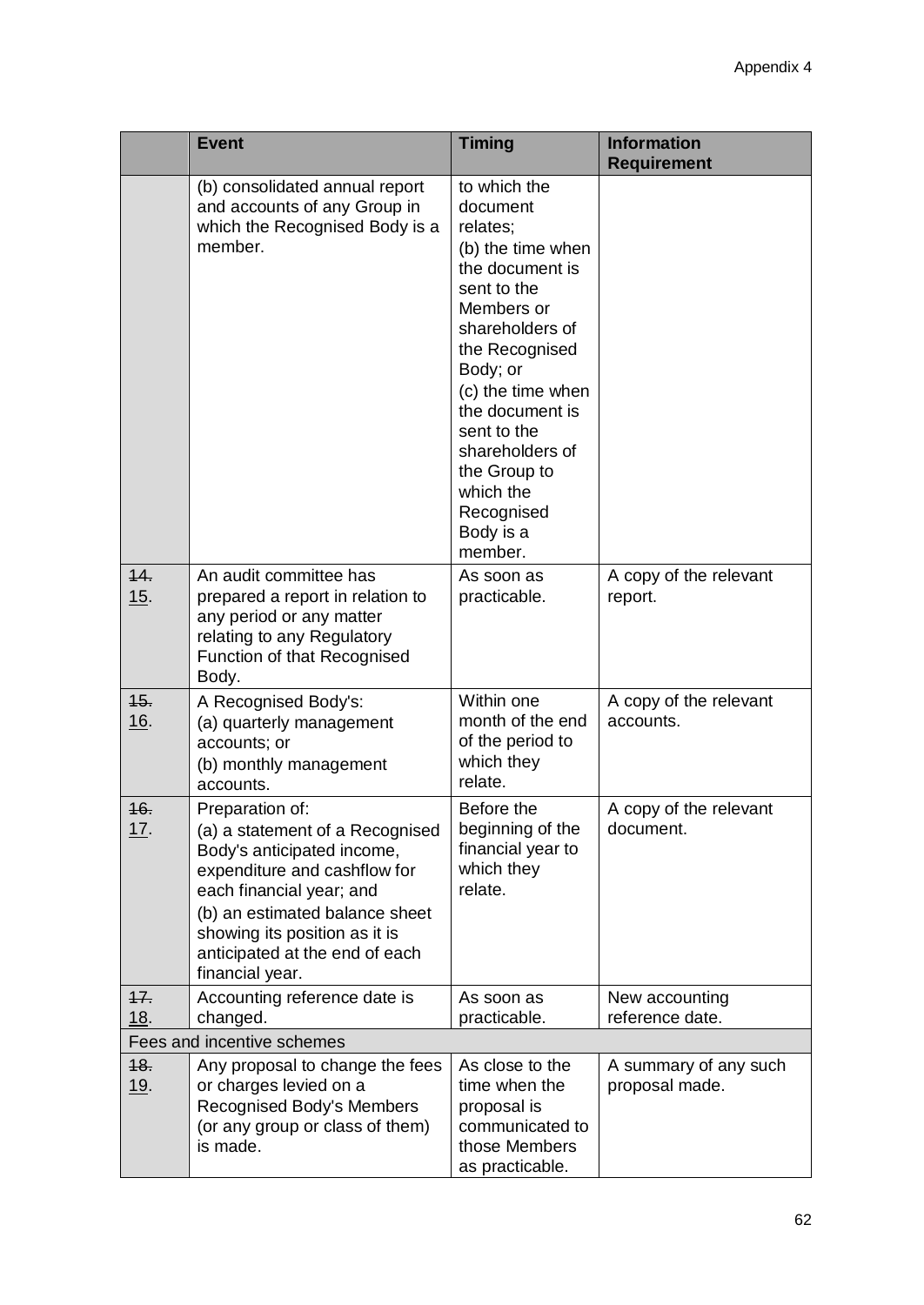|                   | <b>Event</b>                                                                                                                                                                                                                                                                                                                                                                                                                                                                          | <b>Timing</b>                                                                                      | <b>Information</b><br><b>Requirement</b>                                                                    |
|-------------------|---------------------------------------------------------------------------------------------------------------------------------------------------------------------------------------------------------------------------------------------------------------------------------------------------------------------------------------------------------------------------------------------------------------------------------------------------------------------------------------|----------------------------------------------------------------------------------------------------|-------------------------------------------------------------------------------------------------------------|
| <b>19.</b><br>20. | Any change is made to fees or<br>charges levied on a Recognised<br>Body's Members (or any group<br>or class of them) is made.                                                                                                                                                                                                                                                                                                                                                         | No later than the<br>date when the<br>changes are<br>published or<br>notified to those<br>Members. | A summary of any such<br>changes.                                                                           |
| Complaints        |                                                                                                                                                                                                                                                                                                                                                                                                                                                                                       |                                                                                                    |                                                                                                             |
| 20.<br><u>21.</u> | (a) Where a Recognised Body's<br>complaints investigator has<br>investigated a complaint arising<br>in connection with the<br>performance of, or failure to<br>perform, any of its Regulatory<br>Functions; and<br>(b) that complaints investigator<br>has made a recommendation in<br>respect of that complaint that<br>the Recognised Body should:<br>(i) make a compensatory<br>payment to any Person; or<br>(ii) remedy the matter which<br>was the subject of that<br>complaint. | As soon as<br>practicable.                                                                         | A notification of that<br>event.                                                                            |
| 24.<br><u>22.</u> | When the complaints<br>investigator's report, as referred<br>to above, and the particulars of<br>his recommendations are made<br>available to the Recognised<br>Body.                                                                                                                                                                                                                                                                                                                 | As soon as<br>practicable.                                                                         | (a) A copy of the<br>complaints investigator's<br>report; and<br>(b) particulars of his<br>recommendations. |
|                   | Insolvency events                                                                                                                                                                                                                                                                                                                                                                                                                                                                     |                                                                                                    |                                                                                                             |
| 22.<br><u>23.</u> | On:<br>(a) the presentation of a petition<br>for the winding up of a<br>Recognised Body (or the<br>commencement of any similar<br>or analogous proceedings under<br>the law of a jurisdiction outside<br>the Abu Dhabi Global Market);<br>or<br>(b) the appointment of a<br>receiver, administrator,<br>liquidator, trustee or<br>sequestrator of assets of that<br>body (or of any similar or<br>analogous appointment under<br>the laws of a jurisdiction outside                   | As soon as<br>practicable.                                                                         | A notification of that<br>event.                                                                            |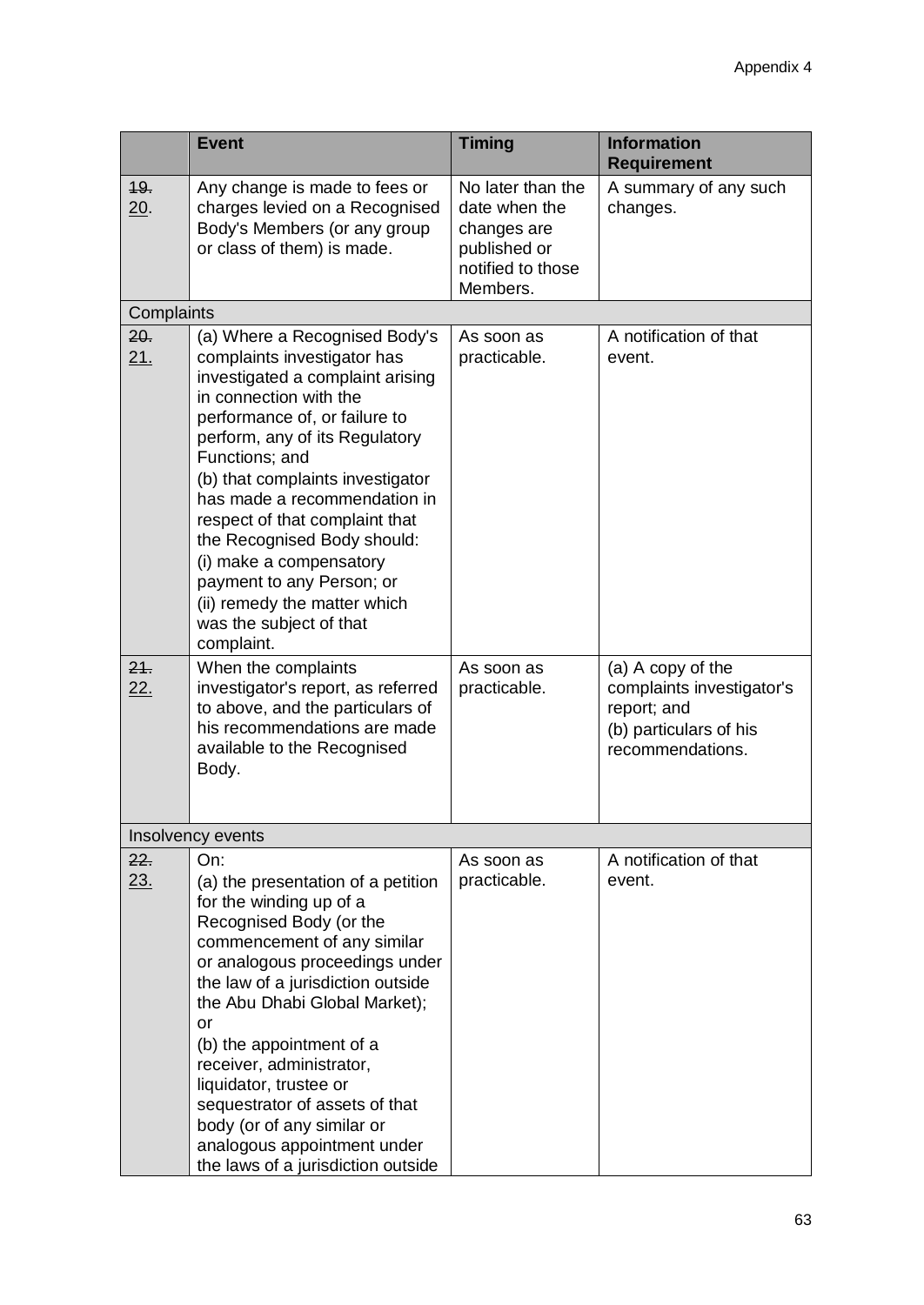|                   | <b>Event</b>                                                                                                                                                                                                                                                                                                                                                                                                                                                                                                                                                                                            | <b>Timing</b>              | <b>Information</b><br><b>Requirement</b>                                                                                                                                                                                                                                                                                                                                                                                               |
|-------------------|---------------------------------------------------------------------------------------------------------------------------------------------------------------------------------------------------------------------------------------------------------------------------------------------------------------------------------------------------------------------------------------------------------------------------------------------------------------------------------------------------------------------------------------------------------------------------------------------------------|----------------------------|----------------------------------------------------------------------------------------------------------------------------------------------------------------------------------------------------------------------------------------------------------------------------------------------------------------------------------------------------------------------------------------------------------------------------------------|
|                   | the Abu Dhabi Global Market);<br>or<br>(c) the making of a voluntary<br>arrangement by that body with<br>its creditors (or of any similar or<br>analogous arrangement under<br>the law of a jurisdiction outside<br>the Abu Dhabi Global Market).                                                                                                                                                                                                                                                                                                                                                       |                            |                                                                                                                                                                                                                                                                                                                                                                                                                                        |
|                   | Legal proceedings                                                                                                                                                                                                                                                                                                                                                                                                                                                                                                                                                                                       |                            |                                                                                                                                                                                                                                                                                                                                                                                                                                        |
| 23.<br><u>24.</u> | If any civil or criminal legal<br>proceedings are instituted<br>against a Recognised Body,<br>except where all of the<br>conditions stated at $(a) - (c)$ are<br>met in respect of those<br>proceedings:<br>(a) the amount of damages<br>claimed would not significantly<br>affect that Recognised Body's<br>financial resources, if the claim<br>were successful;<br>(b) the claim would not have a<br>significant adverse effect on the<br>reputation and standing of that<br>body, if that claim were<br>successful; and<br>(c) the claim does not relate to<br>that body's Regulatory<br>Functions. | As soon as<br>practicable. | For civil proceedings:<br>(a) the name of the<br>claimant;<br>(b) particulars of the<br>claim;<br>(c) the amount of<br>damages;<br>(d) any other remedy<br>sought by the claimant;<br>and<br>(e) particulars of any<br>allegation that any act or<br>omission of that body<br>was in bad faith.<br>For criminal proceedings:<br>the particulars of the<br>offence with which that<br>body is charged.                                  |
|                   | Delegation of Regulatory Functions                                                                                                                                                                                                                                                                                                                                                                                                                                                                                                                                                                      |                            |                                                                                                                                                                                                                                                                                                                                                                                                                                        |
| 24.<br>25.        | Where a Recognised Body<br>makes an offer or agrees to<br>delegate any of its Regulatory<br>Functions to another Person in<br>respect of any activities forming<br>a significant part of a Regulatory<br>Function or which make a<br>significant contribution to the<br>performance of a Regulatory<br>Function of that Recognised<br>Body.                                                                                                                                                                                                                                                             | As soon as<br>practicable. | (a) The reasons for that<br>delegation or proposed<br>delegation;<br>(b) the reasons why the<br>Recognised Body is<br>satisfied that it will<br>continue to meet the<br>Recognition<br>Requirements following<br>that delegation;<br>(c) a copy of the invitation<br>to tender, if the offer is<br>made by issuing a written<br>invitation to tender to<br>another body or Person;<br>and<br>(d) a copy of the<br>agreement, where the |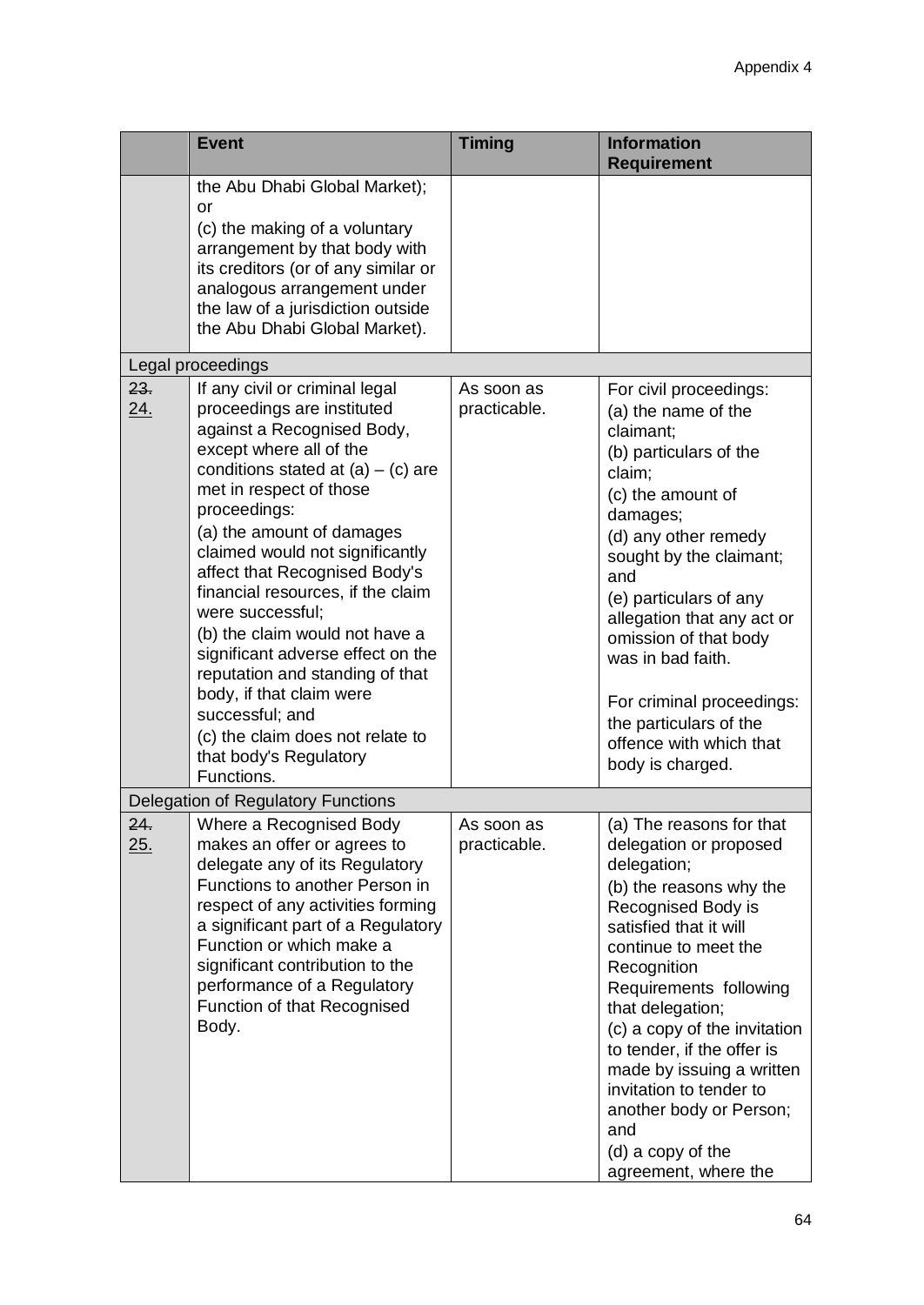|                   | <b>Event</b>                                                                                                                                                                                                                                                                                                                                           | <b>Timing</b>                                                                                       | <b>Information</b><br><b>Requirement</b>                                                                                                                                                                                                                                                                                                                                                                                                                                                                                                                                     |
|-------------------|--------------------------------------------------------------------------------------------------------------------------------------------------------------------------------------------------------------------------------------------------------------------------------------------------------------------------------------------------------|-----------------------------------------------------------------------------------------------------|------------------------------------------------------------------------------------------------------------------------------------------------------------------------------------------------------------------------------------------------------------------------------------------------------------------------------------------------------------------------------------------------------------------------------------------------------------------------------------------------------------------------------------------------------------------------------|
|                   |                                                                                                                                                                                                                                                                                                                                                        |                                                                                                     | Recognised Body makes<br>such an agreement.                                                                                                                                                                                                                                                                                                                                                                                                                                                                                                                                  |
| 25.<br>26.        | A Recognised Body makes an<br>offer or agrees to undertake any<br><b>Regulatory Function of another</b><br>Recognised Body in respect of<br>any activities forming a<br>significant part of a Regulatory<br>Function, or which make a<br>significant contribution to the<br>performance of a Regulatory<br>Function, of that other<br>Recognised Body. | As soon as<br>practicable.                                                                          | A notification of that<br>event.                                                                                                                                                                                                                                                                                                                                                                                                                                                                                                                                             |
|                   | Products, services and normal hours of operation                                                                                                                                                                                                                                                                                                       |                                                                                                     |                                                                                                                                                                                                                                                                                                                                                                                                                                                                                                                                                                              |
| 26.<br><u>27.</u> | A Recognised Body proposes to<br>admit to trading (or to cease to<br>admit to trading) by means of its<br>facilities:<br>(a) a Financial Instrument (other<br>than a Security or an Option in<br>relation to a Security); or<br>(b) a type of Security or a type<br>of Option in relation to a<br>Security.                                            | No later than the<br>date when the<br>proposal is<br>communicated to<br>Members or<br>shareholders. | (a) A description of the<br>Financial Instrument to<br>which the proposal<br>relates;<br>(b) where that Financial<br>Instrument is a<br>Derivative, the proposed<br>terms of that Derivative;<br>and<br>(c) in the case of a<br>Recognised Body which<br>is admitting that Financial<br>Instrument to trading, the<br>name of any Recognised<br>Body, Remote Body or<br>clearing house which will<br>provide Clearing Services<br>in respect of that<br><b>Financial Instrument</b><br>under an agreement with<br>that Recognised Body,<br>Remote Body or clearing<br>house. |
| 27.<br>28.        | A Recognised Body removes a<br><b>Financial Instrument from</b><br>trading on a market.                                                                                                                                                                                                                                                                | As soon as<br>practicable.                                                                          | (a) Notice of that event;<br>(b) relevant information<br>including particulars of<br>that Financial Instrument;<br>and<br>(c) the reasons for the<br>action taken.                                                                                                                                                                                                                                                                                                                                                                                                           |
| 28.<br>29.        | A Recognised Body proposes to<br>provide (or to cease to provide)<br>Clearing Services in respect of:                                                                                                                                                                                                                                                  | As soon as<br>practicable.                                                                          | (a) Notice of that event;<br>(b) a description of the<br>Financial Instrument to<br>which the proposal<br>relates;                                                                                                                                                                                                                                                                                                                                                                                                                                                           |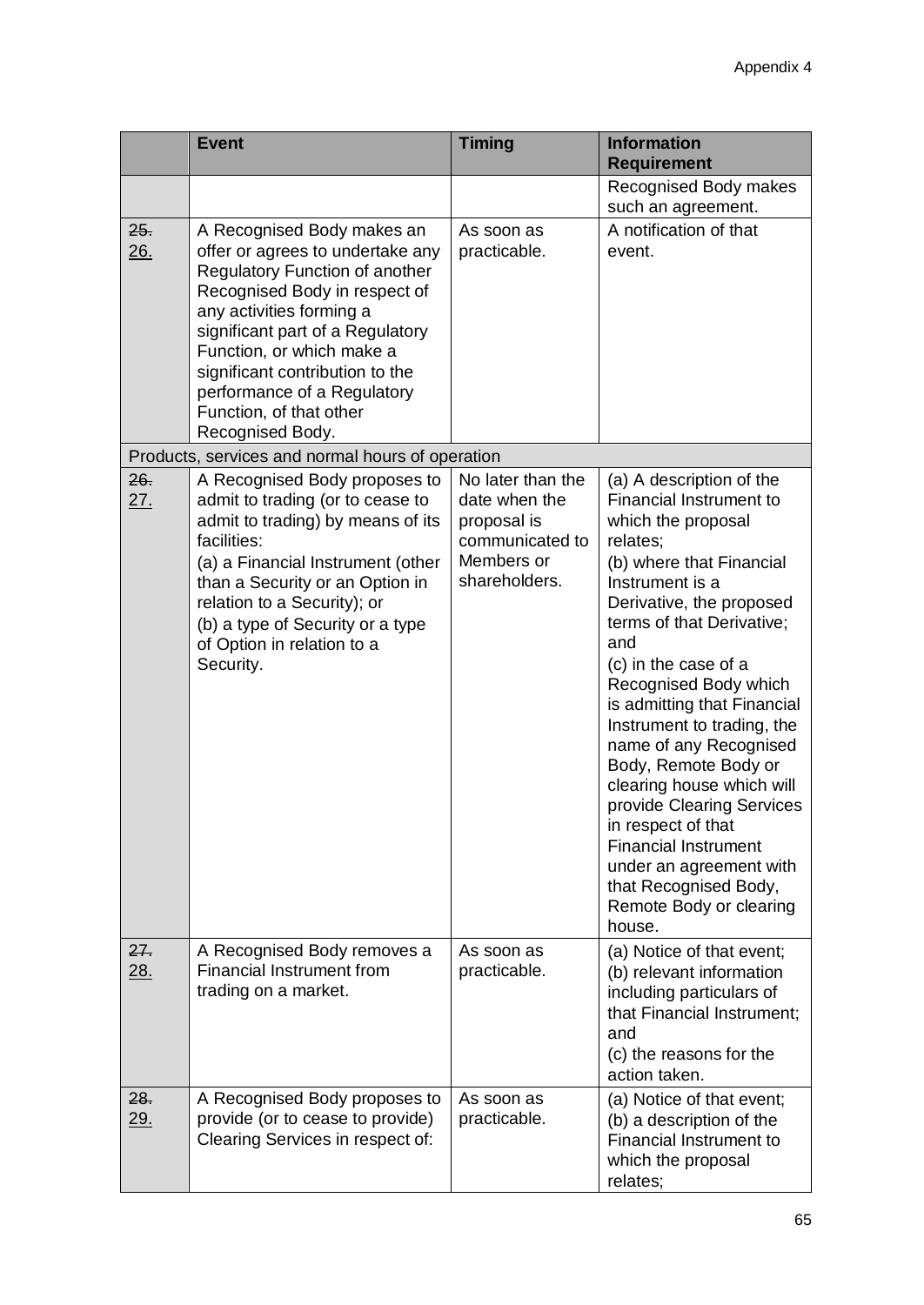|                   | <b>Event</b>                                                                                                                                                                                                           | <b>Timing</b>              | <b>Information</b><br><b>Requirement</b>                                                                                                                                                                                                                                                                                                                                                                     |
|-------------------|------------------------------------------------------------------------------------------------------------------------------------------------------------------------------------------------------------------------|----------------------------|--------------------------------------------------------------------------------------------------------------------------------------------------------------------------------------------------------------------------------------------------------------------------------------------------------------------------------------------------------------------------------------------------------------|
|                   | (a) a Financial Instrument (other<br>than a Security or an Option in<br>relation to a Security); or<br>(b) a type of Security or a type<br>of Option in relation to a<br>Security.                                     |                            | (c) where that Financial<br>Instrument is a<br>Derivative, the proposed<br>terms of that Derivative;<br>and<br>(d) in the case of a<br>Recognised Body which<br>is admitting that Financial<br>Instrument to trading, the<br>name of any Recognised<br>Body which will provide<br><b>Clearing Services in</b><br>respect of that Financial<br>Instrument under an<br>agreement with that<br>Recognised Body. |
| 29.<br>30.        | A Recognised Body proposes to<br>amend the standard terms of<br>any Derivative admitted to<br>trading by means of its facilities.                                                                                      | As soon as<br>practicable. | (a) Notice of that event;<br>and<br>(b) written particulars of<br>those proposed<br>amendments.                                                                                                                                                                                                                                                                                                              |
| 30.<br><u>31.</u> | A Recognised Body proposes to<br>amend the standard terms<br>relating to any Derivative in<br>respect of which it provides<br><b>Clearing Services.</b>                                                                | As soon as<br>practicable. | (a) Notice of that event;<br>and<br>(b) written particulars of<br>those proposed<br>amendments.                                                                                                                                                                                                                                                                                                              |
| 31 32.            | A Recognised Body proposes to<br>make (or to cease to make)<br>arrangements for the<br>safeguarding and administration<br>of assets belonging to any other<br>Person (other than an<br>undertaking in the same Group). | As soon as<br>practicable. | (a) Notice of that event;<br>(b) a description of the<br>assets (or types of<br>assets) to which the<br>proposal relates; and<br>(c) the date or dates on<br>which the arrangements<br>will be made (or cease to<br>be made).                                                                                                                                                                                |
| 32.<br>33.        | A Recognised Body proposes to<br>change its normal hours of<br>operation.                                                                                                                                              | As soon as<br>practicable. | (a) Notice of that<br>proposal;<br>(b) the particulars of the<br>proposal; and<br>(c) the reasons for the<br>actions proposed.                                                                                                                                                                                                                                                                               |
|                   | Suspension of services and inability to operate facilities                                                                                                                                                             |                            |                                                                                                                                                                                                                                                                                                                                                                                                              |
| 33.<br><u>34.</u> | A Recognised Body:<br>(a) suspends trading in any<br>Derivative (other than an Option<br>in relation to a Security), in any<br>type of Security or in any type of                                                      | As soon as<br>practicable. | (a) Notice of that event;<br>(b) particulars of that<br>Derivative, type of<br>Security or type of Option<br>in relation to a Security,<br>as the case may be; and                                                                                                                                                                                                                                           |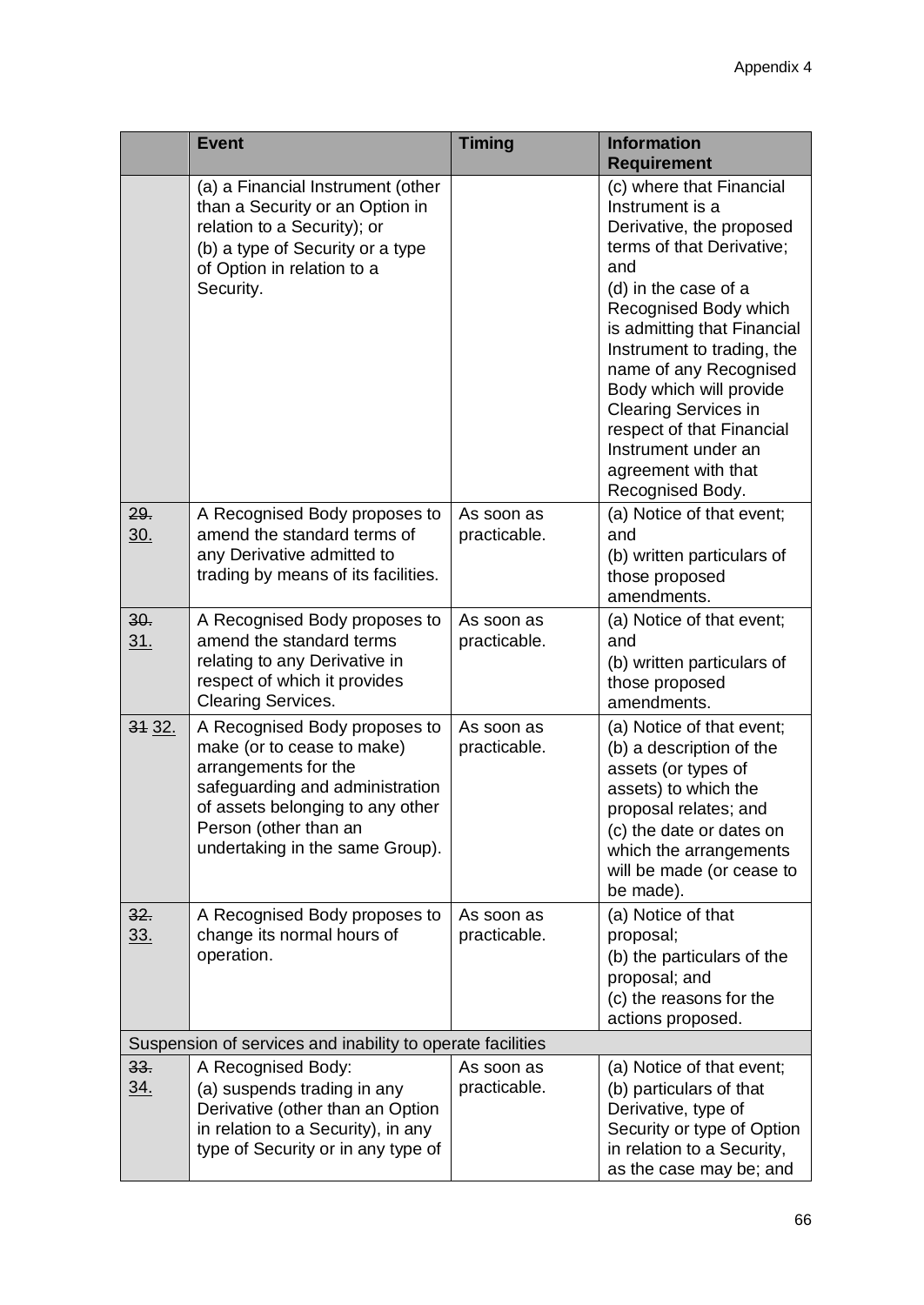|                   | <b>Event</b>                                                                                                                                                                                                                    | <b>Timing</b>              | <b>Information</b><br><b>Requirement</b>                                                                                                                                                                                                                                                                                                                                       |
|-------------------|---------------------------------------------------------------------------------------------------------------------------------------------------------------------------------------------------------------------------------|----------------------------|--------------------------------------------------------------------------------------------------------------------------------------------------------------------------------------------------------------------------------------------------------------------------------------------------------------------------------------------------------------------------------|
|                   | Option in relation to a Security;<br>or<br>(b) temporarily calls a trading<br>halt in respect of any type of<br>Security or in any type of Option<br>in relation to a Security.                                                 |                            | (c) the reasons for the<br>action taken.                                                                                                                                                                                                                                                                                                                                       |
| 34.<br><u>35.</u> | A Recognised Body suspends<br>trading on a market in any<br>Financial Instrument.                                                                                                                                               | As soon as<br>practicable. | (a) Notice of that event;<br>(b) relevant information<br>including particulars of<br>that Financial Instrument;<br>and<br>(c) the reasons for the<br>action taken.                                                                                                                                                                                                             |
| 35.<br><u>36.</u> | A Recognised Body suspends<br>providing Clearing Services<br>generally in respect of any<br>Derivative (other than an Option<br>in relation to a Security), type of<br>Security or type of Option in<br>relation to a Security. | As soon as<br>practicable. | (a) Notice of that event;<br>(b) particulars of that<br>Derivative, type of<br>Security or type of Option<br>in relation to a Security,<br>as the case may be; and<br>(c) the reasons for the<br>action taken.                                                                                                                                                                 |
| 36.<br><u>37.</u> | A Recognised Body suspends<br>any arrangements it makes for<br>the safeguarding and<br>administration of any type of<br>asset belonging to any other<br>Person (other than an<br>undertaking in the same Group).                | As soon as<br>practicable. | (a) Notice of that event;<br>(b) particulars of that type<br>of asset; and<br>(c) the reasons for the<br>action taken.                                                                                                                                                                                                                                                         |
| 37.<br>38.        | A Recognised Body is unable to<br>operate any of its facilities within<br>its normal hours of operation,<br>due to the occurrence of any<br>event or circumstances.                                                             | As soon as<br>practicable. | (a) Notice of that event;<br>(b) which facility the<br>Recognised Body is<br>unable to operate;<br>(c) what event or<br>circumstance has caused<br>it to become unable to<br>operate that facility within<br>those hours; and<br>(d) what action, if any,<br>the Recognised Body is<br>taking or proposes to<br>take to enable it to<br>recommence operating<br>that facility. |
| 38 39.            | A Recognised Body extends its<br>hours of operation, due to the<br>occurrence of any event or<br>circumstances.                                                                                                                 | As soon as<br>practicable. | (a) Notice of that event;<br>(b) what event or<br>circumstance has caused<br>it to do so;                                                                                                                                                                                                                                                                                      |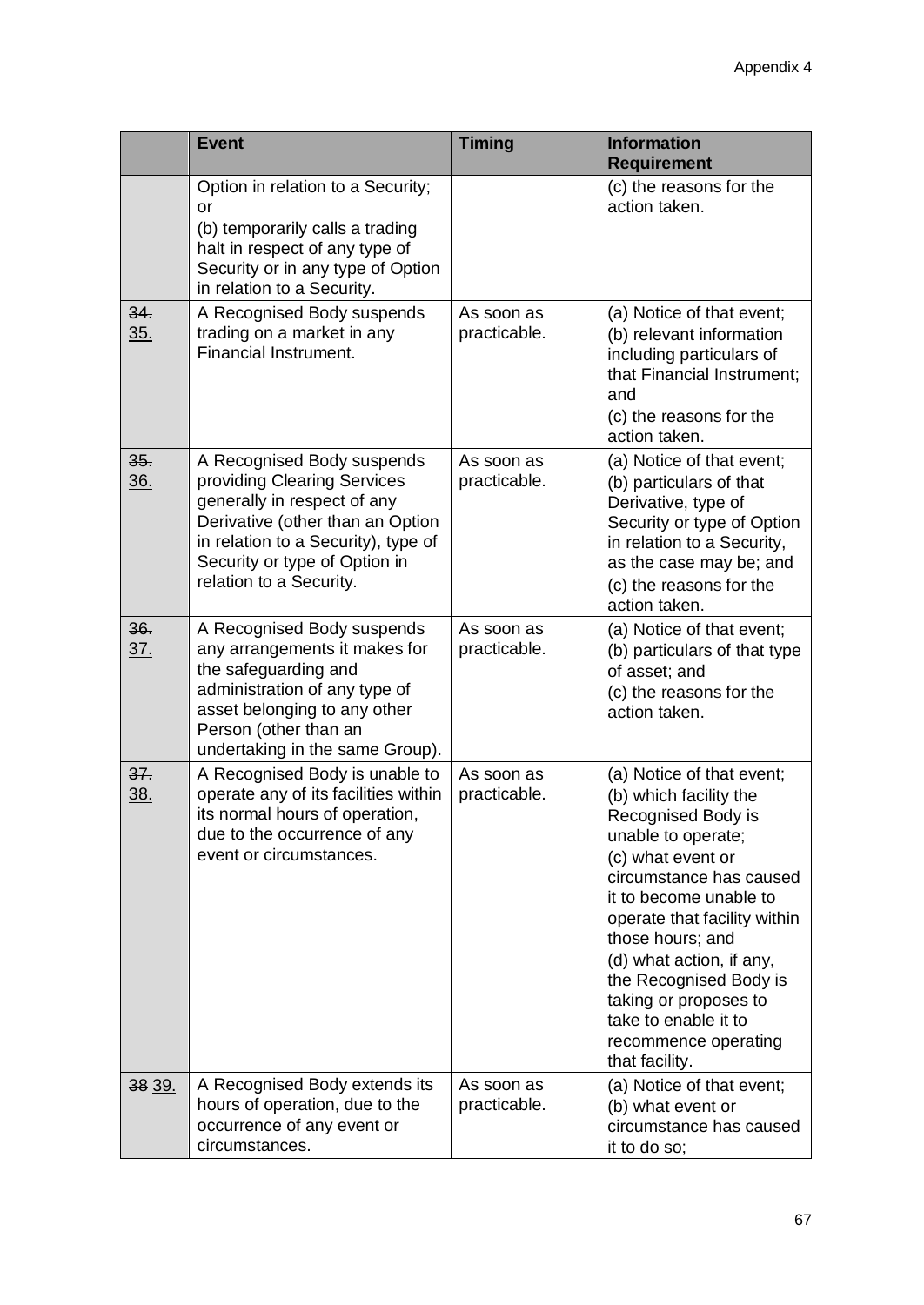|            | <b>Event</b>                                                                                                                                                                                                                                                                                                                                                                                                                     | <b>Timing</b>              | <b>Information</b><br><b>Requirement</b>                                                                                                                                                                                                                                                                                                                                                    |
|------------|----------------------------------------------------------------------------------------------------------------------------------------------------------------------------------------------------------------------------------------------------------------------------------------------------------------------------------------------------------------------------------------------------------------------------------|----------------------------|---------------------------------------------------------------------------------------------------------------------------------------------------------------------------------------------------------------------------------------------------------------------------------------------------------------------------------------------------------------------------------------------|
|            |                                                                                                                                                                                                                                                                                                                                                                                                                                  |                            | (c) the new hours of<br>operation; and<br>(d) the date on which it<br>expects to revert to its<br>normal hours of<br>operation.                                                                                                                                                                                                                                                             |
|            | Information technology systems                                                                                                                                                                                                                                                                                                                                                                                                   |                            |                                                                                                                                                                                                                                                                                                                                                                                             |
| 39.<br>40. | A Recognised Body changes<br>any of its plans for action in the<br>event of a failure of any of its<br>information technology systems<br>resulting in disruption to the<br>operation of its facilities; unless<br>the changes are only minor<br>revisions to, or updating of, the<br>documents containing a<br>Recognised Body's business<br>continuity plan (for example,<br>changes to contact names or<br>telephone numbers). | As soon as<br>practicable. | (a) Notice of that event;<br>and<br>(b) a copy of the new<br>plan.                                                                                                                                                                                                                                                                                                                          |
| 40.<br>41. | Any reserve information<br>technology system of a<br>Recognised Body fails in such a<br>way that, if the main information<br>technology system of that body<br>were also to fail, it would be<br>unable to operate any of its<br>facilities during its normal hours<br>of operation.                                                                                                                                             | As soon as<br>practicable. | (a) Notice of that event;<br>(b) what action that<br>Recognised Body is<br>taking to restore the<br>operation of the reserve<br>information technology<br>system; and<br>(c) when it is expected<br>that the operation of that<br>system will be restored.                                                                                                                                  |
|            | Inability to discharge Regulatory Functions                                                                                                                                                                                                                                                                                                                                                                                      |                            |                                                                                                                                                                                                                                                                                                                                                                                             |
| 41.<br>42. | A Recognised Body is unable to<br>discharge any Regulatory<br>Function because of the<br>occurrence of any event or<br>circumstances.                                                                                                                                                                                                                                                                                            | As soon as<br>practicable. | (a) Notice of that event;<br>(b) what event or<br>circumstances has<br>caused it to become<br>unable to do so;<br>(c) which of its<br>Regulatory Functions it is<br>unable to discharge; and<br>(d) what action, if any, it<br>is taking or proposes to<br>take to deal with the<br>situation and, in<br>particular, to enable it to<br>recommence discharging<br>that Regulatory Function. |
| Membership |                                                                                                                                                                                                                                                                                                                                                                                                                                  |                            |                                                                                                                                                                                                                                                                                                                                                                                             |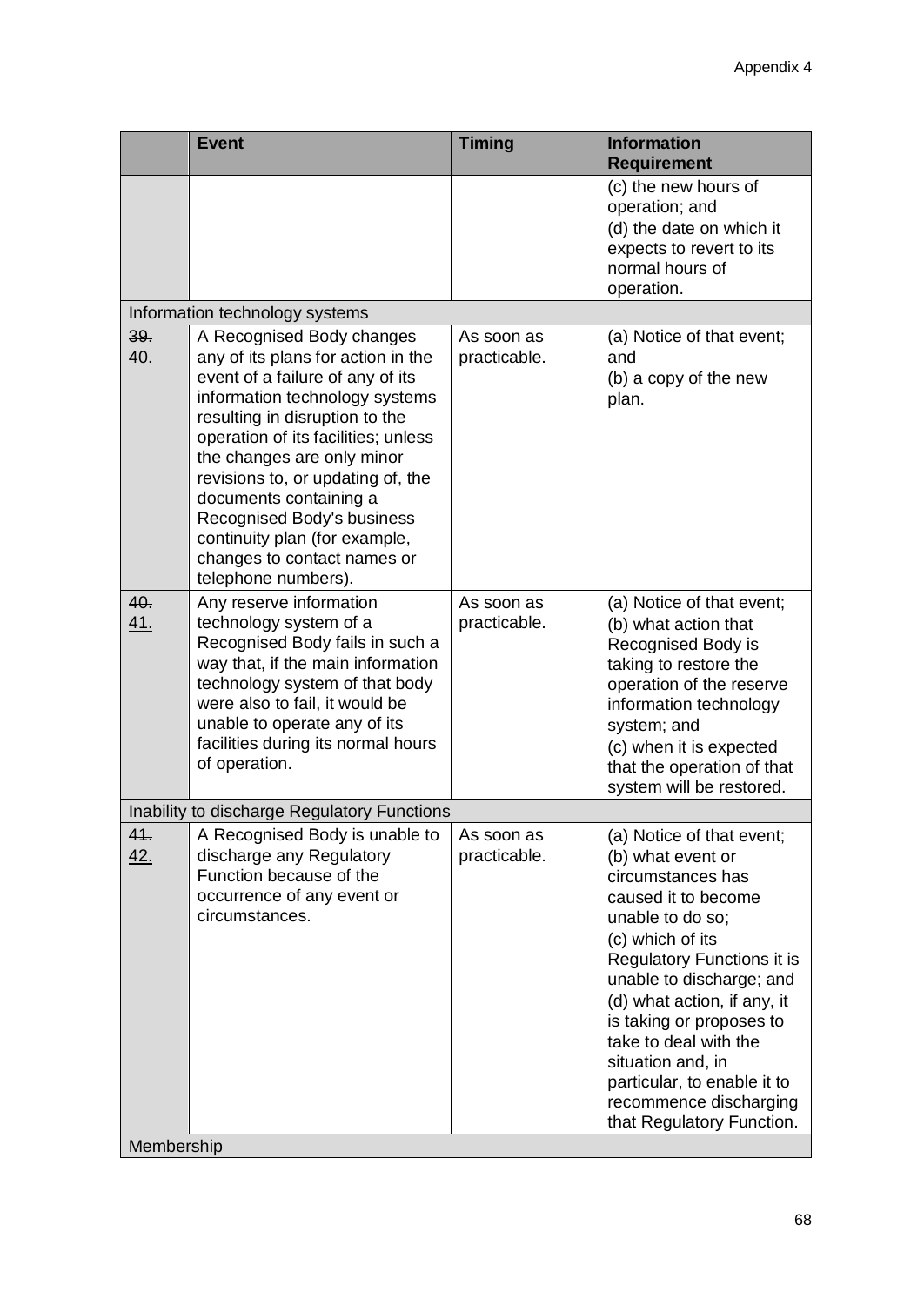|                   | <b>Event</b>                                                                                                                                                                                                                                                                                                                                                                                                                                                             | <b>Timing</b>              | <b>Information</b><br><b>Requirement</b>                                                                                                                                                                                                                                                                                                                                                                                                                                                                                       |
|-------------------|--------------------------------------------------------------------------------------------------------------------------------------------------------------------------------------------------------------------------------------------------------------------------------------------------------------------------------------------------------------------------------------------------------------------------------------------------------------------------|----------------------------|--------------------------------------------------------------------------------------------------------------------------------------------------------------------------------------------------------------------------------------------------------------------------------------------------------------------------------------------------------------------------------------------------------------------------------------------------------------------------------------------------------------------------------|
| 42.<br><u>43.</u> | A Recognised Body admits a<br>new Member.                                                                                                                                                                                                                                                                                                                                                                                                                                | As soon as<br>practicable. | (a) Notice of that event;<br>(b) a description of the<br>Person whom it is<br>admitting to membership;<br>and<br>(c) particulars of its<br>reasons for considering<br>that the Recognised<br>Body's membership<br>criteria are met.                                                                                                                                                                                                                                                                                            |
| 43.<br><u>44.</u> | A Recognised Body admits for<br>the first time a Remote Member<br>whose head or registered office<br>is in a jurisdiction from which<br>that Recognised Body has not<br>previously admitted Remote<br>Members.                                                                                                                                                                                                                                                           | As soon as<br>practicable. | (a) Notice of that event;<br>(b) the name of that<br>jurisdiction;<br>(c) the name of any<br>regulatory authority in<br>that jurisdiction which<br>regulates that Remote<br>Member in respect of<br>activities relating to<br><b>Financial Instruments;</b><br>and<br>(d) particulars of its<br>reasons for considering<br>that, in admitting a<br>Remote Member from<br>that jurisdiction to<br>membership, the<br>Recognised Body is able<br>to continue to satisfy the<br>Recognition<br>Requirements which<br>apply to it. |
| Investigations    |                                                                                                                                                                                                                                                                                                                                                                                                                                                                          |                            |                                                                                                                                                                                                                                                                                                                                                                                                                                                                                                                                |
| 44.<br>45.        | A Recognised Body becomes<br>aware that a Person has been<br>appointed by any regulatory<br>body (other than the Regulator<br>or a Recognised Body) to<br>investigate:<br>(a) any business transacted by<br>means of its facilities; or<br>(b) any aspect of the Clearing<br>Services which it provides.<br>Notifications do not need to be<br>made in respect of:<br>(a) routine inspections or visits<br>undertaken in the course of<br>regular monitoring, complaints | As soon as<br>practicable. | Notice of that event.                                                                                                                                                                                                                                                                                                                                                                                                                                                                                                          |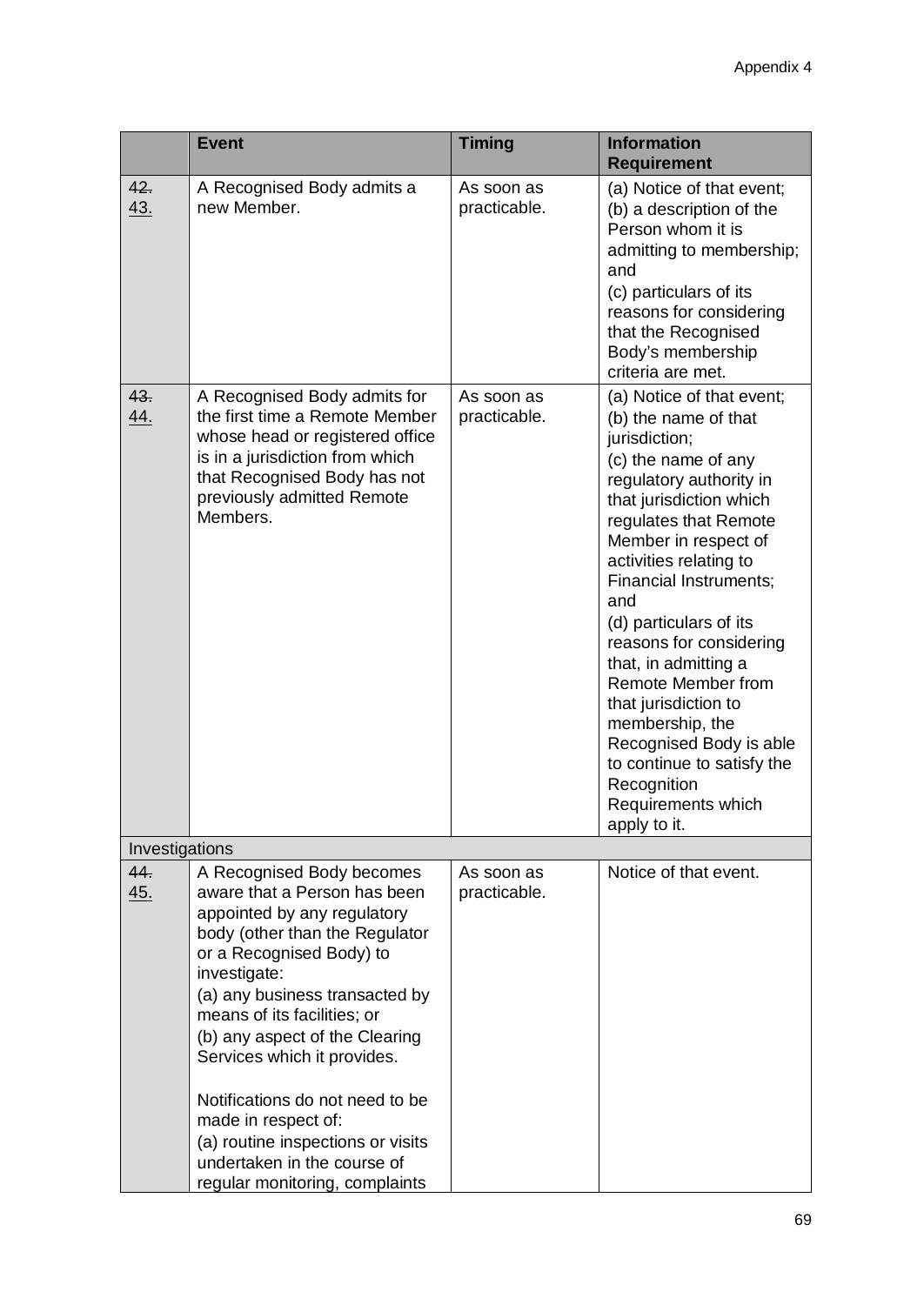|                   | <b>Event</b>                                                                                                                                                                                                                                                                                                                                                                                      | <b>Timing</b>              | <b>Information</b><br><b>Requirement</b>                                                                                                                                                                                                   |
|-------------------|---------------------------------------------------------------------------------------------------------------------------------------------------------------------------------------------------------------------------------------------------------------------------------------------------------------------------------------------------------------------------------------------------|----------------------------|--------------------------------------------------------------------------------------------------------------------------------------------------------------------------------------------------------------------------------------------|
|                   | handling or as part of a series of<br>'theme visits';<br>(b) routine requests for<br>information;<br>or<br>(c) investigations into the<br>conduct of Members of the<br>Recognised Body or of other<br>users of its facilities where the<br>use of its facilities is a small or<br>incidental part of the subject<br>matter of the investigation.                                                  |                            |                                                                                                                                                                                                                                            |
|                   | Disciplinary action relating to Members                                                                                                                                                                                                                                                                                                                                                           |                            |                                                                                                                                                                                                                                            |
| 45.<br>46.        | A Recognised Body has taken<br>any disciplinary action against<br>any Member or any Employee<br>of a Member, in respect of a<br>breach of a rule relating to the<br>carrying on by the Recognised<br>Body of any of its Regulatory<br>Functions.                                                                                                                                                  | As soon as<br>practicable. | (a) Notice of that event;<br>(b) the name of the<br>Person concerned;<br>(c) details of the<br>disciplinary action taken<br>by the Recognised Body;<br>and<br>(d) the Recognised<br>Body's reasons for taking<br>that disciplinary action. |
| 46.<br>47.        | An appeal is lodged against any<br>disciplinary action taken by a<br>Recognised Body against any<br>Member or any Employee of a<br>Member, in respect of a breach<br>of a rule relating to the carrying<br>on by the Recognised Body of<br>any of its Regulatory Functions.                                                                                                                       | As soon as<br>practicable. | (a) Notice of that event;<br>(b) the name of the<br>appellant;<br>(c) the grounds on which<br>the appeal is based; and<br>(d) the outcome of the<br>appeal, when known.                                                                    |
|                   | Criminal offences and civil prohibitions                                                                                                                                                                                                                                                                                                                                                          |                            |                                                                                                                                                                                                                                            |
| 47.<br><u>48.</u> | A Recognised Body has<br>evidence tending to suggest<br>that any Person has:<br>(a) been carrying on any<br>Regulated Activity in the Abu<br>Dhabi Global Market in<br>contravention of the General<br>Prohibition;<br>(b) been engaged in Market<br>Abuse;<br>committed a criminal offence<br>under FSMR and the Rules or<br>subordinate legislation made<br>under the FSMR and the Rules;<br>or | As soon as<br>practicable. | (a) Notice of that event;<br>and<br>(b) full details of that<br>evidence in writing.                                                                                                                                                       |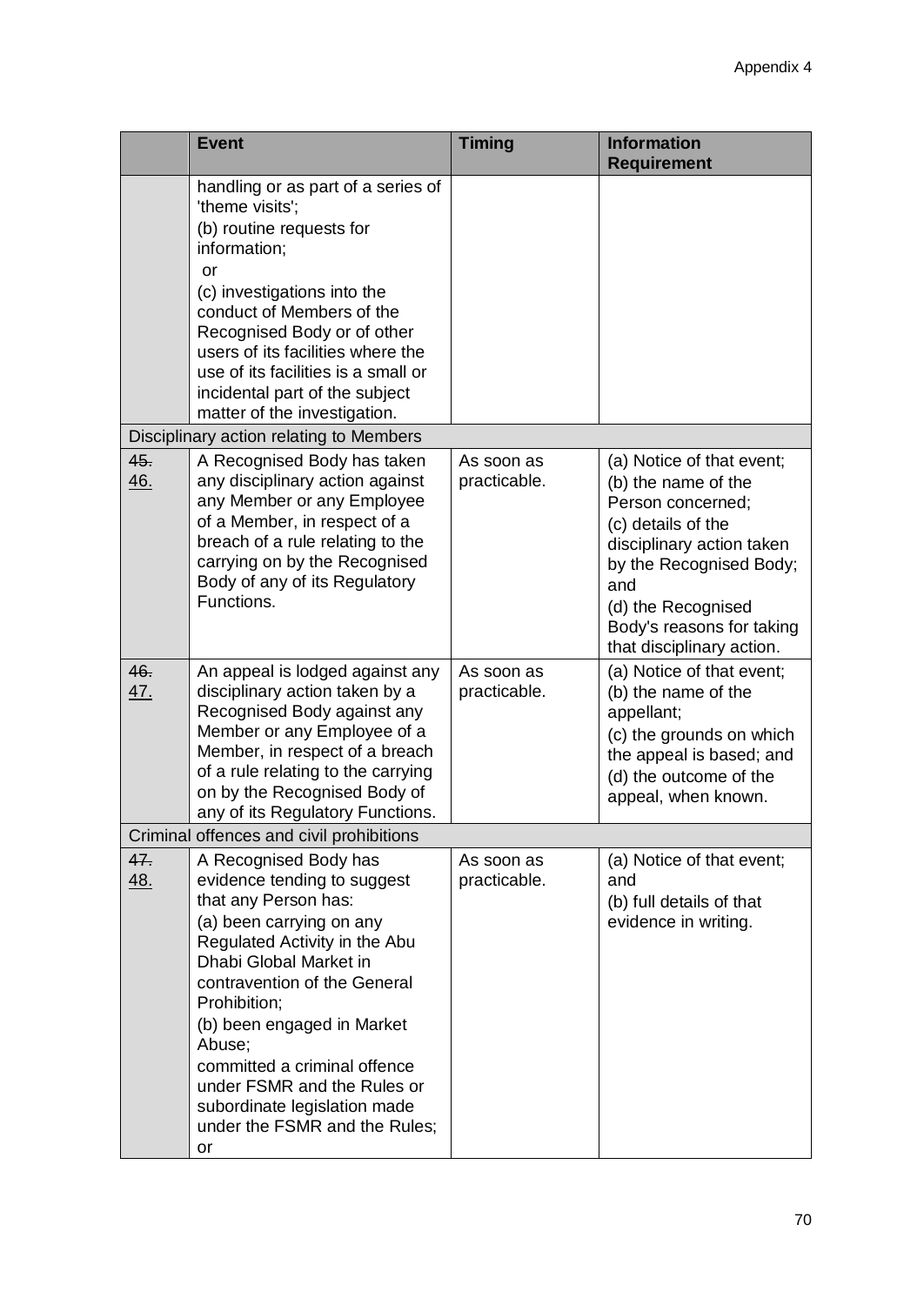|                                                                 | <b>Event</b>                                                                                                                                                                                                                                                                              | <b>Timing</b>                                                                                         | <b>Information</b><br><b>Requirement</b>                                                                                                                                                                                                                                                                                                                                                               |  |  |  |
|-----------------------------------------------------------------|-------------------------------------------------------------------------------------------------------------------------------------------------------------------------------------------------------------------------------------------------------------------------------------------|-------------------------------------------------------------------------------------------------------|--------------------------------------------------------------------------------------------------------------------------------------------------------------------------------------------------------------------------------------------------------------------------------------------------------------------------------------------------------------------------------------------------------|--|--|--|
|                                                                 | (d) committed a criminal offence<br>under the Anti-Money<br><b>Laundering and Sanctions</b><br>Rules (AML).                                                                                                                                                                               |                                                                                                       |                                                                                                                                                                                                                                                                                                                                                                                                        |  |  |  |
|                                                                 | Restriction of, or instruction to close out, open positions                                                                                                                                                                                                                               |                                                                                                       |                                                                                                                                                                                                                                                                                                                                                                                                        |  |  |  |
| 48.<br>49.                                                      | A Recognised Body decides to:<br>(a) restrict the open position on<br>any of the contracts of a<br>Member; or<br>(b) issue instructions to a<br>Member to close out its<br>positions on any contracts.                                                                                    | As soon as<br>practicable.                                                                            | (a) Notice of that event;<br>(b) the Member's name;<br>(c) the nature and size of<br>any position to be<br>restricted or closed out;<br>and<br>(d) the reasons for the<br><b>Recognised Body's</b><br>decision.                                                                                                                                                                                        |  |  |  |
| Default                                                         |                                                                                                                                                                                                                                                                                           |                                                                                                       |                                                                                                                                                                                                                                                                                                                                                                                                        |  |  |  |
| 49.<br>50.                                                      | A Recognised Body decides to<br>put a Member into default.                                                                                                                                                                                                                                | As close to when<br>such a decision<br>is taken by a<br>Recognised<br>Body as<br>practicable.         | (a) Notice of that event;<br>(b) the name of the<br>Member and (where<br>relevant) the class of<br>membership;<br>(c) the reasons for that<br>decision; and<br>(d) the names of any<br>other exchange, Clearing<br>house or trading platform<br>on which, to the best of<br>that Recognised Body's<br>knowledge, that Member<br>clears business or<br>transacts for, or in<br>respect of, its Clients. |  |  |  |
|                                                                 | Transfers of ownership                                                                                                                                                                                                                                                                    |                                                                                                       |                                                                                                                                                                                                                                                                                                                                                                                                        |  |  |  |
| 50.<br><u>51.</u>                                               | A Recognised Body becomes<br>aware of a transfer of ownership<br>of the Recognised Body which<br>gives rise to a change in the<br>Persons who are in a position to<br>exercise significant influence<br>over the management of the<br>Recognised Body, whether<br>directly or indirectly. | In advance of the<br>transfer taking<br>place, to allow<br>for approval<br>under section<br>105 FSMR. | (a) Notice of that event;<br>(b) the name of the<br>Person(s) concerned;<br>and<br>(c) the details of the<br>transfer.                                                                                                                                                                                                                                                                                 |  |  |  |
| Significant breaches of rules and disorderly trading conditions |                                                                                                                                                                                                                                                                                           |                                                                                                       |                                                                                                                                                                                                                                                                                                                                                                                                        |  |  |  |
| 54.<br>52.                                                      | Any of the following events<br>arise:<br>(a) significant breaches of a<br>Recognised Body's rules; or<br>(b) disorderly trading conditions<br>on any of its markets.                                                                                                                      | As soon as<br>practicable.                                                                            | (a) Notice of that event;<br>and<br>(b) details of the event.                                                                                                                                                                                                                                                                                                                                          |  |  |  |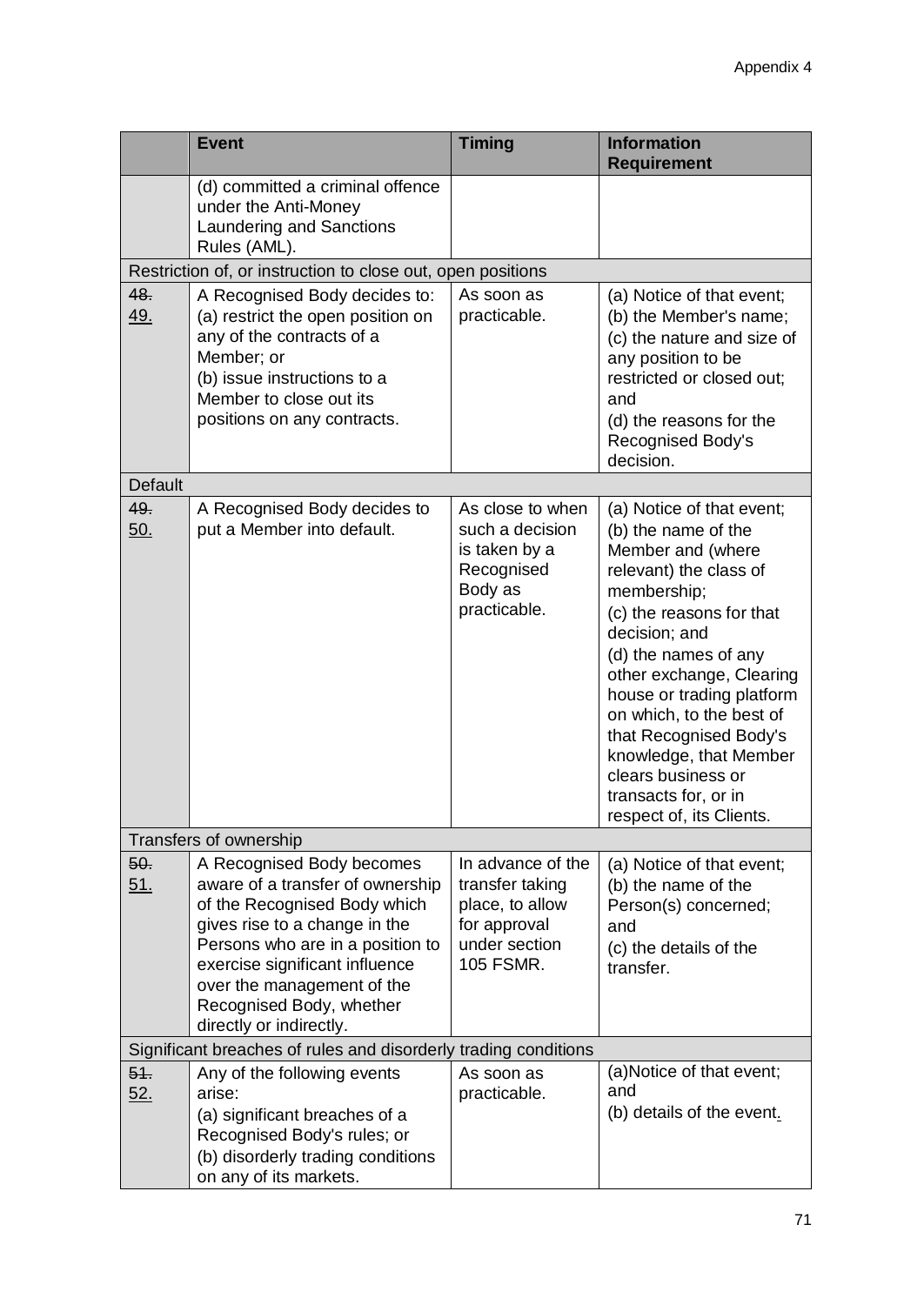|                                   | <b>Event</b>                                                                                     | <b>Timing</b>                                                                                                                           | <b>Information</b><br><b>Requirement</b>                                                                                                                                                                                                                                                                                                                                                                                                               |  |  |
|-----------------------------------|--------------------------------------------------------------------------------------------------|-----------------------------------------------------------------------------------------------------------------------------------------|--------------------------------------------------------------------------------------------------------------------------------------------------------------------------------------------------------------------------------------------------------------------------------------------------------------------------------------------------------------------------------------------------------------------------------------------------------|--|--|
| Rule changes                      |                                                                                                  |                                                                                                                                         |                                                                                                                                                                                                                                                                                                                                                                                                                                                        |  |  |
| 52.<br><u>53.</u>                 | A Recognised Body issues a<br>consultation on proposed<br>changes to its rules or<br>procedures. | As soon as<br>practicable.                                                                                                              | A copy of the<br>consultation paper and<br>accompanying<br>documentation.                                                                                                                                                                                                                                                                                                                                                                              |  |  |
| 53.<br><u>54.</u>                 | Changes to a Recognised<br>Body's rules or procedures<br>become effective.                       | As soon as<br>practicable.                                                                                                              | A copy of the amended<br>rules or procedures.                                                                                                                                                                                                                                                                                                                                                                                                          |  |  |
| 54.<br><u>55.</u>                 | A Recognised Body issues<br>guidance on or a circular<br>relating its rules or procedures.       | As soon as<br>practicable.                                                                                                              | A copy of the guidance or<br>circular.                                                                                                                                                                                                                                                                                                                                                                                                                 |  |  |
|                                   | <b>Recognised Clearing House capital</b>                                                         |                                                                                                                                         |                                                                                                                                                                                                                                                                                                                                                                                                                                                        |  |  |
| 55.<br>56.                        | The amount of capital falls<br>below the notification threshold<br>set out in Rule 4.2.4.        | As soon as<br>practicable.                                                                                                              | (a) The reasons for the<br><b>Recognised Clearing</b><br>House's capital being<br>below the notification<br>threshold and a<br>description of the short-<br>term perspective of the<br><b>Recognised Clearing</b><br>House's financial<br>situation; and<br>(b) a comprehensive<br>description of the<br>measures the<br><b>Recognised Clearing</b><br>House intends to adopt to<br>ensure the ongoing<br>compliance with the<br>capital requirements. |  |  |
| Operation of markets or MTFs/OTFs |                                                                                                  |                                                                                                                                         |                                                                                                                                                                                                                                                                                                                                                                                                                                                        |  |  |
| 56.<br><u>57.</u>                 | A Recognised Body proposes to<br>operate a new market (or close<br>an existing market).          | No later than the<br>date when<br>the<br>proposal<br>is<br>communicated to<br><b>Members</b><br>or<br>shareholders<br>No later than the | (a) Notice of that event;<br>(b) in the case of a<br><b>Recognised Body</b><br>proposing to operate a<br>new market, a description<br>of the market and a<br>description of the<br><b>Financial Instruments</b><br>which will be admitted to<br>trading on that market;<br>(c) where the Recognised<br>Body proposes to close a<br>market, the name of that<br>market.                                                                                 |  |  |
| 57.<br><u>58.</u>                 | A Recognised Body proposes to<br>operate a new MTF/OTF (or<br>close an existing MTF/OTF).        | date when the<br>proposal is                                                                                                            | (a) Notice of that event;<br>(b) in the case of a<br><b>Recognised Body</b>                                                                                                                                                                                                                                                                                                                                                                            |  |  |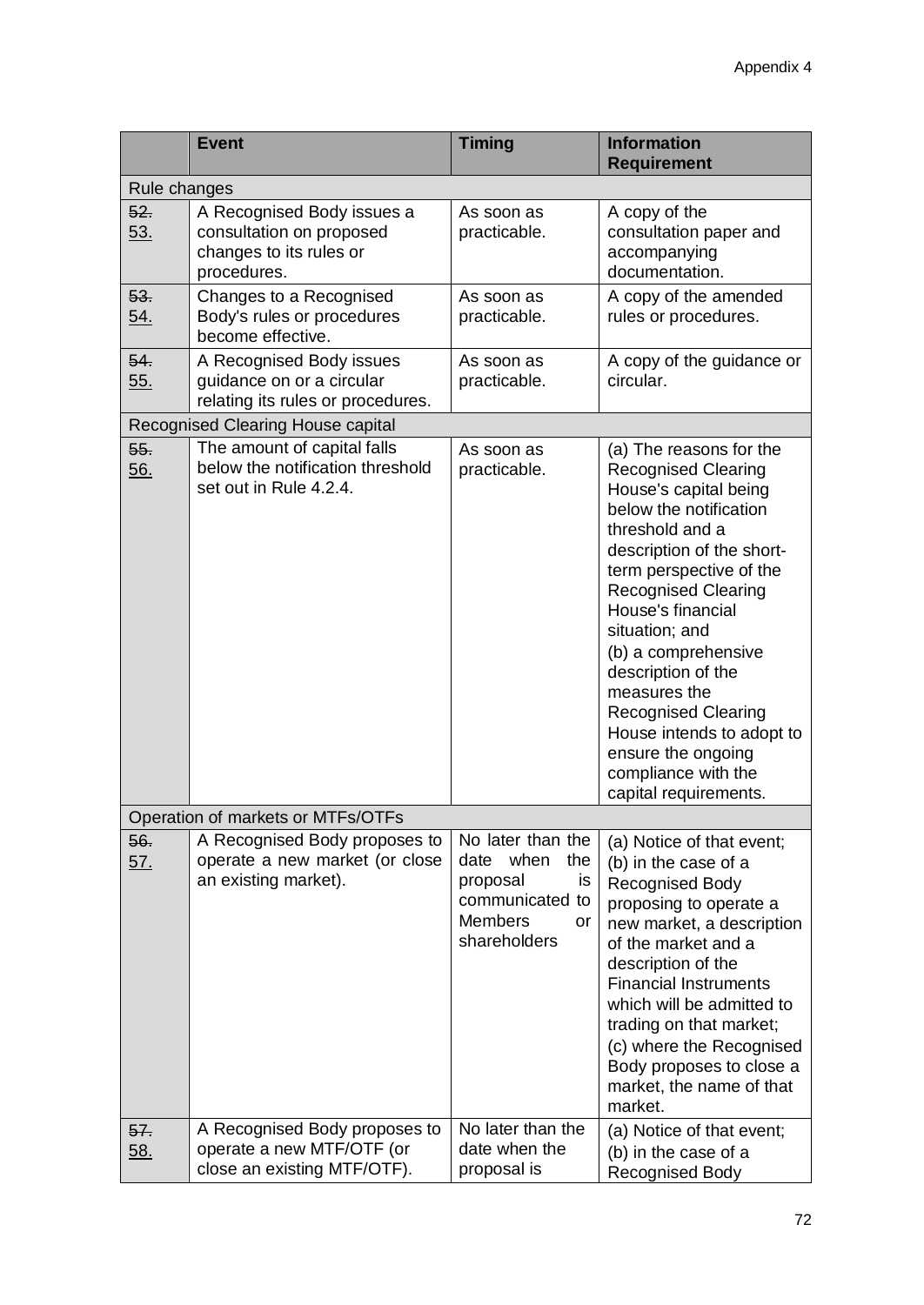|            | <b>Event</b>                                                                                                                                                                                                                                                                                                                                                                                                                                                                                                                                                                                                                                                                                                                       | <b>Timing</b>                                                           | <b>Information</b><br><b>Requirement</b>                                                                                                                                                                                                                                                         |
|------------|------------------------------------------------------------------------------------------------------------------------------------------------------------------------------------------------------------------------------------------------------------------------------------------------------------------------------------------------------------------------------------------------------------------------------------------------------------------------------------------------------------------------------------------------------------------------------------------------------------------------------------------------------------------------------------------------------------------------------------|-------------------------------------------------------------------------|--------------------------------------------------------------------------------------------------------------------------------------------------------------------------------------------------------------------------------------------------------------------------------------------------|
|            |                                                                                                                                                                                                                                                                                                                                                                                                                                                                                                                                                                                                                                                                                                                                    | communicated to<br>Members or<br>shareholders                           | proposing to operate a<br>new MTF/OTF, a<br>description of the<br>MTF/OTF and a<br>description of the<br><b>Financial Instruments</b><br>which will be admitted to<br>trading on that MTF/OTF;<br>(c) where the Recognised<br>Body proposes to close<br>an MTF/OTF, the name<br>of that MTF/OTF. |
|            | <b>GEN Notifications</b>                                                                                                                                                                                                                                                                                                                                                                                                                                                                                                                                                                                                                                                                                                           |                                                                         |                                                                                                                                                                                                                                                                                                  |
| 58.<br>59. | As set out in GEN 8.10.12(1), a<br>Recognised Body becomes<br>aware, or has information that<br>reasonably suggests that it has,<br>or may have:<br>(a) provided the Regulator with<br>information which was or<br>may have been false,<br>misleading, incomplete or<br>inaccurate; or<br>(b) changed in a material<br>particular.                                                                                                                                                                                                                                                                                                                                                                                                 | Immediately it<br>becomes aware<br>of the<br>information.               | (a) Notice of that event;<br>(b) Details of the<br>information;<br>(c) Explanation of why<br>such information was<br>or may have been<br>provided;<br>(d) The correct<br>information.                                                                                                            |
| 59.<br>60. | As set out in GEN 8.10.7, one of<br>the following events arises in<br>relation to its activities in or from<br>the ADGM:<br>(a) an Employee may have<br>committed a fraud against<br>one of its Customers;<br>(b) a serious fraud has been<br>committed against it;<br>(c) it has reason to believe that<br>a Person is acting with intent<br>to commit a serious fraud<br>against it;<br>(d) it identifies significant<br>irregularities in its<br>accounting or other records,<br>whether or not there is<br>evidence of fraud; or<br>(e) it suspects that one of its<br>Employees who is<br>Connected with the<br>Regulated Body's activities<br>may be guilty of serious<br>misconduct concerning his<br>honesty or integrity. | Immediately the<br>Recognised<br>Body becomes<br>aware of the<br>event. | (a) Notice and details of<br>the event.                                                                                                                                                                                                                                                          |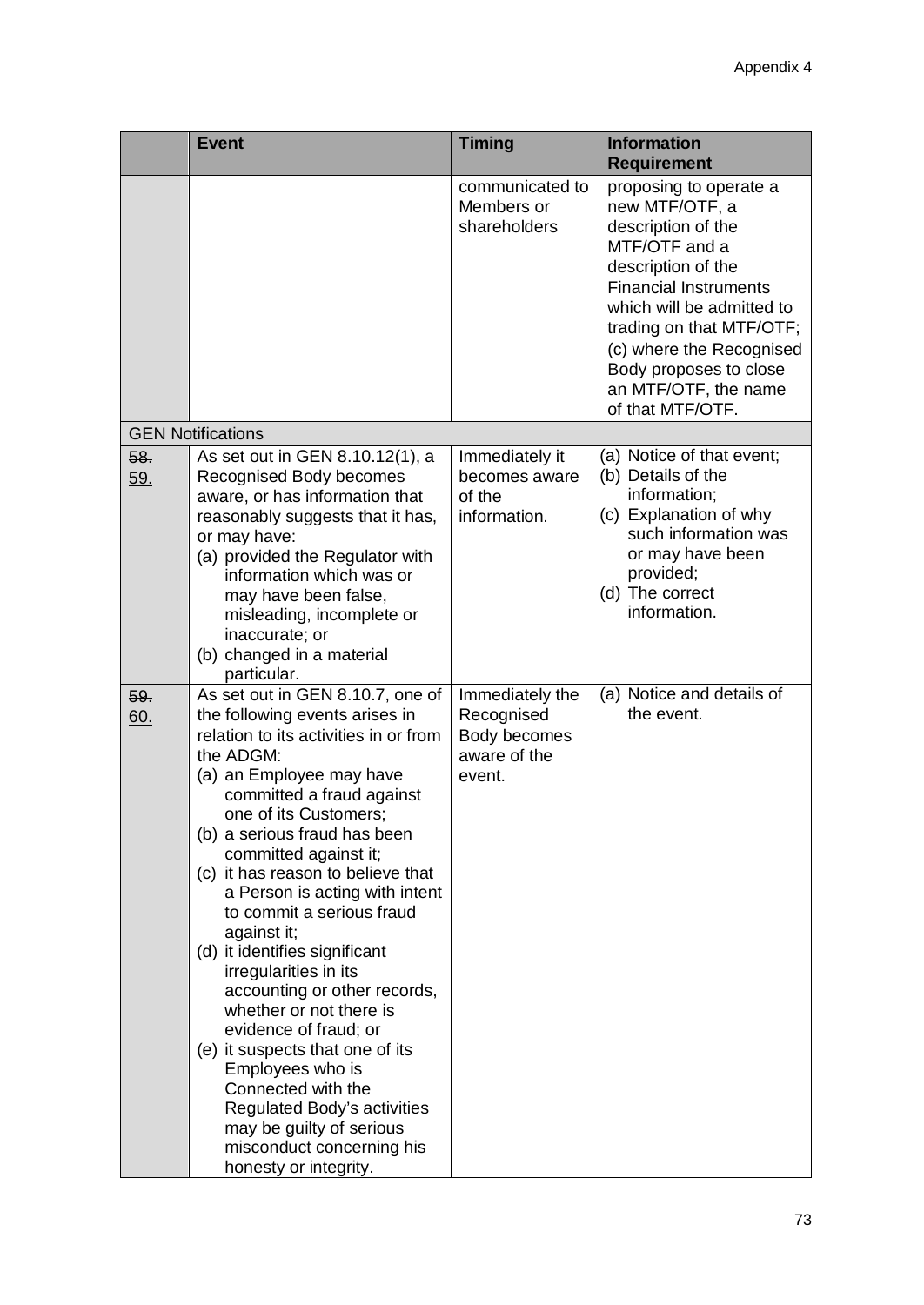|            | <b>Event</b>                                                                                                                                                                                                                                                                                                                                                                                                                                                                                                                                                                                                                                                                                                                                                                                                                                                                                                                                                                                                                                                                                                                                                                                                                                                                                                                                                                                                                          | <b>Timing</b>                                             | <b>Information</b><br><b>Requirement</b> |
|------------|---------------------------------------------------------------------------------------------------------------------------------------------------------------------------------------------------------------------------------------------------------------------------------------------------------------------------------------------------------------------------------------------------------------------------------------------------------------------------------------------------------------------------------------------------------------------------------------------------------------------------------------------------------------------------------------------------------------------------------------------------------------------------------------------------------------------------------------------------------------------------------------------------------------------------------------------------------------------------------------------------------------------------------------------------------------------------------------------------------------------------------------------------------------------------------------------------------------------------------------------------------------------------------------------------------------------------------------------------------------------------------------------------------------------------------------|-----------------------------------------------------------|------------------------------------------|
| 60.<br>61. | As set out in GEN 8.10.6, a<br>Recognised Body becomes<br>aware, or has reasonable<br>grounds to believe, that any of<br>the following matters may have<br>occurred or may be about to<br>occur:<br>(a) the Recognised Body's<br>failure to satisfy the fit and<br>proper requirements of Rule<br>2.2.1;<br>(b) any matter which could have<br>a significant adverse effect<br>on the Recognised Body's<br>reputation;<br>(c) any matter in relation to the<br>Recognised Body which<br>could result in serious<br>adverse financial<br>consequences to the ADGM<br>Financial System or to other<br><b>Authorised Persons or</b><br><b>Recognised Bodies;</b><br>(d) a significant breach of a<br>Rule by the Recognised<br>Body or any of their<br>Employees;<br>(e) a breach by the Recognised<br>Body or any of their<br>Employees of any<br>requirement imposed by any<br>applicable law;<br>(f)<br>any proposed restructuring,<br>merger, acquisition,<br>reorganisation or business<br>expansion which could have<br>a significant impact on the<br>Recognised Body's risk<br>profile or resources;<br>(g) any significant failure in the<br>Recognised Body's systems<br>or controls, including a<br>failure reported to the<br>Recognised Body by its<br>auditor;<br>(h) non-compliance with Rules<br>due to an emergency<br>outside the Recognised<br>Body's control and the steps<br>being taken by the<br>Recognised Body. | Immediately it<br>becomes aware<br>of the<br>information. | (a) Notice and details of<br>the event.  |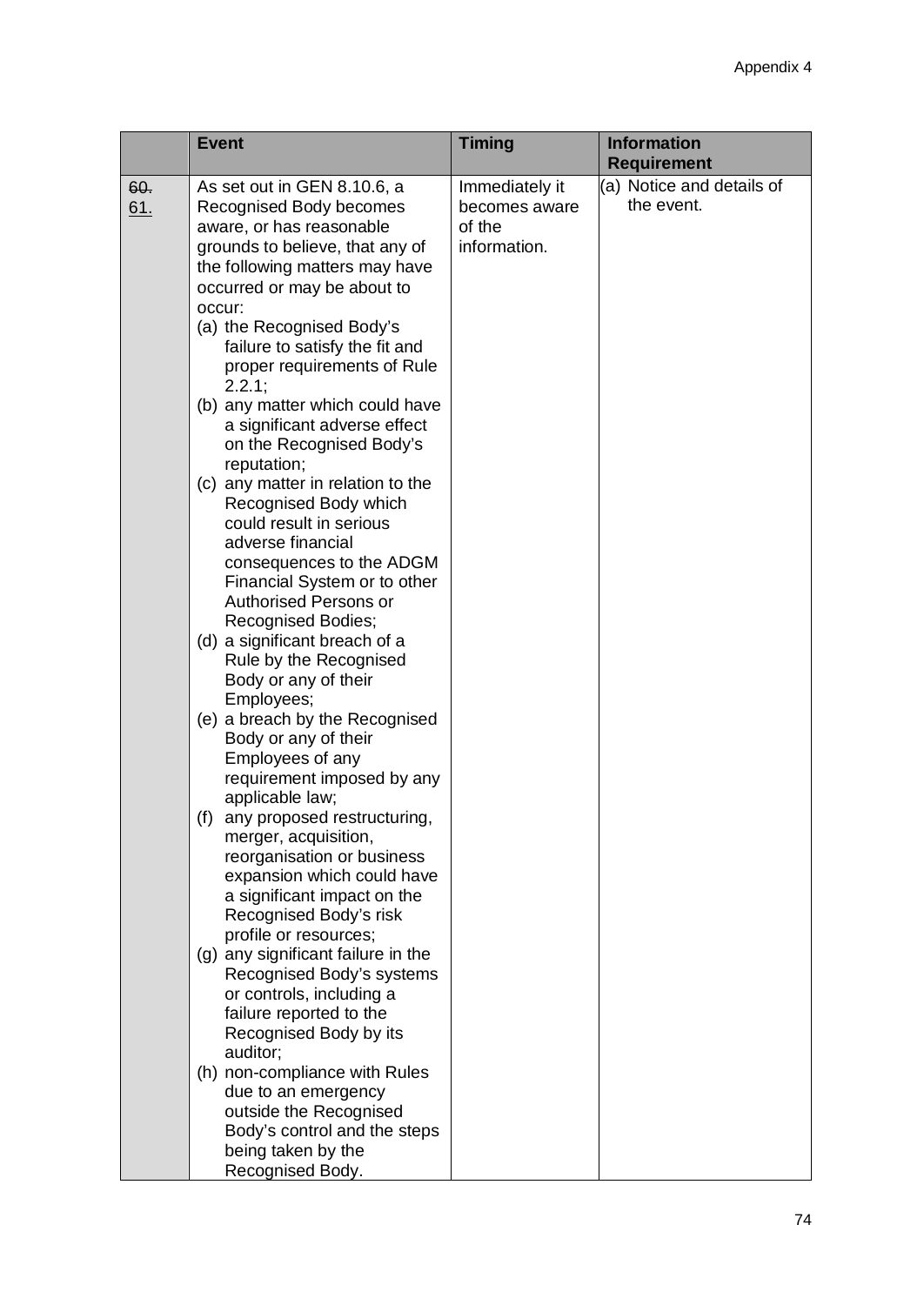|            | <b>Event</b>                                                                                                                                                                                                                                                                                                                                                                                                                                                                                                                                                                                                                                                                                                                                                                                                                                                                                                                                                                    | <b>Timing</b>                      | <b>Information</b><br><b>Requirement</b>                                                                                                                                                                                                                                                                                                                            |
|------------|---------------------------------------------------------------------------------------------------------------------------------------------------------------------------------------------------------------------------------------------------------------------------------------------------------------------------------------------------------------------------------------------------------------------------------------------------------------------------------------------------------------------------------------------------------------------------------------------------------------------------------------------------------------------------------------------------------------------------------------------------------------------------------------------------------------------------------------------------------------------------------------------------------------------------------------------------------------------------------|------------------------------------|---------------------------------------------------------------------------------------------------------------------------------------------------------------------------------------------------------------------------------------------------------------------------------------------------------------------------------------------------------------------|
| 64.<br>62. | As set out in GEN 8.10.8, the:<br>(a) granting or refusal of any<br>application for or revocation<br>of authorisation to carry on<br>financial services in any<br>jurisdiction outside the<br>ADGM;<br>(b) granting, withdrawal or<br>refusal of an application for,<br>or revocation of,<br>membership of the<br>Recognised Body of any<br>Regulated Exchange or<br>clearing house;<br>(c) the Recognised Body<br>becoming aware that a Non-<br><b>ADGM Financial Services</b><br>Regulator has started an<br>investigation into the affairs<br>of the Recognised Body;<br>(d) the appointment of<br>inspectors, howsoever<br>named, by a Non-ADGM<br><b>Financial Services Regulator</b><br>to investigate the affairs of<br>the Recognised Body; or<br>(e) the imposition of disciplinary<br>measures or disciplinary<br>sanctions on the<br>Recognised Body in relation<br>to its financial services by<br>any regulator or any<br>Regulated Exchange or<br>clearing house. | Immediately.                       | (a) Notice and details of<br>the event.                                                                                                                                                                                                                                                                                                                             |
|            | <b>Position Limit Notifications</b>                                                                                                                                                                                                                                                                                                                                                                                                                                                                                                                                                                                                                                                                                                                                                                                                                                                                                                                                             |                                    |                                                                                                                                                                                                                                                                                                                                                                     |
| 63.        | As set out in MIR $3.3.7(e)$ , a<br><b>Recognised Body becomes</b><br>aware that a position limit<br>threshold is exceeded.                                                                                                                                                                                                                                                                                                                                                                                                                                                                                                                                                                                                                                                                                                                                                                                                                                                     | <u>As soon as </u><br>practicable. | The reason why such<br><u>(a)</u><br>large position<br>is.<br>a<br>being held.<br>How the holding of<br><u>(b)</u><br>said position furthers<br>the participant's or<br>Member's<br>trading<br>strategy.<br>How the position is<br><u>(c)</u><br>used<br>being<br>for<br>hedging<br>the<br>and<br>relevant contracts<br>being hedged against<br>(where applicable). |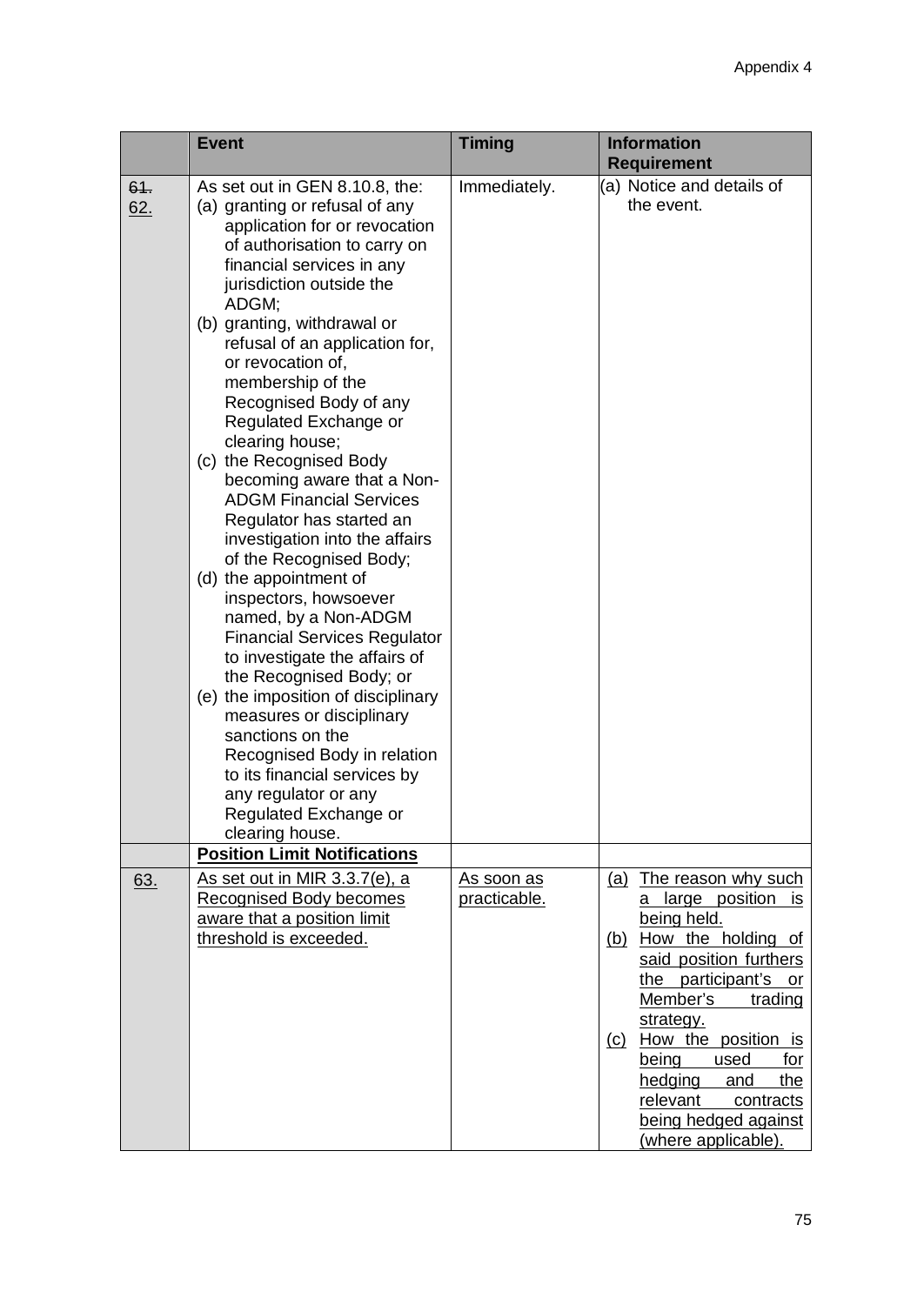## **6 SUPERVISION**

# **6.1 Suspension and removal of Financial Instruments from trading**

- 6.1.1 The Regulator may for the purpose of protecting:
	- (a) the interests of investors; or
	- (b) the orderly functioning of the ADGM Financial System,

require a Recognised Investment Exchange to suspend or remove a Financial Instrument from trading.

- 6.1.2 The Regulator may for the purposes of Rule 6.1.1(a) or (b) require a Recognised Clearing House to cease Clearing a Financial Instrument.
- 6.1.3 For the purposes of this chapter, any reference to the rules of a Recognised Body is made to its:
	- (a) Business Rules, in the case of a Recognised Investment Exchange;
	- (b) Clearing Rules, in the case of a Recognised Clearing House; and
	- (c) Default Rules, as applicable.

# **Guidance**

The procedure the Regulator will follow if it exercises its power to require a Recognised Investment Exchange to suspend or remove a Financial Instrument from trading or Clearing is set out in Part 14 of FSMR. The procedure the Regulator will follow if it exercises its power to require a Recognised Clearing House to cease Clearing a Financial Instrument is set out in Part 14 of FSMR, as if references to Recognised Investment Exchanges were to Recognised Clearing Houses.

6.1.34 If the Regulator exercises its power to require a Recognised Body to suspend or remove a Financial Instrument from trading or Clearing, it must as soon as reasonably practicable, publish its decision in such manner as it considers appropriate.

## **6.2 Information gathering power on Regulator's own initiative**

- 6.2.2 A Person is connected with a Recognised Body if he is or has at any relevant time been:
	- (a) a Member of the Recognised Body's Group;
	- (b) a Controller of the Recognised Body;
	- (c) any other Mmember of a partnership of which the Recognised Body is a Mmember; or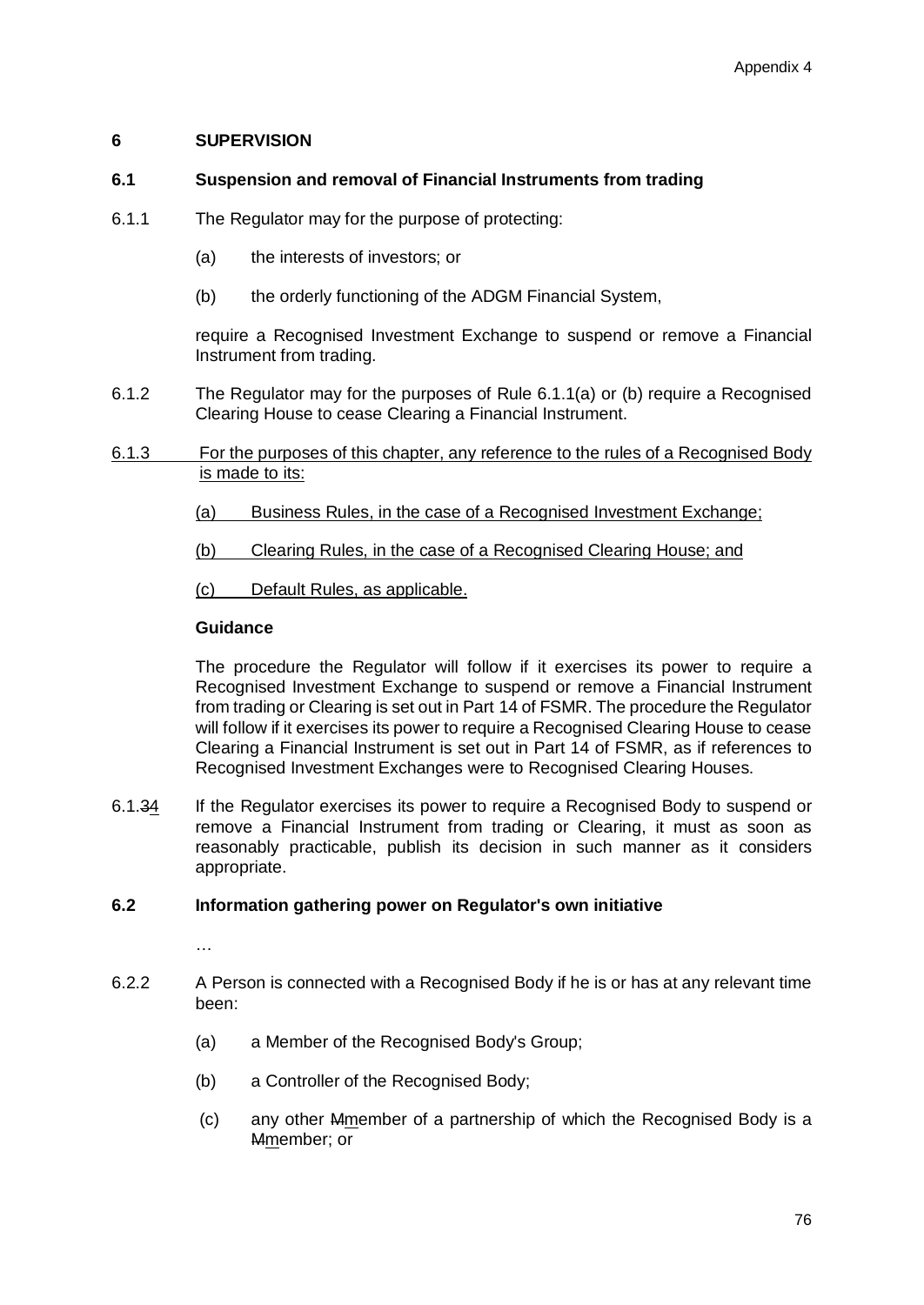(d) a Person mentioned in section 39 of FSMR, (reading references in that Part to the "Aauthorised Person" as references to the Recognised Body).

## **6.3 Risk assessments for Recognised Bodies**

- 6.3.1 For each Recognised Body, the Regulator will conduct a periodic risk assessment. This assessment will take into account relevant considerations including the special position of Recognised Bodies under the FSMR and the Rules, the nature of the Recognised Body's Members, the position of other users of its facilities and the business environment more generally.
- 6.3.2 [Deleted].
- 6.3.3 [Deleted].

## **Guidance**

- 1. Information is needed to support the Regulator's risk-based approach to the supervision of all regulated entities, including Recognised Bodies. Risk-based supervision is intended to ensure that the allocation of supervisory resources and the supervisory process are compatible with the Regulators objectives and the Regulator's general duties. The central element of the process of risk-based supervision is a systematic assessment by the Regulator (a "risk assessment") of the main supervisory risks and concerns for each regulated entity.
- 2. The risk assessment will guide the Regulator's supervisory focus. It is important, therefore, that there is good dialogue between the Regulator and the Recognised Body. The Regulator expects to review its risk assessment with the staff of the Recognised Body to ensure factual accuracy and a shared understanding of the key issues, and may discuss the results of the risk assessment with Key Individuals of the Recognised Body. If appropriate, the Regulator may send a detailed letter to the Recognised Body with proposals for further action or work to address particular concerns or issues and seek its comments on the risk assessment.

## **6.4 Complaints – Regulator's arrangements**

6.4.1 [Deleted].

….

# **6.5 Regulator supervision of action by Recognised Bodies under their Default Rules**

- 6.5.1 [Deleted].
- 6.5.2 [Deleted].

## **Guidance**

1. Recognised bBodies which, under their rules, have Market Contracts are required to have Default Rules enabling them (among other things) to take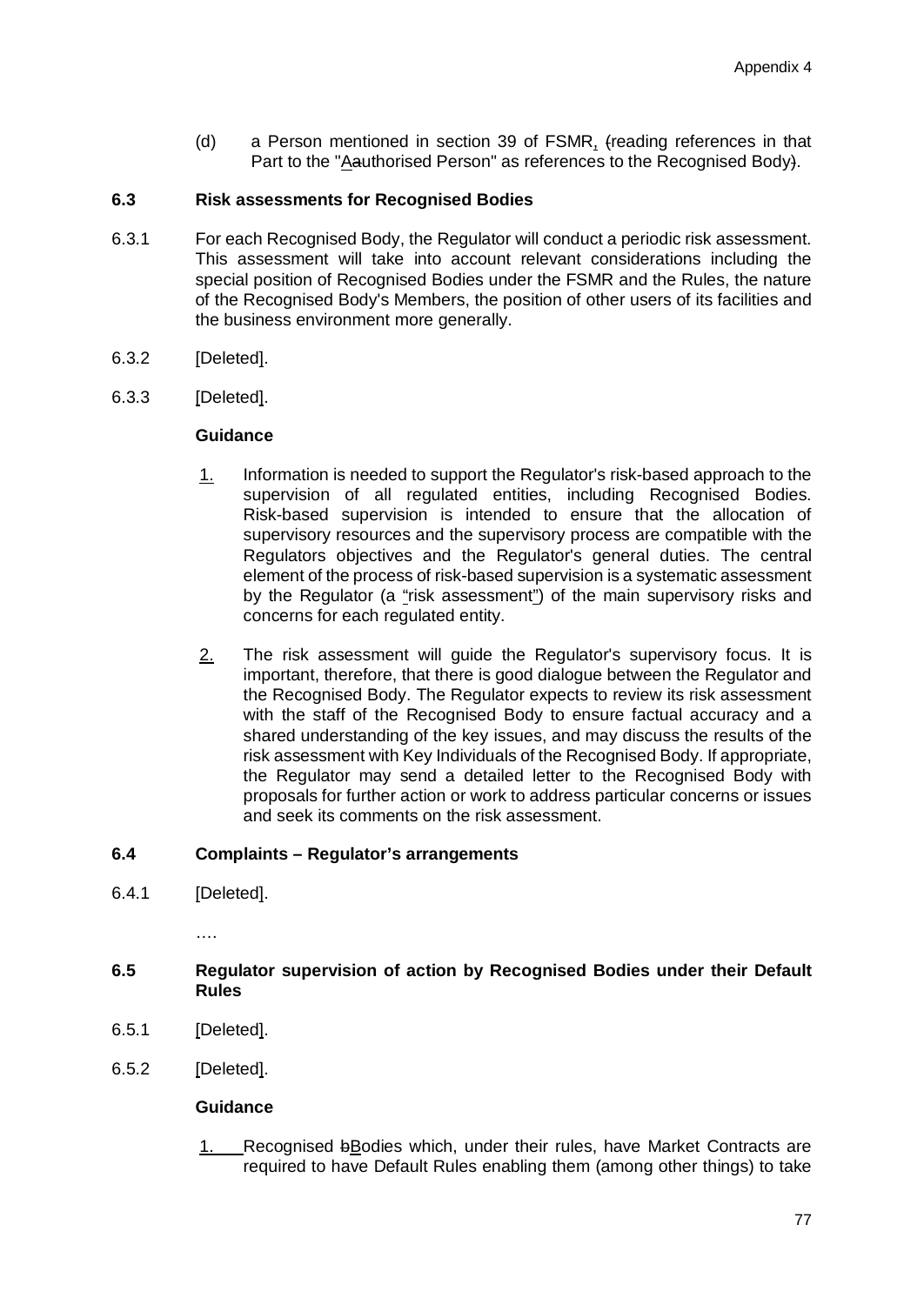action in relation to a Member who that appears to be unable to meet his its obligations in respect of one or more unsettled Market Contracts. The detailed Recognition Requirements relating to the Default Rules are set out in Rule 3.10 and Rule 4.5.

- 2. The Default Rules are designed to ensure that rights and liabilities between the defaulter and any counterparty to an unsettled Market Contract are discharged, and for there to be paid between the defaulter and each counterparty one net sum. The Insolvency Regulations contain provisions which protect action taken under Default Rules from the normal operation of insolvency law which might otherwise leave this action open to challenge by a Relevant Office Holder.
- …
- 6.5.5 Before giving such a direction under Rule 6.5.4, the Regulator shall consult the Recognised Body in question, and the Regulator shall not give a direction unless the Regulator is satisfied, in the light of that consultation that:
	- (a) failure to take action would involve undue risk to investors or other participants in the market;
	- (b) the direction is necessary having regard to the public interest in the financial stability of the Abu Dhabi Global Market; or
	- (c) the direction is necessary to facilitate a proposed or possible use of a power under chapter 16 of COBS-16 or in connection with a particular exercise of a power under that Part chapter, or Rule 6.5.7(c).
- 6.5.6 …
- 6.5.7 Before giving a direction under Rule 6.5.6, the Regulator shall consult the Recognised Body in question, and the Regulator shall not give a direction unless the Regulator is satisfied, in the light of that consultation that:
	- (a) the taking of action would be premature or otherwise undesirable in the interests of investors or other participants in the market;
	- (b) the direction is necessary having regard to the public interest in the financial stability of the Abu Dhabi Global Market; or
	- (c) the direction is necessary to facilitate a proposed or possible use of a power under chapter COBS 16 of COBS or in connection with a particular exercise of a power under that Part.
- …
- 6.5.13 The procedure is that the Regulator must notify the Recognised Body of the application and, unless within three business days after receipt of that notice, the Recognised Body:
	- (a) takes action under its Default Rules;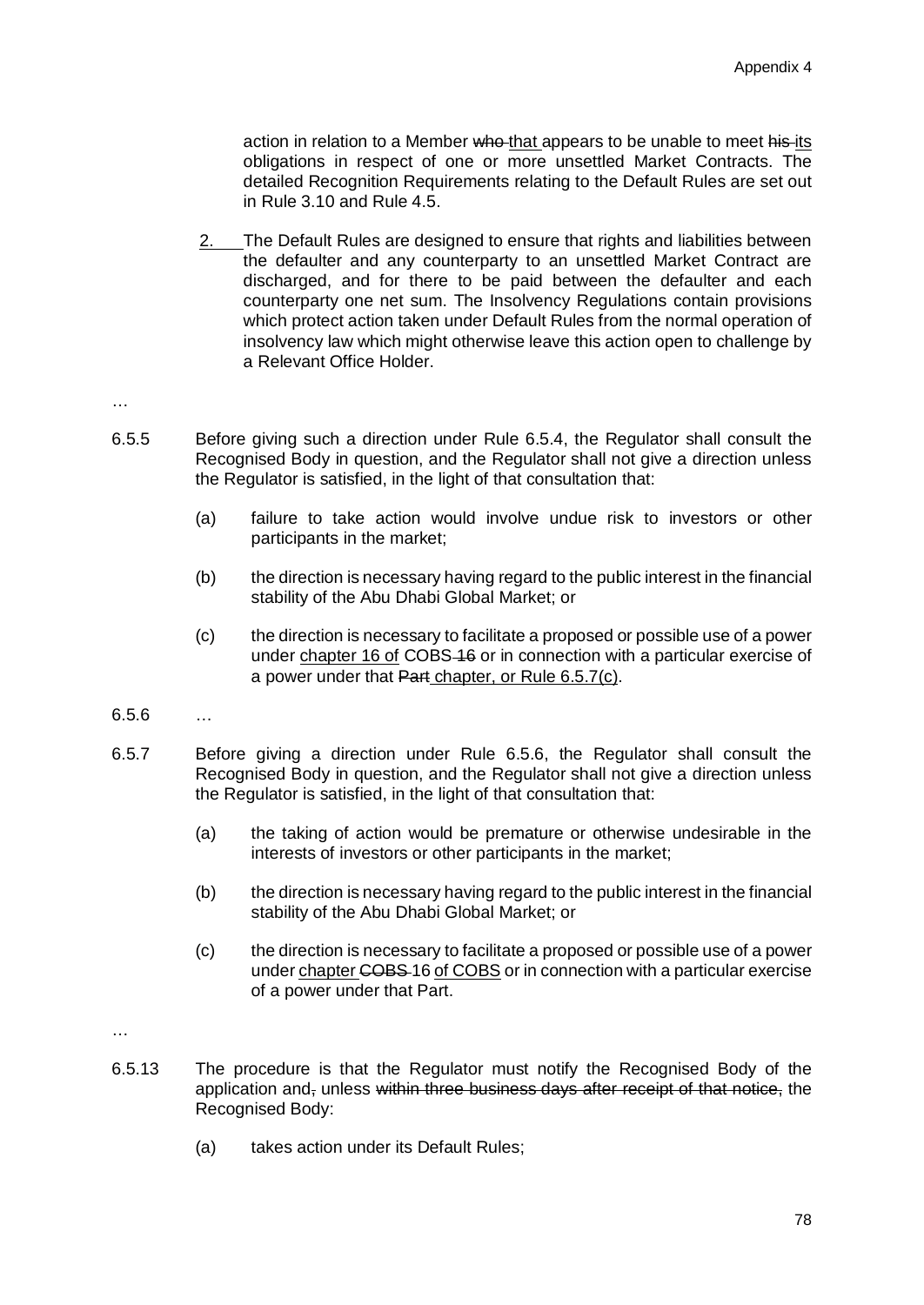- (b) notifies the Regulator that it proposes to take action forthwith; or
- (c) is directed to take action by the Regulator,

within three Business Days after receipt of that notice section 268 of the Insolvency Regulations do will not apply in relation to Market Contracts to which the Member or designated non-Member is a party or to anything done by the Recognised Body for the purpose of, or in connection with, the settlement of any Market Contracts.

## **6.6 Power to give directions**

- 6.6.1 …
- 6.6.2 The Regulator is likely to exercise its this power if it considers that:
	- (a) there has been, or was likely to be, a failure to satisfy one or more of the Recognition Requirements which has serious consequences;
	- (b) compliance with the direction would ensure that one or more of the Recognition Requirements is satisfied; and
	- (c) the Recognised Body is capable of complying with the direction.
- 6.6.3 The Regulator need not follow the consultation procedure set out in the rest of Rule 6.9 or may cut short that procedure, if it considers it reasonably necessary to do so.

### **6.7 Controllers – Notifications and powers to direct**

- 6.7.1 A Recognised Body must comply with GEN 8.8.1 8.8.14 in relation to notifying changes relating to control.
- 6.7.2 The Regulator has the power to give a direction to the Controllers of a Recognised Body in matters relating to its Controllers if it considers that it is desirable to give the direction in order to advance one of more of its operational objectives.
- 6.7.3 In exercising or deciding whether to exercise its power to direct a Controller Recognised Body in matters relating to its Controllers, the Regulator will have regard to any statement of policy published under this section and for the time being in force.

#### **6.8 Power to revoke recognition**

- 6.8.1 The Regulator has the power to revoke a Recognition Order relating to a Recognised Body, including when a Recognised Body has asked the Regulator to revoke a Recognition Order.
- 6.8.2 [Deleted].
- 6.8.3 The Regulator will usually consider revoking a Recognition Order if:
	- (a) the Recognised Body is failing or has failed to satisfy one or more of the Recognition Requirements and that failure has or will have serious consequences; or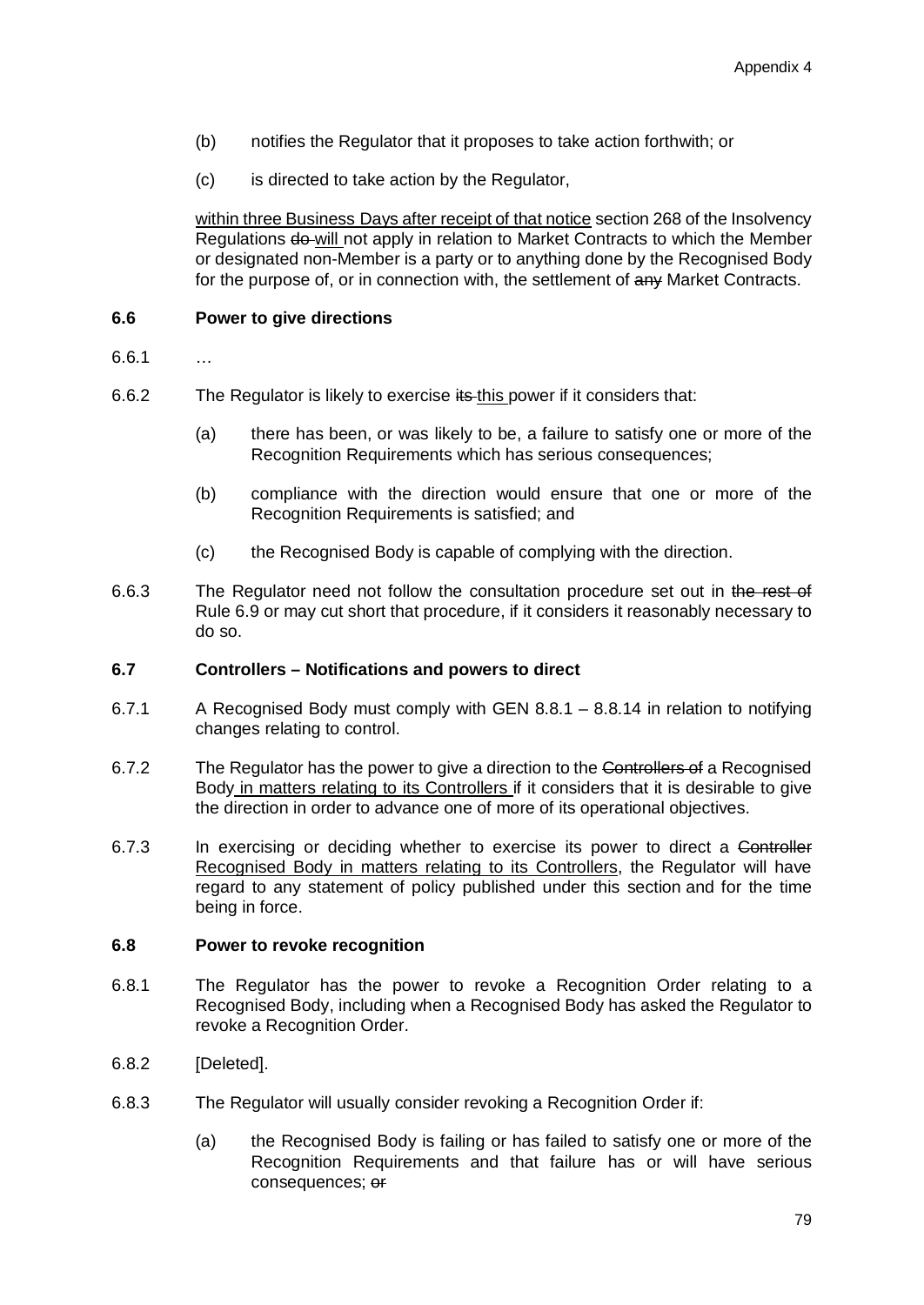- (b) it would not be possible for the Recognised Body to comply with a direction under the Regulator's power to give directions under Rule 6.6.1; or
- (c) for some other reason, it would not be appropriate for the Regulator to give a direction under its power to give directions under Rule 6.6.1; or
- (d) the Recognised Body has not carried on the business of a Recognised Body during the 12 months beginning with the day on which the Recognition Order took effect in relation to it, or it has not carried on the business of a Recognised Body at any time during the period of six months ending with the day the Recognition Order is revoked.
- 6.8.4 The Regulator would be likely to consider the conditions in Rule 6.8.3(b) or Rule 6.8.3(c) to be triggered in the following circumstances:
	- (a) the Recognised Body appears not to have the resources or management to be able to organise its affairs so as to satisfy one or more of the Recognition Requirements; or
	- (b) the Recognised Body does not appear to be willing to satisfy one or more of the Recognition Requirements; or
	- (c) the Recognised Body is failing or has failed to comply with a direction made by the Regulator; or
	- (d) the Recognised Body has ceased to carry out activities in the Abu Dhabi Global Market, or has so changed the nature of its business that it no longer satisfies one or more of the Recognition Requirements in respect of the activities for which Recognised Body status is relevant.
- 6.8.5 In addition to the relevant factors set out in Rule 6.8.4, the Regulator will usually consider that it would not be able to secure a Remote Body's compliance with the Recognition Requirements or other obligations means of a direction–if it appears to the Regulator that the Remote Body is prevented by any change in the legal framework or supervisory arrangements to which it is subject in its home jurisdiction from complying with the Recognition Requirements or other obligations in or under the FSMR and the Rules.
- 6.8.6 A Recognised Clearing House must terminate, transfer, invoice back or otherwise close out all open contracts prior to any such revocation taking effect.

#### **6.9 Procedure for making orders**

- 6.9.1 [Deleted].
- 6.9.2 [Deleted].
- 6.9.3 In considering whether it would be appropriate to exercise its powers to issue make directions under Rule 6.6.1 or Rule 6.7.24, the Regulator will have regard to all relevant information and factors including:
	- (a) the Rules contained in MIR;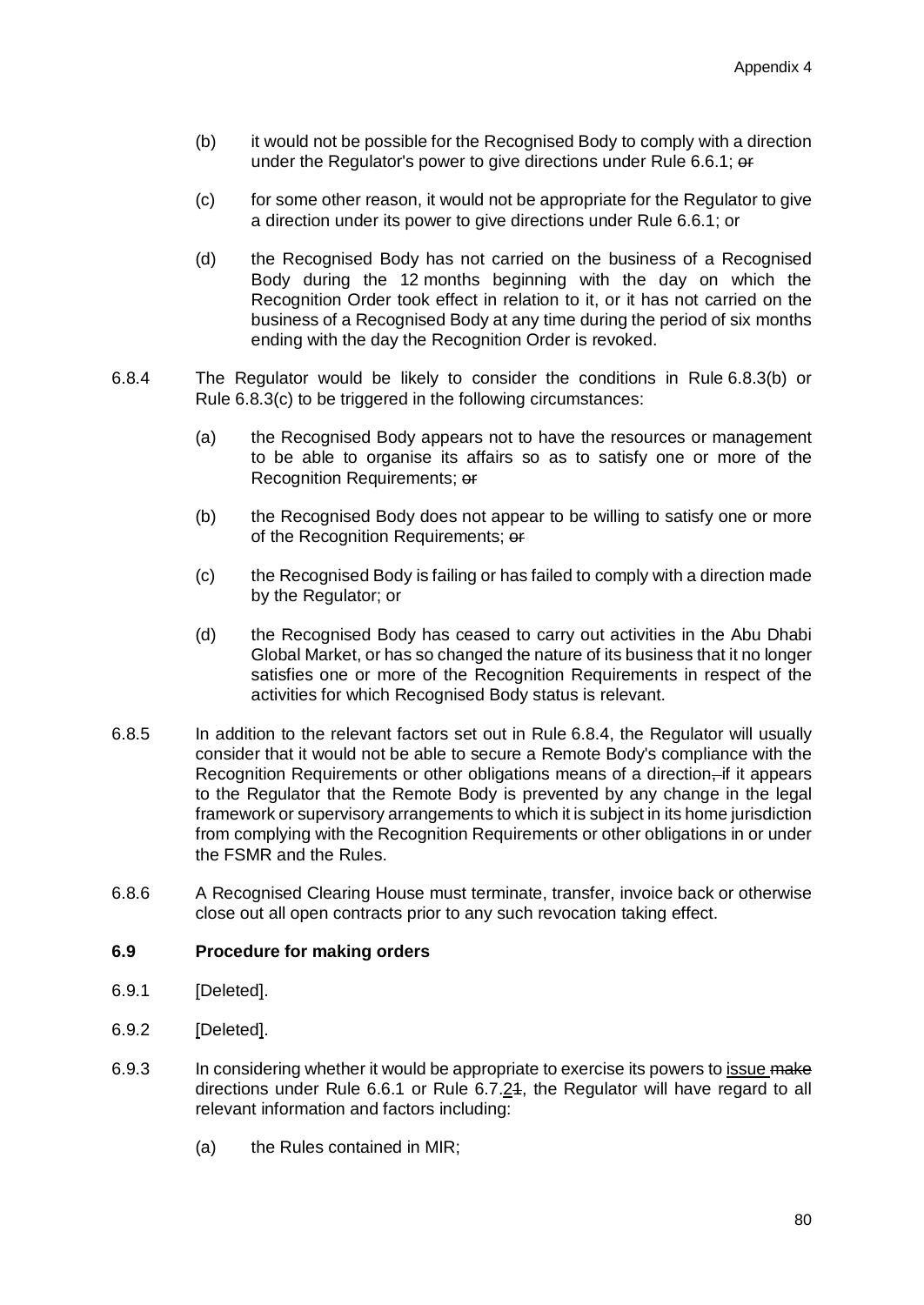- (b) the results of its routine supervision of the Recognised Body concerned;
- (c) the extent to which the failure or likely failure to satisfy one or more of the Recognition Requirements may affect the objectives of the Regulator.

….

## **6.10 Disciplinary measures**

- $6.10.1$  …
- 6.10.4 If the Regulator considers that a Controller of a Recognised Body has contravened a requirement of a direction given by the Regulator, or a provision of Rules made by the Regulator, it may:
	- (a) impose a penalty of such amount as it considers appropriate on the Controller of the Recognised Body, or any Person who was knowingly concerned in the contravention; or
	- (b) publish a statement censuring the Person.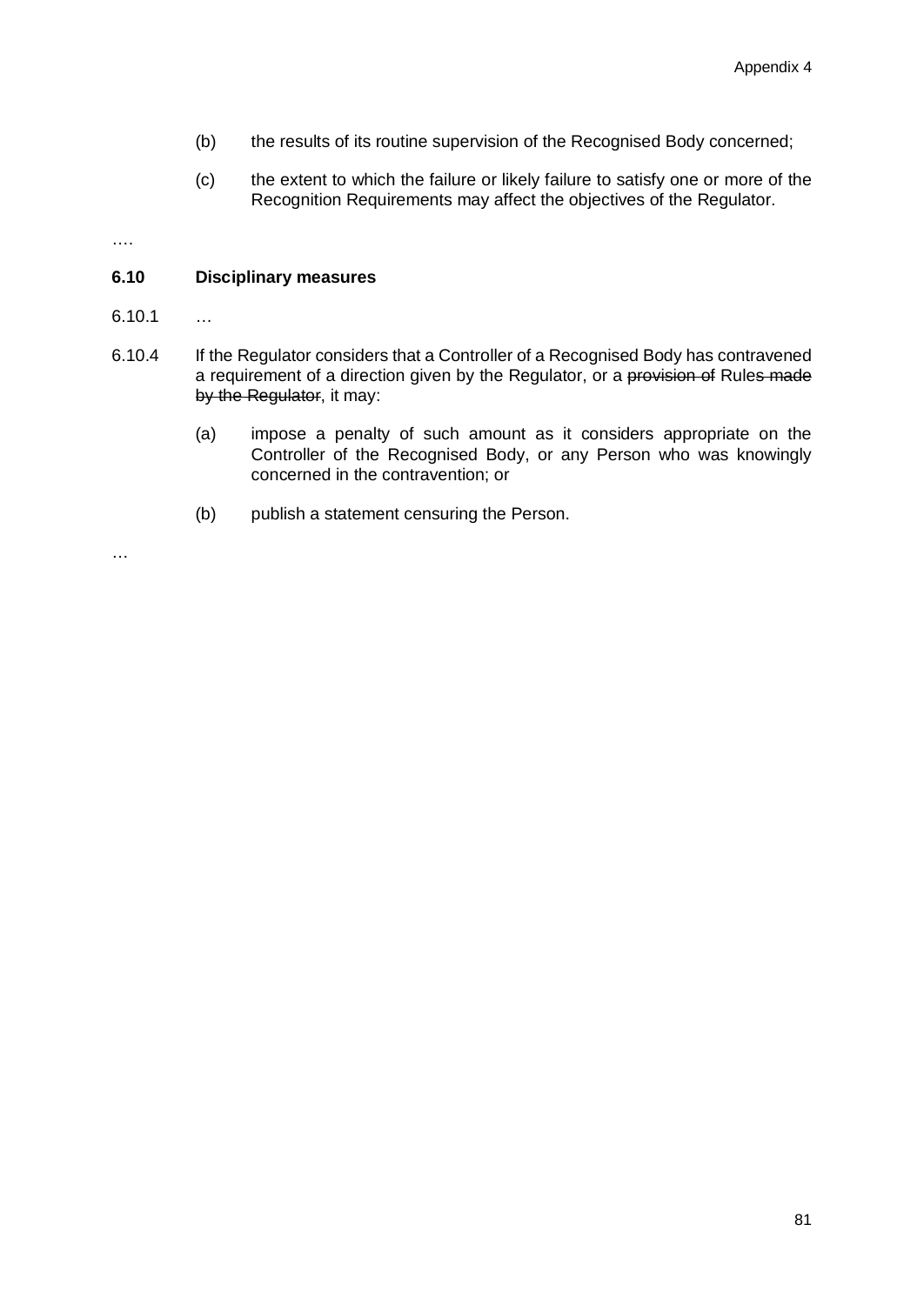# **7 REMOTE BODIES**

#### **7.1 Applications**

- 7.1.1 Applicants for recognition as a Remote Investment Exchange or Remote Clearing House shall follow the same application procedures as apply in respect of Applicants for recognition as a Recognised Investment Exchange or Recognised Clearing House.
- 7.1.2 Applicants for recognition as a Remote Clearing House must demonstrate, where they act as a CCP, that they have QCCP status for the purposes of the Bank for International Settlements' paper issued by the Basel Committee on Banking Supervision BCBS282 entitled "Capital requirements for bank exposures to central counterparties" (BCBS282, April 2014).
- 7.1.3 In addition, applications for recognition as a Remote Investment Exchange or Remote Clearing House must contain:
	- (a) the address of the Applicant's head office in its home jurisdiction;
	- (b) the address of a place in the Abu Dhabi Global Market for the service on the Applicant of notices or other documents required or authorised to be served on it;
	- (c) information identifying any type of activity which the Applicant envisages having undertaking in the Abu Dhabi Global Market and the extent and nature of usage and membership;
	- (d) a comparative analysis of the Applicant's regulatory requirements in its home jurisdiction compared against those under the Rules set out in this Rulebook and those contained in the IOSCO "Principles for Financial Market Infrastructures" issued by IOSCO and the Committee on Payment and Settlement Systems (April 2012);
	- (e) the information, evidence and explanatory material necessary to demonstrate to the Regulator that the requirements specified in Rule 7.2.2 are met;
	- (f) one copy of each of the following documents:
		- (i) its most recent financial statements; and
		- (ii) the Applicant's memorandum and articles of association or any similar documents; and
	- (g) the date by which the Applicant wishes the Recognition Order to take effect.

…

## **7.2 Recognition requirements**

- 7.2.1 …
- 7.2.2 **Remote Recognition Requirements:**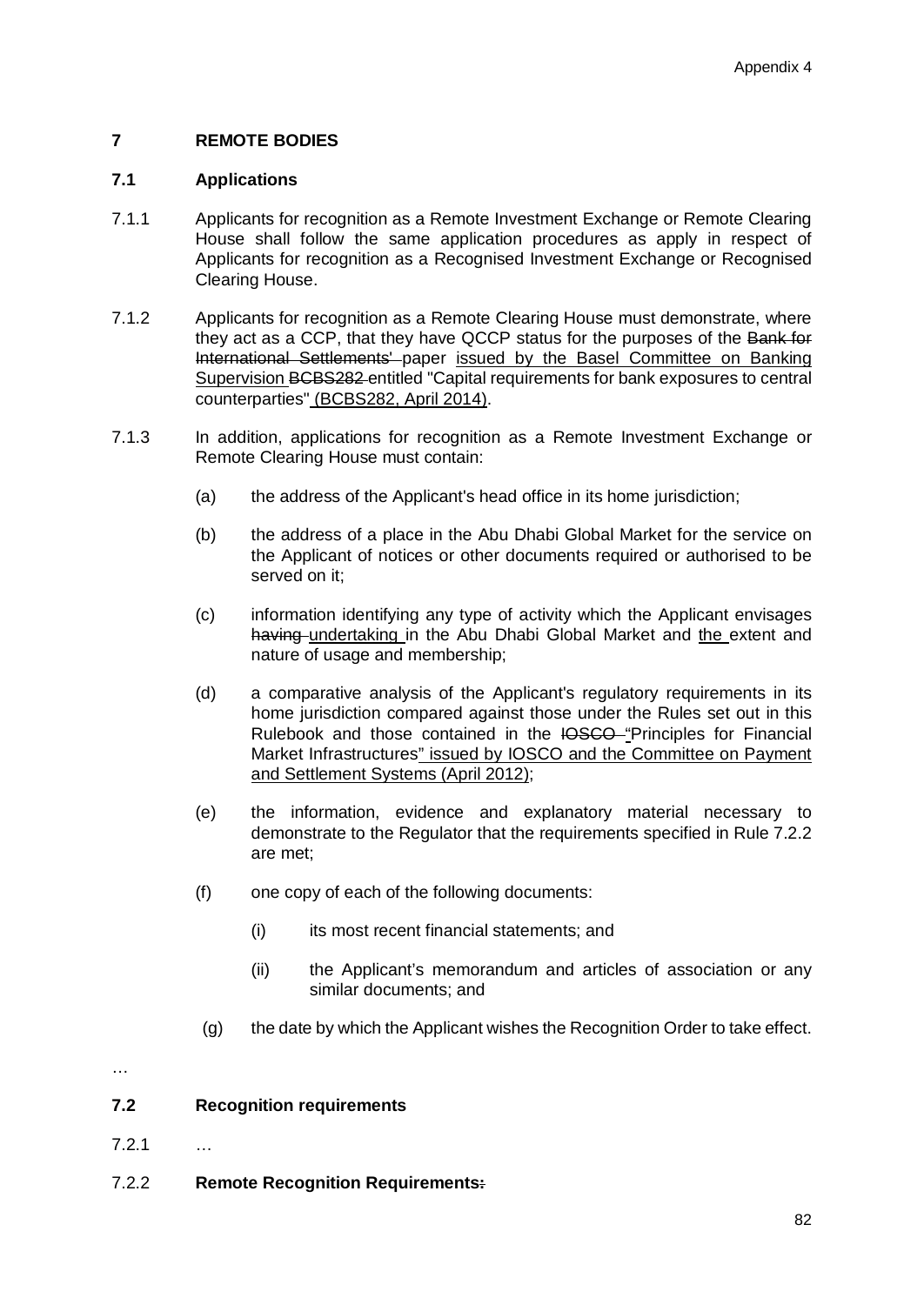A Remote Body must ensure that:

- (a) investors are afforded protection equivalent to that which they would be afforded if the body concerned were required to comply with the Recognition Requirements or MTF requirements, as applicable;
- (b) there are adequate procedures for dealing with a Person who is unable, or likely to become unable, to meet his obligations in respect of one or more Market Contracts connected with the Remote Body;
- (c) the Applicant is able and willing to co-operate with the Regulator  $by$ -through the sharing of information and in other ways; and
- (d) adequate arrangements exist for co-operation between the Regulator and those responsible for the supervision of the Applicant in the jurisdiction in which the Applicant's head office is situated.
- 7.2.3 In considering whether it is satisfied as to the requirements mentioned in Rule 7.2.2(a) and (b), the Regulator shall have regard to:
	- (a) the relevant law and practice of the jurisdiction in which the Applicant's head office is situated, including with respect to a Remote Clearing House Applicant, the equivalence of such laws to those set out in Cchapter 3, Cchapter 4 of Part 12, and Part 13 of FSMR; and
	- (b) the Regulatory Provisions of the Applicant.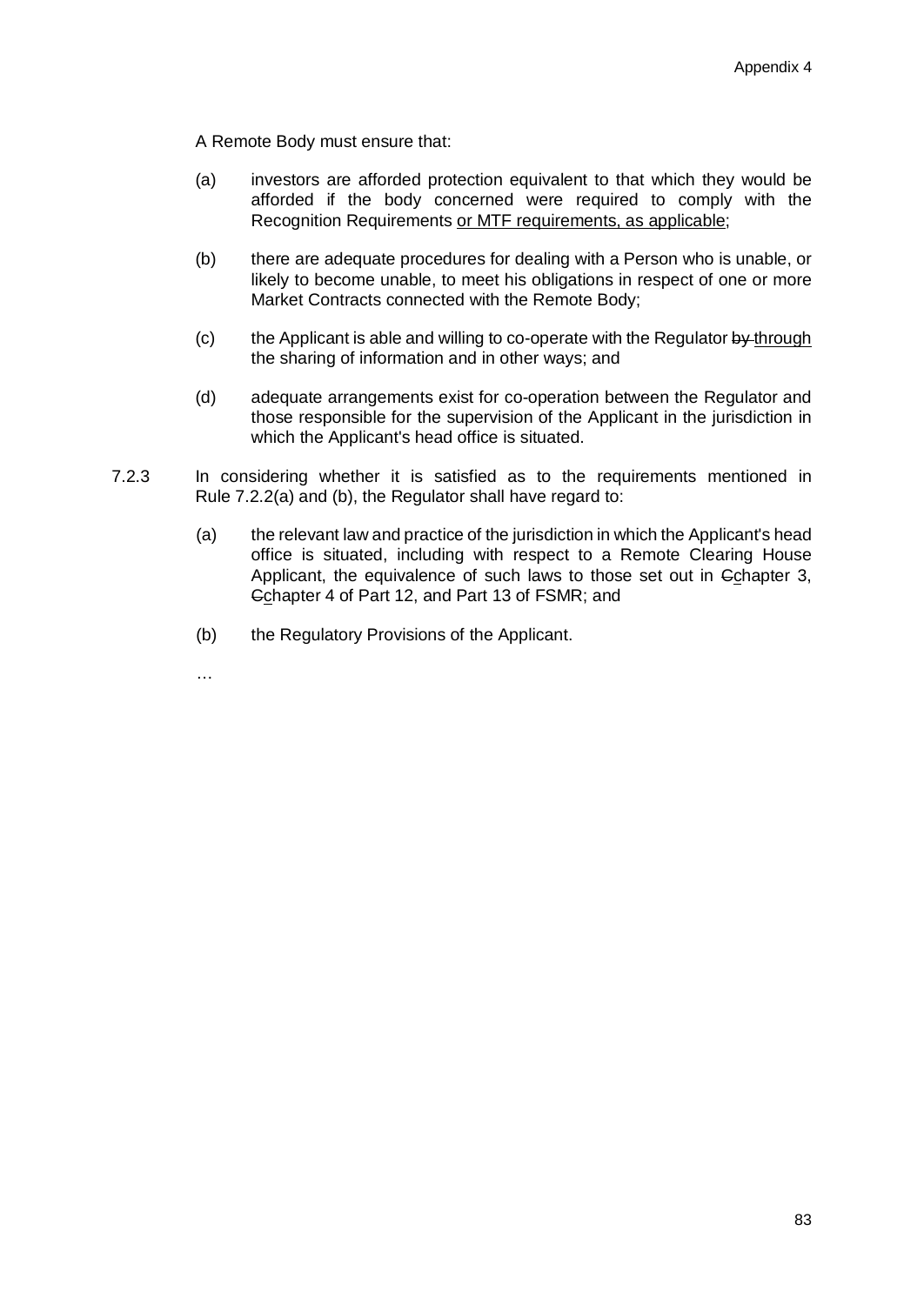## **8.2 Applications**

- 8.2.1 The Remote Member Requirements for a Remote Member are that:
	- (a) it agrees in writing to submit unconditionally to the jurisdiction of the Regulator in relation to any matters which arise out of or which relate to its use of the facilities of the Recognised Body;
	- (b) it agrees in writing to submit unconditionally to the jurisdiction of the ADGM Courts in relation to any proceedings in the ADGM, arising out of or related to its use of the facilities of the Recognised Body; and
	- (c) it agrees in writing to subject itself to the ADGM legislation and the jurisdiction of the ADGM Courts in relation to its use of the facilities of the ADGM Recognised Body:
	- (d) it is licensed or otherwise authorised to trade on, or use the facilities of, an exchange or clearing house in a jurisdiction acceptable to the Regulator;
	- (e) it is regulated in respect of the trading, or use of facilities in (d), by a Non‐ ADGM Financial Services Regulator to a standard acceptable to the Recognised Body;
	- (f) the law and practice under which the Remote Member is licensed or otherwise authorised is broadly equivalent to the ADGM regulatory regime as it applies to an ADGM Member;
	- (g) adequate arrangements exist, or will exist, for co‐operation between the Regulator and the Non‐ADGM Financial Services Regulator responsible for the Remote Member's licensing and regulation;
	- (h) it carries on business in a jurisdiction other than the ADGM and has its head office and registered office outside the ADGM;
	- (i) subject to Rule 8.2.2, when using the facilities of a Recognised Investment Exchange or Recognised Clearing House, it only does so for the purpose of dealing in investments as either agent or principal, pursuant to the scope of the activities it is licensed to undertake by its Non-ADGM Financial Services Regulator; and
	- (j) subject to Rule 8.2.3, when undertaking activities dealing on a Recognised Body it does so only for non‐ADGM clients.

- 8.2.3 Rule 8.2.1(j) does not apply to a Remote Member which:
	- (a) is licensed and supervised by a Non-ADGM Financial Services Regulator located within the U.A.E; or
	- (b) has a Branch or a Branch from within its Group which is an Authorised Person.